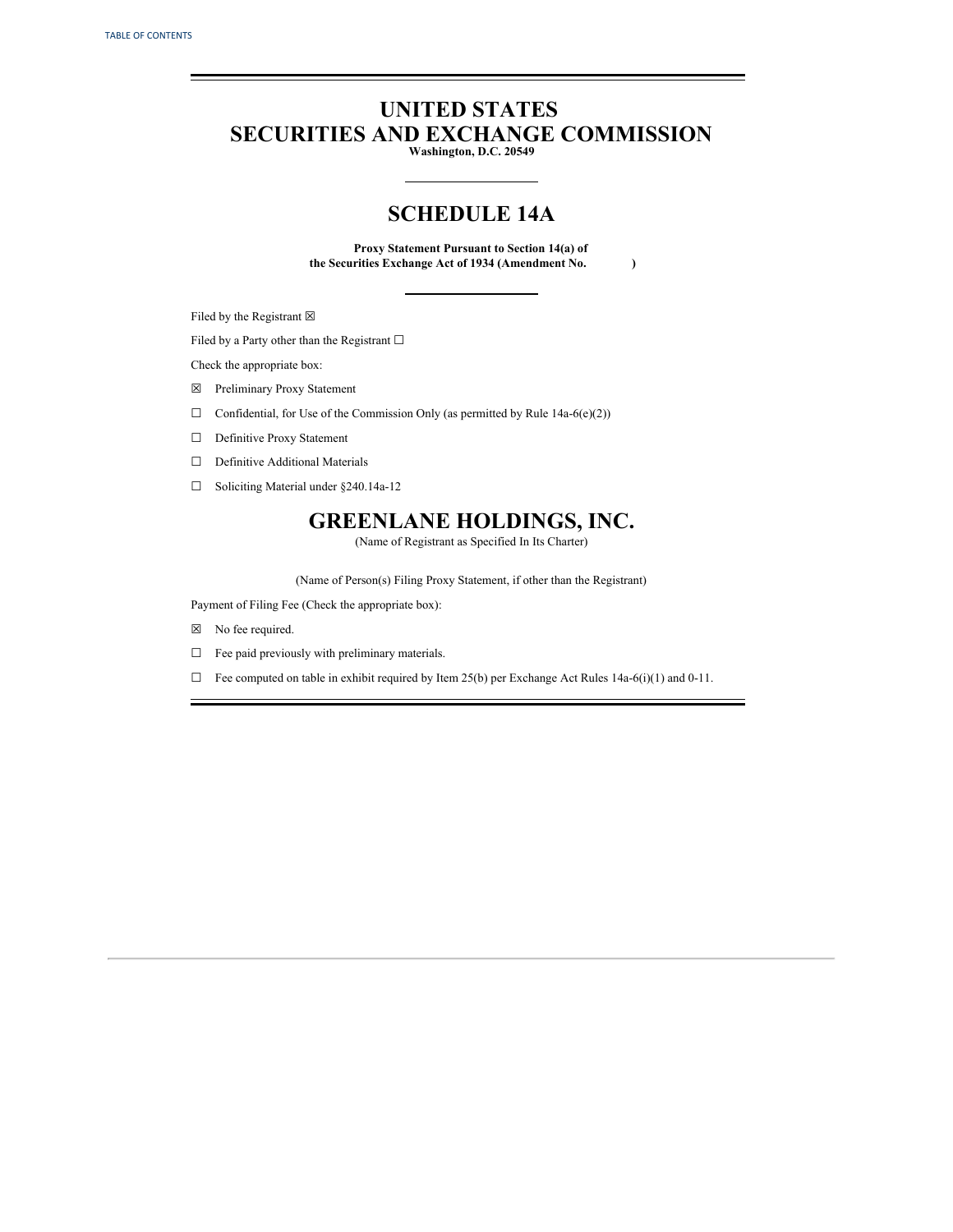

Dear Fellow Stockholders:

You are cordially invited to attend the 2022 Annual Meeting of Stockholders (the "Annual Meeting") of Greenlane Holdings Inc., which will be held at our offices, located at 1095 Broken Sound Parkway, Suite 300, Boca Raton, FL 33487, on [•], 2022, at [•] Eastern Time.

The matters expected to be acted upon at the meeting are described in detail in the accompanying Notice of Annual Meeting of Stockholders and Proxy Statement.

In accordance with U.S. Securities and Exchange Commission rules, we are using the Internet as our primary means of furnishing proxy materials to our stockholders. Because we are using the Internet, most stockholders will not receive paper copies of our proxy materials. We will instead send our stockholders a notice with instructions for accessing the proxy materials and voting via the Internet. This notice also provides information on how our stockholders may obtain paper copies of our proxy materials if they so choose. We believe the use of the Internet makes the proxy distribution process more efficient and less costly, and helps in conserving natural resources.

The Proxy Statement, the accompanying form of proxy card, the Notice of Annual Meeting of Stockholders and the 2021 Annual Report to Stockholders/Form 10-K are available at http://www.proxyvote.com and may also be accessed through our website at www.gnln.com under the "SEC Filings" section of the investor relations tab. If you would like to receive a paper or e-mail copy of these documents, you must request one. There is no charge to you for requesting a copy.

Your vote is important. Please cast your vote as soon as possible over the Internet, by telephone, or by completing and returning the proxy card to ensure that your shares are represented. Your vote by written proxy will ensure your representation at the Annual Meeting regardless of whether or not you attend in person. Returning the proxy does not deprive you of your right to attend the Annual Meeting and to vote your shares in person.

On behalf of our Board of Directors and our employees, we thank you for your continued interest in and support of our company. We look forward to the meeting on [•], 2022.

Sincerely,

Donald Hunter *Chairman of the Board of Directors*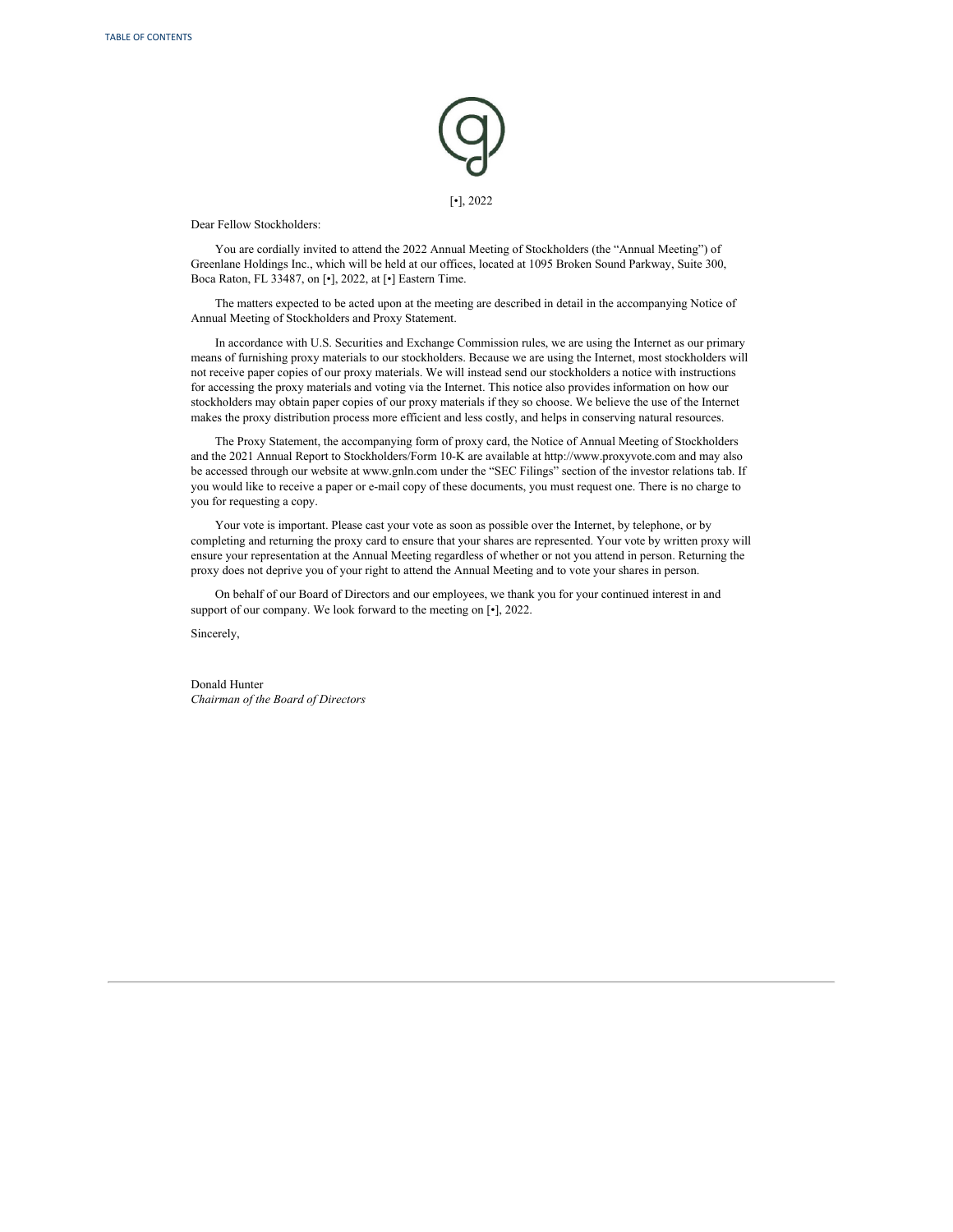

**GREENLANE HOLDINGS, INC. 1095 Broken Sound Parkway, Suite 300 Boca Raton, Florida 33847**

## **NOTICE OF ANNUAL MEETING OF STOCKHOLDERS To Be Held on [**•**], 2022**

NOTICE IS HEREBY GIVEN that the 2022 Annual Meeting of Stockholders (the "Annual Meeting") of Greenlane Holdings, Inc. (the "Company") will be held at our offices, located at 1095 Broken Sound Parkway, Suite 300, Boca Raton, FL 33487, on [•], 2022, at [•] Eastern Time, for the following purposes:

- (1) to elect the seven director nominees named in the Proxy Statement;
- (2) to ratify the appointment of Marcum LLP ("Marcum") as our independent registered public accounting firm for our fiscal year ending December 31, 2022;
- (3) to approve the adoption of an amendment to the Company's Amended and Restated Certificate of Incorporation (the "Charter"), to be filed not later than February 10, 2023, to effect a reverse stock split of our Common Stock (as defined below) at a ratio in the range of 1-for-five to 1-for-20 (collectively, the "Reverse Split"), with such ratio to be determined in the discretion of the Board and publicly disclosed prior to the effectiveness of the Reverse Split;
- (4) to approve the Second Amended and Restated Greenlane Holdings, Inc. 2019 Equity Incentive Plan; and
- (5) to transact such other business as may properly come before the Annual Meeting or any adjournment(s) or postponement(s) of the Annual Meeting.

The Proxy Statement accompanying this notice describes each of these items of business in detail. The Board of Directors has fixed the close of business on [•], 2022 as the record date for the determination of stockholders entitled to notice of and to vote at the Annual Meeting and any adjournments or postponements of the Annual Meeting. Accordingly, only stockholders of record at the close of business on [ $\cdot$ ], 2022 are entitled to notice of, and to vote at, the Annual Meeting and any adjournments or postponements of the Annual Meeting.

Your vote is important. Whether or not you expect to attend the Annual Meeting, please vote via the Internet, by telephone, or complete, date, sign and promptly return the proxy card so that your shares may **be represented at the meeting.**

By Order of the Board of Directors,

[•] *General Counsel*

Boca Raton, Florida [•], 2022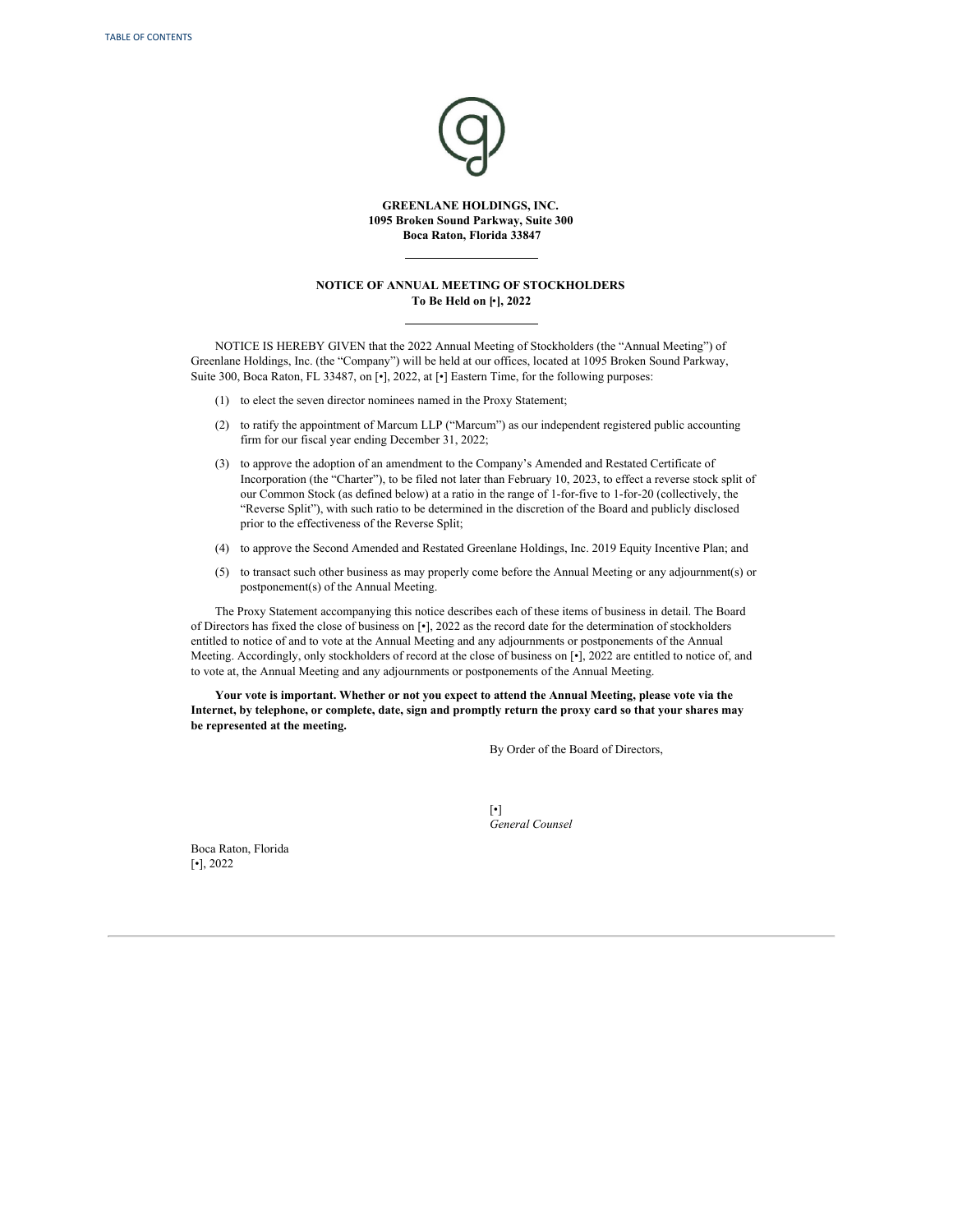## **IMPORTANT NOTICE REGARDING THE AVAILABILITY OF PROXY MATERIALS FOR THE ANNUAL MEETING OF STOCKHOLDERS TO BE HELD ON [**•**], 2022.**

**This Notice of Annual Meeting of Stockholders, the Proxy Statement, accompanying form of proxy card and our Annual Report to Stockholders/Form 10-K for the fiscal year ended December 31, 2021 are available at www.proxyvote.com.**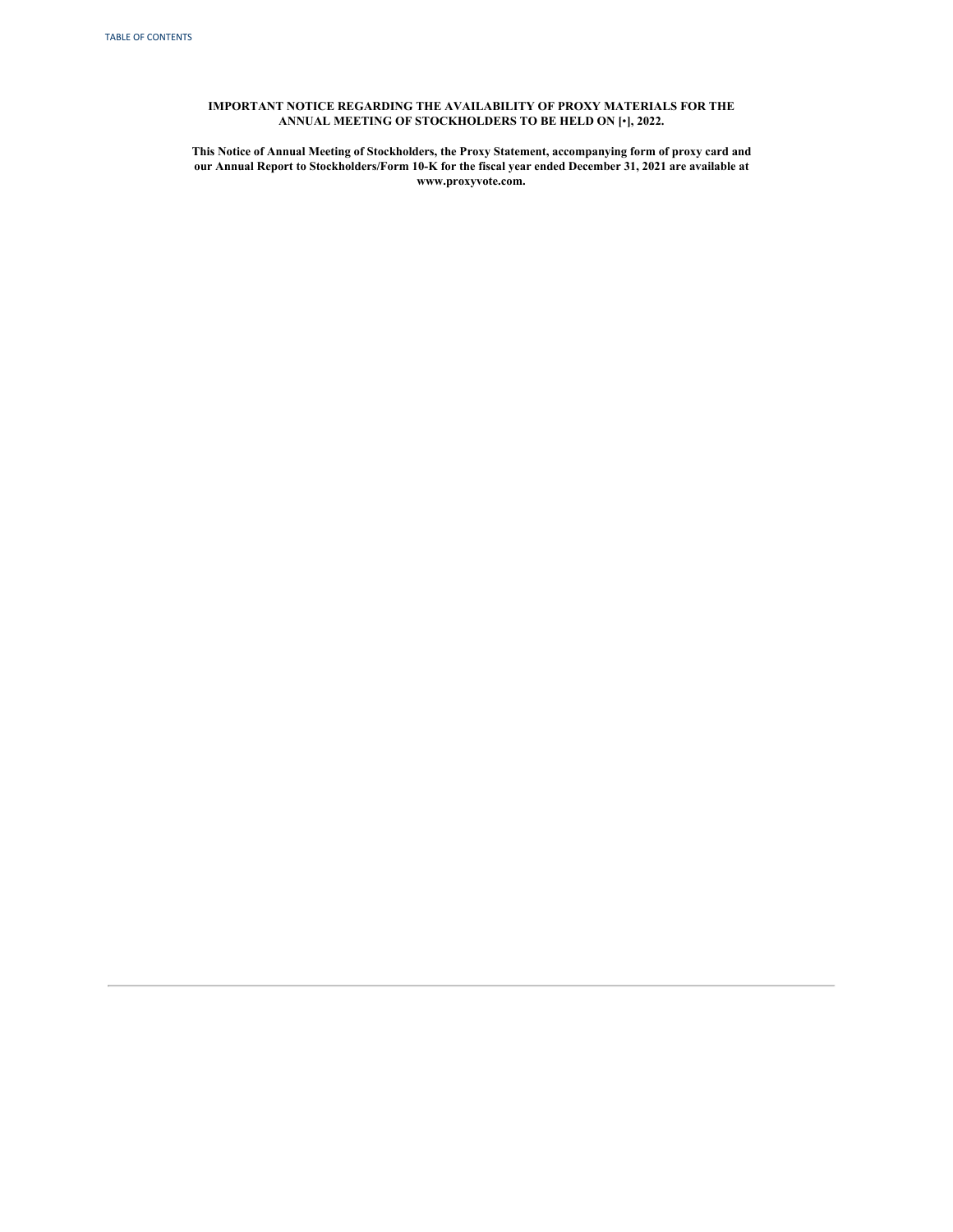## **TABLE OF CONTENTS**

<span id="page-4-0"></span>

|                                                                                                                                      | Page            |
|--------------------------------------------------------------------------------------------------------------------------------------|-----------------|
| <b>ABOUT THE MEETING</b>                                                                                                             | $\perp$         |
| <b>CORPORATE GOVERNANCE AND BOARD MATTERS</b>                                                                                        | $6\overline{6}$ |
| Board Composition and Structure; Director Independence                                                                               | $\underline{6}$ |
| <b>Board Committees</b>                                                                                                              | $\overline{1}$  |
| Code of Conduct and Ethics                                                                                                           | 10              |
| <b>Availability of Corporate Governance Materials</b>                                                                                | 11              |
| <b>Board Meetings</b>                                                                                                                | 11              |
| <b>Annual Meeting Attendance</b>                                                                                                     | 11              |
| Communications with the Board                                                                                                        | 11              |
| <b>Director Compensation</b>                                                                                                         | 11              |
| <b>COMPENSATION OF NAMED EXECUTIVE OFFICERS</b>                                                                                      | 14              |
| <b>Summary Compensation Table</b>                                                                                                    | 14              |
| Outstanding Equity Awards at Fiscal Year-End December 31, 2021                                                                       | 14              |
| <b>Employment Agreements</b>                                                                                                         | 15              |
| EQUITY COMPENSATION PLAN INFORMATION                                                                                                 | 18              |
| REPORT OF THE AUDIT COMMITTEE                                                                                                        | 20              |
| PRINCIPAL STOCKHOLDERS                                                                                                               | 21              |
| CERTAIN RELATIONSHIPS AND RELATED PARTY TRANSACTIONS                                                                                 | 23              |
| <b>Related Party Transaction Policy</b>                                                                                              | 23              |
| <b>Related Party Transactions</b>                                                                                                    | 23              |
| PROPOSAL 1: ELECTION OF DIRECTORS                                                                                                    | 30              |
| PROPOSAL 2: RATIFICATION OF APPOINTMENT OF INDEPENDENT REGISTERED PUBLIC                                                             |                 |
| <b>ACCOUNTING FIRM</b>                                                                                                               | 33              |
| PROPOSAL 3: APPROVAL OF AN AMENDMENT TO THE CHARTER TO EFFECT A REVERSE                                                              |                 |
| SPLIT OF OUR COMMON STOCK                                                                                                            | <u>35</u>       |
| PROPOSAL 4: APPROVAL OF SECOND AMENDMENT AND RESTATEMENT OF THE                                                                      |                 |
| <b>GREENLANE HOLDINGS, INC. 2019 EQUITY INCENTIVE PLAN</b>                                                                           | 44              |
| <b>OTHER MATTERS</b>                                                                                                                 | 50              |
| Delinquent Section 16(a) Reports                                                                                                     | 50              |
| Other Matters to Come Before the 2022 Annual Meeting                                                                                 | 50              |
| Stockholder Proposals and Nominations for the 2023 Annual Meeting                                                                    | 50              |
| <b>Householding of Proxy Materials</b>                                                                                               | 50              |
| <b>APPENDICES</b>                                                                                                                    |                 |
| Appendix A: Form of Certificate of Amendment to the Amended and Restated Certificate of Incorporation of<br>Greenlane Holdings, Inc. | $A-1$           |
| <u>Appendix B: Second Amended and Restated Greenlane Holdings, Inc. 2019 Equity Incentive Plan</u>                                   | $B-1$           |
| Appendix C: Marked copy of the Second Amended and Restated Greenlane Holdings, Inc. 2019 Equity                                      |                 |
| <b>Incentive Plan</b>                                                                                                                | $C-1$           |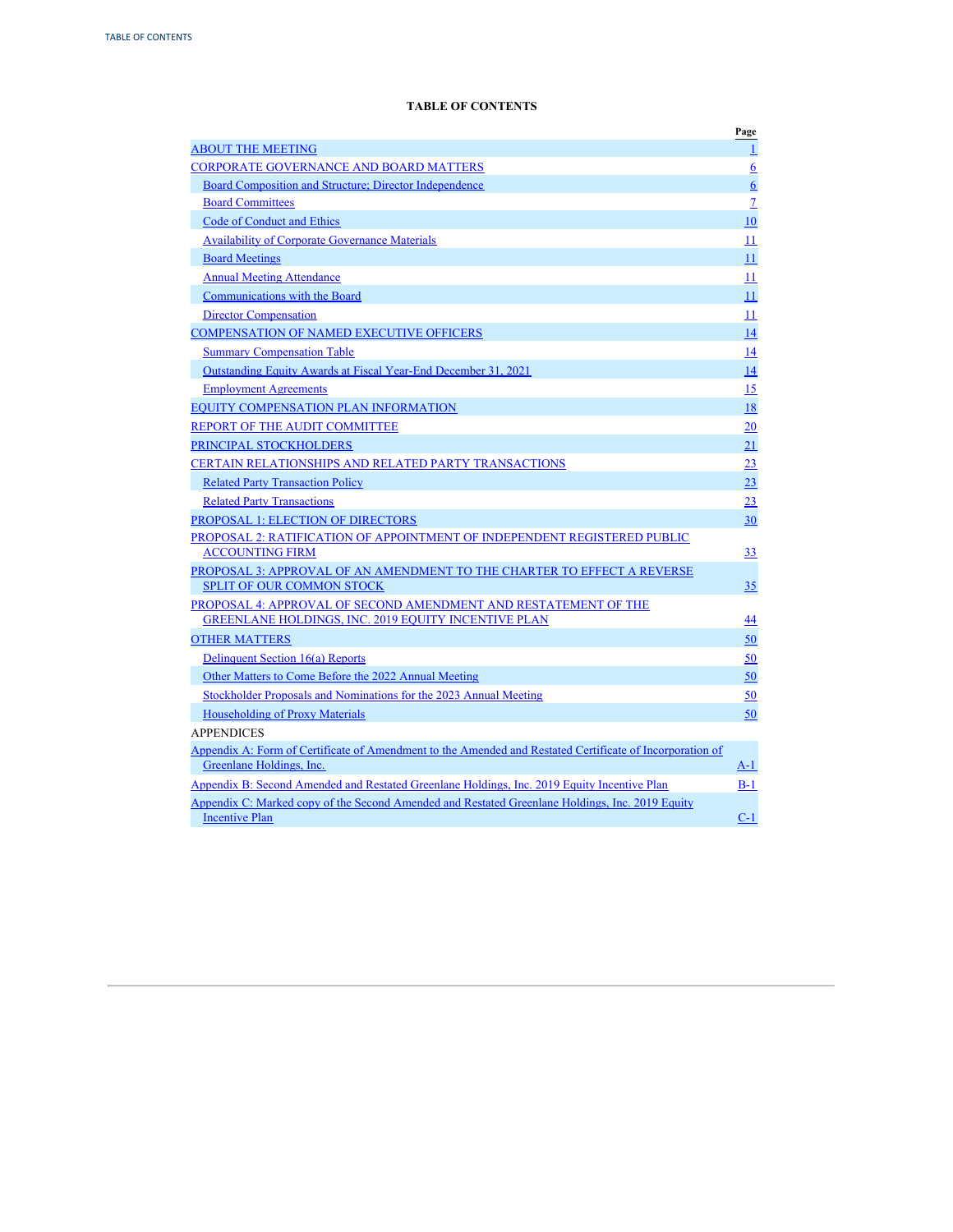<span id="page-5-0"></span>**GREENLANE HOLDINGS, INC. 1095 Broken Sound Parkway, Suite 300 Boca Raton, Florida 33487**

## **PROXY STATEMENT**

## **ABOUT THE MEETING**

#### **Why am I receiving this Proxy Statement?**

This Proxy Statement contains information related to the solicitation of proxies for use at our 2022 Annual Meeting of Stockholders, to be held at our offices, located at 1095 Broken Sound Parkway, Suite 300, Boca Raton, FL 33487, on [•], 2022, at [•] Eastern Time for the purposes stated in the accompanying Notice of Annual Meeting of Stockholders. This solicitation is made by our Board of Directors (also referred to as the "Board" in this Proxy Statement) on behalf of Greenlane Holdings, Inc. In this Proxy Statement, the terms "we," "our," "us" and the "Company" refer to Greenlane Holdings, Inc.

We have elected to provide access to our proxy materials over the Internet. Accordingly, we are sending to our stockholders of record as of the close of business on [•], 2022, a Notice of Internet Availability of Proxy Materials (the "Notice") relating to our Annual Meeting of Stockholders. All stockholders of record will have the ability to access the proxy materials on the website referred to in the Notice or to request to receive a printed set of the proxy materials. Instructions on how to request a printed copy by mail or electronically may be found on the Notice and on the website referred to in the Notice, including an option to request paper copies on an ongoing basis. On or about [•], 2022, we intend to make this Proxy Statement and accompanying form of proxy card available on the Internet and to mail the Notice to all stockholders entitled to vote at the Annual Meeting. We intend to mail this Proxy Statement, together with a proxy card, to those stockholders entitled to vote at the Annual Meeting who have properly requested paper copies of such materials, within three business days of the receipt of such request.

The Notice, this Proxy Statement, the accompanying form of proxy card and our Annual Report to Stockholders/Form 10-K for the fiscal year ended December 31, 2021 are available at http://www.proxyvote.com. You are encouraged to access and review all of the important information contained in the proxy materials before voting.

#### **What am I being asked to vote on?**

You are being asked to vote on the following proposals:

- *Proposal 1 (Election of Directors)*: The election of the seven director nominees named in this Proxy Statement, each for a term expiring at the 2023 annual meeting of stockholders (the "2023 Annual Meeting");
- *Proposal 2 (Ratification of Marcum)*: The ratification of Marcum as our independent registered public accounting firm for our fiscal year ending December 31, 2022;
- *Proposal 3 (Approval of Reverse Split)*: The approval of the adoption of an amendment to the Charter, to be filed not later than February 10, 2023, to effect a reverse stock split of our Common Stock at a ratio in the range of 1-for-five to 1-for-20, with such ratio to be determined in the discretion of the Board and publicly disclosed prior to the effectiveness of the Reverse Split;
- *Proposal 4 (Approval of the Second Amendment and Restatement)*: The approval of the second amendment and restatement of the Greenlane Holdings, Inc. 2019 Equity Incentive Plan (the "Second Amendment and Restatement"); and
- *To transact any other business that may properly come before the Annual Meeting or any adjournment(s) or postponements of the Annual Meeting.*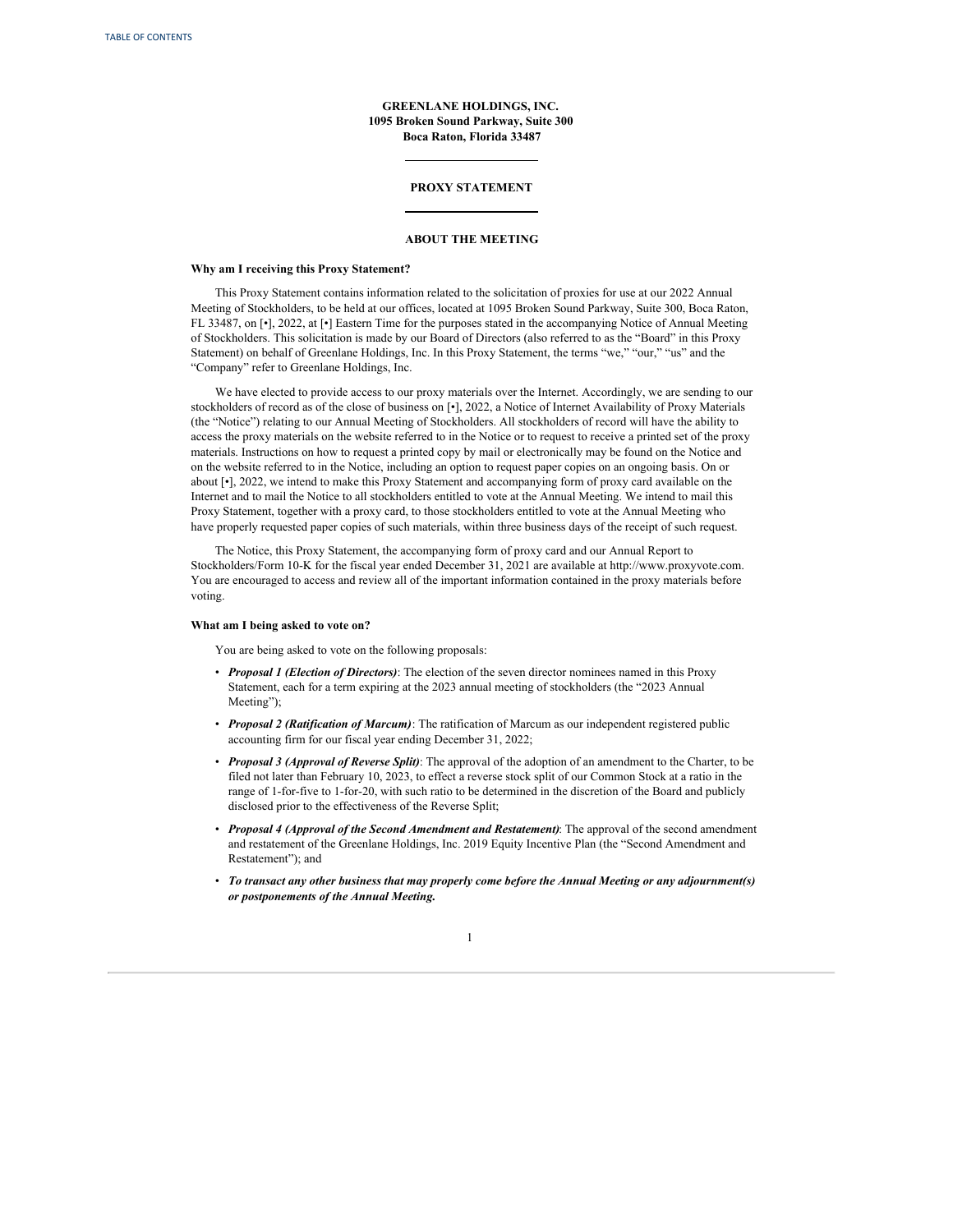## **What are the Board's voting recommendations?**

The Board recommends that you vote as follows:

- *Proposal 1 (Election of Directors)*: "**FOR**" each of the Board nominees for election as directors;
- *Proposal 2 (Ratification of Marcum)*: "**FOR**" the ratification of Marcum as our independent registered public accounting firm for our fiscal year ending December 31, 2022;
- *Proposal 3 (Approval of Reverse Split)*: "**FOR**" the approval of the adoption an amendment to the Charter, to be filed not later than February 10, 2023, to effect a reverse stock split of our Common Stock at a ratio in the range of 1-for-five to 1-for-20, with such ratio to be determined in the discretion of the Board and publicly disclosed prior to the effectiveness of the Reverse Split; and
- *Proposal 4 (Approval of the Second Amendment and Restatement)*: "**FOR**" the approval of the Second Amendment and Restatement.

#### **Who is entitled to vote at the Annual Meeting?**

Only holders of record of our Class A common stock, par value \$0.01 per share ("Class A Common Stock"), and our Class B common stock, par value \$0.0001 per share ("Class B Common Stock" and together with our Class A Common Stock, our "Common Stock") at the close of business on [•], 2022, the record date for the Annual Meeting (the "Record Date"), are entitled to receive notice of the Annual Meeting and to vote at the Annual Meeting. Our Class A Common Stock and Class B Common Stock constitute the only classes of securities entitled to vote at the Annual Meeting.

#### **What are the voting rights of stockholders?**

Each share of our Common Stock outstanding on the Record Date entitles its holder to cast one vote on each matter to be voted on.

No dissenters' rights are provided under the Delaware General Corporation Law, our Charter or our Second Amended and Restated Bylaws (the "Bylaws") with respect to any of the proposals described in this Proxy Statement.

## **Who can attend the Annual Meeting?**

All holders of our Common Stock at the close of business on the Record Date ([•], 2022), or their duly appointed proxies, are authorized to attend the Annual Meeting. Admission to the meeting will be on a first-come, first-served basis. If you attend the meeting, you may be asked to present valid photo identification, such as a driver's license or passport, before being admitted. Cameras, recording devices and other electronic devices will not be permitted at the meeting. For directions to the Annual Meeting, contact our General Counsel at (877) 292-7660.

Please also note that if you are the beneficial owner of shares held in "street name" (that is, through a bank, broker or other nominee), you will need to bring a copy of the brokerage statement reflecting your share ownership as of the Record Date.

## **What is the difference between holding shares as a stockholder of record and as a beneficial owner?**

Many stockholders hold their shares through a stockbroker, bank or other nominee rather than directly in their own name. As summarized below, there are some distinctions between shares held of record and those owned beneficially.

- *Stockholder of record*. If your shares are registered directly in your name with our transfer agent, Corporate Stock Transfer, Inc., you are considered the stockholder of record of those shares and the Notice is being sent directly to you by us.
- *Beneficial owner of shares held in street name*. If your shares are held in a stock brokerage account or by a bank or other nominee, you are considered the "beneficial owner" of shares held in "street name," and the Notice is being forwarded to you by your broker or nominee, which is considered,

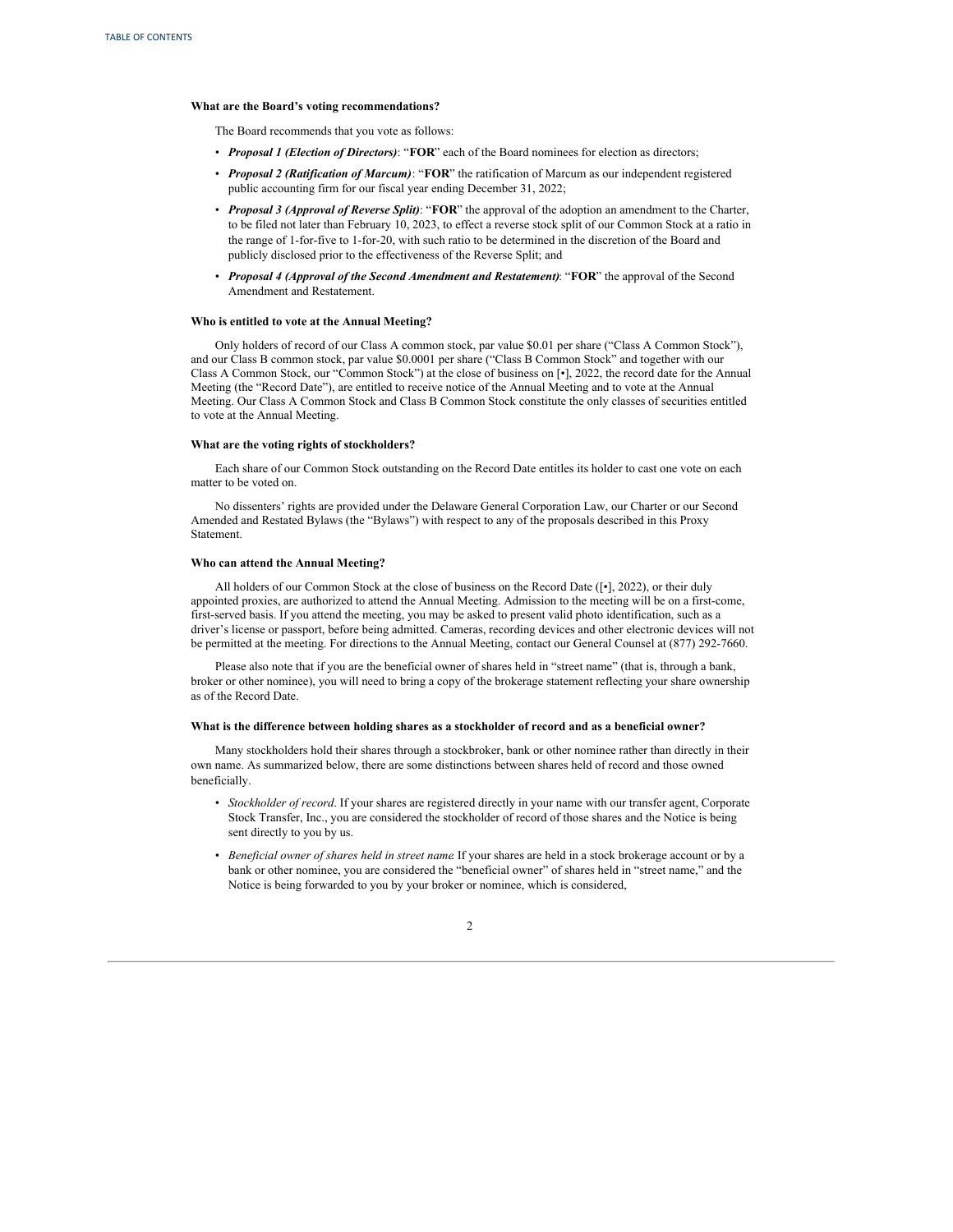with respect to those shares, the stockholder of record. As the beneficial owner, you have the right to direct your broker how to vote your shares and are also invited to attend the Annual Meeting.

#### **What will constitute a quorum at the Annual Meeting?**

The presence at the meeting, in person or by proxy, of the holders of a majority of our Common Stock outstanding on the Record Date ([•], 2022) will constitute a quorum, permitting our stockholders to conduct business at the Annual Meeting. We will include abstentions and broker non-votes in the calculation of the number of shares considered to be present at the meeting for purposes of determining the presence of a quorum at the meeting. As of the Record Date, there were [•] shares of our Common Stock outstanding, consisting of [•] shares of Class A Common Stock and [•] shares of Class B Common Stock.

If a quorum is not present to transact business at the Annual Meeting or if we do not receive sufficient votes in favor of the proposals by the date of the Annual Meeting, the persons named as proxies may propose one or more adjournments of the Annual Meeting to permit the solicitation of additional proxies. The chairperson of the Annual Meeting shall have the power to adjourn the Annual Meeting.

#### **What are broker non-votes?**

Broker non-votes occur when nominees, such as banks and brokers holding shares on behalf of beneficial owners, do not receive voting instructions from the beneficial owners at least ten days before the Annual Meeting. If you do not give your broker or other nominee voting instructions with respect to Proposal 1 (Election of Directors), Proposal 3 (Approval of Reverse Split) or Proposal 4 (Approval of the Second Amendment and Restatement), your broker or other nominee will not be able to vote on that proposal, and broker non-votes may exist with respect to the election of directors.

Proposal 2 (Ratification of Marcum) is the only proposal in which brokers or other nominees are permitted to submit a discretionary vote. If you are a beneficial owner and your shares are held in the name of a broker or other nominee, the broker or other nominee is permitted to vote your shares on the ratification of the appointment of Marcum as our independent registered public accounting firm for our fiscal year ending December 31, 2022, even if the broker or other nominee does not receive voting instructions from you.

## **How many votes are needed for the proposals to pass?**

The proposals to be voted on at the Annual Meeting have the following voting requirements:

- *Proposal 1 (Election of Directors)*: Directors are elected by the affirmative vote of the majority of votes cast once a quorum has been established. If any director nominee is not elected by such standard, the director must submit an irrevocable resignation, contingent on the acceptance of that resignation by the Board. There is no cumulative voting in the election of directors. For purposes of the election of directors, abstentions and broker non-votes will not be counted as votes cast and will have no effect on the result of the vote, although they will be considered present for the purpose of determining the presence of a quorum.
- *Proposal 2 (Ratification of Marcum)*: The affirmative vote of a majority of the votes cast once a quorum has been established is required to ratify the appointment of Marcum as our independent registered public accounting firm for our fiscal year ending December 31, 2022. For purposes of the vote on the ratification of Marcum as our independent registered public accounting firm, abstentions will not be counted as votes cast and will have no effect on the result of the vote, although they will be considered present for the purpose of determining the presence of a quorum.
- *Proposal 3 (Approval of Reverse Split)***:** The affirmative vote of holders of a majority of the outstanding shares of Common Stock entitled to vote on this proposal is required to approve the adoption of an amendment to the Charter to effect the Reverse Split. For purposes of the vote on the approval of this proposal, abstentions and broker non-votes will have the same effect as a vote "AGAINST" the proposal.
- *Proposal 4 (Approval of the Second Amendment and Restatement)***:** The affirmative vote of a majority of the votes cast once a quorum has been established is required to approve the Second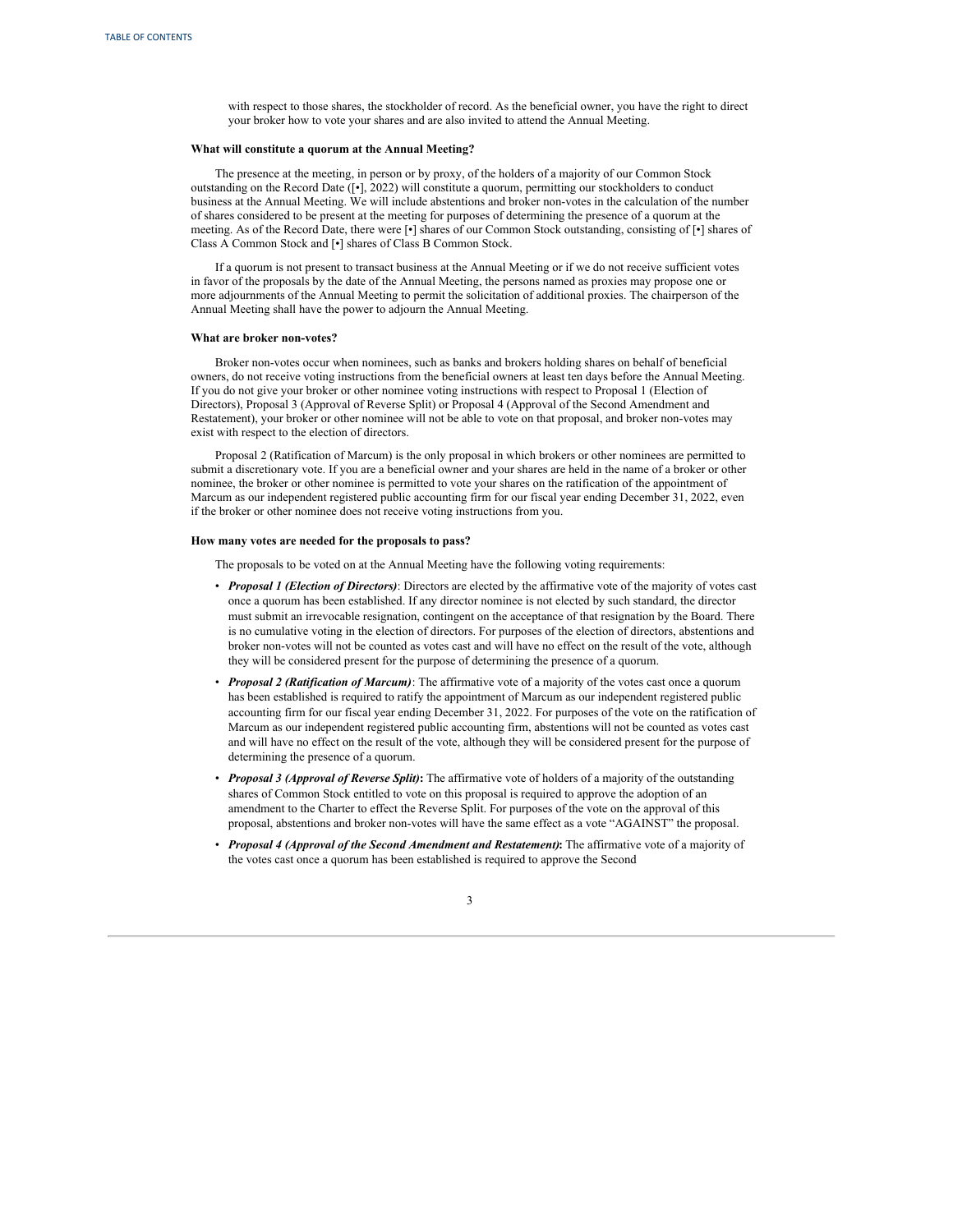Amendment and Restatement. For purposes of the vote on the approval of the Second Amendment and Restatement, abstentions and broker non-votes will not be counted as votes cast and will have no effect on the result of the vote, although they will be considered present for the purpose of determining the presence of a quorum. To satisfy the voting requirement under Section 162(m) ("Section 162(m)") of the Internal Revenue Code of 1986, as amended (the "Code"), the proposal must be approved by a majority of the votes cast on the proposal.

#### **Will any other matters be voted on?**

As of the date of this Proxy Statement, we are not aware of any matters that will come before the Annual Meeting other than those disclosed in this Proxy Statement. If any other matters are properly brought before the Annual Meeting, the persons named in the accompanying proxy card will vote the shares represented by the proxies on the other matters in the manner recommended by the Board, or, if no such recommendation is given, in the discretion of the proxy holders.

#### **How do I vote?**

- *Stockholders of record*: If your shares are registered directly in your name with our transfer agent, Corporate Stock Transfer, Inc., as of the Record Date, you may submit your proxy by U.S. mail, Internet or telephone by following the instructions in the Notice. If you requested a paper copy of the proxy materials, you also may submit your completed proxy card by mail by following the instructions included with your proxy card. The deadline for submitting your vote by Internet or telephone is 11:59 a.m. Eastern Time on [•], 2022, which is the day before the Annual Meeting. The designated proxy holders named in the proxy card will vote according to your instructions. You may also attend the Annual Meeting and vote using the 16-digit control number included with these proxy materials to vote during the Annual Meeting.
- *Beneficial owner of shares held in street name*: If you are a street name or beneficial stockholder because your shares are held in a brokerage account or by a bank or other nominee, your broker or nominee firm will provide you with the Notice. Follow the instructions on the Notice to access our proxy materials and vote by Internet or to request a paper or email copy of our proxy materials. If you receive these materials in paper form, the materials include a voting instruction card so that you can instruct your broker or nominee how to vote your shares.

If you sign and submit your proxy card without specifying how you would like your shares voted, your shares will be voted in accordance with the Board's recommendations specified above under "What are the Board's voting recommendations?" and in accordance with the discretion of the proxy holders with respect to any other matters that may be voted upon at the Annual Meeting.

## **If I plan to attend the Annual Meeting, should I still vote by proxy?**

Yes. Voting in advance does not affect your right to attend the Annual Meeting. If you send in your proxy card and also attend the Annual Meeting, you do not need to vote again at the Annual Meeting unless you want to change your vote. Written ballots will be available at the meeting for stockholders of record.

Beneficial owners of shares held in street name who wish to vote in person at the Annual Meeting must request a legal proxy from the organization that holds their shares and bring that legal proxy to the Annual Meeting.

## **How are proxy card votes counted?**

If the proxy card is properly signed and returned to us, and not subsequently revoked, it will be voted as directed by you. Unless contrary instructions are given, the persons designated as proxy holders on the proxy card will vote: "FOR" the election of all nominees for the Board named in this Proxy Statement; "FOR" the ratification of the appointment of Marcum as our independent registered public accounting firm for the fiscal year ending December 31, 2022; "FOR" the approval of the Reverse Split; "FOR" as the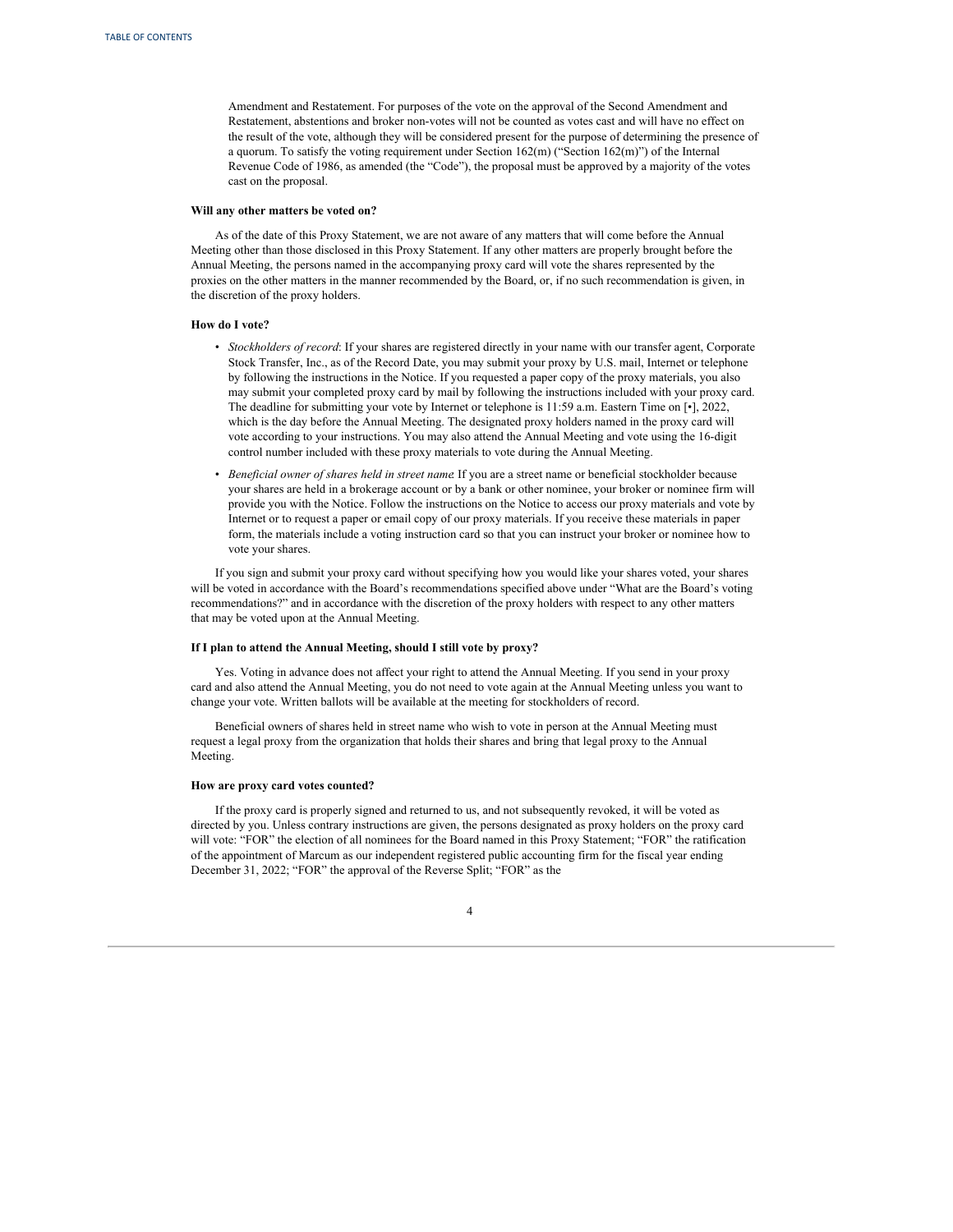Second Amendment and Restatement; and as recommended by our Board with regard to any other matters that may properly come before the Annual Meeting, or, if no such recommendation is given, in their own discretion.

#### **May I revoke my vote after I return my proxy card?**

Yes. You may revoke a previously granted proxy and change your vote at any time before the taking of the vote at the Annual Meeting by (i) filing with our General Counsel and Secretary a written notice of revocation or a duly executed proxy bearing a later date or (ii) voting during the Annual Meeting.

## **Who pays the costs of soliciting proxies?**

We will pay the costs of soliciting proxies, including preparation and mailing of the Notice, preparation and assembly of this Proxy Statement, the proxy card and the Annual Report to Stockholders/Form 10-K for the fiscal year ended December 31, 2021, coordination of the Internet and telephone voting process, and any additional information furnished to you by the Company. Copies of solicitation materials will be furnished to banks, brokerage houses, fiduciaries and custodians holding in their names shares of our Common Stock beneficially owned by others to forward to such beneficial owners. We may reimburse persons representing beneficial owners of shares of our Common Stock for their costs of forwarding solicitation materials to such beneficial owners. Original solicitation of proxies by Internet and mail may be supplemented by telephone, facsimile, or personal solicitation by our directors, officers or other regular employees.

#### **Implications of being an "emerging growth company"**

We are an "emerging growth company," as defined in the Jumpstart Our Business Startups Act of 2012 (the "JOBS Act"). Under the JOBS Act, we will remain an "emerging growth company" until the earliest of:

- the last day of the fiscal year during which we have total annual gross revenues of \$1 billion or more;
- the last day of the fiscal year following the fifth anniversary of our initial public offering;
- the date on which we have, during the previous three-year period, issued more than \$1 billion in nonconvertible debt; and
- the date on which we are deemed to be a "large accelerated filer" under the Securities Exchange Act of 1934 (the "Exchange Act") (we will qualify as a large accelerated filer as of the first day of the first fiscal year after we have (i) more than \$700 million in outstanding common equity held by our non-affiliates and (ii) been public for at least 12 months; the value of our outstanding common equity will be measured each year on the last day of our second fiscal quarter).

For as long as we are an "emerging growth company," we may take advantage of certain exemptions from various reporting requirements that are applicable to other public companies that are not "emerging growth companies," including, but not limited to, not being required to comply with the auditor attestation requirements of Section 404(b) of the Sarbanes-Oxley Act, reduced disclosure obligations regarding executive compensation in our periodic reports and proxy statements, and exemptions from the requirements of holding stockholder advisory "say-on-pay" votes on executive compensation and stockholder advisory votes on golden parachute compensation.

In addition, the JOBS Act provides that an emerging growth company may delay adopting new or revised accounting standards until such time as those standards apply to private companies. We have elected not to use the extended transition period for complying with any new or revised financial accounting standards provided pursuant to Section 7(a)(2)(B) of the Securities Act of 1933, as amended (the "Securities Act"). Therefore, we will be subject to the same new or revised accounting standards as other public companies that are not emerging growth companies.

**You should rely only on the information provided in this Proxy Statement. We have not authorized anyone to provide you with different or additional information. You should not assume that the information** in this Proxy Statement is accurate as of any date other than the date of this Proxy Statement or, where **information relates to another date set forth in this Proxy Statement, then as of that date.**

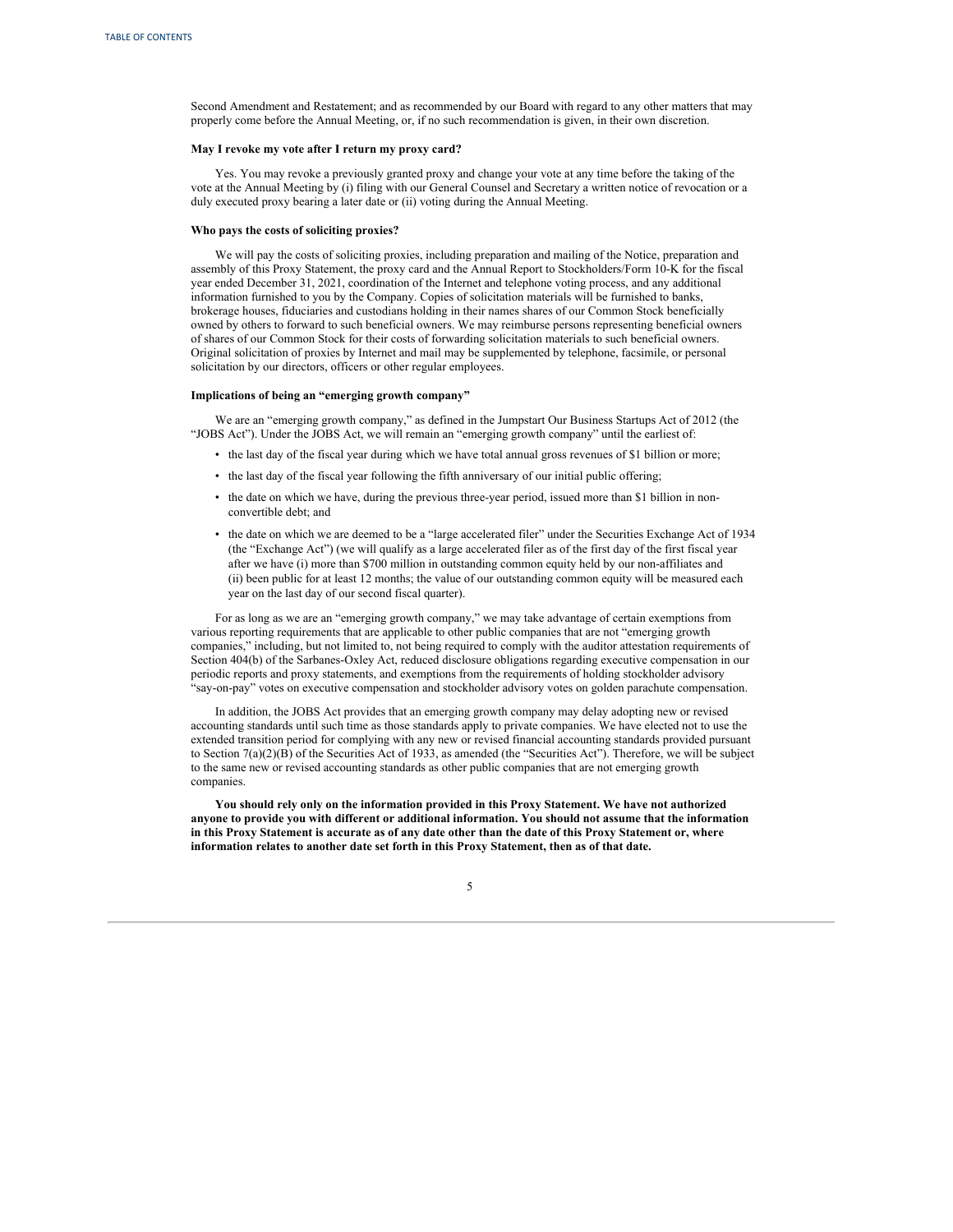## **CORPORATE GOVERNANCE AND BOARD MATTERS**

<span id="page-10-0"></span>We have structured our corporate governance in a manner we believe closely aligns our interests with those of our stockholders. Notable features of our corporate governance structure include the following:

- the Board is not classified, with each of our directors subject to re-election annually;
- four of our seven directors are "independent" within the meaning of the listing standards of the Nasdaq Stock Market LLC ("Nasdaq");
- our standing Board committees are comprised solely of independent directors;
- separate Chairman of the Board and Chief Executive Officer roles;
- majority voting in the election of directors;
- adoption of a proxy access bylaw provision; and
- no stockholder rights plan.

Our directors stay informed about our business by attending meetings of the Board and its committees and through supplemental reports and communications. Our independent directors meet regularly in executive sessions without the presence of our corporate officers or non-independent directors.

## **Board Composition and Structure; Director Independence**

Our business and affairs are managed under the direction of our Board. Our Bylaws provide that our Board shall be comprised of at least five directors and that the size of our Board shall otherwise be determined from time to time by our Board. Our Board currently consists of seven members, one of whom is our Chief Executive Officer. Subject to any rights applicable to any preferred stock we may issue from time to time, any additional directorships resulting from an increase in the number of directors may only be filled by the directors then in office unless otherwise required by law or by a resolution passed by our Board as provided in our Bylaws. The term of office for each director will be until his or her successor is elected at our annual meeting or his or her death, resignation or removal, whichever is earliest to occur.

While we do not have a stand-alone diversity policy, in considering whether to recommend any director nominee, including candidates recommended by stockholders, we believe that the backgrounds and qualifications of the directors, considered as a group, should provide a significant mix of experience, knowledge and abilities that will allow our Board to fulfill its responsibilities. As set forth in our Corporate Governance Guidelines, when considering whether directors and nominees have the experience, qualifications, attributes or skills, taken as a whole, to enable our Board to satisfy its oversight responsibilities effectively in light of our business and structure, the Board focuses primarily on each person's background and experience as reflected in the information discussed in each of the director's biographies set forth in this Proxy Statement. We believe that our directors will provide an appropriate mix of experience and skills relevant to the size and nature of our business.

Our Board has determined that Nicholas Kovacevich, by virtue of his employment by our Company, and Messrs. LoCascio and Schoenfeld, by virtue of their previous employment by our Company, most recently as our President and Chief Marketing Officer respectively, and status as co-founders of the Company, are not considered "independent" for purposes of applicable securities laws or under the rules of Nasdaq Marketplace Rules.

Our Board expects a culture of ethical business conduct. Our Board encourages each member to conduct a self-review to determine if he or she is providing effective service with respect to both our Company and our stockholders. Should it be determined that a member of our Board is unable to effectively act in the best interests of our stockholders, such member would be encouraged to resign.

#### **Board Leadership Structure**

Our Bylaws and our Corporate Governance Guidelines provide our Board with flexibility to combine or separate the positions of Chairman of the Board and Chief Executive Officer in accordance with its determination that utilizing one or the other structure is in the best interests of our company. Nicholas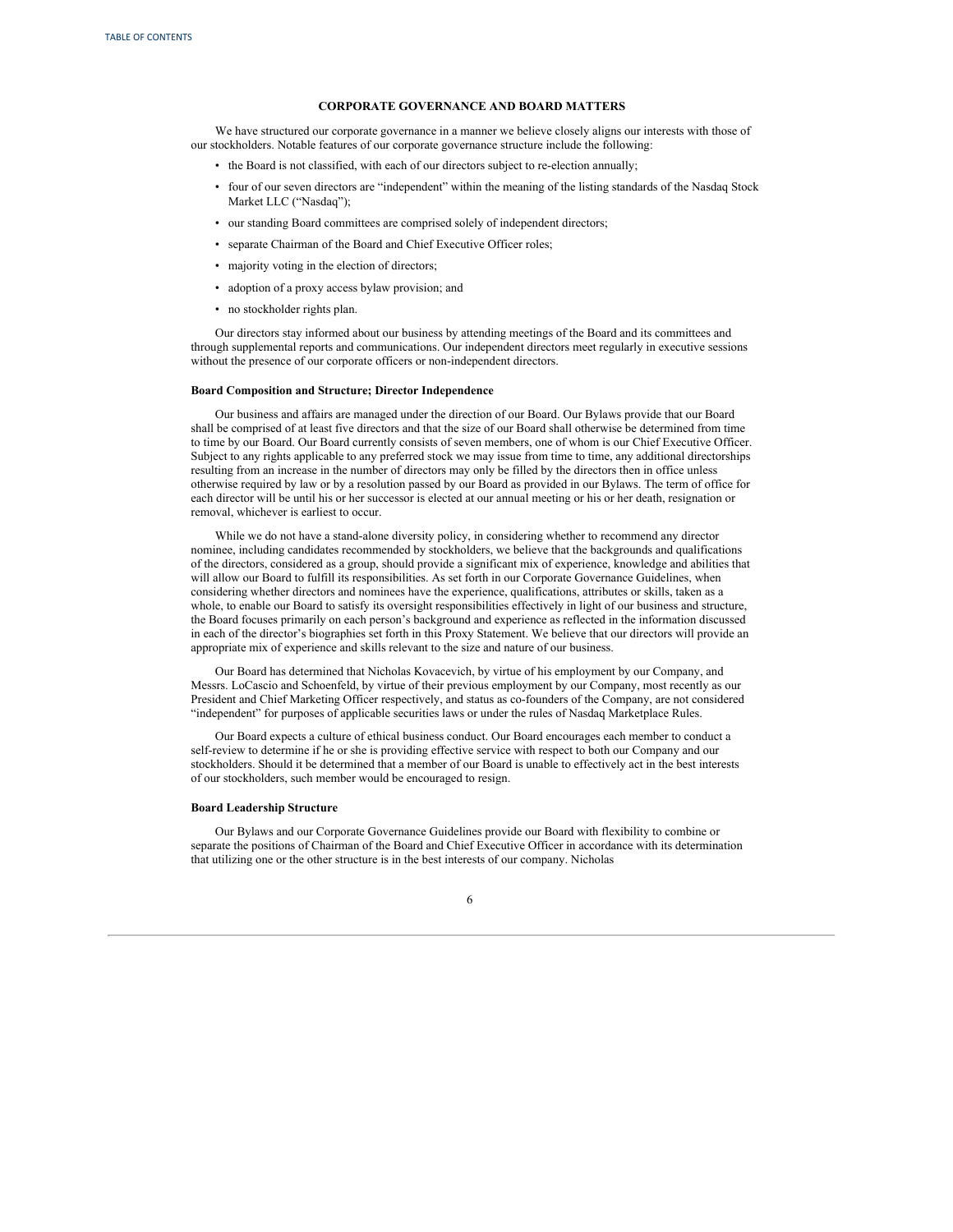<span id="page-11-0"></span>Kovacevich currently serves as our Chief Executive Officer and Donald Hunter currently serves as the Chairman of the Board. Pursuant to the applicable provisions in the Agreement and Plan of Merger, dated as of March 31, 2021, by and among Greenlane, Merger Sub Gotham 1, LLC, Merger Sub Gotham 2, LLC and KushCo Holdings, Inc. (the "Merger Agreement"), we are required to separate the Chairman and Chief Executive Officer positions until at least the third annual meeting following the closing of the merger. We believe that this leadership structure is effective because it allows our Board to benefit from having multiple strong voices bringing separate views and perspectives to meetings.

As Chairman of the Board, Mr. Hunter's key responsibilities include facilitating communication between our Board and management, assessing management's performance, managing Board members, preparing the agenda for each Board meeting, acting as chair of Board meetings and meetings of our Company's stockholders and managing relations with stockholders, other stakeholders and the public.

In order to ensure that our Board functions independently from management, our independent directors meet regularly in executive session with and without members of management present. Mr. Hunter, the Chairman of the Board, develops the agendas for and presides during executive sessions. Our independent directors are able to request at any time a meeting restricted to independent directors for the purposes of discussing matters independently of management and are encouraged to do so should they feel that such a meeting is necessary. The Nominating and Corporate Governance Committee of our Board, which is comprised solely of independent directors and chaired by Ms. Persofsky, has the responsibility for coordinating Board and committee selfevaluations.

#### **Role of the Board in Risk Oversight**

One of the key functions of the Board is informed oversight of our risk management process. The Board administers this oversight function directly, with support from its three standing committees — the Audit Committee, the Nominating and Corporate Governance Committee and the Compensation Committee — each of which addresses risks specific to their respective areas of oversight. In particular, our Audit Committee has the responsibility to consider and discuss our major financial risk exposures and the steps our management has taken to monitor and control these exposures, including guidelines and policies to govern the process by which risk assessment and management is undertaken. The Audit Committee also monitors compliance with legal and regulatory requirements. Our Nominating and Corporate Governance Committee monitors the effectiveness of our corporate governance guidelines, including whether they are successful in preventing illegal or improper liabilitycreating conduct. Our Compensation Committee assesses and monitors whether any of our compensation policies and programs has the potential to encourage excessive risk-taking.

## **Board Committees**

Our Board has established three standing committees: an Audit Committee, a Compensation Committee and a Nominating and Corporate Governance Committee. The principal functions of each committee are described below. We comply with the listing requirements and other rules and regulations of the Nasdaq Marketplace Rules, as amended or modified from time to time, and each of these committees is comprised exclusively of independent directors. Additionally, our Board of Directors may from time to time establish certain other committees to facilitate the management of our company.

The table below provides membership information for each of the Board committees as of the date of this Proxy Statement:

| Member          | <b>Audit Committee</b> | <b>Compensation Committee</b> | <b>Nominating and Corporate</b><br><b>Governance Committee</b> |
|-----------------|------------------------|-------------------------------|----------------------------------------------------------------|
| Donald Hunter*  |                        |                               |                                                                |
| Renah Persofsky |                        |                               | $X$ (chair)                                                    |
| Richard Taney   | X                      | $X$ (chair)                   |                                                                |
| Jeff Uttz*      | $X$ (chair)            |                               |                                                                |

\* Audit committee financial expert.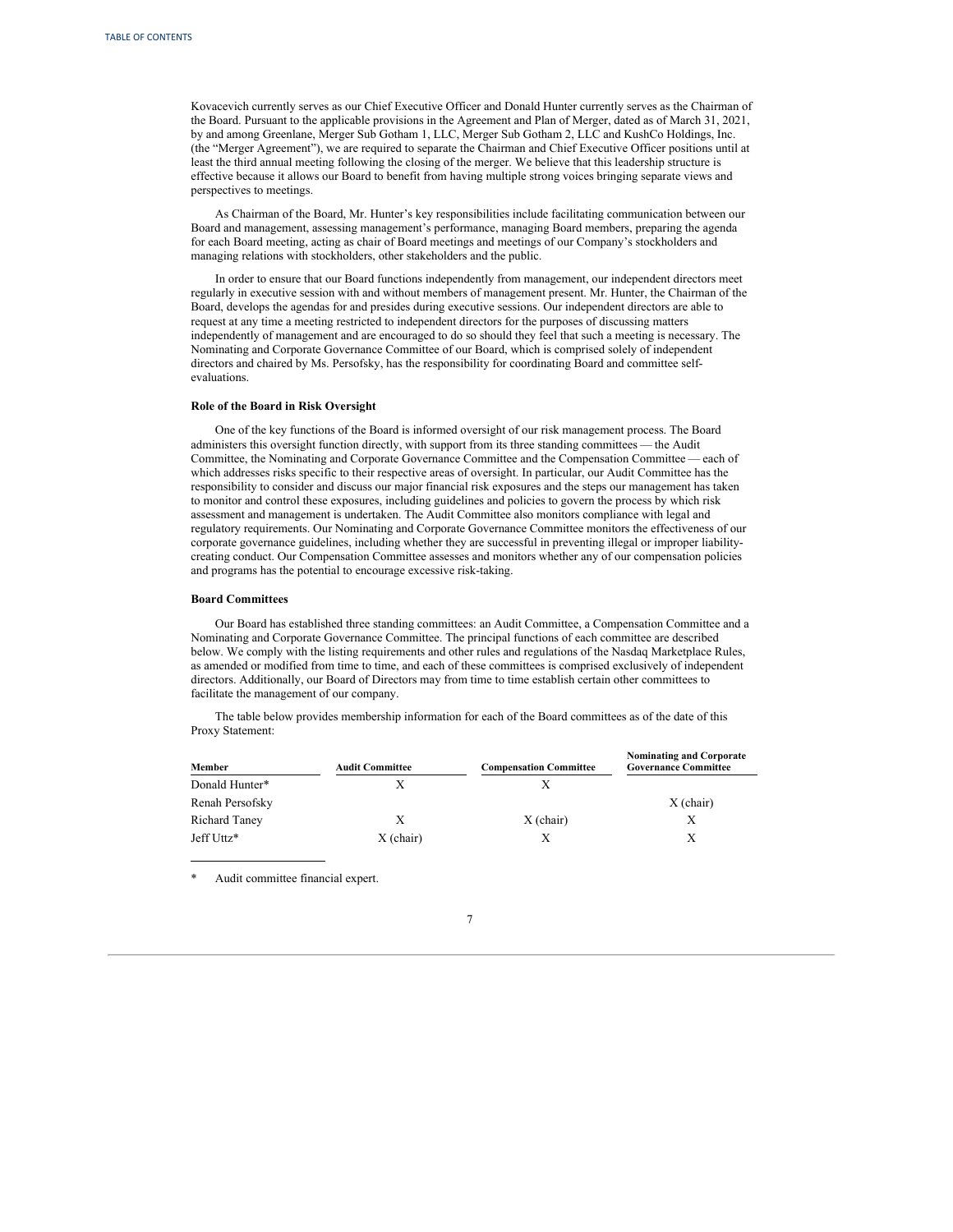#### *Audit Committee*

The Audit Committee is comprised of Messrs. Hunter, Taney and Uttz. Mr. Uttz, the chair of the Audit Committee, and Mr. Hunter each qualify as an "audit committee financial expert" as that term is defined by the applicable regulations of the Securities and Exchange Commission (the "SEC"). The Board has determined that each of the directors serving on our Audit Committee is "independent" within the meaning of the applicable rules of the SEC and the Nasdaq listing standards. We have adopted an Audit Committee charter, which details the principal functions of the Audit Committee, including oversight related to:

- appointing, retaining and evaluating our independent registered public accounting firm and approving all audit and non- audit services to be performed by them;
- overseeing our independent registered public accounting firm's qualifications, independence and performance;
- overseeing the financial reporting process and discussing with management and our independent registered public accounting firm the interim and annual financial statements that we file with the SEC;
- reviewing and monitoring our accounting principles, accounting policies, financial and accounting controls and compliance with legal and regulatory requirements;
- producing a report on its oversight of the Company's financial statements to be included in our annual Proxy Statement;
- establishing procedures for the confidential anonymous submission of concerns regarding questionable accounting, internal controls or auditing matters; and
- reviewing and approving related person transactions.

During the fiscal year ended December 31, 2021, the Audit Committee met four times, including telephonic meetings.

## *Compensation Committee*

The Compensation Committee is comprised of Messrs. Hunter, Taney and Uttz, with Mr. Taney serving as chair. The Board has determined that each of the directors serving on our Compensation Committee is "independent" within the meaning of the applicable rules of the SEC and the Nasdaq listing standards. We have adopted a Compensation Committee charter, which details the principal authority and functions of the Compensation Committee, including:

- reviewing and approving on an annual basis the corporate goals and objectives relevant to our Chief Executive Officer's compensation, evaluating our Chief Executive Officer's performance in light of such goals and objectives and determining and approving the remuneration of our Chief Executive Officer based on such evaluation;
- reviewing and approving the compensation of all of our other officers;
- reviewing our executive compensation policies and plans;
- implementing and administering our incentive compensation equity-based remuneration plans;
- assisting management in complying with our proxy statement and annual report disclosure requirements;
- to the extent required by applicable SEC rules, producing a report on executive compensation to be included in our annual Proxy Statement; and
- reviewing, evaluating and recommending changes, if appropriate, to the remuneration for directors.

The Compensation Committee may form and delegate its authority to subcommittees when appropriate.

During the fiscal year ended December 31, 2021, the Compensation Committee met five times, including telephonic meetings.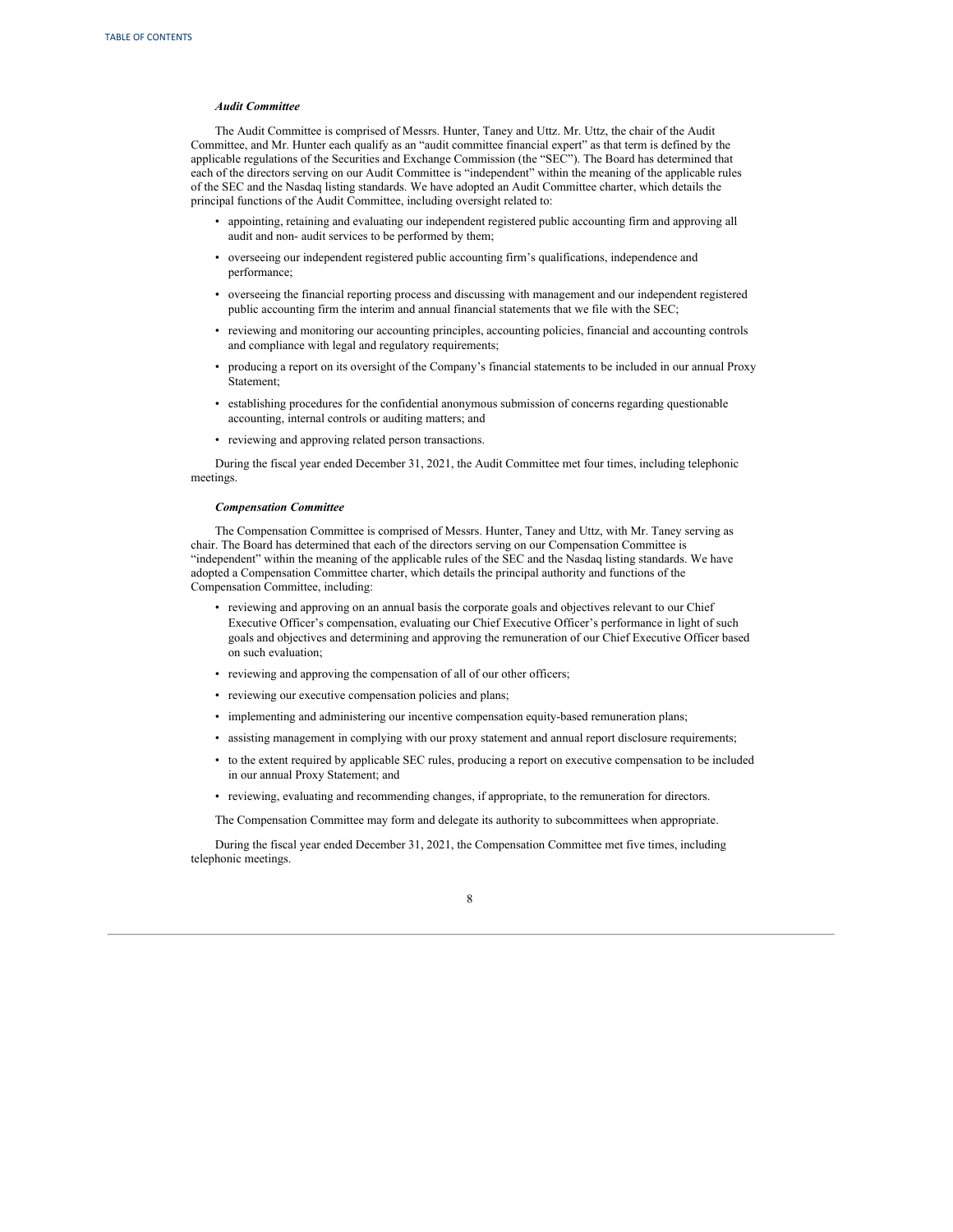#### *Nominating and Corporate Governance Committee*

The Nominating and Corporate Governance Committee is comprised of Ms. Persofsky and Messrs. Taney and Uttz, with Ms. Persofsky serving as chair. The Board has determined that each of the directors serving on our Nominating and Corporate Governance Committee is "independent" within the meaning of the applicable rules of the SEC and the Nasdaq listing standards. We have adopted a Nominating and Corporate Governance Committee charter, which details the principal functions of the Nominating and Corporate Governance Committee, including:

- identifying and recommending to the full Board qualified candidates for election as directors and recommending nominees for election as directors at the Annual Meeting of stockholders;
- developing and recommending to the Board corporate governance guidelines and implementing and monitoring such guidelines;
- reviewing and making recommendations on matters involving the general operation of the Board, including board size and composition, and committee composition and structure;
- reviewing and reassessing the adequacy of the Company's Charter and Bylaws and recommending any revisions to the Board;
- recommending to the Board nominees for each committee of the Board;
- annually facilitating the assessment of the Board's performance as a whole and of the individual directors, as required by applicable law, regulations and the Nasdaq listing standards; and
- overseeing the Board's evaluation of management.

In identifying and recommending nominees for directors, the Nominating and Corporate Governance Committee may consider, among other factors, diversity of relevant experience, expertise and background.

During the fiscal year ended December 31, 2021, the Nominating and Corporate Governance Committee met two times, including telephonic meetings.

#### **Director Selection Process**

The Nominating and Corporate Governance Committee is responsible for, among other things, the selection and recommendation to the Board of nominees for election as directors. In accordance with the Nominating and Corporate Governance Committee charter and our Corporate Governance Guidelines, the Nominating and Corporate Governance Committee develops on an annual basis guidelines and criteria for the selection of candidates for directors of the Board. The Nominating and Corporate Governance Committee considers whether a potential candidate for director has the time available, in light of other business and personal commitments, to perform the responsibilities required for effective service on the Board, along with their personal and professional integrity, demonstrated ability and judgement, experience, familiarity with the Company, diversity (of both experience and background) as well as certain other relevant factors.

Our Board will not adopt policies imposing an arbitrary term or retirement age limit in connection with individuals nominated for election as directors as it does not believe that such a limit is in the best interests of our Company. The Nominating and Corporate Governance Committee annually reviews the composition of our Board, including the age and tenure of individual directors. Our Board strives to achieve a balance between the desirability of its members having a depth of relevant experience, on the one hand, and the need for renewal and new perspectives, on the other hand.

Our Board is committed to nominating the best individuals to fulfill director and executive roles. Although our Board has not adopted policies relating to the identification and nomination of women directors and executives, our Board believes that diversity is important to ensure that board members and senior management provide the necessary range of perspectives, experience and expertise required to achieve effective stewardship and management. We have not adopted a target regarding women on our Board or regarding women in executive officer positions as our Board believes that such arbitrary targets are not appropriate for our company.

## $\overline{Q}$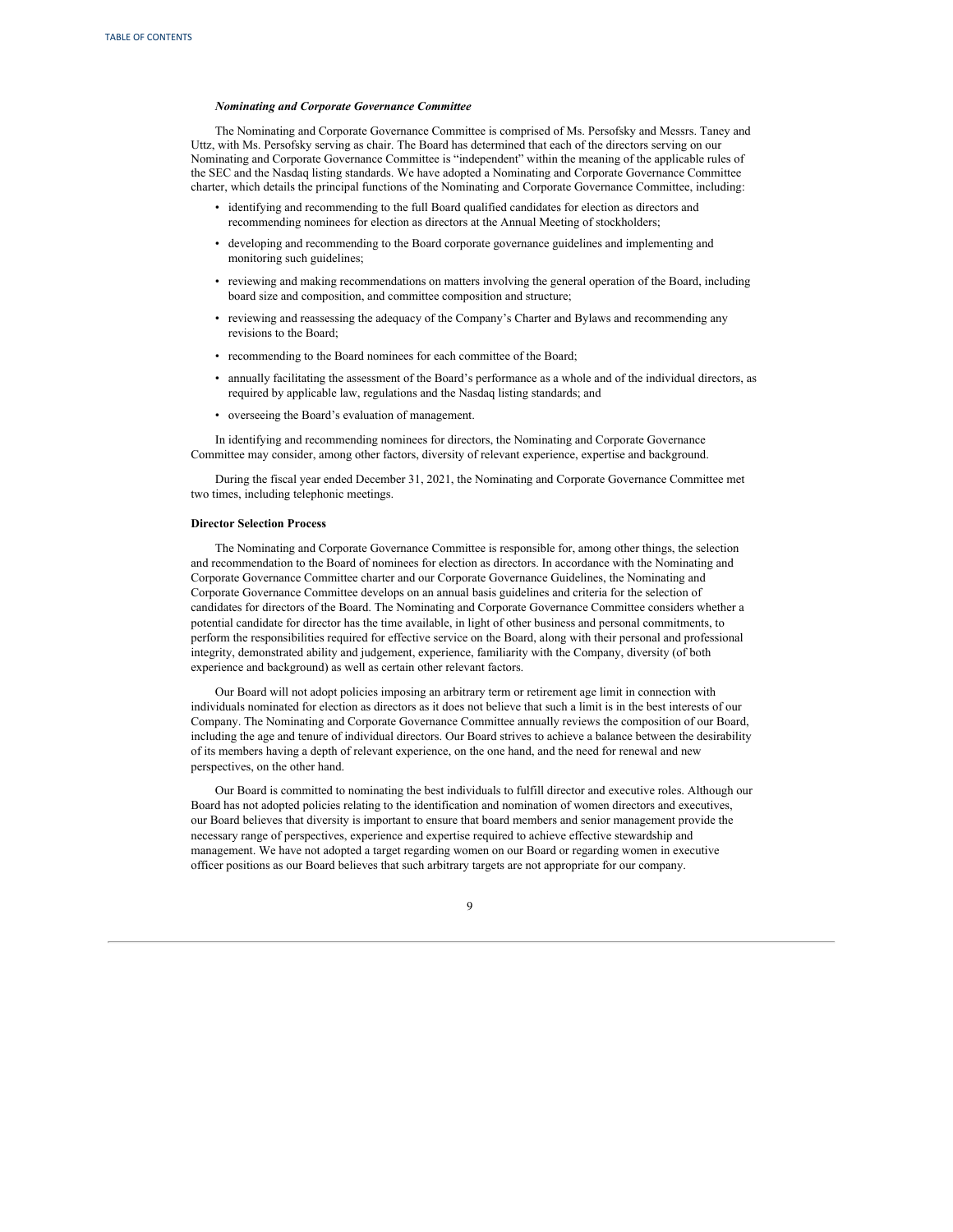<span id="page-14-0"></span>Applying these criteria, the Nominating and Corporate Governance Committee considers candidates for Board membership suggested by its members, the Chairman of the Board and Chief Executive Officer as well as stockholders. After completing the identification and evaluation process described above, the Nominating and Corporate Governance Committee recommends the nominees for election to the Board. Taking the Nominating and Corporate Governance Committee's recommendation into consideration, the Board then approves the nominees for election to the Board for stockholders to consider and vote upon at the annual stockholders' meeting.

Stockholders wishing to recommend individuals for consideration as directors must follow the procedures described in Article I, Section 1.11 of the Bylaws, including (among other requirements) the giving of written notice of the nomination to our General Counsel no later than 120 days prior to the first anniversary of the date of the proxy statement for the previous year's annual meeting. The stockholder's notice must set forth as to each nominee all information relating to the person that would be required to be disclosed in a solicitation of proxies for election of directors pursuant to Regulation 14A under the Securities Act, or the Exchange Act, if the candidate had been nominated by or on behalf of the Board. Recommendations by stockholders that are made in this manner will be evaluated in the same manner as other candidates. See "Other Matters — Stockholder Proposals and Nominations for the 2023 Annual Meeting."

## **Majority Voting Standard for Uncontested Director Elections**

Our Bylaws provide for majority voting in uncontested elections of directors. Under this majority voting standard, the affirmative vote of a majority of the votes cast is required for the election of a director in an uncontested election, which means that the number of votes cast for a director must exceed the number of votes cast against such director. In any contested election, in which the number of director nominees exceeds the number of directors to be elected, directors will be elected by a plurality of the votes cast.

Pursuant to our Bylaws, director nominees who are incumbent directors must submit an irrevocable resignation in the event he or she fails to receive a majority of the votes cast in an uncontested election of directors. The Nominating and Corporate Governance Committee of our Board will then consider any such offer to resign and make a recommendation to our Board on whether to accept or reject the resignation. Taking into account the recommendation of the Nominating and Corporate Governance Committee, our Board will determine whether to accept or reject any such resignation within 90 days after the certification of the election results, and we will report such decision in a press release, filing with the SEC or by other public announcement. If an incumbent director's resignation is accepted by our Board, then our Board may fill the resulting vacancy or decrease the size of our Board in accordance with our Bylaws. If a director's resignation is not accepted by our Board, such director will continue to serve until his or her successor is duly elected and qualified, or his or her earlier death, resignation, retirement or removal. For the purposes of applying this majority voting standard, an election is considered "uncontested" if no stockholder provides notice of its intention to nominate one or more candidates to compete with our Board's nominees in the manner required by our Bylaws, or if any such stockholder has withdrawn all such nominations on or before the close of business ten days prior to the filing our definitive proxy statement with the SEC.

## **Code of Conduct and Ethics**

Our Board has established a code of conduct and ethics that applies to our officers, directors and employees. Among other matters, our code of business conduct and ethics is designed to deter wrongdoing and to promote:

- honest and ethical conduct, including the ethical handling of actual or apparent conflicts of interest between personal and professional relationships;
- full, fair, accurate, timely and understandable disclosure in our SEC reports and other public communications;
- compliance with applicable laws, rules and regulations;
- prompt internal reporting of violations of the code to appropriate persons identified in the code; and

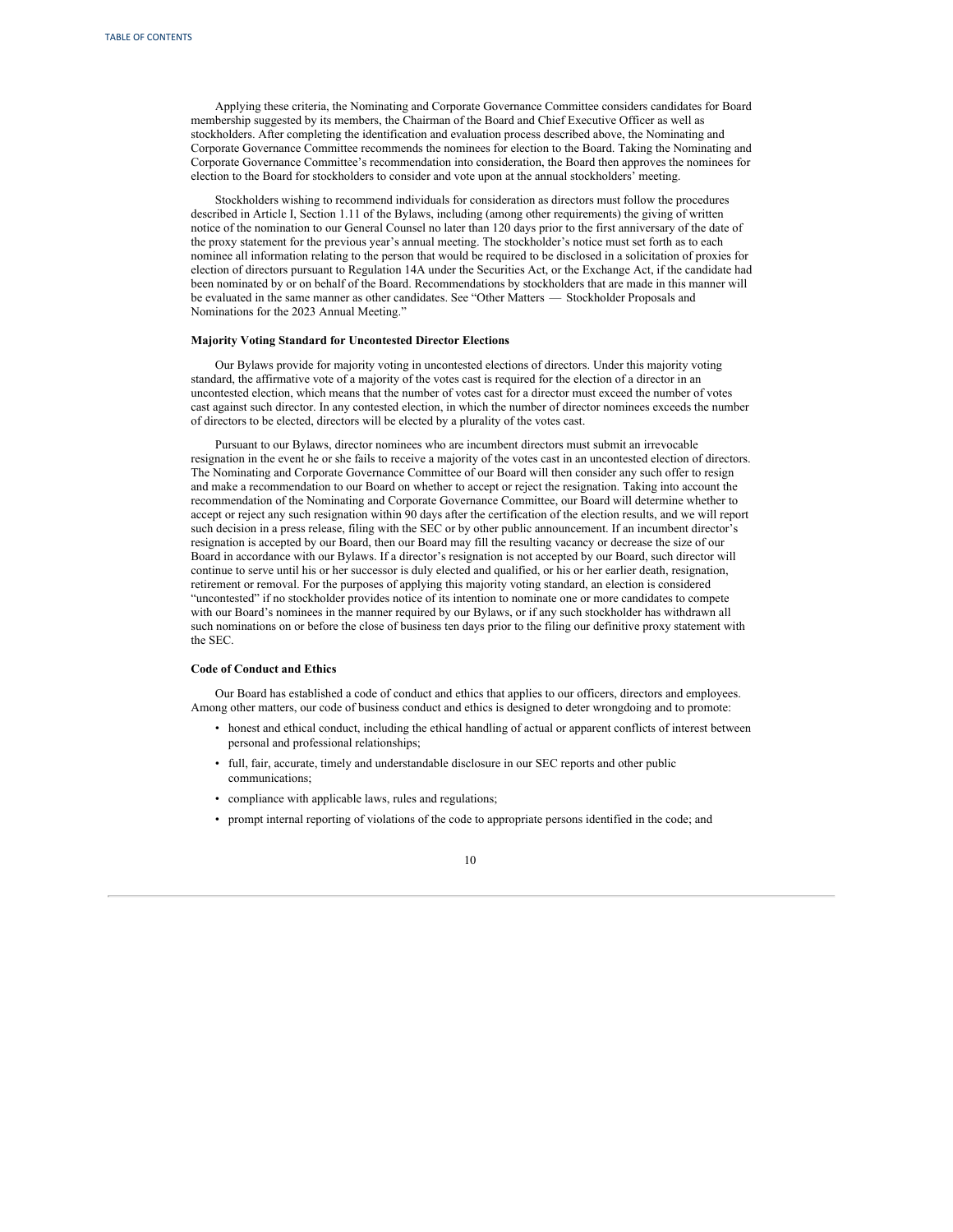<span id="page-15-0"></span>• accountability for adherence to the code of business conduct and ethics.

Any waiver of the code of conduct and ethics for our executive officers or directors must be approved by our Board or a committee of our Board, and any such waiver shall be promptly disclosed to stockholders as required by law and Nasdaq regulations.

#### **Anti-Hedging Policies**

Our insider trading policy contains provisions prohibiting purchases of our securities on margin, short sales of our securities and purchasing or selling puts, calls, options or other derivatives in respect of our securities by our directors, officers, and employees. Our directors, officers, and employees may pledge company securities as security for margin accounts, but they are responsible for ensuring compliance with our insider trading policy in connection with any foreclosure on pledged securities.

#### **Availability of Corporate Governance Materials**

Stockholders may view our corporate governance materials, including the charters of the Audit Committee, Compensation Committee and Nominating and Corporate Governance Committee, our Corporate Governance Guidelines and our Code of Conduct and Ethics, on our website at www.gnln.com under "Investors — Corporate Governance", and these documents are available in print to any stockholder who sends a written request to such effect to Greenlane Holdings, Inc. 1095 Broken Sound Parkway, Suite 300, Boca Raton, Florida 33487, Attention: General Counsel. Information on or accessible from our website is not and should not be considered a part of this Proxy Statement.

## **Board Meetings**

During the fiscal year ended December 31, 2021, the Board met 27 times, including telephonic meetings. Each director then serving attended at least 75% of the applicable Board meetings and committee meetings during this time.

#### **Annual Meeting Attendance**

Pursuant to the policy set forth in our Corporate Governance Guidelines, each director is expected to attend the Annual Meeting.

## **Communications with the Board**

Stockholders and other interested parties may communicate with the Board by sending written correspondence to the "Audit Committee Chair" c/o the General Counsel of Greenlane Holdings, Inc., 1095 Broken Sound Parkway, Suite 300, Boca Raton, Florida 33487, who will then directly forward such correspondence to the chair of the Audit Committee. The Audit Committee chair will decide what action should be taken with respect to the communication, including whether such communication should be reported to the full Board.

#### **Director Compensation**

For the fiscal year ended December 31, 2021, each of our independent directors received a base annual fee of \$60,000, which amount was prorated for Messrs Hunter and Imbimbo, who joined the Board in August 2021 following the merger with KushCo Holdings, Inc. ("KushCo"). Messrs. Hunter, Taney and Uttz were also entitled to additional cash payments in connection with special meetings of independent committees of the Board related to the merger with KushCo and related matters. As compensation for serving on our Board, each independent director then serving also received an award of 8,757 restricted shares of Class A Common Stock and 11,482 options to buy shares of Class A Common Stock on March 17, 2021. In addition, we reimburse our directors for their reasonable out-of-pocket expenses incurred in attending Board and committee meetings. Mr. Kovacevich and Messrs. LoCascio and Schoenfeld, prior to stepping down from their positions as President and Chief Marketing Officer of the Company, respectively, did not receive any additional compensation for their service on the Board.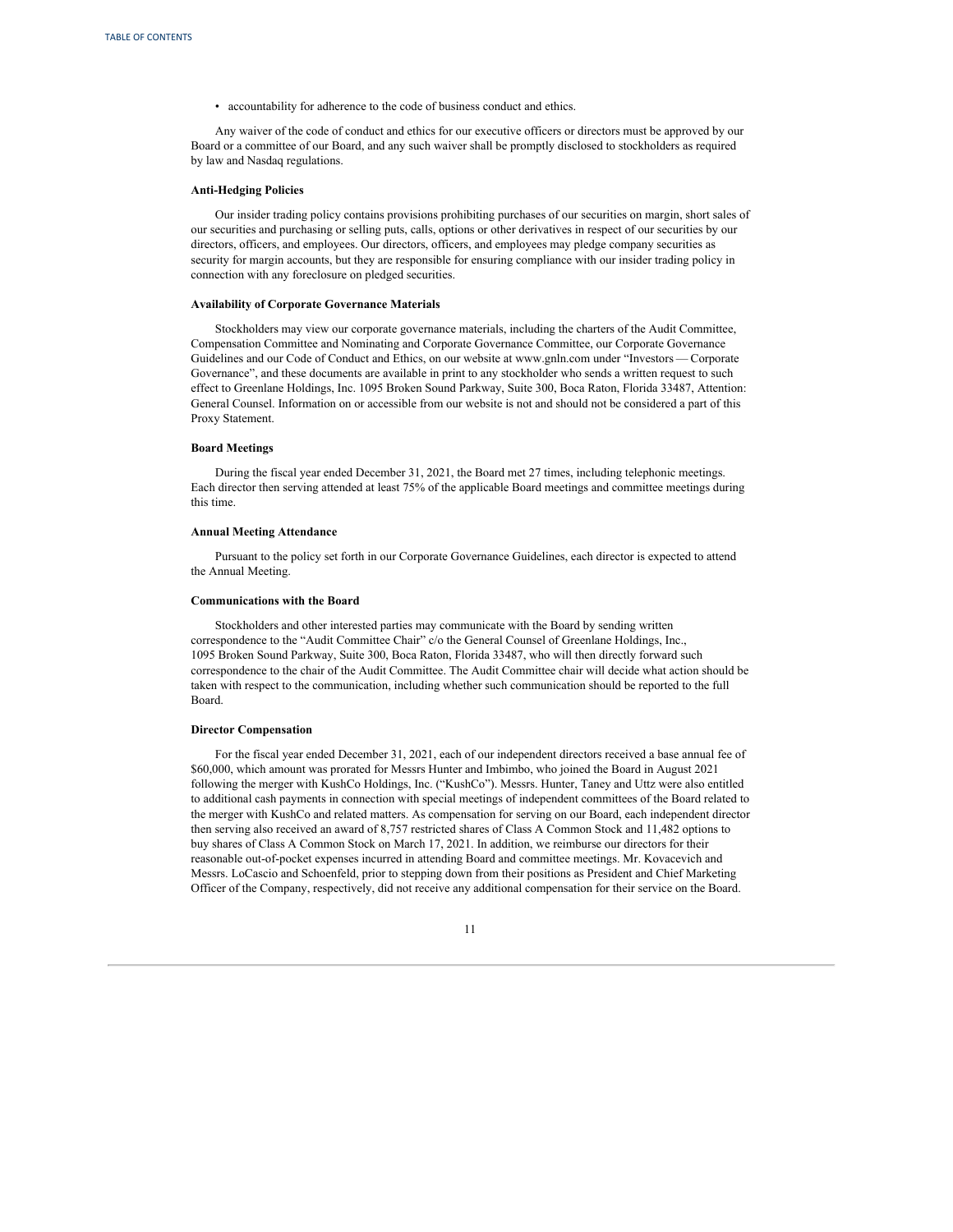The following provides compensation information pursuant to the scaled disclosure rules applicable to emerging growth companies under SEC rules and the JOBS Act.

## *Director Compensation Table*

The following table provides information on the compensation of our directors for the fiscal year ended December 31, 2021, other than Messrs. Kovacevich, LoCascio and Schoenfeld, who received no separate compensation for their service as directors. For information related to the compensation of Messrs. Kovacevich, LoCascio and Schoenfeld, please refer to "Executive Officer Compensation — Summary Compensation Table."

| Name                  | <b>Fees Paid in</b><br>Cash | $Awards^{(1)}$ | Total                        |
|-----------------------|-----------------------------|----------------|------------------------------|
| <b>Donald Hunter</b>  | \$33,333                    |                | $-$ <sup>(2)</sup> \$ 33,333 |
| Dallas Imbimbo $(3)$  | \$25,333                    |                | $-$ <sup>(2)</sup> \$ 25.333 |
| Renah Persofsky $(4)$ |                             |                |                              |
| <b>Richard Taney</b>  | \$152,000                   | \$100,000      | \$252,000                    |
| Jeff Uttz             | \$157,000                   | \$100,000      | \$257,000                    |

(1) Represents the aggregate grant date fair value of restricted shares of Class A Common Stock and options to buy shares of Class A Common Stock granted on March 17, 2021 computed in accordance with FASB ASC Topic 718.

(2) Messrs. Hunter and Imbimbo did not join the Board until August 2021 following the merger with KushCo and therefore did not receive any awards of restricted shares of Class A Common Stock or stock options during 2021.

(3) Mr. Imbimbo resigned from the Board effective April 11, 2022.

(4) Ms. Persofsky did not join the Board until April 2022 and therefore did not receive any compensation in 2021.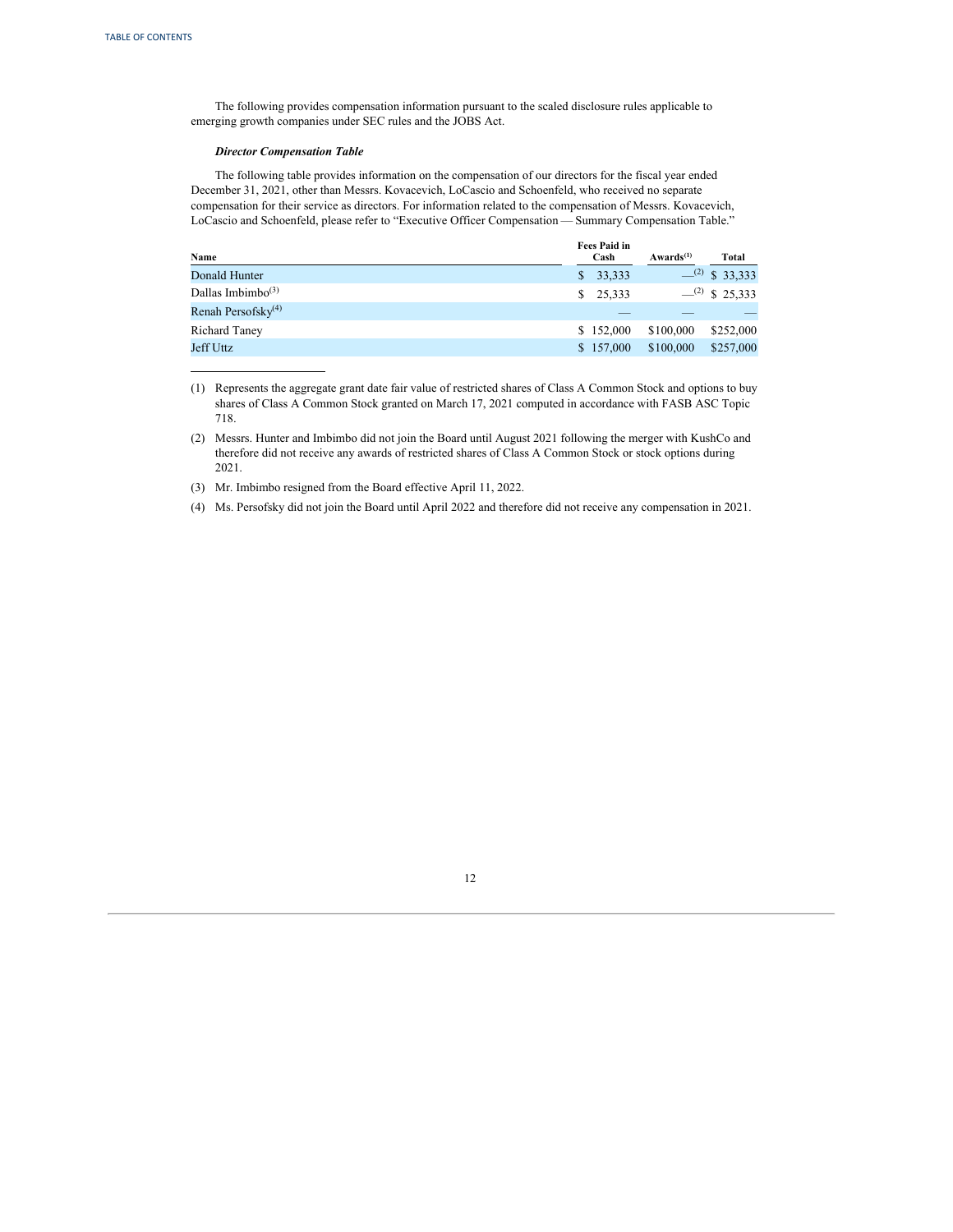## **EXECUTIVE OFFICERS**

The following table sets forth information concerning our executive officers. Executive officers are elected annually by the Board and serve at the Board's discretion.

| Name                | Age <sup>(1)</sup> | Title                    |
|---------------------|--------------------|--------------------------|
| Nicholas Kovacevich | 36                 | Chief Executive Officer  |
| Darshan Dahya       | 39                 | Chief Accounting Officer |
| Rodrigo de Oliveira | 40                 | Chief Operating Officer  |
| Craig Snyder        | 58                 | Chief Commercial Officer |

(1) Age as of May 23, 2022

Set forth below is a description of the background of our executive officers other than Mr. Kovacevich, whose background is described under "Proposals to be Voted On — Proposal 1: Election of Directors."

*Darshan Dahya* has served as our Chief Accounting Officer since April 2022. Prior to joining the Company, Mr. Dahya served as the Senior Vice President of Accounting of MedMen Enterprises Inc, ("Medmen") (CSE: MMEN) (OTCMKTS: MMNFF) from August 2018 through April 2022. Prior to joining MedMen, from January 2007 through May 2017, Mr. Dahya held a variety of managerial roles with BDO USA, LLP, BDO Canada and BDO Wellington working in the Los Angeles office in the United States, the Toronto office in Canada and in Wellington, New Zealand. Mr. Dahya is a Chartered Accountant with a Bachelors of Commerce and Administration (B.C.A.) in Accounting and Commercial Law and a Graduate Diploma in Professional Accounting, from Victoria University of Wellington.

*Rodrigo de Oliveira* is the Chief Operating Officer of Greenlane and was previously the Chief Operating Officer at KushCo prior to the merger in August 2021. As Chief Operating Officer, Rodrigo is responsible for Greenlane's global operations, overseeing the company's supply chain, logistics, technology, facilities, and human resources department. He has over 20 years of experience in global supply chain and operations, with expertise in steering businesses to increase quality, efficiency, and profitability. Prior to joining Greenlane, Rodrigo was Senior Director of Supply Chain Processes and Custom Development for Nike Accessories from August 2017 to April 2018, and was responsible for leading efforts to deliver transformational change across the supply chain. Previous to his work at Nike Accessories, from September 2013 to July 2017, Rodrigo was the Global Supply Chain Business Lead at Brightstar, a subsidiary of SoftBank Group Corp, where he was responsible for aligning corporate policies with supply chain best practices and driving IT initiatives that altogether would enhance productivity and deliver cost reductions across the organization. Prior to Brightstar, Rodrigo also served as Director of Supply Chain at General Electric, where he led the entire supply chain of the business unit from December 2009 to September 2013. Mr. Oliveira also spent over seven years with Oakley and EssilorLuxottica as Global Reverse Logistics leader, managing the company's global reverse logistics and repackaging departments. He earned his Bachelor's degree in Business Administration at Universidade Mackenzie in Brazil.

*Craig Snyder* has served as our Chief Commercial Officer since March 2022. Mr. Snyder is an experienced leader with over 20 years of success in driving growth and development of high tech and emerging technology organizations. He has significant experience leading disruptive strategies in new markets and building corporate reputation on a national scale. Mr. Snyder has held senior leadership positions at two Fortune 100 companies (PepsiCo, Inc. & Citigroup Inc.) with executive leadership experience in two successful startup to Nasdaq initial public offering success stories (Go2Net, Inc. & Marchex, Inc.), as well as significant experience with large scale mergers and acquisitions integration and restructuring. He is a graduate of the United States Naval Academy and a former Naval Officer.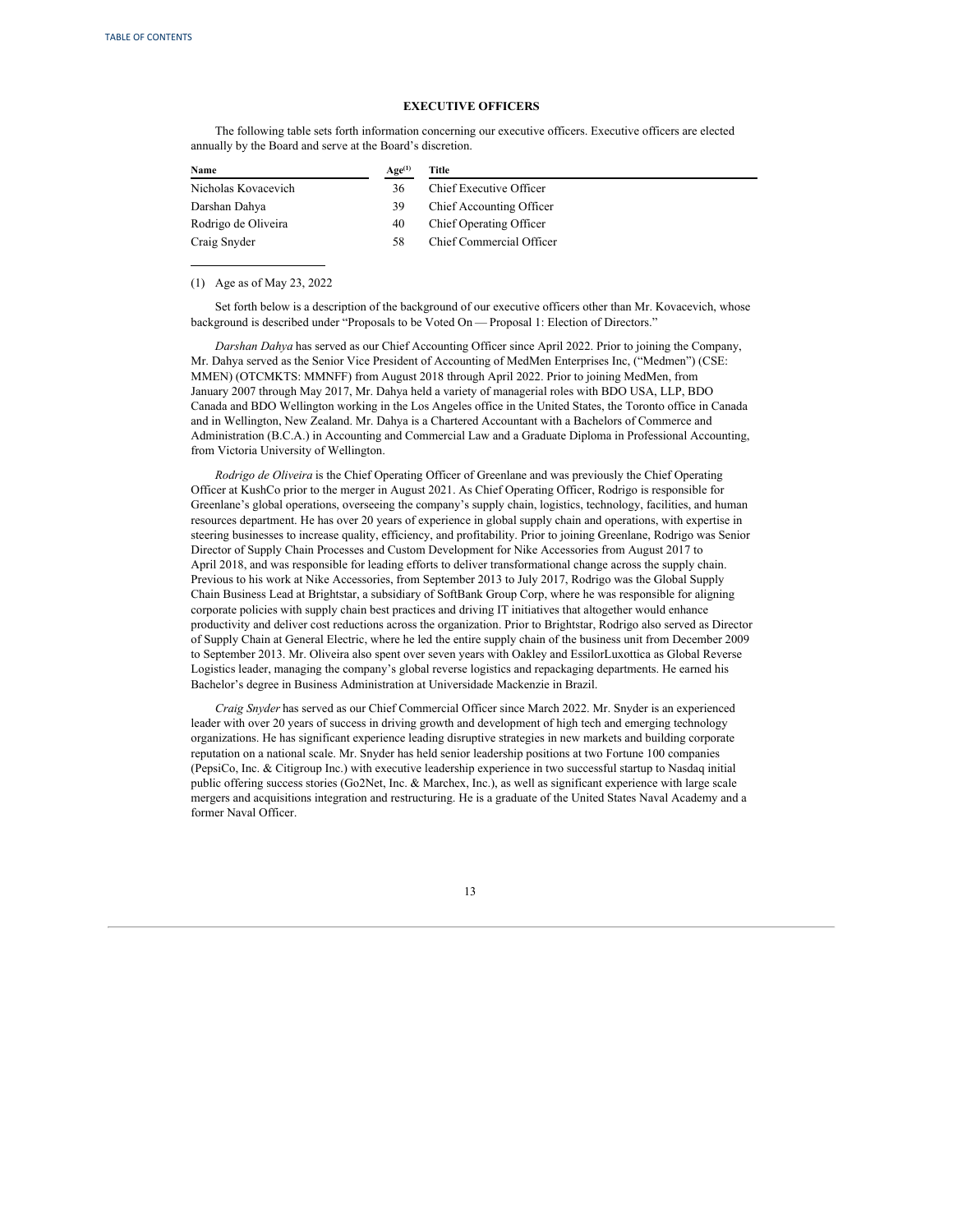## **COMPENSATION OF NAMED EXECUTIVE OFFICERS**

<span id="page-18-0"></span>The following provides compensation information pursuant to the scaled disclosure rules applicable to emerging growth companies and smaller reporting companies under SEC rules. Our named executive officers ("NEOs") for the year ended December 31, 2021 were Nicholas Kocacevich, our Chief Executive Officer, Aaron LoCascio, our former President, Adam Schoenfeld, our former Chief Marketing Officer, and William Mote, our former Chief Financial Officer.

The compensation of our NEOs generally consists of a combination of base salary, bonuses and equity-based compensation. Bonus awards for 2021 and 2020 were determined at the sole discretion of the Compensation Committee based on an assessment of the performance of the NEOs.

The following tables contain certain compensation information for our NEOs in the fiscal years ended December 31, 2021 and 2020.

## **Summary Compensation Table**

| <b>Name and Principal Position</b> | Year | Salary    | <b>Bonus</b> | <b>Option Awards</b> <sup>(1)</sup> | <b>Stock</b><br>Awards $(1)$ | All Other<br>Compensation | Total     |
|------------------------------------|------|-----------|--------------|-------------------------------------|------------------------------|---------------------------|-----------|
| Nicholas Kovacevich <sup>(2)</sup> | 2021 | \$103,846 | \$257,914    | \$105,456                           |                              | \$<br>2,669               | \$469,885 |
| Chief Executive Officer            | 2020 |           |              |                                     |                              |                           |           |
| Aaron LoCascio $(3)$               | 2021 | \$394,616 |              | \$204,437                           | \$172,800                    | \$14,774                  | \$786,627 |
| President                          | 2020 | 380,000   |              | 342,000                             |                              | 13,969                    | 735,969   |
| Adam Schoenfeld <sup>(4)</sup>     | 2021 | \$380,000 | \$73,000     | \$263,073                           | \$172,800                    | \$14,704                  | \$903,577 |
| <b>Chief Marketing Officer</b>     | 2020 | 380,000   | 73,000       | 342,000                             |                              | 13,969                    | 808,969   |
| William Mote <sup>(5)</sup>        | 2021 | \$327,834 | 40,800<br>S. | \$180,075                           | \$116,802                    | S<br>-                    | \$665,511 |
| Chief Financial Officer            | 2020 | 119.704   | 40,800       | 224,000                             | 24,863                       |                           | 409,367   |

(1) Represents the grant date fair value determined in accordance with FASB ASC Topic 718.

(2) Mr. Kovacevich was appointed as our Chief Executive Officer, effective August 31, 2021, in connection with the closing of the merger with KushCo and therefore did not receive any compensation in 2020.

(3) Mr. LoCascio served as our Chief Executive Officer until the closing of the merger with KushCo, subsequent to which he was appointed President of the Company, and stepped down from his position as President of the Company effective December 31, 2021.

(4) Mr. Schoenfeld stepped down from his position as Chief Marketing Officer of the Company effective March 31, 2022.

(5) Mr. Mote stepped down from his position as Chief Financial Officer of the Company effective May 17, 2022.

## **Outstanding Equity Awards at Fiscal Year-End December 31, 2021**

The following table presents information about our NEO's outstanding equity awards as of December 31, 2021.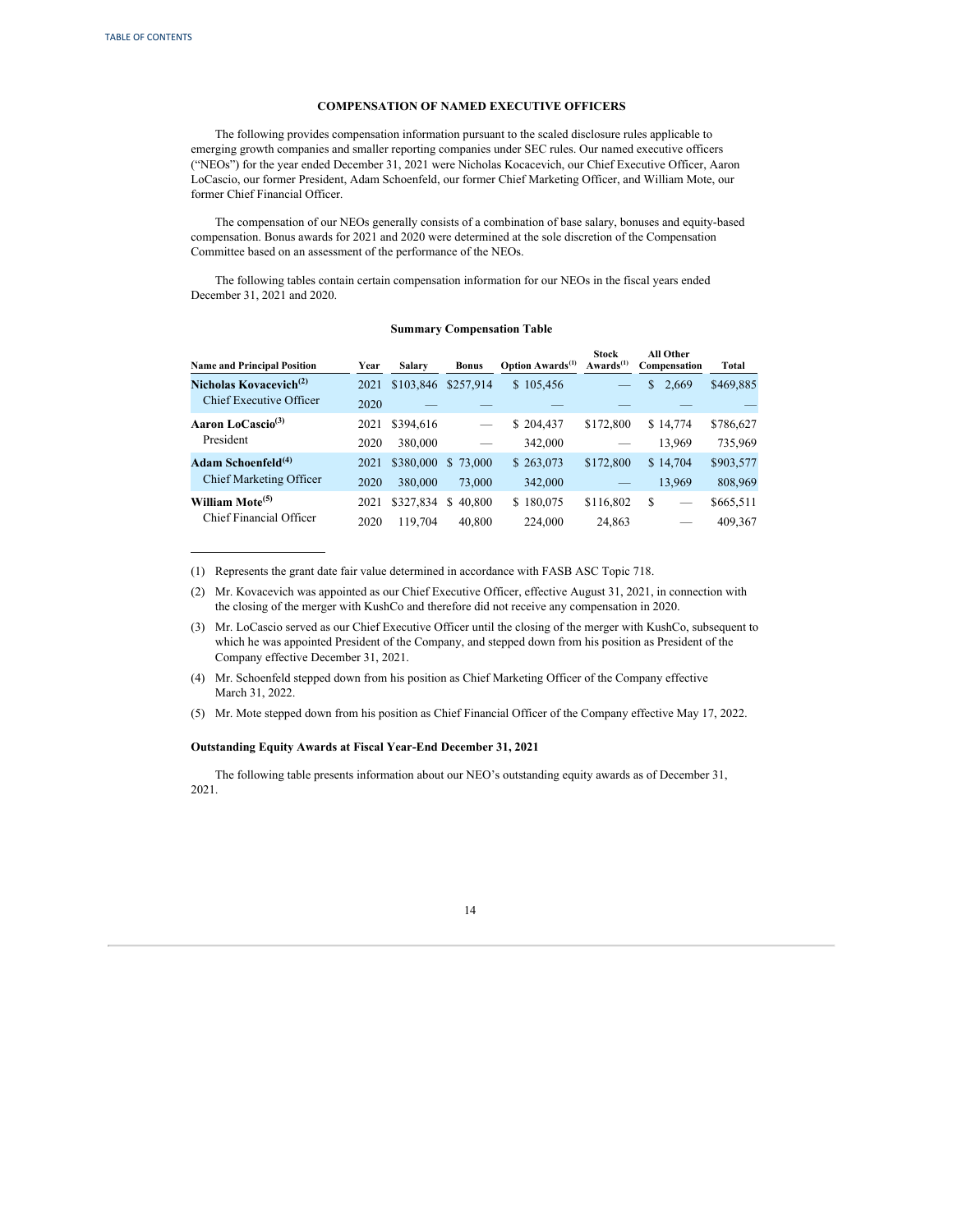<span id="page-19-0"></span>

| Name                               | Number of<br><b>Securities</b><br>Underlying<br>Unexercised<br><b>Options</b> | Number of<br><b>Securities</b><br>Underlying<br><b>Unexercised</b><br><b>Options</b><br>$Exerciseable$ Unexercisable <sup><math>(1)</math></sup> | Option<br><b>Exercise</b><br>Price | Option<br><b>Expiration</b><br>Date | Number of<br><b>Shares That</b><br><b>Have Not</b><br>$Vested^{(1)}$ | Market<br>Value of<br><b>Shares That</b><br><b>Have Not</b><br><b>Vested</b> |
|------------------------------------|-------------------------------------------------------------------------------|--------------------------------------------------------------------------------------------------------------------------------------------------|------------------------------------|-------------------------------------|----------------------------------------------------------------------|------------------------------------------------------------------------------|
| Nicholas Kovacevich <sup>(2)</sup> | $25,133^{(3)}$                                                                |                                                                                                                                                  | \$4.41                             | March 20, 2031                      | (4)                                                                  |                                                                              |
| <b>Chief Executive Officer</b>     | $150,800^{(3)}$                                                               |                                                                                                                                                  | 2.09                               | April 22, 2030                      |                                                                      |                                                                              |
|                                    | $9,048^{(3)}$                                                                 |                                                                                                                                                  | 2.09                               | April 22, 2030                      |                                                                      |                                                                              |
|                                    | $22,620^{(3)}$                                                                |                                                                                                                                                  | 2.09                               | April 22, 2030                      |                                                                      |                                                                              |
|                                    | $79,924^{(3)}$                                                                |                                                                                                                                                  | 2.09                               | April 22, 2030                      |                                                                      |                                                                              |
|                                    | $30,160^{(3)}$                                                                |                                                                                                                                                  | 1.93                               | October 31, 2028                    |                                                                      |                                                                              |
|                                    | $29,484^{(3)}$                                                                |                                                                                                                                                  | 2.62                               | August 29, 2031                     |                                                                      |                                                                              |
|                                    |                                                                               | 50,000                                                                                                                                           | 2.78                               | September 7, 2031                   |                                                                      |                                                                              |
| Aaron LoCascio <sup>(5)</sup>      | 107,420                                                                       |                                                                                                                                                  | \$3.95                             | June 4, 2030                        |                                                                      |                                                                              |
| President                          | 37,559                                                                        |                                                                                                                                                  | 5.71                               | March 17, 2031                      |                                                                      |                                                                              |
|                                    |                                                                               | 15,000                                                                                                                                           | 2.78                               | September 7, 2031                   |                                                                      |                                                                              |
| Adam Schoenfeld <sup>(6)</sup>     | 107,420                                                                       |                                                                                                                                                  | \$3.95                             | June 4, 2030                        |                                                                      |                                                                              |
| <b>Chief Marketing Officer</b>     | 37,559                                                                        |                                                                                                                                                  | 5.71                               | March 17, 2031                      |                                                                      |                                                                              |
|                                    |                                                                               | 30,000                                                                                                                                           | 2.78                               | September 7, 2031                   |                                                                      |                                                                              |
| William Mote <sup>(7)</sup>        | 64,879                                                                        |                                                                                                                                                  | \$3.32                             | August 10, 2030                     |                                                                      |                                                                              |
| Chief Financial Officer            | 25,387                                                                        |                                                                                                                                                  | 5.71                               | March 17, 2031                      |                                                                      |                                                                              |
|                                    |                                                                               | 30,000                                                                                                                                           | 2.78                               | September 7, 2031                   |                                                                      |                                                                              |
|                                    |                                                                               |                                                                                                                                                  |                                    |                                     |                                                                      |                                                                              |

(1) Market value of shares reflects the number of shares multiplied by \$0.9640 per share, which was the closing price of our Class A Common Stock on the Nasdaq Global Market on December 31, 2021.

(2) Mr. Kovacevich was appointed as our Chief Executive Officer, effective August 31, 2021, in connection with the closing of the merger with KushCo.

(3) Received in exchange for options to purchase KushCo common stock pursuant to the Merger Agreement. These options had fully vested prior to the closing of the transactions contemplated by the Merger Agreement.

(4) Mr. Kovacevich did not join the Company until August 2021 and therefore did not receive or have any unvested restricted shares of Class A Common Stock during 2021.

(5) Mr. LoCascio served as our Chief Executive Officer until the closing of the merger with KushCo, subsequent to which he was appointed President of the Company, and stepped down from his position as President of the Company effective December 31, 2021. Pursuant to the Separation and General Release Agreement, dated as of December 30, 2021, between Mr. LoCascio and our wholly owned subsidiary, Warehouse Goods LLC ("Warehouse Goods"), Mr. LoCascio did not forfeit any equity awards still subject to vesting under the 2019 Equity Incentive Plan (as defined below).

- (6) Mr. Schoenfeld stepped down from his position as Chief Marketing Officer of the Company effective March 31, 2022.
- (7) Mr. Mote stepped down from his position as Chief Financial Officer of the Company effective May 17, 2022.

## **Employment Agreements**

On October 28, 2015, each of Aaron LoCascio, our former President, and Adam Schoenfeld, our former Chief Marketing Officer, entered into employment agreements with Jacoby & Co. Inc. In November 2018, these employment agreements were assigned to Warehouse Goods. Warehouse Goods entered into an employment agreement with William Mote, our former Chief Financial Officer, on August 19, 2020 (the "August 2020 Employment Agreement"). Subsequently, on March 9, 2022, we amended and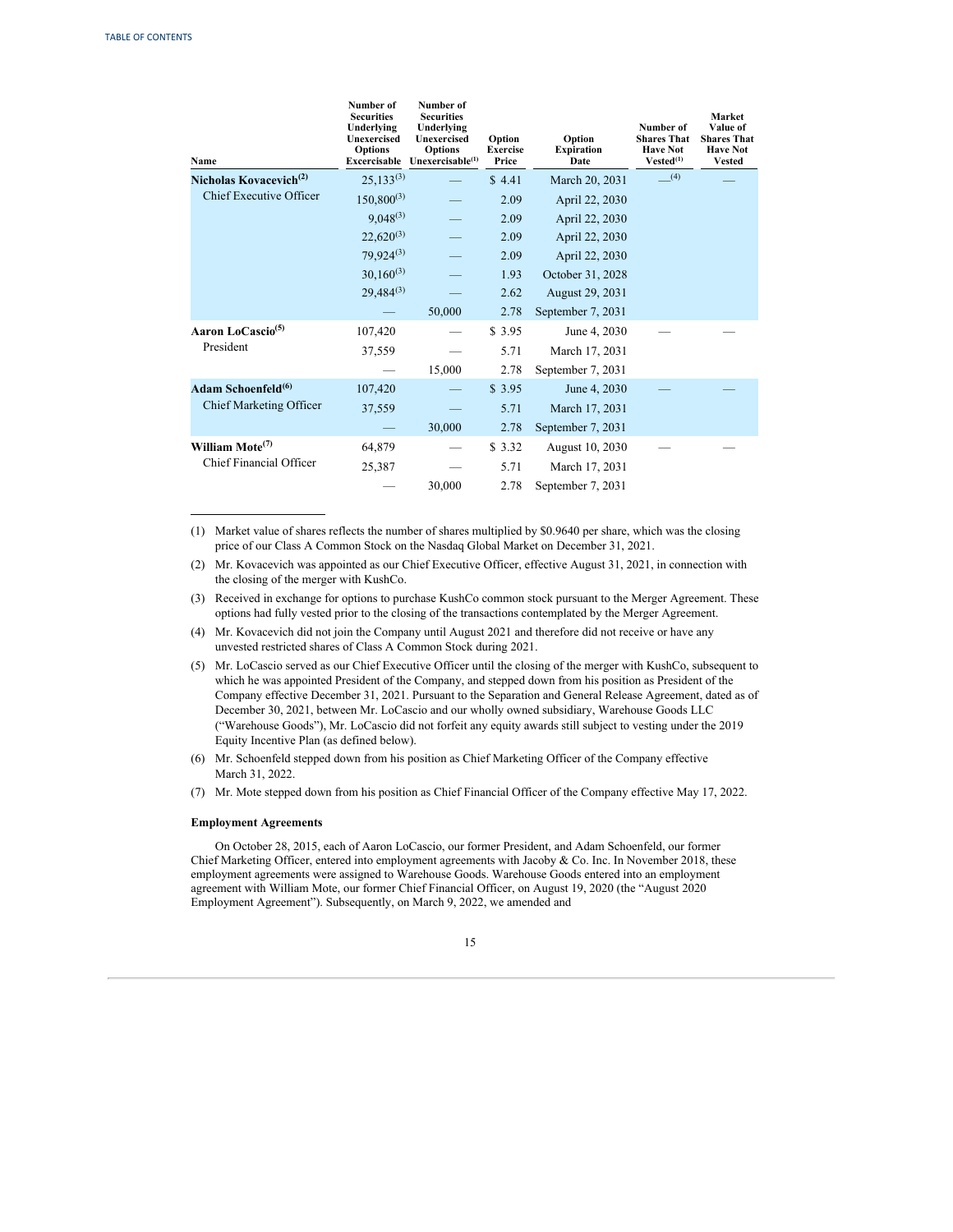restated our employment agreement with Mr. Mote, as described in further detail below, and the August 2020 Employment Agreement was terminated. On March 9, 2022, Warehouse Goods also entered into an employment agreement with Nicholas Kovacevich, our Chief Executive Officer. Pursuant to these employment agreements, Mr. Kovacevich currently is, and Messrs. LoCascio, Schoenfeld and Mote were, entitled to following compensation:

| <b>Name and Principal Position</b>                               | <b>Annual Base</b> | <b>Annual Bonus</b>                                                                    |
|------------------------------------------------------------------|--------------------|----------------------------------------------------------------------------------------|
| <b>Nicholas Kovacevich</b><br>Chief Executive Officer $(1)$      | \$400,000          | Up to 90% of base salary based upon the<br>attainment of one or more performance goals |
| Aaron LoCascio<br>President <sup><math>(2)</math></sup>          | \$ 380,000         | No less than 30% of base salary<br>unless otherwise mutually agreed                    |
| <b>Adam Schoenfeld</b><br>Chief Marketing Officer <sup>(3)</sup> | \$ 380,000         | No less than 30% of base salary<br>unless otherwise mutually agreed                    |
| <b>William Mote</b><br>Chief Financial Officer <sup>(4)</sup>    | \$ 340,000         | Up to 60% of base salary based upon the<br>attainment of one or more performance goals |

(1) Mr. Kovacevich was appointed as our Chief Executive Officer, effective August 31, 2021, in connection with the closing of the merger with KushCo.

(2) Mr. LoCascio served as our Chief Executive Officer until the closing of the merger with KushCo, subsequent to which he was appointed President of the Company, and stepped down from his position as President of the Company effective December 31, 2021.

(3) Mr. Schoenfeld stepped down from his position as Chief Marketing Officer of the Company effective March 31, 2022.

(4) Mr. Mote stepped down from his position as Chief Financial Officer of the Company effective May 17, 2022.

Messrs. LoCascio's and Schoenfeld's employment agreements provided for an original term of up to three years, Mr. Mote's amended and restated employment agreement provided for an original term of up to two years, and Mr. Kovacevich's employment agreement provides for an original term of up to two years. Each of Messrs. LoCascio's, Schoenfeld's and Mote's employment agreements provided for automatic one-year extensions unless either party gave written notice of termination not less than 60 days prior to the termination of the thencurrent term. Mr. Kovacevich's employment agreement also provides for automatic one-year extensions unless either party gives written notice of termination not less than 60 days prior to the termination of the then-current term. Mr. Kovacevich is, and Messrs. LoCascio, Schoenfeld and Mote were, entitled to the annual compensation described above, and Mr. Kovacevich is, and Messrs. LoCascio, Schoenfeld and Mote were, eligible to receive an annual incentive bonus (calculated as a percentage of base salary as described above). Mr. Kovacevich's performance against this bonus is, and Messrs. LoCascio's, Schoenfeld's and Mote's performance against this bonus were, determined by company performance and individual performance. For Mr. Kovacevich, the weighting is, and for Messrs. LoCascio, Schoenfeld and Mote, the weighting was, 70% company and 30% individual. During the term of employment, Mr. Kovacevich is, and Messrs. LoCascio, Schoenfeld and Mote were, entitled to participate in all employee benefit plans and programs made available to our employees generally, subject to the eligibility and participation restrictions of each such plan or program. Mr. Kovacevich is, and Messrs. LoCascio, Schoenfeld and Mote were, entitled to reimbursement for all reasonable business expenses incurred in connection with carrying out their respective duties.

Pursuant to his employment agreement, Mr. Kovacevich may terminate his employment at any time without cause. Mr. Kovacevich is terminable by us at any time (i) without cause; (ii) for cause (as defined in Mr. Kovacevich's employment agreement), (iii) in the event of his death, or (iv) in the event of his disability that cannot be accommodated under the requirements of law. Upon termination of his employment agreement, neither party shall have any further obligation except for obligations accruing prior to the date of termination. If terminated without cause, Mr. Kovacevich is entitled to receive his base salary to the date of termination, any bonus that has accrued but is unpaid as of the date of termination and any reimbursable expenses not yet reimbursed as of such date, in addition to the receipt of outplacement services at the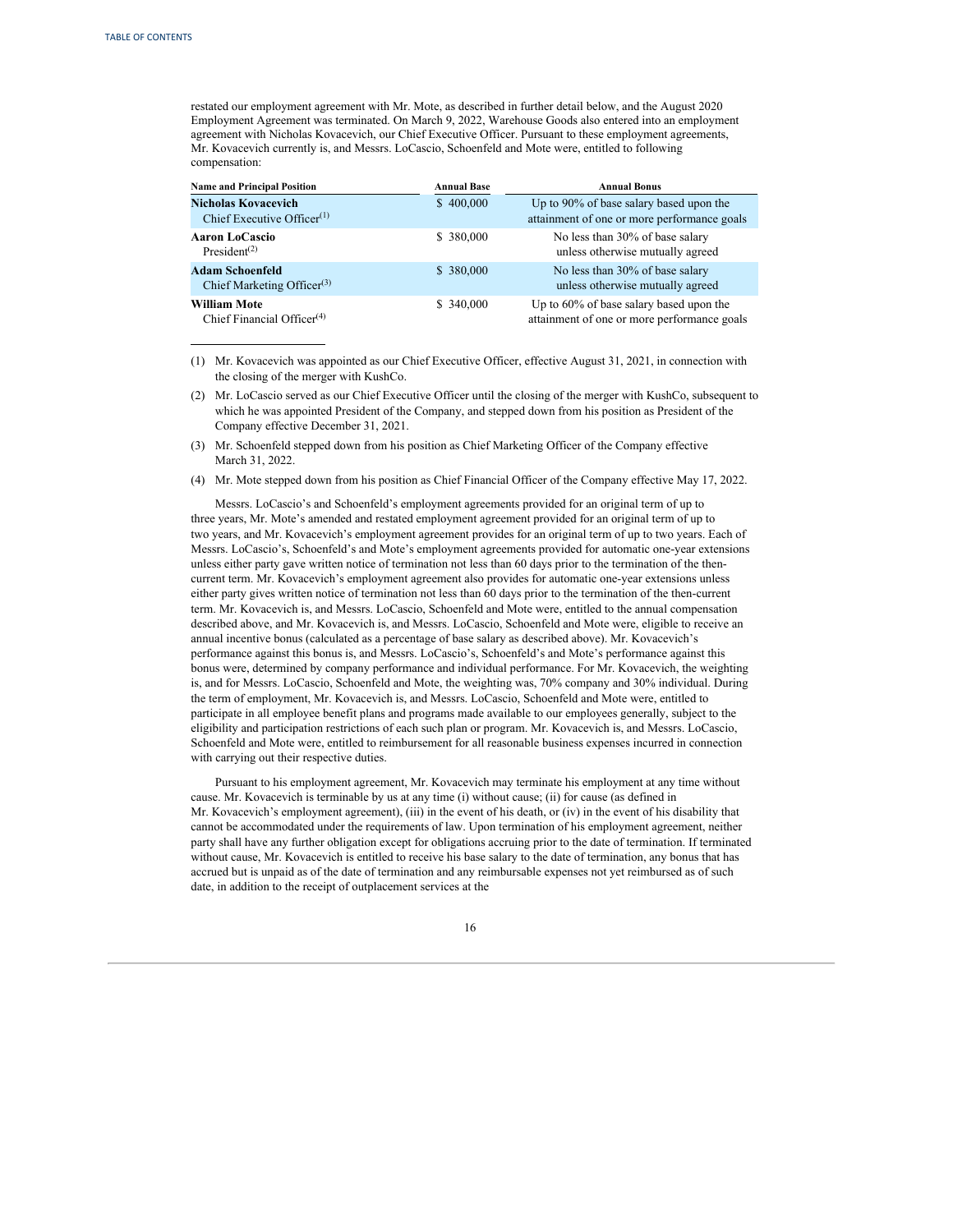Company's expense, provided that the cost of such services shall not exceed \$20,000 or continue for longer than three months. If terminated without cause, Mr. Kovacevich is also entitled to severance equal to twelve months of his base salary in effect on the date of termination. In addition, if terminated without cause, Mr. Kovacevich is entitled to a cash payment equal to the applicable COBRA premium payments that would be payable by Mr. Kovacevich to continue his Company-provided healthcare services for himself and any dependents (the "Company Healthcare Plan") covered at the time of termination (collectively, the "COBRA Payment"). If terminated without cause, Mr. Kovacevich is entitled a COBRA Payment equal to twelve months of coverage under the Company Healthcare Plan. In addition to the benefits described above, in the case of his termination without cause, Mr. Kovacevich is also entitled to certain additional severance benefits provided for in the Kim International Corporation Executive Severance Plan, dated January 15, 2021.

Pursuant to their employment agreements, Messrs. LoCascio, Schoenfeld and Mote were each terminable by us at any time (i) for cause (as defined in their respective employment agreements), (ii) in the event of their death, or (iii) in the event of their disability. If Messrs. LoCascio, Schoenfeld or Mote were terminated for cause, they were entitled to receive their base salaries to the date of termination, any bonus that had accrued but was unpaid as of the date of termination and any reimbursable expenses not yet reimbursed as of such date. If Messrs. LoCascio, Schoenfeld or Mote were terminated due to death or disability, they (or their estates) were entitled to receive their base salaries for six months after the date of termination, any bonus that had accrued but was unpaid as of the date of termination, payment for any accrued but unused vacation days and any reimbursable expenses not yet reimbursed as of such date. In addition, Mr. Mote was entitled to a COBRA Payment equal to six months of coverage under the Company Healthcare Plan if terminated without cause.

Pursuant to their employment agreements, Mr. Kovacevich is, and Messrs. LoCascio, Schoenfeld and Mote were, subject to customary confidentiality restrictions and work-product provisions, and Mr. Kovacevich is, and Messrs. LoCascio, Schoenfeld and Mote were, subject to customary non-competition covenants and nonsolicitation covenants with respect to our employees, consultants and customers. In connection with their respective separations from the Company, Messrs. LoCascio, Schoenfeld and Mote each entered into separation and general release agreements which subject them to certain continuing obligations and restrictions, including with respect to confidentiality and non-disparagement.

We do not currently maintain any retirement plans, other than matching 401(k) plans, for our executives or other employees.

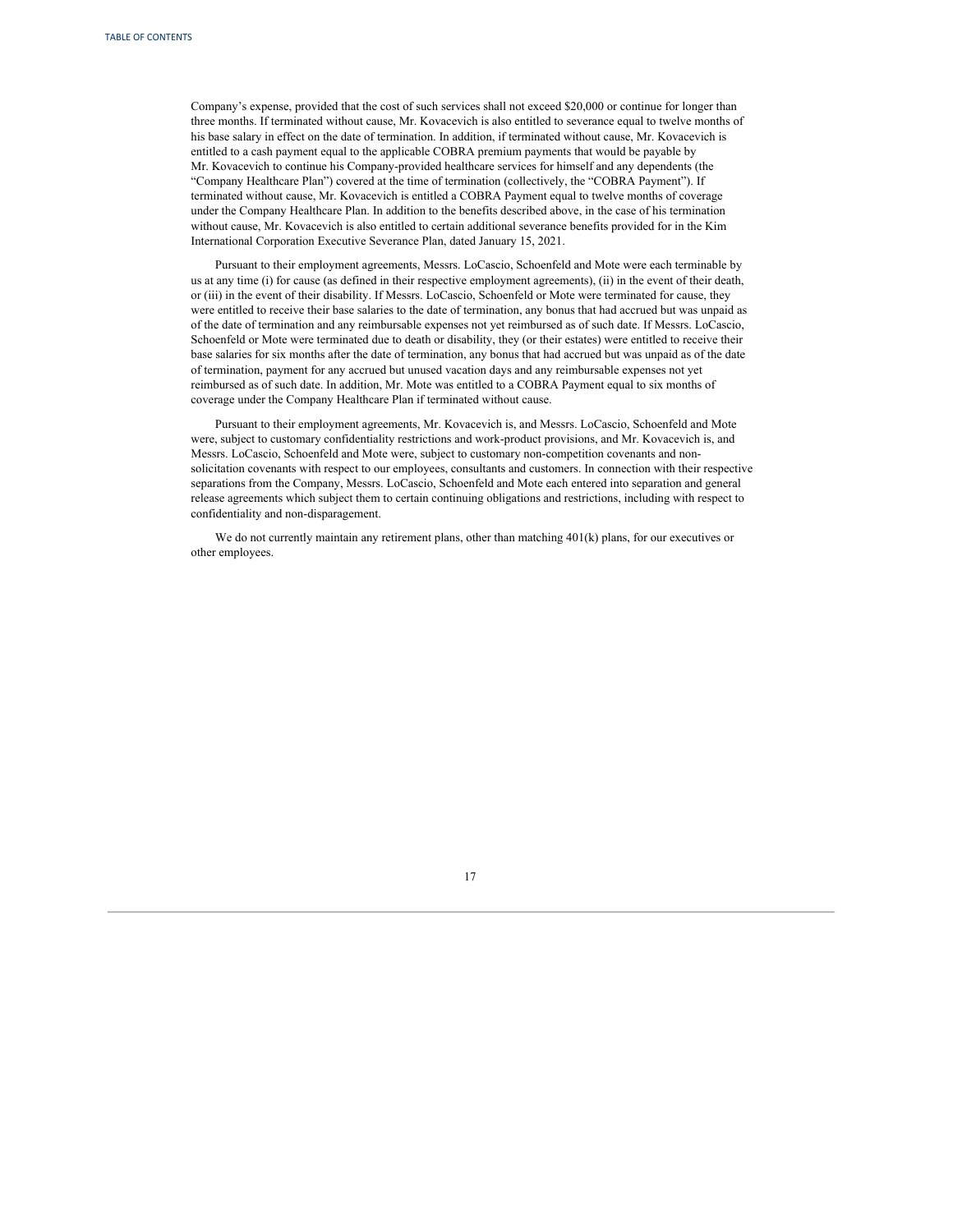## **EQUITY COMPENSATION PLAN INFORMATION**

<span id="page-22-0"></span>The following table gives information about shares of our Class A Common Stock that may be issued under the Amended and Restated Greenlane Holdings, Inc. 2019 Equity Incentive Plan (the "2019 Equity Incentive Plan") and upon redemption of Common Units (as defined below) subject to vesting conditions as of December 31, 2021.

| <b>Plan Category</b>                                   | Number of<br><b>Securities to be</b><br><b>Issued Upon</b><br><b>Exercise of</b><br>Outstanding<br>Options,<br>Warrants and<br><b>Rights</b> | <b>Weighted Average</b><br><b>Exercise Price of</b><br>Outstanding<br>Options,<br>Warrants and<br><b>Rights</b> | Number of<br><b>Securities</b><br>Remaining<br>Available for<br><b>Future Issuance</b><br><b>Under Equity</b><br>Compensation<br><b>Plans (Excluding</b><br><b>Securities</b><br><b>Reflected in First</b><br>Column) |
|--------------------------------------------------------|----------------------------------------------------------------------------------------------------------------------------------------------|-----------------------------------------------------------------------------------------------------------------|-----------------------------------------------------------------------------------------------------------------------------------------------------------------------------------------------------------------------|
| Equity compensation plans approved by stockholders     | $5.374.979^{(1)}$                                                                                                                            | \$3.58                                                                                                          | 5,177,916                                                                                                                                                                                                             |
| Equity compensation plans not approved by stockholders |                                                                                                                                              |                                                                                                                 |                                                                                                                                                                                                                       |
| <b>Total</b>                                           | 5,374,979                                                                                                                                    | \$3.58                                                                                                          | 5,177,916                                                                                                                                                                                                             |
|                                                        |                                                                                                                                              |                                                                                                                 |                                                                                                                                                                                                                       |

(1) Includes 2,898,921 shares of Class A Common Stock issuable under the KushCo Holdings, Inc. 2016 Stock Incentive Plan, as amended, which was assumed by Greenlane upon the closing of the transactions contemplated by the Merger Agreement.

#### **Information Regarding Outstanding Stock Awards**

The future benefits that will be received under the 2019 Equity Incentive Plan by particular individuals or groups are not determinable at this time. As of December 31, 2021 the following awards were outstanding under the 2019 Equity Incentive Plan:

- Nicholas Kovacevich, our Chief Executive Officer, held 397,169 options to purchase shares of Class A Common Stock exercisable within 60 days of December 31, 2021 and no restricted shares of Class A Common Stock, Aaron LoCascio, our former President, held 158,341 options to purchase shares of Class A Common Stock exercisable within 60 days of December 31, 2021 and no restricted shares of Class A Common Stock, Adam Schoenfeld, our former Chief Marketing Officer, held 227,337 options to purchase shares of Class A Common Stock exercisable within 60 days of December 31, 2021 and no restricted shares of Class A Common Stock, and William Mote, our former Chief Financial Officer held 148,263 options to purchase shares of Class A Common Stock exercisable within 60 days of December 31, 2021 and no restricted shares of Class A Common Stock;
- All then-serving executive officers as a group: 1,389,031 options to purchase shares of Class A Common Stock exercisable within 60 days of December 31, 2021 and no restricted shares of Class A Common Stock;
- All then serving directors who were are not executive officers as a group: 1,151,716 options to purchase shares of Class A Common Stock exercisable within 60 days of December 31, 2021 and no restricted shares of Class A Common Stock;
- All director nominees nominated for election at the 2022 Annual Meeting: Nicholas Kovacevich, held 397,169 options to purchase shares of Class A Common Stock exercisable within 60 days of December 31, 2021 and no restricted shares of Class A Common Stock, Donald Hunter held 118,744 options to purchase shares of Class A Common Stock exercisable within 60 days of December 31, 2021 and no restricted shares of Class A Common Stock, Renah Persofsky director nominee, held no options to purchase shares of Class A Common Stock exercisable within 60 days of December 31, 2021 and no restricted shares of Class A Common Stock, Aaron LoCascio held 158,341 options to purchase shares of Class A Common Stock exercisable within 60 days of December 31, 2021 and no restricted shares of Class A Common Stock, Adam Schoenfeld held 227,337 options to purchase shares of Class A Common Stock exercisable within 60 days of December 31, 2021 and no restricted

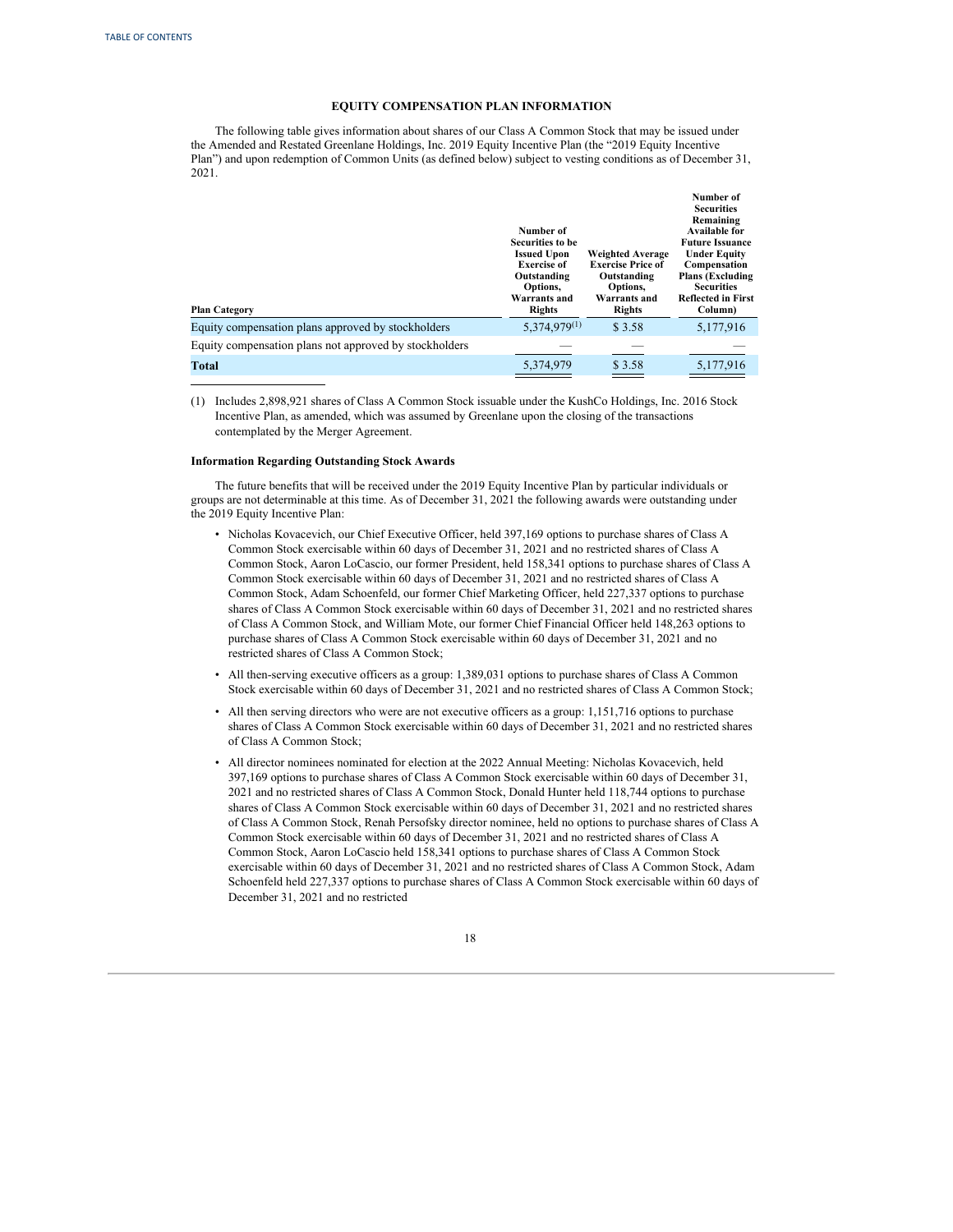shares of Class A Common Stock, Richard Taney held 68,244 options to purchase shares of Class A Common Stock exercisable within 60 days of December 31, 2021 and no restricted shares of Class A Common Stock, and Jeff Uttz held 68,244 options to purchase shares of Class A Common Stock exercisable within 60 days of December 31, 2021 and no restricted shares of Class A Common Stock;

• All employees, including all current officers who are not executive officers, as a group: 1,235,736 options to purchase shares of Class A Common Stock exercisable within 60 days of December 31, 2021 and 89,285 restricted shares of Class A Common Stock.

No associates of such directors, executive officers or nominees have received awards under the 2019 Equity Incentive Plan. No other person has received or is expected to receive five percent or more of the awards under the 2019 Equity Incentive Plan.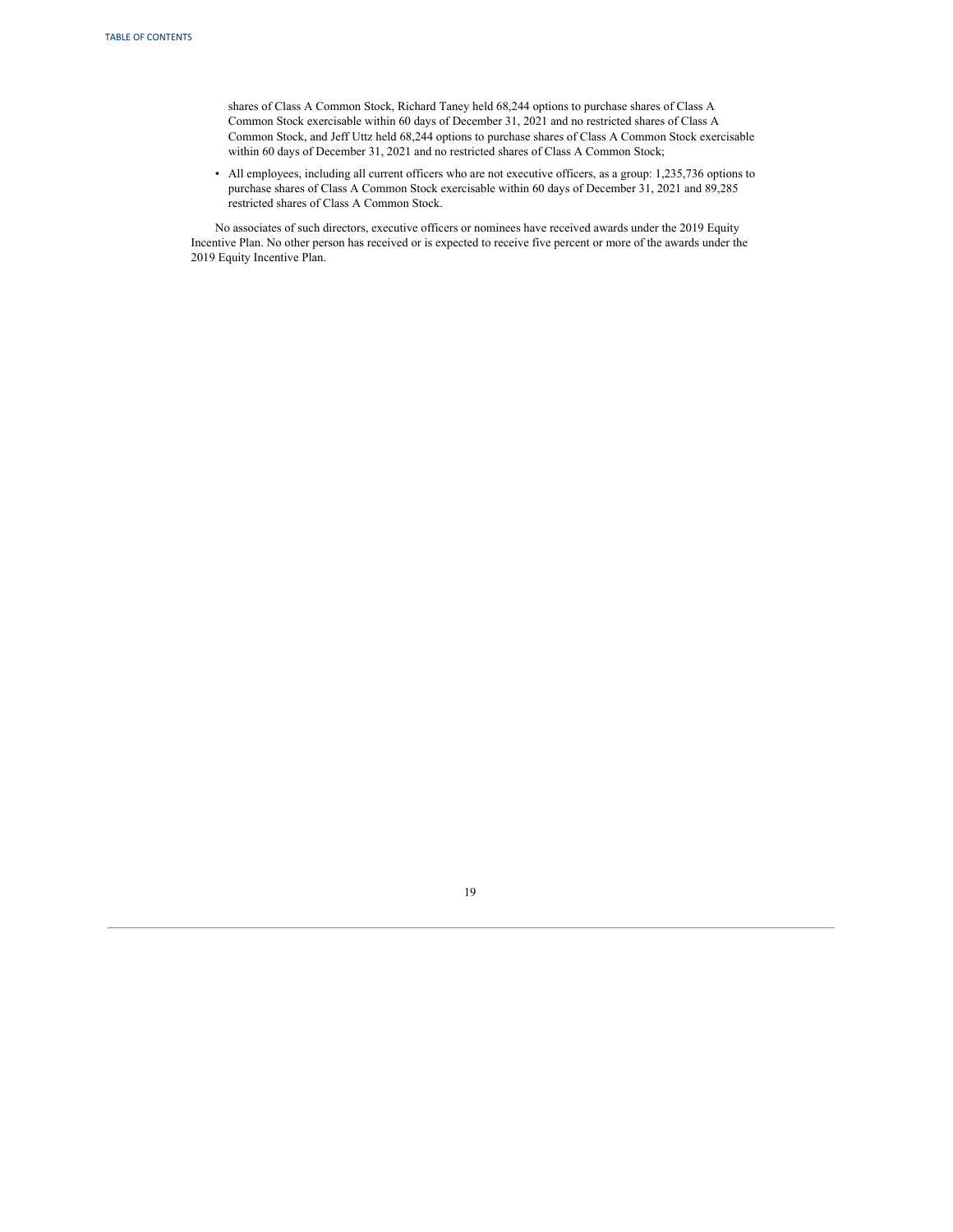## **REPORT OF THE AUDIT COMMITTEE**

<span id="page-24-0"></span>The Audit Committee is currently composed of Messrs. Hunter, Taney and Uttz, with Mr. Uttz serving as its chair. The members of the Audit Committee are appointed by and serve at the discretion of the Board.

One of the principal purposes of the Audit Committee is to assist the Board in the oversight of the integrity of the Company's financial statements. The Company's management team has the primary responsibility for the financial statements and the reporting process, including the system of internal controls and disclosure controls and procedures. In fulfilling its oversight responsibilities, the Audit Committee reviewed the audited financial statements in the Annual Report on Form 10-K for the fiscal year ended December 31, 2021 with our management.

The Audit Committee also is responsible for assisting the Board of Directors in the oversight of the qualification, independence and performance of the Company's independent auditors. The Audit Committee reviewed with the independent auditors, who are responsible for expressing an opinion on the conformity of those audited financial statements with generally accepted accounting principles, their judgments as to the quality, not just the acceptability, of the Company's accounting principles and such other matters as are required to be discussed with the Audit Committee under generally accepted auditing standards and those matters required to be discussed by the applicable standards of the Public Company Accounting Oversight Board ("PCAOB").

The Audit Committee has received both the written disclosures and the letter from Marcum LLP required by applicable requirements of the PCAOB regarding the independent accountant's communications with the Audit Committee concerning independence, and has discussed with Marcum LLP its independence. In addition, the Audit Committee has considered whether the provision of non-audit services, and the fees charged for such non-audit services, by Marcum LLP are compatible with maintaining the independence of Marcum LLP from management and the Company.

Based on the reviews and discussions referred to above, the Audit Committee recommended to the Board that the Company's audited financial statements for 2021 be included in its Annual Report on Form 10-K for the fiscal year ended December 31, 2021 for filing with the SEC.

> Respectfully submitted, The Audit Committee of the Board of Directors Jeff Uttz (Chairman)

Donald Hunter Richard Taney

**The Audit Committee Report above does not constitute "soliciting material" and will not be deemed** "filed" or incorporated by reference into any of our filings under the Securities Act of 1933, as amended, **that might incorporate SEC filings by reference, in whole or in part, notwithstanding anything to the contrary set forth in those filings.**

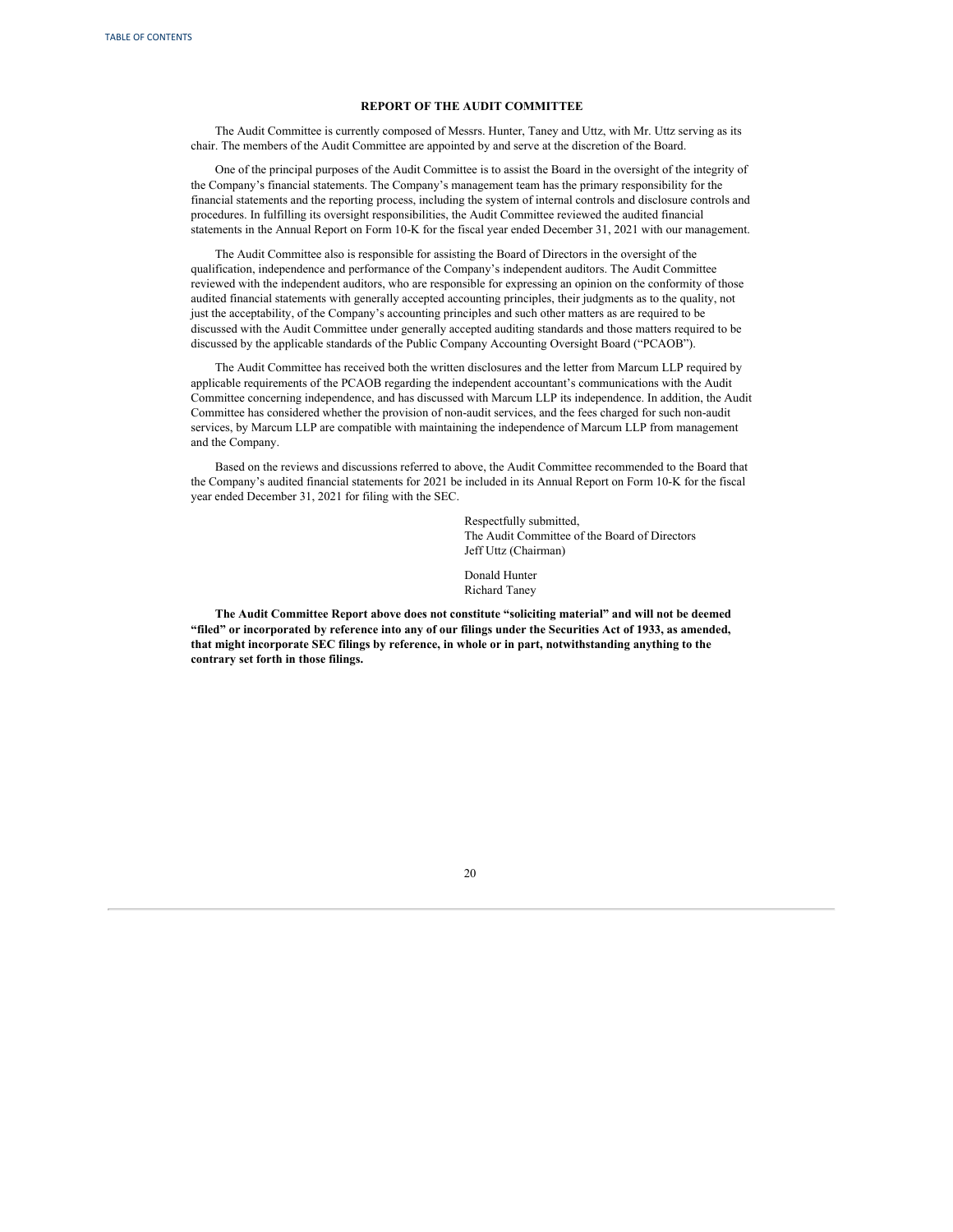## **PRINCIPAL STOCKHOLDERS**

<span id="page-25-0"></span>The following table sets forth certain information as of May 23, 2022, regarding the beneficial ownership of shares of our Common Stock by (a) each of our directors, (b) each of our executive officers, (c) all of our directors and executive officers as a group, and (d) each person known to us to be the beneficial owner of more than five percent of our Common Stock. Unless otherwise indicated, all shares are owned directly and the indicated person has sole voting and dispositive power with respect to such shares. The SEC has defined "beneficial ownership" of a security to mean the possession, directly or indirectly, of voting power and/or dispositive power with respect to such security. A stockholder is also deemed to be, as of any date, the beneficial owner of all securities that such stockholder has the right to acquire within 60 days after that date through (a) the exercise of any option, warrant or right, (b) the conversion of a security, (c) the power to revoke a trust, discretionary account or similar arrangement, or (d) the automatic termination of a trust, discretionary account or similar arrangement.

Unless otherwise indicated, the address of each person listed below is c/o Greenlane Holdings, Inc. 1095 Broken Sound Parkway, Suite 300, Boca Raton, Florida 33487.

| Name                                                                              | Number of<br><b>Shares</b> of<br><b>Class A</b><br>Common<br><b>Stock</b><br><b>Beneficially</b><br>Owned | % of All<br>Class A<br>Common<br><b>Stock</b><br>Shares <sup>(1)</sup> | Number of<br><b>Shares</b> of<br><b>Class B</b><br>Common<br><b>Stock</b><br><b>Beneficially</b><br>Owned <sup>(2)</sup> | $%$ of All<br><b>Class B</b><br>Common<br><b>Stock</b><br>Shares <sup>(3)</sup> | Combined<br>Voting<br>Power <sup>(4)</sup> |
|-----------------------------------------------------------------------------------|-----------------------------------------------------------------------------------------------------------|------------------------------------------------------------------------|--------------------------------------------------------------------------------------------------------------------------|---------------------------------------------------------------------------------|--------------------------------------------|
| Nicholas Kovacevich                                                               | $2,169,900^{(5)}$                                                                                         | $2.0\%$                                                                |                                                                                                                          |                                                                                 | 1.7%                                       |
| Darshan Dahya                                                                     | 347,219 <sup>(6)</sup>                                                                                    | $\ast$                                                                 |                                                                                                                          |                                                                                 | $\ast$                                     |
| Rodrigo de Oliveira                                                               | $761,102^{(7)}$                                                                                           | $\ast$                                                                 |                                                                                                                          |                                                                                 | $\ast$                                     |
| Craig Snyder                                                                      | $260,870^{(8)}$                                                                                           | *                                                                      |                                                                                                                          |                                                                                 | *                                          |
| Donald Hunter                                                                     | $221,936^{(9)}$                                                                                           | $\ast$                                                                 |                                                                                                                          |                                                                                 | $\ast$                                     |
| Renah Persofsky                                                                   | $186, 176^{(10)}$                                                                                         | $\ast$                                                                 |                                                                                                                          |                                                                                 | $\ast$                                     |
| Aaron LoCascio                                                                    | $296,596^{(11)}$                                                                                          | $\ast$                                                                 | $15,998,046^{(12)}$                                                                                                      | 75.5%                                                                           | 12.7%                                      |
| Adam Schoenfeld                                                                   | $36,244^{(13)}$                                                                                           | $\ast$                                                                 | $17,520,781^{(14)}$                                                                                                      | 82.7%                                                                           | 13.7%                                      |
| <b>Richard Taney</b>                                                              | $192,995^{(15)}$                                                                                          | $\ast$                                                                 |                                                                                                                          |                                                                                 | $\ast$                                     |
| Jeff Uttz                                                                         | 193,995(16)                                                                                               | *                                                                      |                                                                                                                          |                                                                                 | *                                          |
| All executive officers, directors and director<br>nominees as a group (10 people) | 4,667,033                                                                                                 | 4.3%                                                                   | 17,520,781                                                                                                               | 82.7%                                                                           | $17.3\%$                                   |
| More than 5% Beneficial Owners                                                    |                                                                                                           |                                                                        |                                                                                                                          |                                                                                 |                                            |
| Jacoby & Co.LLC $^{(17)}$                                                         |                                                                                                           |                                                                        | 15,998,046                                                                                                               | 75.5%                                                                           | 12.5%                                      |

\* Less than 1.0%

(1) Based on an aggregate of 106,882,892 shares of our Class A Common Stock outstanding as of May 12, 2022.

(2) The Amended and Restated Charter filed with the Delaware Secretary of State on August 31, 2021 eliminated Class C common stock, \$0.0001 par value per share ("Class C Common Stock"), as a class of the Company's capital stock, and upon the closing of the transactions contemplated by the Merger Agreement, all holders of Class C Common Stock received one-third of a share of Class B Common Stock for each share of Class C Common Stock held.

(3) Based on an aggregate of 21,184,919 shares of our Class B Common Stock outstanding as of May 12, 2022.

(4) Based on an aggregate of 128,067,811 shares of our common stock outstanding as of May 12, 2022.

(5) Includes (i) 397,169 shares of Class A Common Stock issuable upon exercise of stock options within 60 days after May 23, 2022; (ii) 479,520 restricted shares of Class A Common Stock that vest 33% annually, starting on March 10, 2022, such that on March 10, 2025, the restricted shares of Class A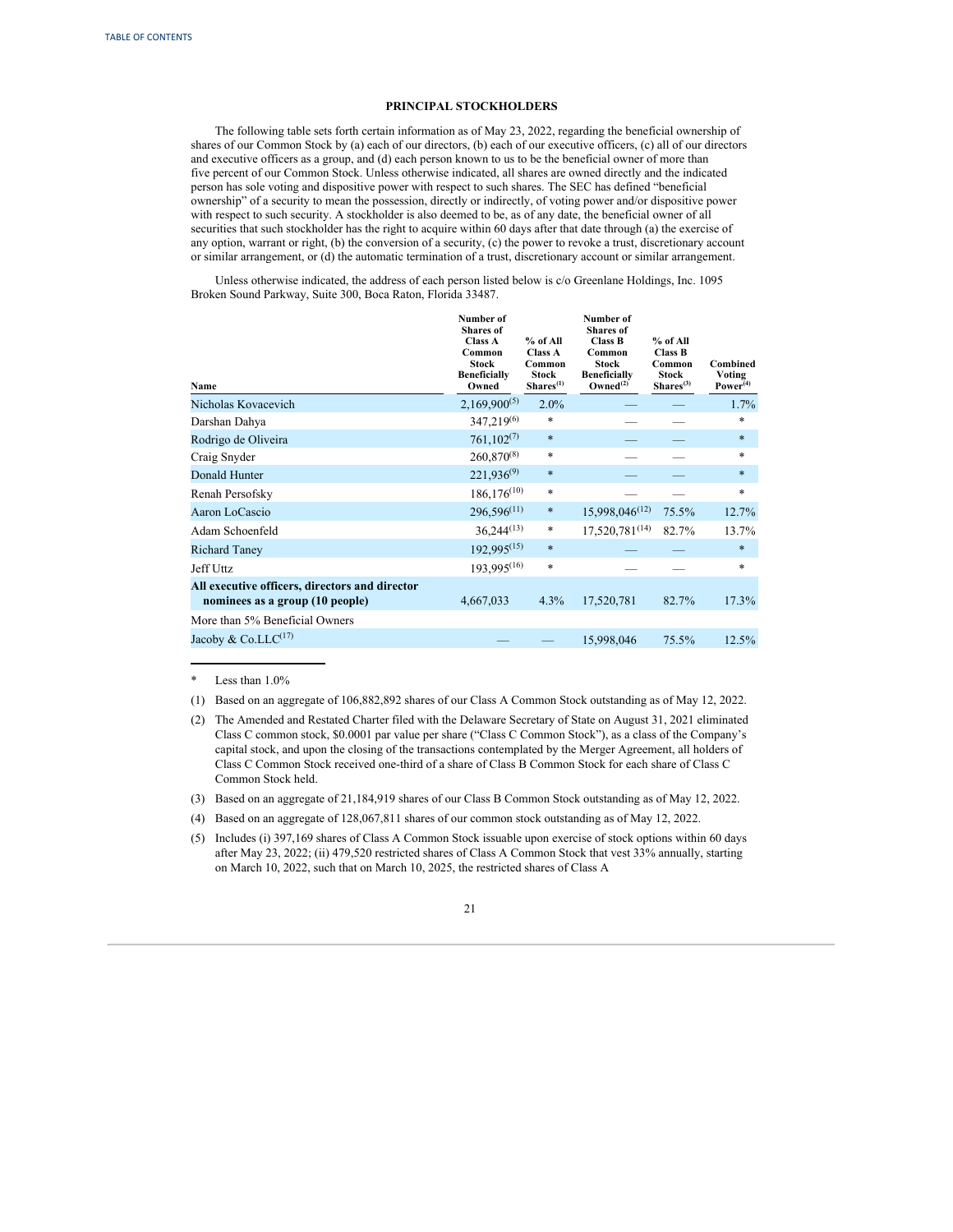Common Stock will be 100% vested. As of May 23, 2022, none of Mr. Kovacevich's restricted shares of Class A Common Stock have vested; and (iii) 699,712 shares held by a trust, of which Mr. Kovacevich and his spouse are beneficiaries.

- (6) Includes 287,219 restricted shares of Class A Common Stock that vest 33% annually, starting on April 18, 2022, such that on April 18, 2025, the restricted shares of Class A Common Stock will be 100% vested, and 59,837 restricted shares of Class A Common Stock that vest 25% quarterly, starting on April 18, 2022, such that on April 18, 2023, the restricted shares of Class A Common Stock will be 100% vested. As of May 23, 2022, none of Mr. Dahya's restricted shares of Class A Common Stock have vested.
- (7) Includes (i) 377,448 shares of Class A Common Stock issuable upon exercise of stock options within 60 days after May 23, 2022; and (ii) 291,708 restricted shares of Class A Common Stock that vest 33% annually, starting on March 10, 2022, such that on March 10, 2025, the restricted shares of Class A Common Stock will be 100% vested. As of May 23, 2022, none of Mr. de Oliveira's restricted shares of Class A Common Stock have vested.
- (8) Includes 173,913 restricted shares of Class A Common Stock that vest 33% annually, starting on March 28, 2022, such that on March 28, 2025, the restricted shares of Class A Common Stock will be 100% vested, and 86,957 restricted shares of Class A Common Stock that vest 25% quarterly, starting on March 28, 2022, such that on March 28, 2023, the restricted shares of Class A Common Stock will be 100% vested. As of May 23, 2022, none of Mr. Snyder's restricted shares of Class A Common Stock have vested.
- (9) Includes (i) 145,742 shares of Class A Common Stock issuable upon exercise of stock options within 60 days after May 23, 2022; and (ii) 53,996 restricted shares of Class A Common Stock that vested 50% on January 5, 2022 and will vest 50% on January 5, 2023, such that on January 5, 2023, the restricted shares of Class A Common Stock will be 100% vested. As of May 23, 2022, 26,998 of Mr. Hunter's restricted shares of Class A Common Stock have vested.
- (10) Includes (i) 72,540 shares of Class A Common Stock issuable upon exercise of stock options within 60 days after May 23, 2022; and (ii) 113,636 restricted shares of Class A Common Stock that vested 50% on April 11, 2022 and will vest 50% on January 5, 2023, such that on January 5, 2023, the restricted shares of Class A Common Stock will be 100% vested. As of May 23, 2022, 56,818 of Ms. Persofsky's restricted shares of Class A Common Stock have vested.
- (11) Includes (i) 212,337 shares of Class A Common Stock issuable upon exercise of stock options within 60 days after May 23, 2022; and (ii) 53,996 restricted shares of Class A Common Stock that vested 50% on January 5, 2022 and will vest 50% on January 5, 2023, such that on January 5, 2023, the restricted shares of Class A Common Stock will be 100% vested. As of May 23, 2022, none of Mr. LoCascio's restricted shares of Class A Common Stock have vested.
- (12) Represents 15,998,046 shares of Class B Common Stock held by Jacoby & Co. Inc., as to which Mr. LoCascio shares voting and dispositive power with Mr. Schoenfeld.
- (13) Includes (i) 227,337 shares of Class A Common Stock issuable upon exercise of stock options within 60 days after May 23, 2022.
- (14) Includes 15,998,046 shares of Class B Common Stock held by Jacoby & Co. Inc., as to which Mr. Schoenfeld shares voting and dispositive power with Mr. LoCascio.
- (15) Includes (i) 95,242 shares of Class A Common Stock issuable upon exercise of stock options within 60 days after May 23, 2022; and (ii) 53,996 restricted shares of Class A Common Stock that vested 50% on January 5, 2022 and will vest 50% on January 5, 2023, such that on January 5, 2023, the restricted shares of Class A Common Stock will be 100% vested. As of May 23, 2022, 26,998 of Mr. Taney's restricted shares of Class A Common Stock have vested.
- (16) Includes (i) 95,242 shares of Class A Common Stock issuable upon exercise of stock options within 60 days after May 23, 2022; and (ii) 53,996 restricted shares of Class A Common Stock that vested 50% on January 5, 2022 and will vest 50% on January 5, 2023, such that on January 5, 2023, the restricted shares of Class A Common Stock will be be 100% vested. As of May 23, 2022, 26,998 of Mr. Uttz's restricted shares of Class A Common Stock have vested.
- (17) Jacoby & Co. Inc. is beneficially owned and controlled by Messrs. LoCascio and Schoenfeld.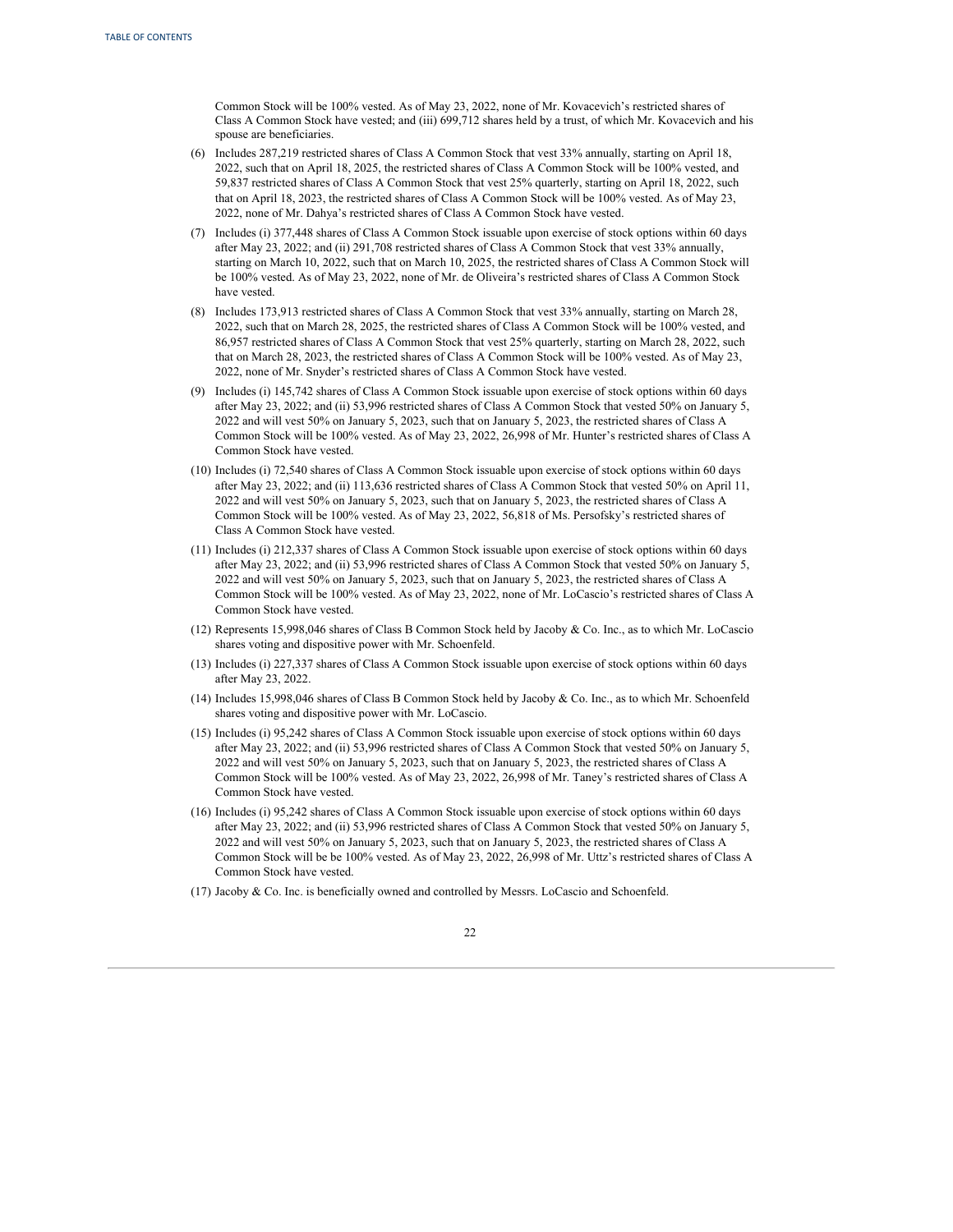## **CERTAIN RELATIONSHIPS AND RELATED PARTY TRANSACTIONS**

## <span id="page-27-0"></span>**Related Party Transaction Policy**

Our Board recognizes the fact that transactions with related persons present a heightened risk of conflicts of interests and/or improper valuation (or the perception thereof). Our Board has adopted a written policy on transactions with related persons under which:

- any related-person transaction must be reviewed and approved or ratified by the Audit Committee, or the chair of the Audit Committee in the event management decides it is not practicable or desirable to wait until the next committee meeting; and
- management must periodically inquire of directors and officers with respect to any potential related-person transaction of which they may be a party or of which they may be aware.
- any employment relationship or transaction involving an executive officer and any related compensation must be approved by the compensation committee of the Board or recommended by the compensation committee to the Board for its approval.

In connection with the review and approval or ratification of a related-person transaction:

- management must disclose to the Audit Committee or the chair of the Audit Committee, (i) the basis on which the person is a related person; (ii) the material facts of the related-party transaction, including the proposed aggregate value of such transaction or, in the case of indebtedness, the amount of principal and interest that would be involved and other principal terms of such indebtedness; (iii) the benefits to the Company of the proposed related-party transaction; (iv) if applicable, the availability of other sources of comparable products or services; and (v) an assessment of whether the proposed related-party transaction is on terms that are comparable to the terms available to an unrelated third party or to employees generally;
- the Audit Committee shall consider all of the relevant facts and circumstances available to the Audit Committee, including (if applicable), but not limited to: the benefits to the Company; the impact on a director's independence in the event the related person is a director, an immediately family member of a director or an entity in which a director is a partner, stockholder or executive officer; the availability of other sources for comparable products or services; the terms of the transaction; and the terms available to unrelated third parties or to employees generally. The Audit Committee may seek bids, quotes or independent valuations from third parties in connection with assessing any related-person transaction; and
- to the extent required to be disclosed in our applicable filings under the Securities Act or the Exchange Act, and related rules, management must ensure that the related-person transaction is disclosed in accordance with such acts and related rules.

In addition, the related-person transaction policy provides that from time-to-time Audit Committee shall review any previously approved or ratified related-party transactions that remain ongoing and have a remaining term of more than six months or remaining amounts payable to or receivable from the Company of more than \$75,000. Based on all relevant facts and circumstances, taking into consideration the Company's contractual obligations, the Audit Committee shall determine if it is in the best interests of the Company and its stockholders to continue, modify or terminate the related-person transaction.

#### **Related Party Transactions**

#### *Bridge Loan*

On December 30, 2021, we entered into a Secured Promissory Note with Aaron LoCascio, our co-founder, former Chief Executive Officer and President, and a current director of the Company, in which Mr. LoCascio provided us with a bridge loan in the principal amount of \$8.0 million (the "Bridge Loan"). Accrued interest at a rate of 15.0% is due monthly and the principal amount is due in full on June 30, 2022. The Bridge Loan is secured by a continuing security interest in all of our assets and properties (except for our headquarters office building) whether then or thereafter existing or required, including our inventory and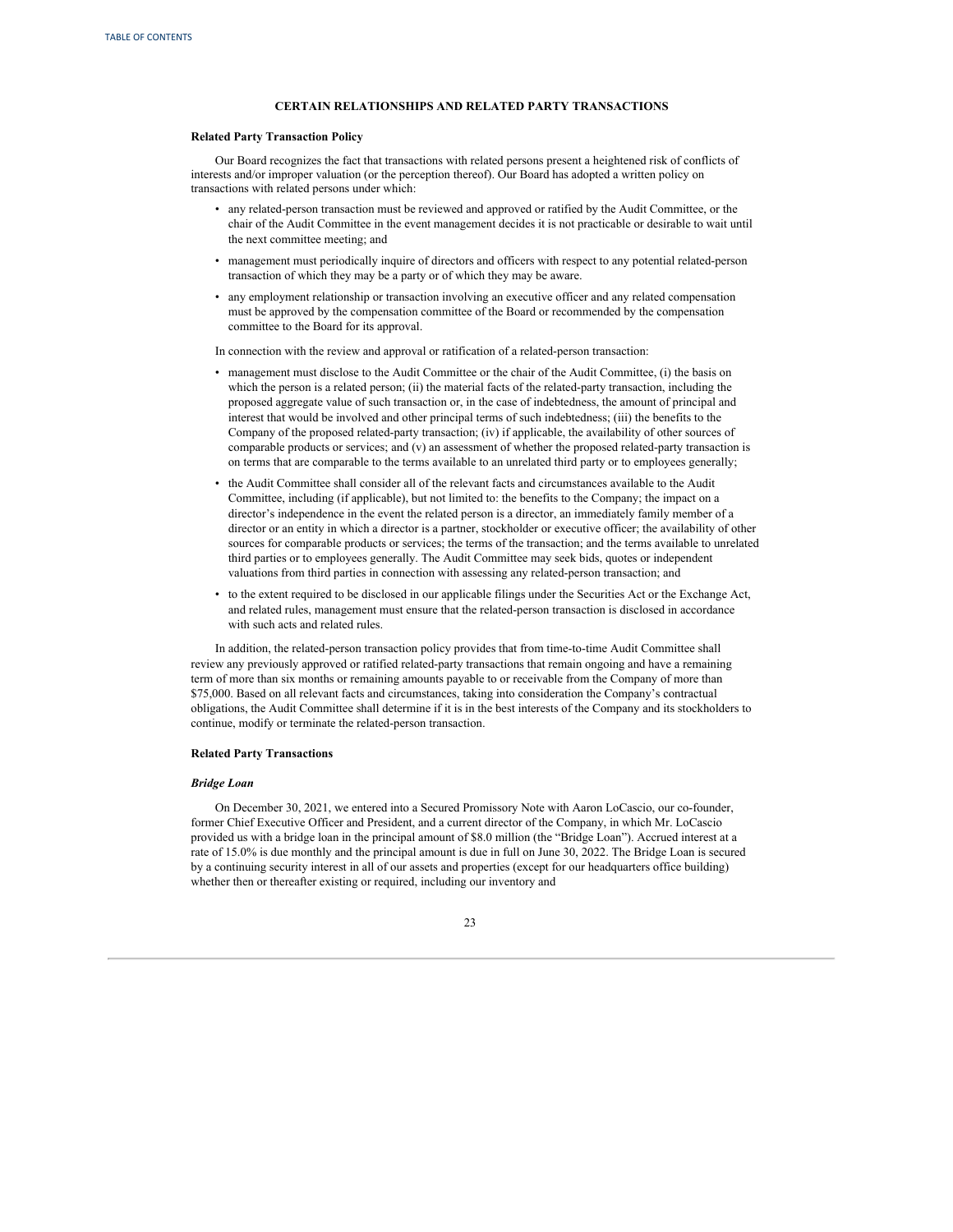receivables (as defined under the Universal Commercial Code) and includes negative covenants restricting our ability to incur further indebtedness and engage in certain asset dispositions until the earlier of June 30, 2022 or the Bridge Loan has been fully repaid. As consideration for providing the Bridge Loan, a non-refundable origination fee of \$120,328.77 was paid to Mr. LoCascio.

## *Fifth Third Term Loan*

On October 1, 2018, Fifth Third Bank, Greenlane Holdings, LLC, Jacoby & Co. Inc., a company owned and controlled by Messrs. LoCascio and Schoenfeld that is the majority owner of Greenlane Holdings, LLC, and 1095 Broken Sound Pkwy LLC, a wholly owned subsidiary of Greenlane Holdings, LLC, entered into an agreement providing for an \$8.5 million term loan on such date from Fifth Third Bank to 1095 Broken Sound Pkwy LLC to purchase our current headquarters office building. The term loan amortizes over a period of seven years and matures on October 1, 2025 with a final balloon payment of approximately \$7,180,900. Interest accrues under the term loan at a rate equal to LIBOR plus 2.39% per annum. Our obligations under the term loan are guaranteed by Jacoby & Co. Inc. and all of our operating subsidiaries and are secured by a mortgage on our headquarters office building.

#### *Sales to Related Parties*

Nicholas Kovacevich, our Chief Executive Officer and Dallas Imbimbo, who served on our Board until his resignation effective April 10, 2022, own capital stock of Unrivaled Brands Inc. ("Unrivaled") and serve on the Unrivaled board of directors. Sales by Greenlane to Unrivaled for the year ended December 31, 2021 totaled \$103,440.19. Total accounts receivable due from Unrivaled were \$419,032.47 as of December 31, 2021.

Adam Schoenfeld, our co-founder, former Chief Marketing Officer and a current director on our Board, has a significant ownership interest in one of our customers, Universal Growing. Net sales to Universal Growing for the year ended December 31, 2021 totaled \$149,137.86. Total accounts receivable due from Universal Growing as of December 31, 2021 were de minimis.

#### *Greenlane Operating Agreement*

We operate our business through Greenlane Holdings, LLC and its subsidiaries. We and the other members party thereto have entered into Greenlane Holdings, LLC's Fourth Amended and Restated Operating Agreement, which we refer to as the "Greenlane Operating Agreement." Among the members who are a party to the Greenlane Operating Agreement are Aaron LoCascio, Adam Schoenfeld and Douglas Fischer, our former President, former Chief Marketing Officer and former General Counsel, respectively. The operations of Greenlane Holdings, LLC, and the rights and obligations of the holders of Common Units, are set forth in the Greenlane Operating Agreement.

**Appointment as Manager**. Under the Greenlane Operating Agreement, we are the sole manager of Greenlane Holdings, LLC. As the manager, control all of the day-to-day business affairs and decision-making of Greenlane Holdings, LLC without the approval of any other member, unless otherwise stated in the Greenlane Operating Agreement. As such, we, through our officers and directors, are responsible for all operational and administrative decisions of Greenlane Holdings, LLC and the day-to-day management of Greenlane Holdings, LLC's business. Pursuant to the terms of the Greenlane Operating Agreement, we cannot be removed as the sole manager of Greenlane Holdings, LLC by the other members.

**Compensation**. We are not entitled to compensation for our services as the manager. We are entitled to reimbursement by Greenlane Holdings, LLC for all fees and expenses incurred on behalf of Greenlane Holdings, LLC, including all expenses associated with this offering and maintaining our corporate existence, and all fees, expenses and costs of being a public company (including expenses incurred in connection with public reporting obligations, proxy statements, stockholder meetings, stock exchange fees, transfer agent fees, legal fees, SEC and FINRA filing fees and offering expenses) and maintaining our corporate existence, including all costs of maintaining our Board and committees of the board, executive compensation and certain insurance policies.

**Capitalization**. The Greenlane Operating Agreement provides for a single class of common membership units, which we refer to as the "Common Units." The Greenlane Operating Agreement reflects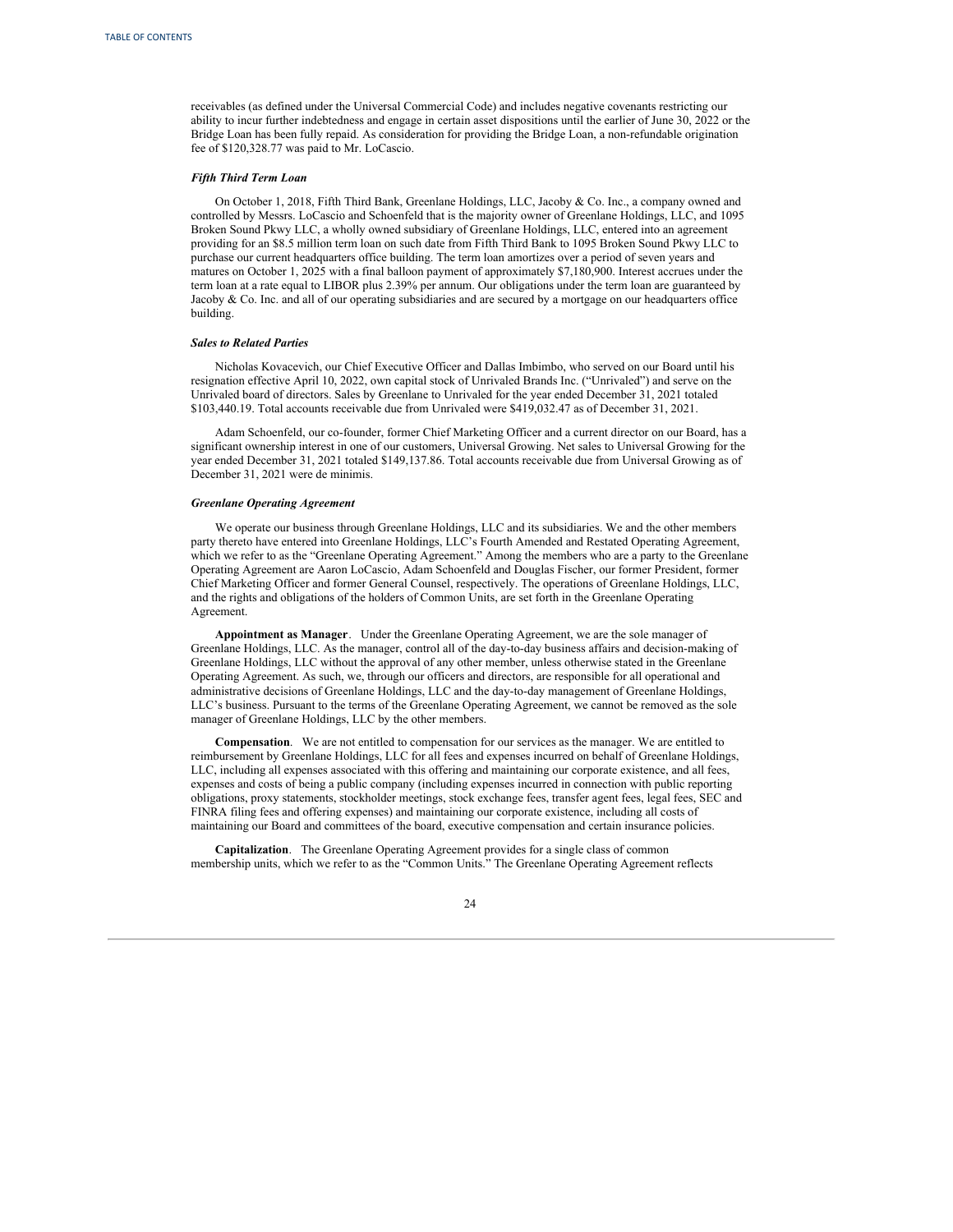a split of Common Units such that we acquired one Common Unit with the net proceeds received by us from our initial public offering from the sale of one share of our Class A Common Stock. Each Common Unit entitles the holder to a pro rata share of the net profits and net losses and distributions of Greenlane Holdings, LLC.

**Distributions**. The Greenlane Operating Agreement requires "tax distributions," as that term is defined in the Greenlane Operating Agreement, to be made by Greenlane Holdings, LLC to its "members," as that term is defined in the Greenlane Operating Agreement. Tax distributions will be made at least annually to each member of Greenlane Holdings, LLC, including us, based on such member's allocable share of the taxable income of Greenlane Holdings, LLC and at a commencing tax rate equal to the highest effective marginal combined federal, state and local income tax rate applicable to corporate or individual taxpayers that may potentially apply to any member for the relevant period taking into account (i) any deductions pursuant to Section 199A of the Code, and (ii) the character of the relevant tax items (e.g., ordinary or capital), as we, as the sole manager of Greenlane Holdings, LLC, reasonably determine. For this purpose, the taxable income of Greenlane Holdings, LLC, and our allocable share of such taxable income, shall be determined without regard to any tax basis adjustments that result from our deemed or actual purchase of Common Units from the members (as described above under "— Tax Receivable Agreement"). The tax rate used to determine tax distributions will apply regardless of the actual final tax liability of any such member. Tax distributions will also be made only to the extent all distributions from Greenlane Holdings, LLC for the relevant period were otherwise insufficient to enable each member to cover its tax liabilities as calculated in the manner described above. The Greenlane Operating Agreement also allows for distributions to be made by Greenlane Holdings, LLC to its members on a pro rata basis out of "distributable cash," as that term is defined in the Greenlane Operating Agreement. We expect Greenlane Holdings, LLC may make distributions out of distributable cash periodically to the extent permitted by the agreements governing its indebtedness and as required by Greenlane Holdings, LLC for its capital and other needs, such that we in turn are able to make dividend payments, if any, to the holders of our Class A Common Stock.

**Common Unit Redemption Right**. The Greenlane Operating Agreement provides a redemption right to the members which entitles them to have their Common Units redeemed, at the election of each such person, for, at our option, as determined by or at the direction of the independent directors (within the meaning of the Nasdaq Marketplace Rules) of our Board who are disinterested, newly-issued shares of our Class A Common Stock on a one-to-one basis or a cash payment equal to the five-day average volume weighted average market prices of one share of Class A Common Stock for each Common Unit redeemed (subject to customary adjustments, including for stock splits, stock dividends and similar events affecting the Class A Common Stock). If we decide to make a cash payment, the member has the option to rescind its redemption request within a specified time period. Upon the exercise of the redemption right, the redeeming member will surrender its Common Units to Greenlane Holdings, LLC for cancellation. The Greenlane Operating Agreement requires that we contribute cash or shares of our Class A Common Stock to Greenlane Holdings, LLC in exchange for an amount of Common Units in Greenlane Holdings, LLC that will be issued to us equal to the number of Common Units redeemed from the member. Greenlane Holdings, LLC will then distribute the cash or shares of our Class A Common Stock to such member to complete the redemption. In the event of such election by a member, we may, at our option, effect a direct exchange by us of cash or our Class A Common Stock for such Common Units in lieu of such a redemption. Whether by redemption or exchange, we are obligated to ensure that at all times the number of Common Units that we own equals the number of shares of Class A Common Stock issued by us (subject to certain exceptions for treasury shares and shares underlying certain convertible or exchangeable securities).

**Issuance of Common Units upon Exercise of Options or Issuance of Other Equity Compensation**. We may implement guidelines to provide for the method by which shares of Class A Common Stock may be exchanged or contributed between us and Greenlane Holdings, LLC (or any subsidiary thereof), or may be returned to us upon any forfeiture of shares of Class A Common Stock, in either case in connection with the grant, vesting and/or forfeiture of compensatory equity awards granted by us, including under the 2019 Equity Incentive Plan, for the purpose of ensuring that the relationship between us and our subsidiaries remains at arm's-length.

**Maintenance of One-to-One Ratio of Shares of Class A Common Stock and Common Units Owned by Our Company**. Our amended and restated certificate of incorporation and the Greenlane Operating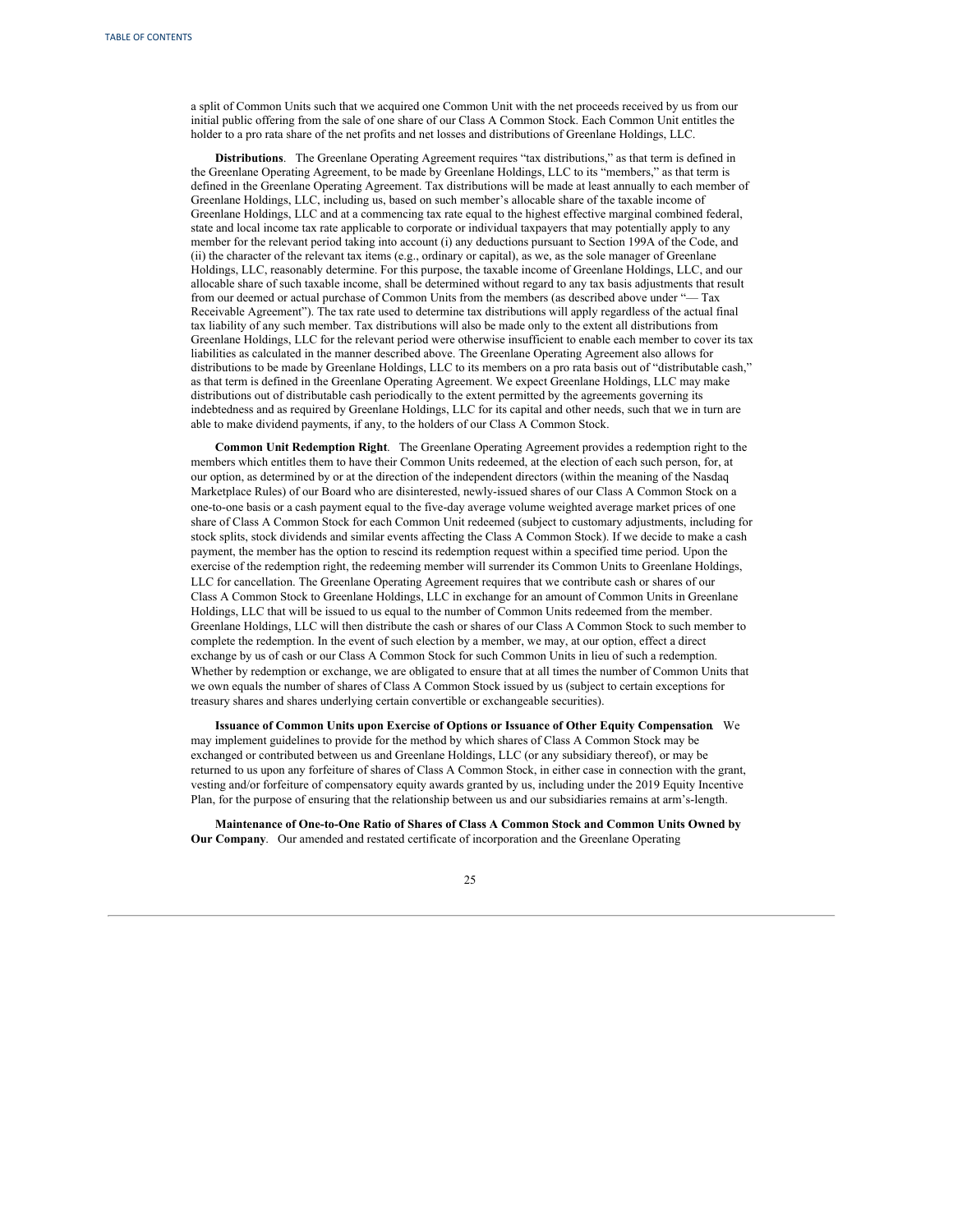Agreement require that we and Greenlane Holdings, LLC, respectively, at all times maintain (i) a ratio of one Common Unit owned by us for each share of Class A Common Stock issued by us (subject to certain exceptions for treasury shares and shares underlying certain convertible or exchangeable securities) and (ii) a one-to-one ratio between the number of shares of Class B Common Stock owned by the non-founder members and the number of Common Units owned by the non-founder members.

**Transfer Restrictions**. The Greenlane Operating Agreement generally does not permit transfers of Common Units by members, subject to limited exceptions or written approval of the transfer by the manager. Any transferee of Common Units must execute the Greenlane Operating Agreement and any other agreements executed by the holders of Common Units and relating to such Common Units in the aggregate.

**Dissolution**. The Greenlane Operating Agreement provides that the decision of the manager, with the approval of the holders of a majority of the outstanding Common Units, will be required to voluntarily dissolve Greenlane Holdings, LLC. In addition to a voluntary dissolution, Greenlane Holdings, LLC will be dissolved upon a change of control transaction under certain circumstances, as well as upon the entry of a decree of judicial dissolution or other circumstances in accordance with Delaware law. Upon a dissolution event, the proceeds of a liquidation will be distributed in the following order: (i) first, to pay all expenses of winding up Greenlane Holdings, LLC; and (ii) second, to pay all debts and liabilities and obligations of Greenlane Holdings, LLC. All remaining assets of Greenlane Holdings, LLC will be distributed to the members pro-rata in accordance with their respective percentage ownership interests in Greenlane Holdings, LLC (as determined based on the number of Common Units held by a member relative to the aggregate number of all outstanding Common Units).

**Confidentiality**. Each member will agree to maintain the confidentiality of Greenlane Holdings, LLC's confidential information. This obligation excludes information independently obtained or developed by the members, information that is in the public domain or otherwise disclosed to a member, in either such case not in violation of a confidentiality obligation or disclosures required by law or judicial process or approved by us.

**Indemnification and Exculpation**. The Greenlane Operating Agreement provides for indemnification for all expenses, liabilities and losses reasonably incurred by any person by reason of the fact that such person is or was a member or is or was serving at the request of Greenlane Holdings, LLC as the manager, an officer, an employee or an agent of Greenlane Holdings, LLC; provided, however, that there will be no indemnification for actions made not in good faith or in a manner which the person did not reasonably believe to be in or not opposed to the best interests of Greenlane Holdings, LLC, or, with respect to any criminal action or proceeding other than by or in the right of Greenlane Holdings, LLC, where the person had reasonable cause to believe the conduct was unlawful, or for breaches of any representations, warranties or covenants by such person or its affiliates contained in the Greenlane Operating Agreement or in other agreements with Greenlane Holdings, LLC.

We, as the manager, and our affiliates, will not be liable to Greenlane Holdings, LLC, its members or their affiliates for damages incurred by any acts or omissions as the manager, provided that the acts or omissions of these exculpated persons are not the result of fraud, intentional misconduct, knowing violations of law, or breaches of the Greenlane Operating Agreement or other agreement with Greenlane Holdings, LLC.

**Amendments**. The Greenlane Operating Agreement may be amended with the consent of the holders of a majority in voting power of the outstanding Common Units; provided that if the manager holds greater than 33% of the Common Units, then it may be amended with the consent of the manager together with holders of a majority of the outstanding Common Units, excluding Common Units held by the manager. Notwithstanding the foregoing, no amendment to any of the provisions that expressly require the approval or action of certain members may be made without the consent of such members and no amendment to the provisions governing the authority and actions of the manager or the dissolution of Greenlane Holdings, LLC may be amended without the consent of the manager.

#### *Tax Receivable Agreement*

In connection with our initial public offering we entered into a tax receivable agreement (the "Tax Receivable Agreement") with Greenlane Holdings, LLC and each of the members of Greenlane Holdings,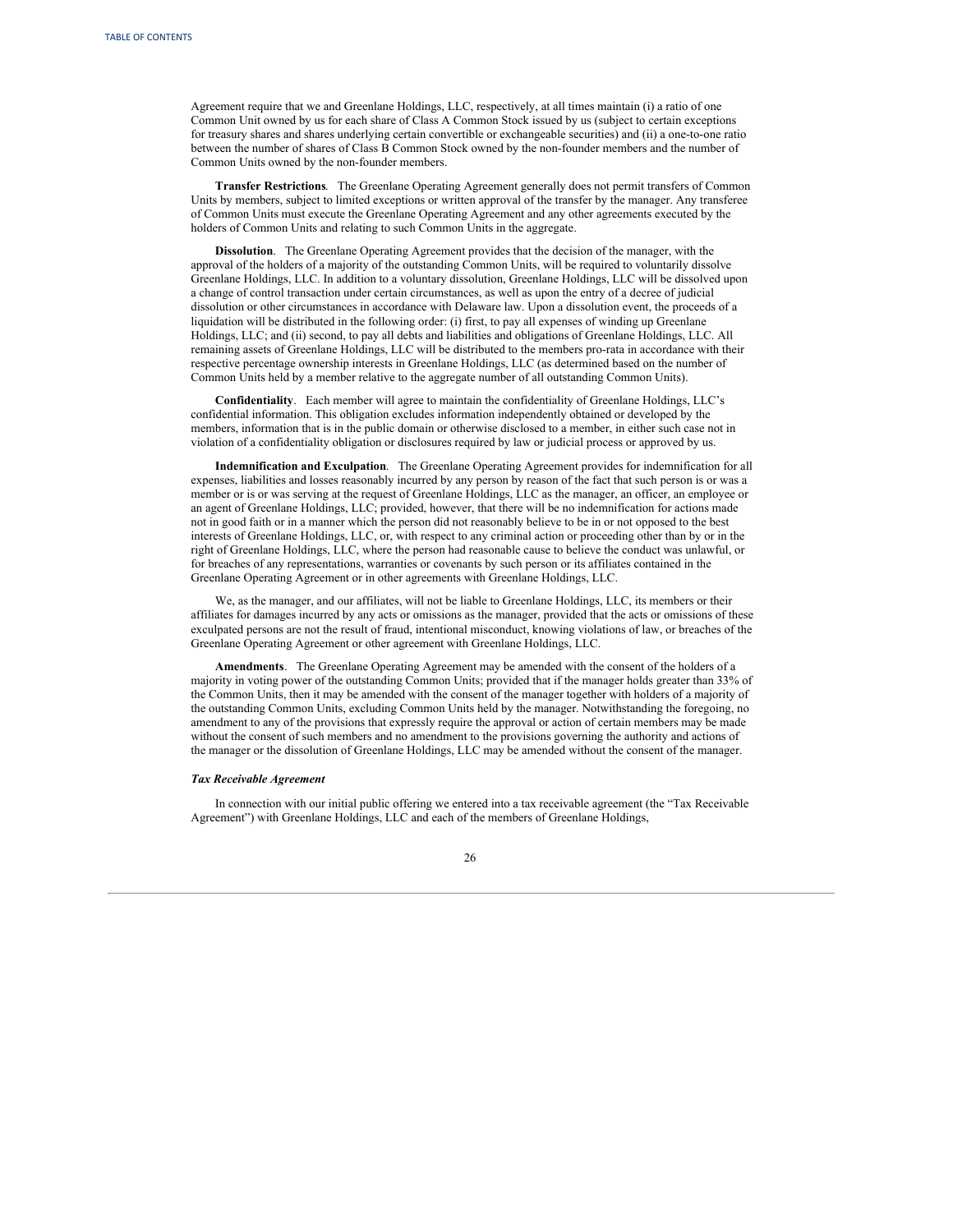LLC. We expect to obtain an increase in our share of the tax basis of the assets of Greenlane Holdings, LLC when a member receives cash or shares of our Class A Common Stock in connection with a redemption or exchange of such member's Common Units for Class A Common Stock or cash (such basis increase, the "Basis Adjustments"). We intend to treat such acquisition of Common Units as a direct purchase by us of Common Units or net capital assets from a member for U.S. federal income and other applicable tax purposes, regardless of whether such Common Units are surrendered by a member to Greenlane Holdings, LLC for redemption or sold to us upon the exercise of our election to acquire such Common Units directly. Basis Adjustments may have the effect of reducing the amounts that we would otherwise pay in the future to various tax authorities. The Basis Adjustments may also decrease gains (or increase losses) on future dispositions of certain capital assets to the extent tax basis is allocated to those capital assets.

The Tax Receivable Agreement provides for the payment by us to such persons of 85% of the amount of tax benefits, if any, that we actually realize, or in some circumstances are deemed to realize, as a result of the Transactions described above, including increases in the tax basis of the assets of Greenlane Holdings, LLC arising from such Transactions, and tax basis increases attributable to payments made under the Tax Receivable Agreement and deductions attributable to imputed interest and other payments of interest pursuant to the Tax Receivable Agreement. Greenlane Holdings, LLC will have in effect an election under Section 754 of the Code effective for each taxable year in which a redemption or exchange of Common Units for shares of our Class A Common Stock or cash occurs. These Tax Receivable Agreement payments are not conditioned upon any continued ownership interest in either Greenlane Holdings, LLC or us by any member. The rights of each member under the Tax Receivable Agreement are assignable by each member with our consent, which we may not unreasonably withhold, so long as the assignee joins as a party to the Tax Receivable Agreement. We expect to benefit from the remaining 15% of tax benefits, if any, that we may actually realize.

The actual Basis Adjustments, as well as any amounts paid to the members under the Tax Receivable Agreement, will vary depending on a number of factors, including:

- the timing of any subsequent redemptions or exchanges for instance, the increase in any tax deductions will vary depending on the fair value, which may fluctuate over time, of the depreciable or amortizable assets of Greenlane Holdings, LLC at the time of each redemption or exchange;
- the price of shares of our Class A Common Stock at the time of redemptions or exchanges the Basis Adjustments, as well as any related increase in any tax deductions, is directly related to the price of shares of our Class A Common Stock at the time of each redemption or exchange;
- the extent to which such redemptions or exchanges are taxable if a redemption or exchange is not taxable for any reason, increased tax deductions will not be available; and
- the amount and timing of our income the Tax Receivable Agreement generally will require us to pay 85% of the tax benefits as and when those benefits are treated as realized under the terms of the Tax Receivable Agreement. If we do not have taxable income, we generally will not be required (absent a change of control or other circumstances requiring an early termination payment) to make payments under the Tax Receivable Agreement for that taxable year because no tax benefits will have been actually realized. However, any tax benefits that do not result in realized tax benefits in a given taxable year will likely generate tax attributes that may be utilized to generate tax benefits in previous or future taxable years. The utilization of any such tax attributes will result in payments under the Tax Receivable Agreement.

For purposes of the Tax Receivable Agreement, cash savings in income and franchise tax are computed by comparing our actual income and franchise tax liability to the amount of such taxes that we would have been required to pay had there been no Basis Adjustments and had the Tax Receivable Agreement not been entered into. The Tax Receivable Agreement generally applies to each of our taxable years, beginning with the first taxable year ending after the completion of this offering. There is no maximum term for the Tax Receivable Agreement; however, the Tax Receivable Agreement may be terminated by us pursuant to an early termination procedure that requires us to pay the members an agreed upon amount equal to the estimated present value of the remaining payments to be made under the agreement (calculated based on certain assumptions, including regarding tax rates and utilization of the Basis Adjustments).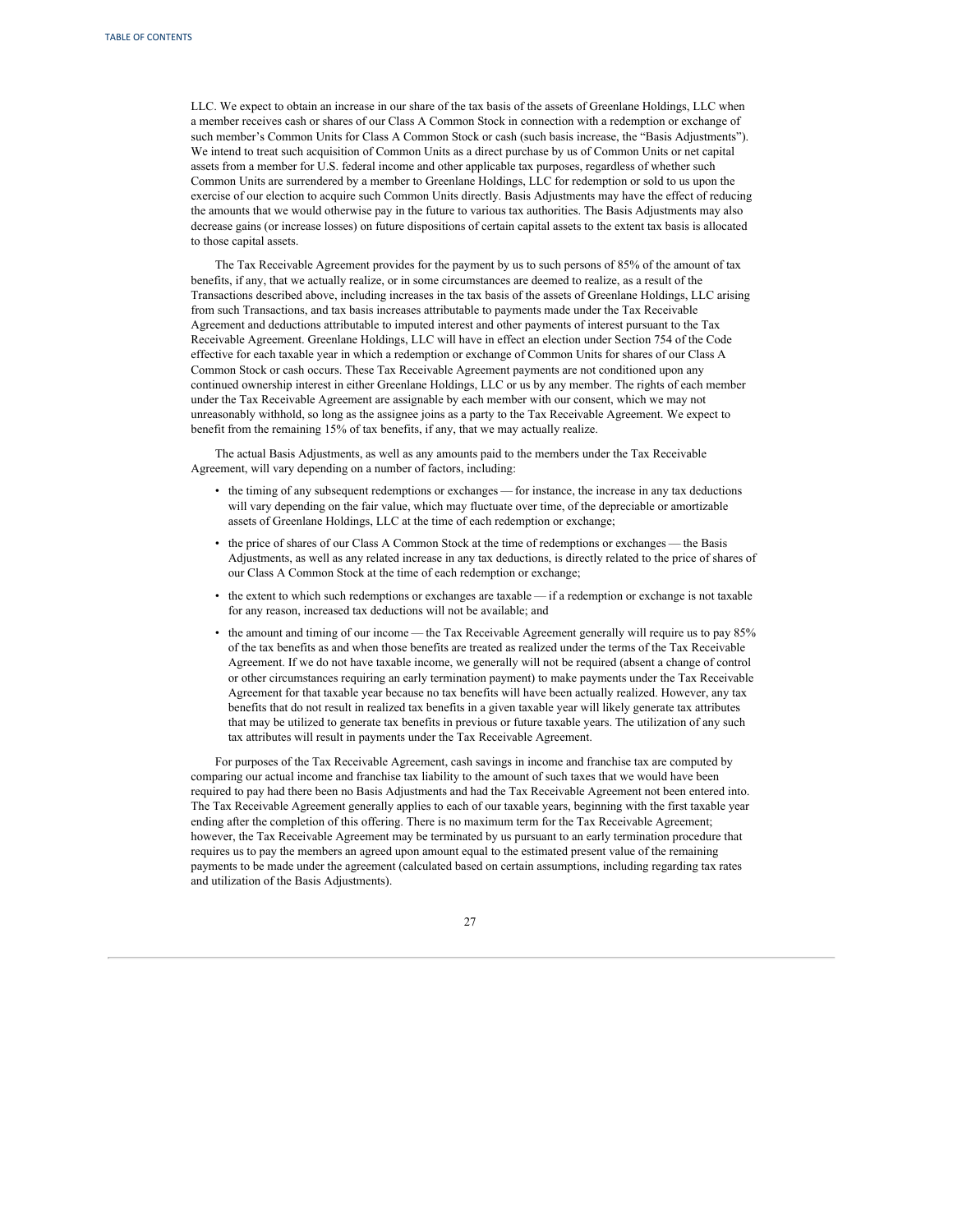The payment obligations under the Tax Receivable Agreement are obligations of our company and not of Greenlane Holdings, LLC. Although the actual timing and amount of any payments that may be made under the Tax Receivable Agreement will vary, we expect that the payments that we may be required to make to the members could be substantial. Any payments made by us to members under the Tax Receivable Agreement will generally reduce the amount of overall cash flow that might have otherwise been available to us or to Greenlane Holdings, LLC and, to the extent that we are unable to make payments under the Tax Receivable Agreement for any reason, the unpaid amounts generally will be deferred and will accrue interest until paid by us.

Decisions made by us in the course of running our business, such as with respect to mergers, asset sales, other forms of business combinations or other changes in control, may influence the timing and amount of payments that are received by a member under the Tax Receivable Agreement. For example, the earlier disposition of assets following a transaction that results in a Basis Adjustment will generally accelerate payments under the Tax Receivable Agreement and increase the present value of such payments.

The Tax Receivable Agreement provides that if (i) we materially breach any of our material obligations under the Tax Receivable Agreement, (ii) certain mergers, asset sales, other forms of business combination, or other changes of control were to occur, or (iii) we elect an early termination of the Tax Receivable Agreement, then our obligations, or our successor's obligations, under the Tax Receivable Agreement would accelerate and become due and payable, based on certain assumptions, including an assumption that we would have sufficient taxable income to fully utilize all potential future tax benefits that are subject to the Tax Receivable Agreement.

As a result, (i) we could be required to make cash payments to the members that are greater than the specified percentage of the actual benefits we ultimately realize in respect of the tax benefits that are subject to the Tax Receivable Agreement, and (ii) if we elect to terminate the Tax Receivable Agreement early, we would be required to make an immediate cash payment equal to the present value of the anticipated future tax benefits that are the subject of the Tax Receivable Agreement, which payment may be made significantly in advance of the actual realization, if any, of such future tax benefits. In these situations, our obligations under the Tax Receivable Agreement could have a material adverse effect on our liquidity and could have the effect of delaying, deferring or preventing certain mergers, asset sales, other forms of business combination, or other changes of control. There can be no assurance that we will be able to finance our obligations under the Tax Receivable Agreement.

Payments under the Tax Receivable Agreement will be based on the tax reporting positions that we determine. If any such position is subject to a challenge by a taxing authority the outcome of which would reasonably be expected to materially affect a recipient's payments under the Tax Receivable Agreement, then we will not be permitted to settle or fail to contest such challenge without the consent (not to be unreasonably withheld or delayed) of each member that directly or indirectly owns at least 10% of the outstanding Common Units. We will not be reimbursed for any cash payments previously made to any member pursuant to the Tax Receivable Agreement if any tax benefits initially claimed by us are subsequently challenged by a taxing authority and ultimately disallowed. Instead, in such circumstances, any excess cash payments made by us to a member will be netted against any future cash payments that we might otherwise be required to make under the terms of the Tax Receivable Agreement. However, we might not determine that we have effectively made an excess cash payment to the members for a number of years following the initial time of such payment and, if our tax reporting positions are challenged by a taxing authority, we will not be permitted to reduce any future cash payments under the Tax Receivable Agreement until any such challenge is finally settled or determined. As a result, it is possible that we could make cash payments under the Tax Receivable Agreement that are substantially greater than our actual cash tax savings.

Payments are generally due under the Tax Receivable Agreement within a specified period of time following the filing of our tax return for the taxable year with respect to which the payment obligation arises, although interest on such payments will begin to accrue at a rate of LIBOR plus 100 basis points from the due date (without extensions) of such tax return. Any late payments that may be made under the Tax Receivable Agreement will continue to accrue interest at LIBOR plus 500 basis points until such payments are made, including any late payments that we may subsequently make because we did not have enough available cash to satisfy our payment obligations at the time at which they originally arose.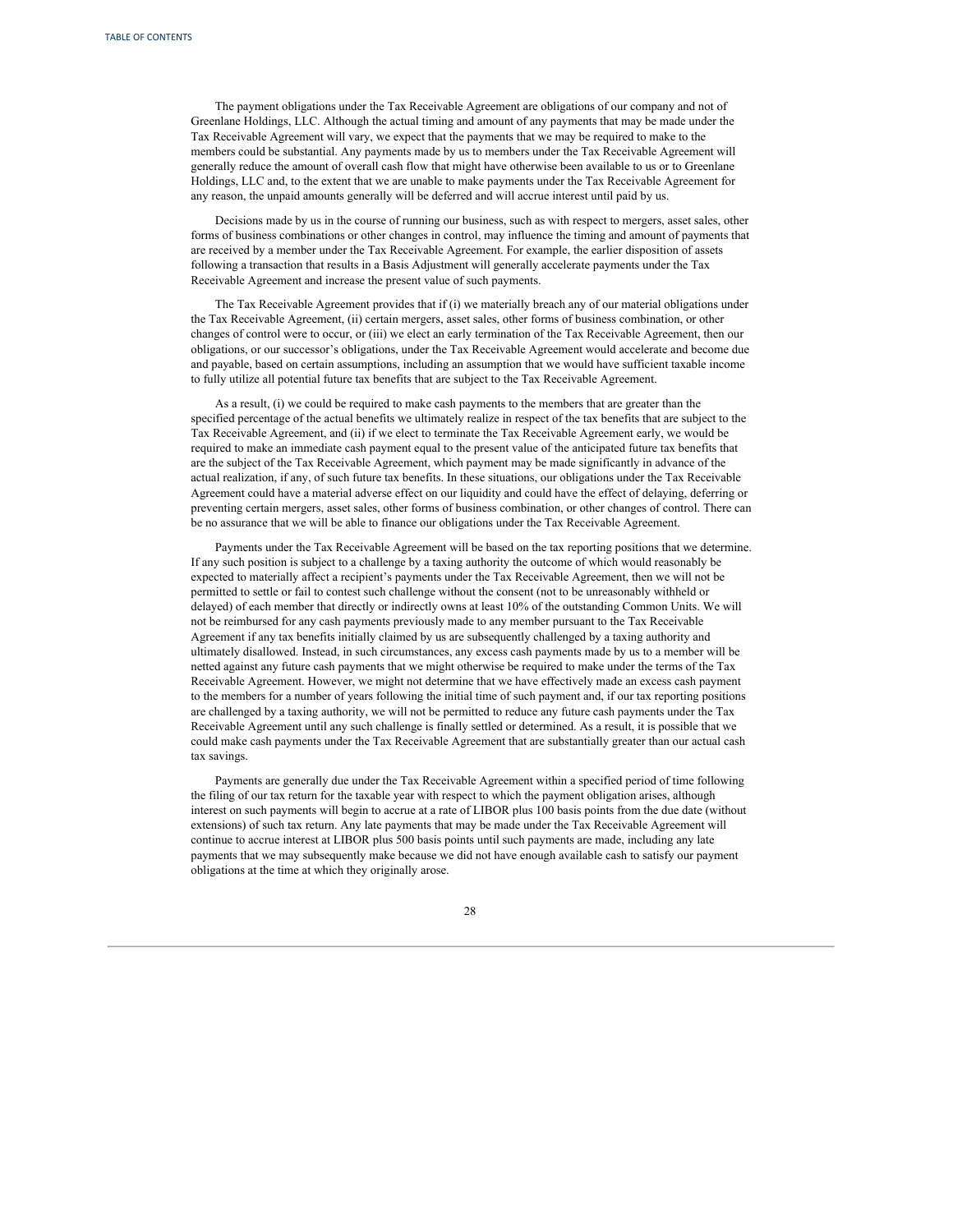## *Registration Rights Agreement*

We entered into the Registration Rights Agreement with the members of Greenlane Holdings, LLC in connection with our initial public offering. Among the members who are a party to the Registration Rights Agreement are each of our named executive officers and each of our stockholders identified in the table in "Principal and Selling Stockholders" as beneficially owning shares of Class B Common Stock. The Registration Rights Agreement provides the members who are party to the Registration Rights Agreement the right to require us to register under the Securities Act the resale of shares of Class A Common Stock issuable to them upon redemption or exchange of their Common Units, including on a short-form registration statement, if and when we are eligible to utilize such registration statement. The Registration Rights Agreement will also provide for piggyback registration rights for such members in certain circumstances. We will not be required to register the resale of the shares of Class A Common Stock issuable to the members upon redemption or exchange of their Common Units to the extent that such shares of Class A Common Stock are eligible for resale under Rule 144 without volume or manner-of-sale restrictions.

## *Indemnification Agreements*

Our Bylaws provide that we will indemnify our directors and officers to the fullest extent permitted by the laws of the State of Delaware in effect from time to time, subject to certain exceptions contained in our Bylaws. In addition, our amended and restated certificate of incorporation provides that our directors will not be personally liable to us or our stockholders for any damages other than for breaches of fiduciary duty involving intentional misconduct, fraud or a knowing violation of law.

We have entered into indemnification agreements with each of our executive officers and directors. The indemnification agreements provide the executive officers and directors with contractual rights to indemnification, and expense advancement and reimbursement, to the fullest extent permitted under the laws of the State of Delaware in effect from time to time, subject to certain exceptions contained in those agreements.

There is no pending litigation or proceeding naming any of our directors or officers to which indemnification is being sought, and we are not aware of any pending litigation that may result in claims for indemnification by any director or officer.

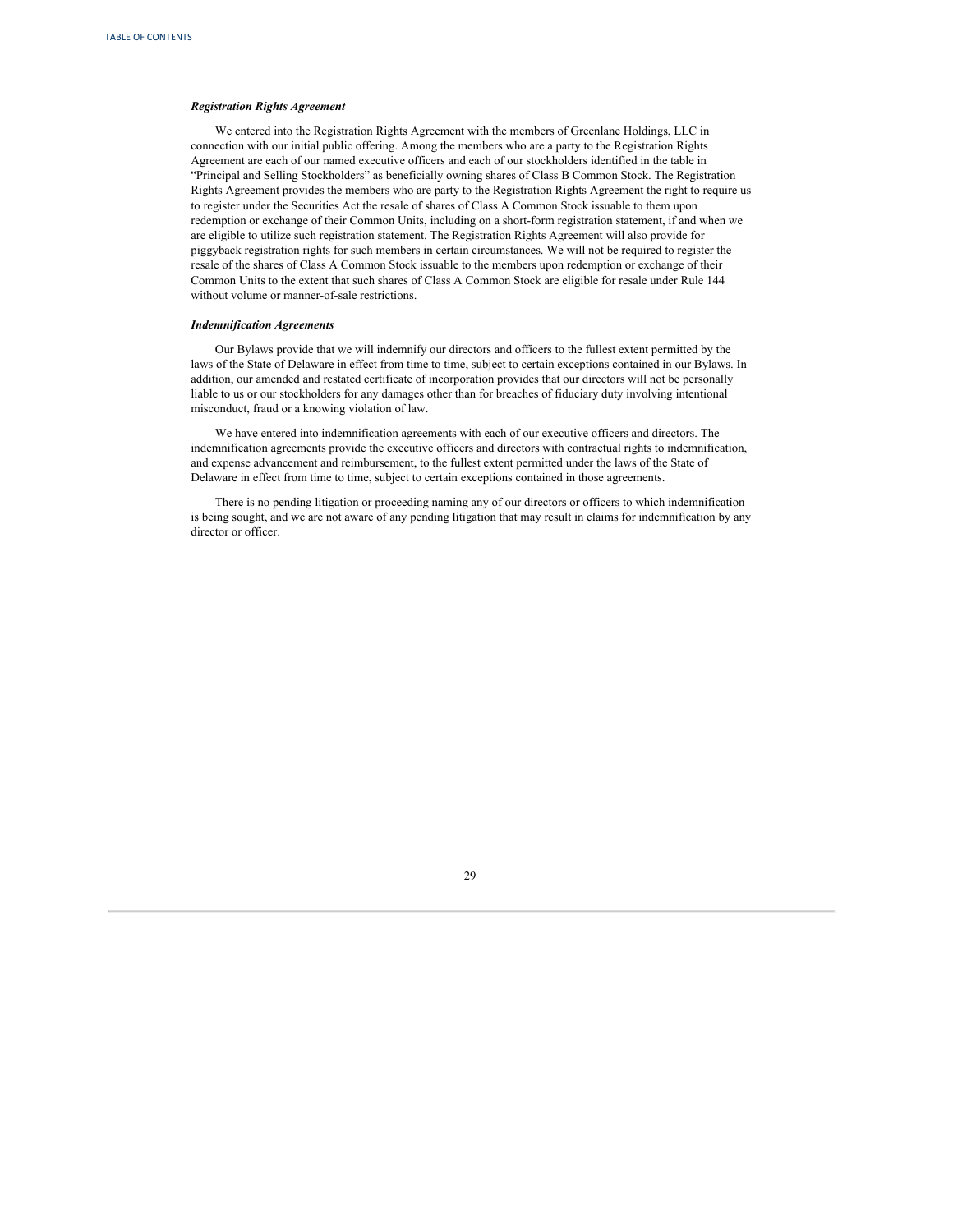## **PROPOSAL 1: ELECTION OF DIRECTORS**

<span id="page-34-0"></span>The Board is currently comprised of seven directors, all of whom have terms expiring at the Annual Meeting. The nominees, all of whom are currently serving as directors of the Company, have been recommended by the Board for re-election to serve as directors for one-year terms until the 2023 Annual Meeting and until their successors are duly elected and qualify. Based on its review of the relationships between the director nominees and the Company, the Board has affirmatively determined that the following directors are "independent" directors under the listing requirements of Nasdaq and under applicable rules of the SEC: Renah Persofsky, Donald Hunter, Richard Taney and Jeff Uttz.

The Board knows of no reason why any nominee would be unable to serve as a director. If any nominee is unavailable for election or service, the Board may designate a substitute nominee and the persons designated as proxy holders on the proxy card will vote for the substitute nominee recommended by the Board. Under these circumstances, the Board may also, as permitted by our Bylaws, decrease the size of the Board.

## *Nominees for Election for a One-Year Term Expiring at the 2023 Annual Meeting*

The following table sets forth the name and age of each nominee for director, indicating all positions and offices with us currently held by the director.

| Name                 | Age <sup>(1)</sup> | Title                                | <b>Director</b><br><b>Since</b> |
|----------------------|--------------------|--------------------------------------|---------------------------------|
| Nicholas Kovacevich  | 36                 | Chief Executive Officer and Director | 2021                            |
| Donald Hunter        | 65                 | Chairman of the Board of Directors   | 2021                            |
| Renah Persofsky      | 63                 | <b>Independent Director</b>          | 2022                            |
| Aaron LoCascio       | 36                 | Director                             | 2018                            |
| Adam Schoenfeld      | 37                 | Director                             | 2018                            |
| <b>Richard Taney</b> | 66                 | <b>Independent Director</b>          | 2019                            |
| Jeff Uttz            | 53                 | <b>Independent Director</b>          | 2019                            |

#### (1) Age as of May 23, 2022.

Set forth below are descriptions of the backgrounds and principal occupations of each of our directors, and the period during which he or she has served as a director.

*Nicholas Kovacevich:* Mr. Kovacevich has served as a director and as our Chief Executive Officer since the merger with KushCo in August 2021 and previously served as a director from its inception in December 2010 until the closing of the merger. Mr. Kovacevich served as the Chief Operating Officer of KushCo from December 2010 until August 2014, at which time he was appointed Chief Executive Officer of KushCo. Mr. Kovacevich was appointed Chairman of the board of directors of KushCo in November 2017. Mr. Kovacevich graduated Summa Cum Laude from Southwest Baptist University with a Bachelor of Science in Sports Management. After college, Mr. Kovacevich began his entrepreneurial career by building and selling Pack My Dorm. He continued on to found several other successful businesses including BigRentz, Inc., a leading online equipment rental company, and Alpha West Holdings, a diversified holding company whose portfolio businesses' generate in excess of \$100 million in annual sales. Recently, Mr. Kovacevich was appointed to California's 32nd DAA Orange County Fair Board by California Governor Gavin Newsom. Mr. Kovacevich's extensive entrepreneurial experience, as well as his experience serving as the Chief Executive Officer of multiple companies in the legal cannabis industry, qualifies him to serve on the Board.

*Donald Hunter:* Mr. Hunter has served as a director since the merger with KushCo in August 2021 and previously served as a director of KushCo from February 2018 until the closing of the merger. Since 2007, Mr. Hunter has served as principal at Donald Hunter, LLC, a consulting practice that assists private equity firms and entrepreneurs to enhance the value of their technology companies. He previously served as Chief Operating Officer and Chief Financial Officer of Harbor Global Company Limited, a publicly traded investment management, natural resources, and real-estate company from 2000 through 2006, and as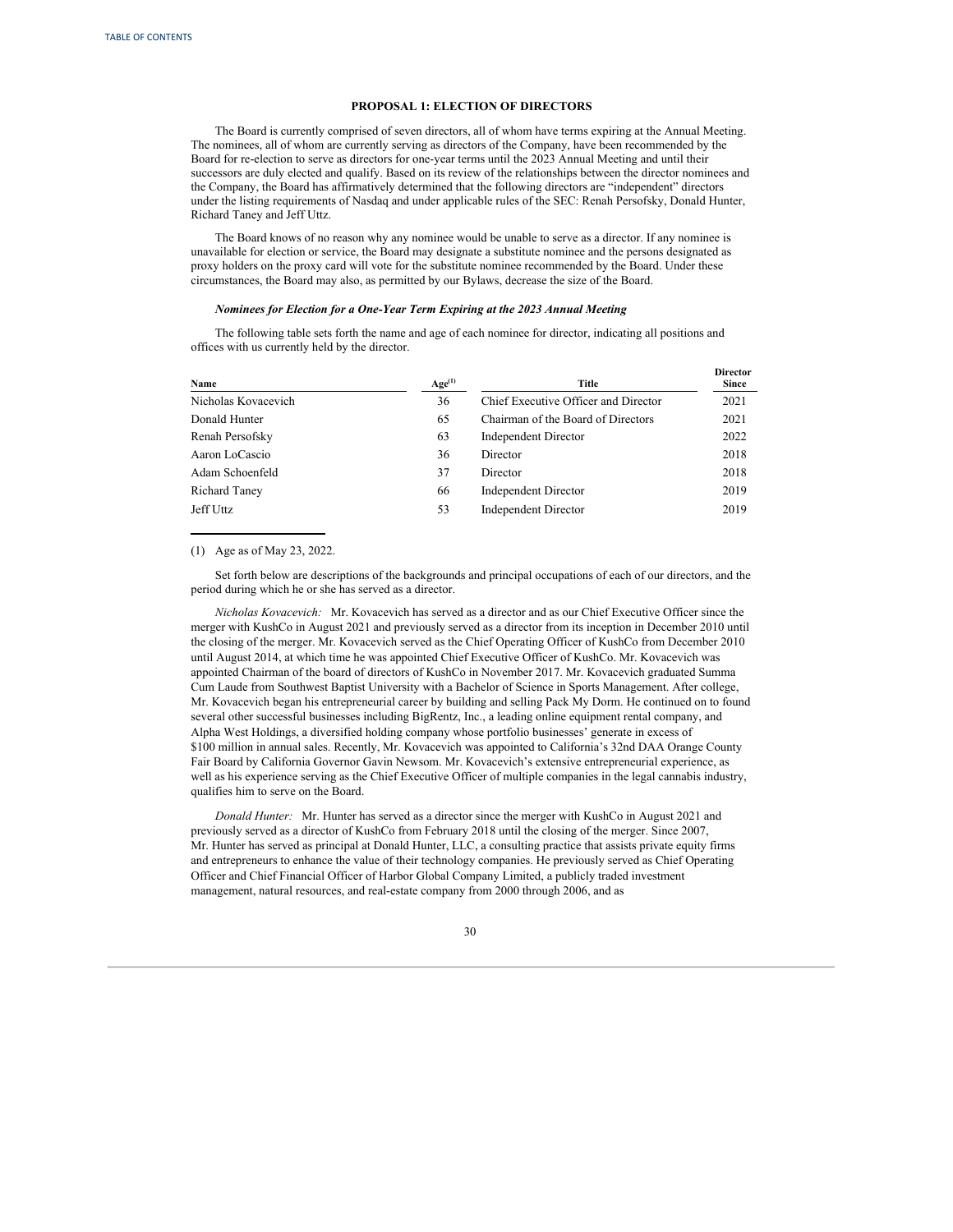a senior executive at The Pioneer Group, Inc. from 1988 through 2000, with responsibility for international start-up companies. Mr. Hunter began his career at the General Electric Company, where he was a member of the corporate audit staff and a graduate of its Financial Management Training Program. Since 2013, Mr. Hunter has served as a member of the board of directors of The LGL Group, Inc. ("LGL"), an NYSE-listed frequency and spectrum control engineering and manufacturing company, and also serves as the Chairman of the LGL Audit Committee and a member of its Nominating Committee, and formerly served on its Compensation Committee. Previously, Mr. Hunter served as a member of the board of directors, Chairman of the Audit Committee and member of the Nominating Committee of Juniper Pharmaceuticals, a Nasdaq-listed specialty pharmaceuticals company, from March 2014 through March 2016, and a member of the board of directors of LICT Corporation, a holding company with subsidiaries in telecommunications and multimedia, from June 2014 through June 2015. Mr. Hunter qualifies as a financial expert under the applicable rules of the SEC and is an active member of the National Association of Corporate Directors. He holds a Bachelor of Science, magna cum laude, and an MBA with high honors from Boston University. Mr. Hunter's more than 25 years of public company experience and knowledge of corporate governance, SEC reporting, internal controls, international operations and mergers and acquisitions matters led to his appointment as director.

*Renah Persofsky:* Ms. Persofsky has served as a director since April 2022. Ms. Persofsky has served as the Chief Executive Officer of Strajectory Corp. since 2010 and was an Executive Consultant of Canadian Imperial Bank of Commerce from 2011 to 2021. Since October 2017 Ms. Persofsky has served as the Vice Chairwoman and Lead Director of Tilray Inc. (Nasdaq: TLRY) (previously Aphria Inc.), and has served as the Executive Chairwoman of Green Gruff Inc. since July 2019. Ms Persofsky is also currently a Board Member of K.B. Recycling Ltd., (Alkemy) and Hydrofarm Holdings Group (Nasdaq: HYFM). Ms. Persofsky has also previously served as an Executive Consultant to many iconic brands including Tim Hortons, Canadian Tire, Canada Post and Interac, and was an Executive Officer of the Bank of Montreal. She previously co-chaired the Canadian Minister's Advisory Committee on Electronic Commerce, as well as served as a Special Advisor to the Minister of Foreign Affairs and Trade. Ms. Persofsky's extensive public company board experience and governance and management experience led to her appointment to the Board.

*Aaron LoCascio*: Mr. LoCascio, our co-founder, has served as a director since May 2018, served as our President from August 2021 until December 2021, served as our Chief Executive Officer from May 2018 until August 2021 and served as the Chief Executive Officer of Greenlane Holdings, LLC from its inception in 2007 until August 2021. He received his Associate's degree in Accounting from Valencia Community College. Mr. LoCascio brings to the board extensive executive leadership experience, industry relationships and knowledge, and, through his position as our co-founder and as our former Chief Executive Officer and President, he will use his full range of skills and perspective to further our success*.*

*Adam Schoenfeld:* Mr. Schoenfeld, our co-founder, has served as a director since May 2018. Mr. Schoenfeld most recently served as our Chief Marketing Officer where he played an integral role in conceptualizing and building Greenlane's portfolio of innovative brands. Mr. Schoenfeld received his Bachelor's degree with an emphasis on International Business from The Evergreen State College. Mr. Schoenfeld brings to the board valuable operational and strategic leadership expertise, extensive industry relationships and deep experience in brand ideation, product development, import and export logistics and go-to-market strategy.

*Richard Taney:* Mr. Taney was elected to our Board in April 2019 in connection with our initial public offering. Mr. Taney is also Chairman and director of Tuatara Capital Acquisition Corp. (Nasdaq: TCAC-U), a special purpose acquisition company focused on the cannabis industry. He is also President of T2 Capital, Inc., an investment and advisory company focused on the cannabis and psychedelic industries. From June 2017 until May of 2019, Mr. Taney served as a Managing Director of Tuatara Capital, LP ("Tuatara"), a cannabis industry focused private equity fund and the sponsor of Tuatara Capital Acquisition Corp. Mr. Taney continues to serve as an advisor to Tuatara. From April 2016 to July 2017, Mr. Taney served as the founding member of T2 Capital Management, LLC an investment and advisory company focused on the cannabis industry. From October 2010 to April 2016, Mr. Taney served as President, Chief Executive Officer and director of Curaleaf, Inc. (formerly PalliaTech, Inc.), a cannabis cultivation and distribution company. Prior to co-founding Curaleaf, Inc., Mr. Taney was President and Chief Executive Officer of Delcath Systems, Inc. (Nasdaq: DCTH), a medical technology company. Mr. Taney also served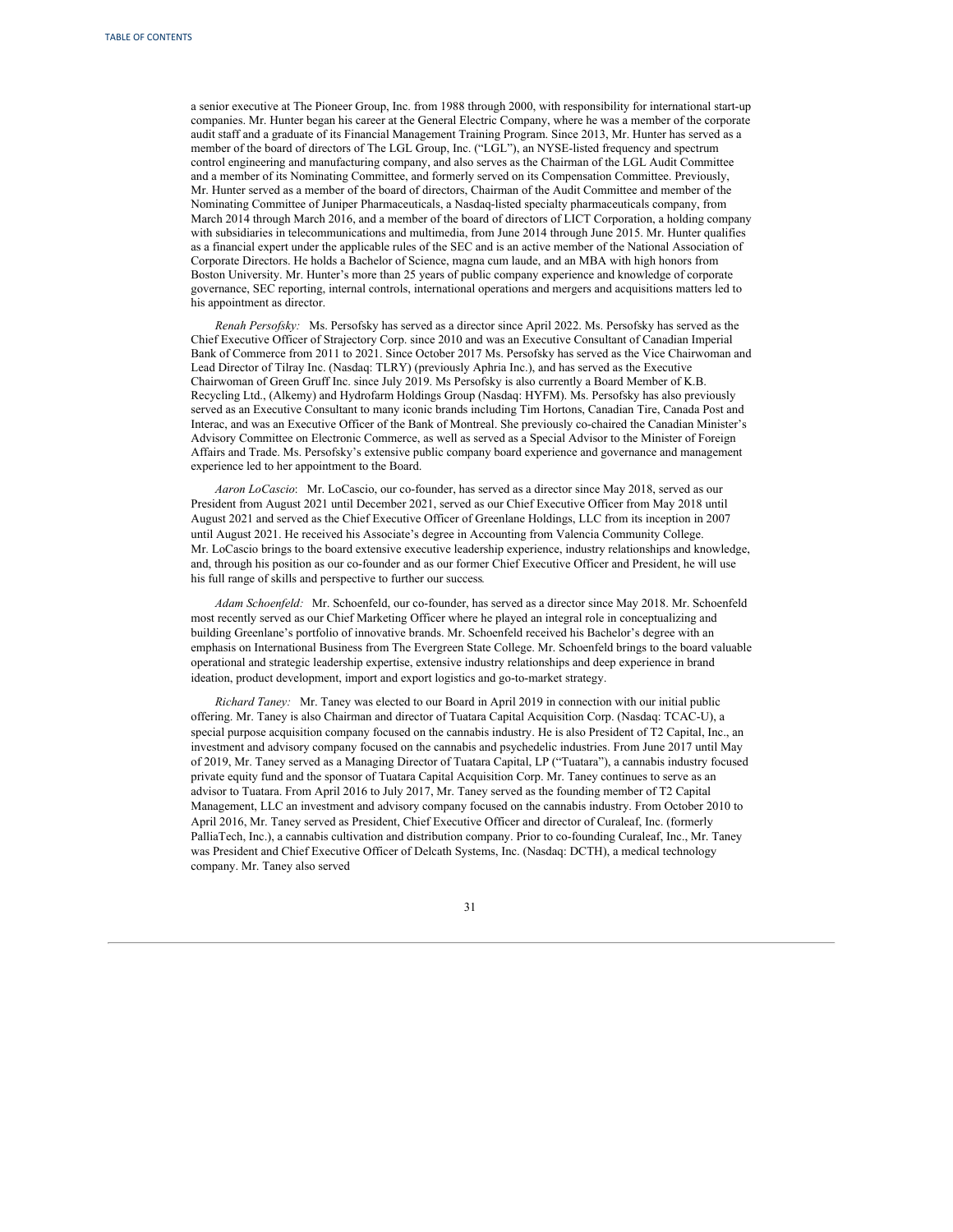as Chairman of the Board of Directors of MGT Capital Investments, Inc., another medical technology company. From 1999 to 2002 he was the managing partner of T2 Capital Management, LLC, a money management firm. Prior to establishing his money management firm and assuming his public company management positions, Mr. Taney spent 20 years advising institutional and high net worth clients at Salomon Brothers, Goldman Sachs, Merrill Lynch and Banc of America Securities. Mr. Taney received his Bachelor of Arts degree from Tufts University and a Juris Doctor degree from Temple University School of Law. He brings to the board broad management and finance experience as well as extensive experience in the cannabis industry.

*Jef Uttz:* Mr. Uttz was elected to our Board in April 2019 in connection with our initial public offering. From September 2013 to March 2017, Mr. Uttz served as the Chief Financial Officer of Shake Shack Inc. (NYSE: SHAK), an international burger restaurant chain. From September 2001 to June 2013, Mr. Uttz served as the Chief Financial Officer of Yard House USA, Inc., a full-service restaurant chain. Prior to that, Mr. Uttz held a number of positions at CKE Restaurants, Inc., working his way up from Manager of Corporate Banking to Vice President of Finance. Mr. Uttz is a Certified Public Accountant (inactive) and began his career at KPMG. From July 2017 to July 2018, he also served as a non-executive director of Pret a Manger, an international sandwich shop chain. Mr. Uttz received his Bachelor of Arts degree in Business Administration from California State University, Fullerton. He brings to the board extensive financial expertise and significant experience in public company financial leadership.

#### *Vote Required and Recommendation*

In connection with uncontested elections in which the number of directors nominees equals the number of directors to be elected, directors are elected by the affirmative vote of the majority of votes cast once a quorum has been established, which means that the director nominee much receive more "for" votes than "against" votes for his or her election. The election of directors at the 2022 Annual Meeting is uncontested. If any director nominee is not elected by such majority voting standard, the director must submit an irrevocable resignation, contingent on the acceptance of that resignation by the Board. There is no cumulative voting in the election of directors. For purposes of the election of directors, abstentions and broker non-votes will not be counted as votes cast and will have no effect on the result of the vote, although they will be considered present for the purpose of determining the presence of a quorum.

**THE BOARD RECOMMENDS A VOTE "FOR" EACH OF THE NOMINEES SET FORTH ABOVE.**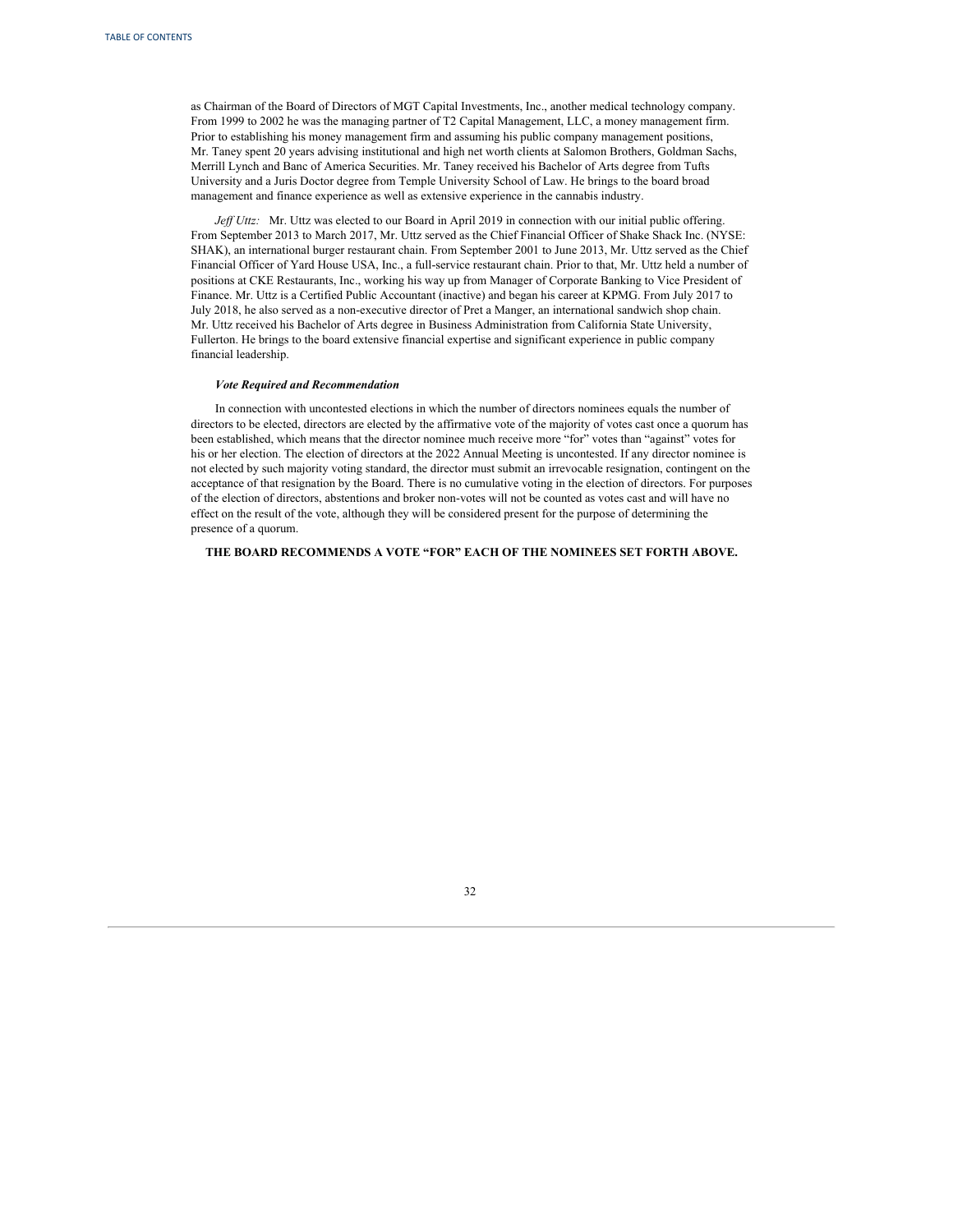## **PROPOSAL 2: RATIFICATION OF APPOINTMENT OF INDEPENDENT REGISTERED PUBLIC ACCOUNTING FIRM**

The Audit Committee of the Board, which is composed entirely of independent directors, has appointed Marcum as our independent registered public accounting firm for the fiscal year ending December 31, 2022. After careful consideration of the matter and in recognition of the importance of this matter to our stockholders, the Board has determined that it is in the best interests of the Company and our stockholders to seek the ratification by our stockholders of our Audit Committee's selection of our independent registered public accounting firm. A representative of Marcum will be present at the Annual Meeting, will have the opportunity to make a statement if they so desire and will be available to respond to appropriate questions.

#### *Change of Independent Public Accountants*

As previously reported on the Company's Current Report on Form 8-K dated September 15, 2021, on September 14, 2021, the Company dismissed Deloitte & Touche LLP ("Deloitte") as its independent registered public accounting firm. The Audit Committee participated in and approved the decision to change the Company's independent registered public accounting firm. The Company notified Deloitte of its decision on September 14, 2021.

The audit reports of Deloitte on the audited consolidated financial statements of the Company for each of the two fiscal years ending December 31, 2020 and December 31, 2019 did not contain any adverse opinion or disclaimer of opinion, nor were they qualified or modified as to uncertainty, audit scope or accounting principles. In addition, during the fiscal years ended December 31, 2020 and December 31, 2019, as well as during the subsequent interim period preceding September 14, 2021, there were no (i) "disagreements" (as that term is defined in Item 304(a)(1)(iv) of Regulation S-K and related instructions) between the Company and Deloitte with respect to any matter relating to accounting principles or practices, financial statement disclosure or auditing scope or procedures which disagreements, if not resolved to the satisfaction of Deloitte, would have caused Deloitte to make reference to the subject matter of the disagreement in its reports on the Company's financial statements with respect to such periods; or (ii) "reportable events" (as that term is defined in Item  $304(a)(1)(v)$  of Regulation S-K and the related instructions).

On September 14, 2021, the Company engaged Marcum as its new independent registered public accounting firm upon the approval of the Audit Committee. During the years ended December 31, 2020 and December 31, 2019, and the subsequent interim period through September 14, 2021, the effective date of the Company's engagement of Marcum, the Company did not consult with Marcum regarding any of the matters or events set forth in Items  $304(a)(2)(i)$  or (ii) of Regulation S-K.

## *Vote Required and Recommendation*

The affirmative vote of the holders of a majority of all the votes cast at the Annual Meeting with respect to the matter is necessary for the approval of the ratification of the appointment of Marcum as our independent registered public accounting firm for the fiscal year ending December 31, 2022. For purposes of the vote on this proposal, abstentions will not be counted as votes cast and will have no effect on the result of the vote. Even if the appointment of Marcum as our independent registered public accounting firm is ratified, the Audit Committee may, in its discretion, change that appointment at any time during the year should it determine such a change would be in our and our stockholders' best interests. In the event that the appointment of Marcum is not ratified, the Audit Committee will consider the appointment of another independent registered public accounting firm, but will not be required to appoint a different firm.

## **THE BOARD RECOMMENDS A VOTE "FOR" THE RATIFICATION OF THE SELECTION OF MARCUM LLP AS THE COMPANY'S INDEPENDENT REGISTERED PUBLIC ACCOUNTING FIRM FOR THE FISCAL YEAR ENDING DECEMBER 31, 2022.**

## *Audit and Non-Audit Fees for 2021 and 2020*

Our consolidated financial statements for the fiscal year ended December 31, 2021 have been audited by Marcum, which served as our independent registered public accounting firm as of the end of that year.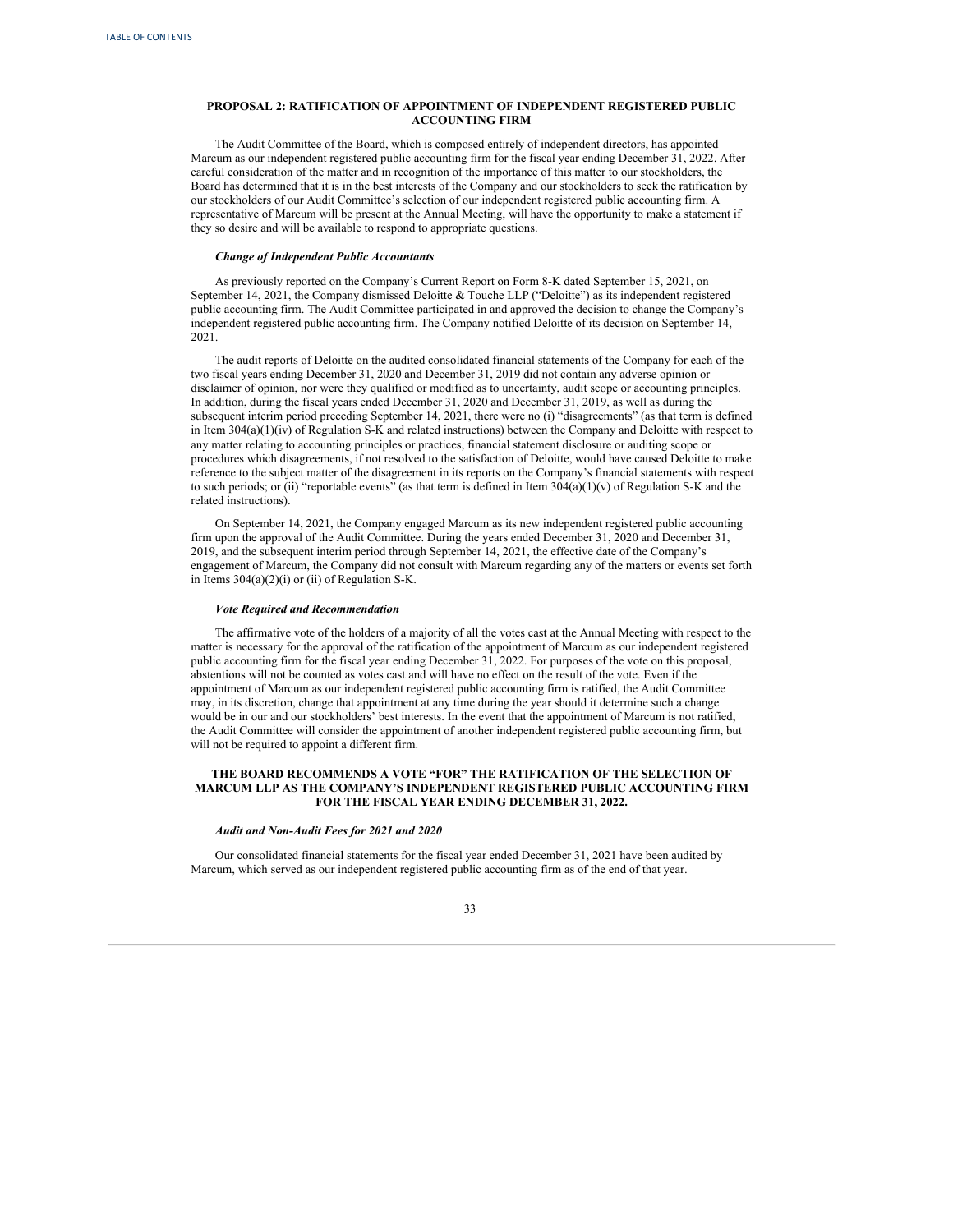In addition, as described above, Deloitte served as our independent registered public accounting firm until September 14, 2021. Deloitte fees are not included in the audit and non-audit fee summary below.

The following table summarizes the aggregate fees billed by Marcum for services performed for the Company for the fiscal years ended December 31, 2021 and 2020, respectively:

|                           | <b>Year Ended</b><br>December 31,<br>$2021^{(1)}$ | <b>Year Ended</b><br>December 31,<br>$2020^{(1)}$ |  |
|---------------------------|---------------------------------------------------|---------------------------------------------------|--|
| <b>Audit Fees</b>         | $$541,520^{(2)}$$                                 | _                                                 |  |
| <b>Audit-Related Fees</b> |                                                   |                                                   |  |
| Tax Fees                  |                                                   |                                                   |  |
| All Other Fees            |                                                   |                                                   |  |
| Total                     | \$541,520                                         | -                                                 |  |
|                           |                                                   |                                                   |  |

(1) Marcum was approved and engaged by the Audit Committee to serve as our independent registered accounting firm on September 14, 2021 and therefore did not receive any fees for services rendered during the year ended December 31, 2020.

(2) Audit Fees include actual fees for the audit of our annual consolidated financial statements and the reviews of interim financial statements included in our Quarterly Reports on Form 10-Q.Pre-Approval Policies and Procedures

The Audit Committee's policy is to review and pre-approve, either pursuant to the Company's Audit and Non-Audit Services Pre- Approval Policy (the "Pre-Approval Policy") or through a separate pre-approval by the Audit Committee, any engagement of the Company's independent auditor to provide any audit-related and non-audit services to the Company. Pursuant to the Pre-Approval Policy, which the Audit Committee reviews and reassesses periodically, a list of specific services within certain categories of services, including audit, audit-related and tax services, are specifically pre-approved for the upcoming or current fiscal year, subject to an aggregate maximum annual fee payable by us for each category of pre-approved services. Any service that is not included in the approved list of services must be separately pre-approved by the Audit Committee. In addition, the Audit Committee may delegate authority to its chairperson to pre-approve engagements for the performance of auditrelated and non-audit services. Additionally, all audit-related and non-audit services in excess of the pre-approved fee level, whether or not included on the pre-approved list of services, must be separately pre-approved by the Audit Committee. The Audit Committee has delegated authority to its chairperson to pre-approve engagements for the performance of audit and non-audit services, for which the estimated cost for such services shall not exceed \$100,000 in the aggregate for any calendar year. The chairperson must report all pre-approval decisions to the Audit Committee at its next scheduled meeting and provide a description of the terms of the engagement. During the year ended December 31, 2021, 100% of the services provided by Marcum were pre-approved under the Pre-Approval Policy.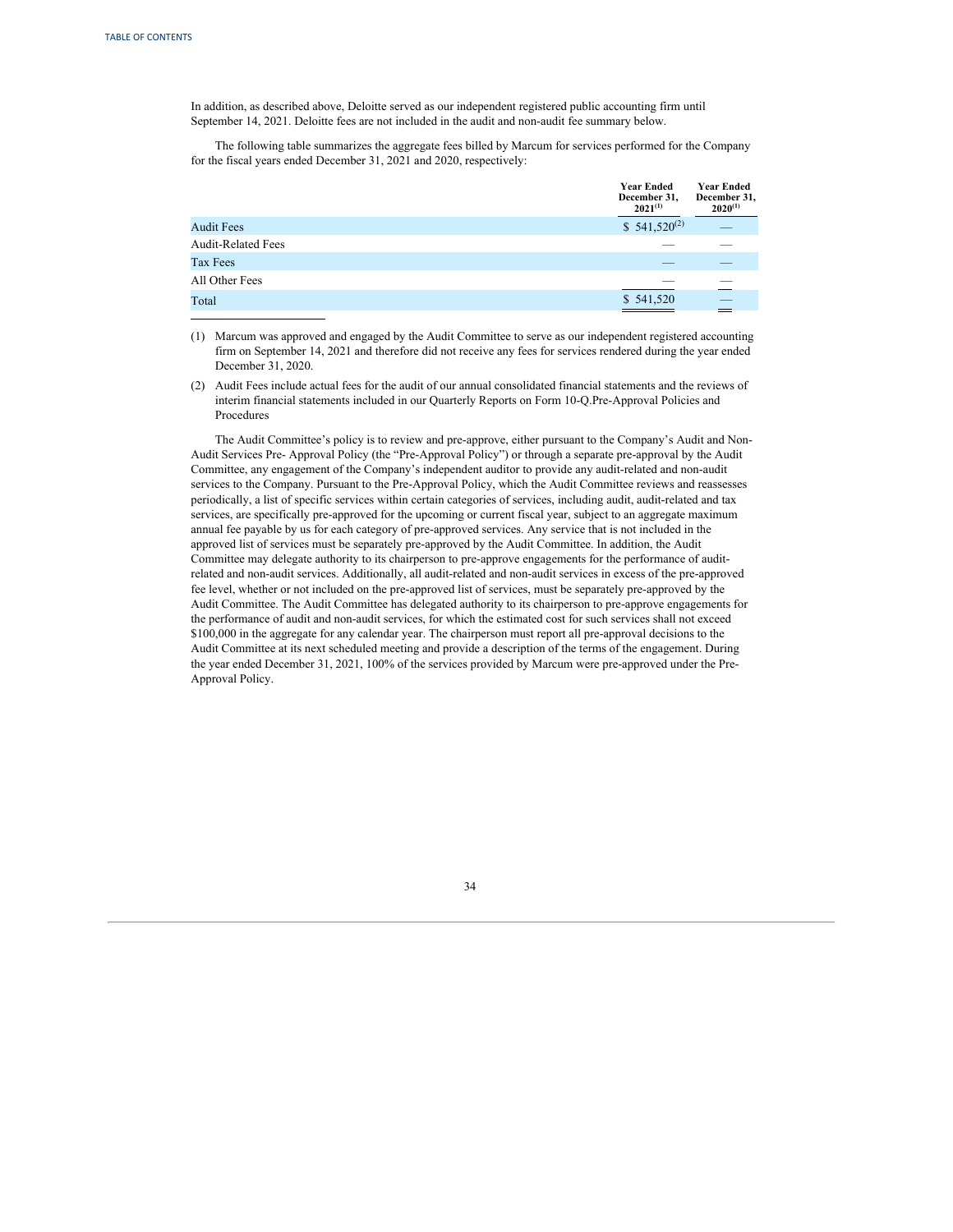## **PROPOSAL 3: APPROVAL OF THE ADOPTION OF AN AMENDMENT TO THE CHARTER TO EFFECT A REVERSE SPLIT OF OUR COMMON STOCK**

## **General**

The Board has unanimously approved and declared advisable, and has recommended that the stockholders approve the adoption of, an amendment to the Charter to effect the Reverse Split of our Common Stock at any whole number between, and inclusive of, one-for-five to one-for-20 (the "Amendment"). Approval of this Proposal 3 will grant the Board the authority, but not the obligation, to file the Amendment to effect the Reverse Split no later than February 10, 2023, with the exact ratio and timing of the Reverse Split to be determined at the discretion of the Board. The exact split ratio selected by the Board will be publicly announced prior to the effectiveness of the Reserve Split. The Board's decision whether or not (and when) to effect the Reverse Split, and at what whole number ratio to effect the Reverse Split, will be based on a number of factors, including market conditions, existing and anticipated trading prices for our Class A Common Stock and the continued listing requirements of the Nasdaq Global Market. The Board believes that providing the Board with this generalized grant of authority with respect to setting the split ratio, rather than mere approval of a pre-defined reverse stock split, will give the Board the flexibility to set the ratio in accordance with current market conditions and therefore allow our Board of Directors to act in the best interests of the Company and our stockholders. If the Board does not implement the Reverse Split before February 10, 2023, the authority granted in this proposal to file the Amendment to effect the Reverse Split would terminate. Further, if the stockholders do not approve this Proposal 3, the Board will not be authorized to file the Amendment to effect the Reverse Split.

The Amendment relating to this Proposal 3, which we would file with the Secretary of State of the State of Delaware (the "Delaware Secretary of State") to implement the Reverse Split, is attached to this Proxy Statement as *Appendix A*.

## **Nasdaq Notice Regarding Our Failure to Comply with Nasdaq's "Minimum Bid Price" Requirement**

Our Class A Common Stock trades on the Nasdaq Global Market, which we believe helps support and maintain liquidity for our stock. Companies listed on the Nasdaq Global Market, however, are subject to various rules and requirements imposed by Nasdaq that a listed company must satisfy to continue having its stock listed on the exchange. One of those standards is the "minimum bid price" requirement, which requires that the bid price of the stock of a listed company be at least \$1.00 per share. A listed company risks being delisted and removed from the Nasdaq Global Market if the closing bid price of its stock remains below \$1.00 per share for an extended period of time.

As disclosed in our Current Report on Form 8-K filed with the SEC on March 2, 2022, we received notice on February 25, 2022 from the Listing Qualifications Department of Nasdaq that the closing bid price for our Class A Common Stock on the Nasdaq Global Market had been below \$1.00 for 30 consecutive business days and that, as a result, we were not in compliance with the minimum bid price requirement under Nasdaq Listing Rule 5550(a)(2) (the "Bid Price Rule"). This is the first notice of non-compliance with the minimum bid price requirement we have received. The notice stated that pursuant to Nasdaq Listing Rule  $5810(c)(3)(A)$ , we would have 180 calendar days, until August 24, 2022 (the "Compliance Date"), to regain compliance. For us to regain compliance with the minimum bid price requirement, our Class A Common Stock must have a closing bid price of \$1.00 or more for 10 consecutive business days. Under certain circumstances, however, to ensure that a company can sustain long-term compliance, Nasdaq may require the closing bid price to equal or exceed the \$1.00 minimum bid price requirement for more than 10 consecutive business days before determining that the company complies. Our Class A Common Stock is continuing to trade on Nasdaq under the symbol "GNLN" during this 180-day period.

If we do not regain compliance with the Bid Price Rule by the Compliance Date, we may be eligible for an additional 180-calendar day compliance period. To qualify, we would need to transfer the listing of our Class A Common Stock to the Nasdaq Capital Market, provided that we meet the continued listing requirement for the market value of publicly held shares and all other initial listing standards, with the exception of the Bid Price Rule. To effect such a transfer, we would also need to pay an applicable fee to Nasdaq and provide written notice to Nasdaq of our intention to cure the deficiency during the additional compliance period.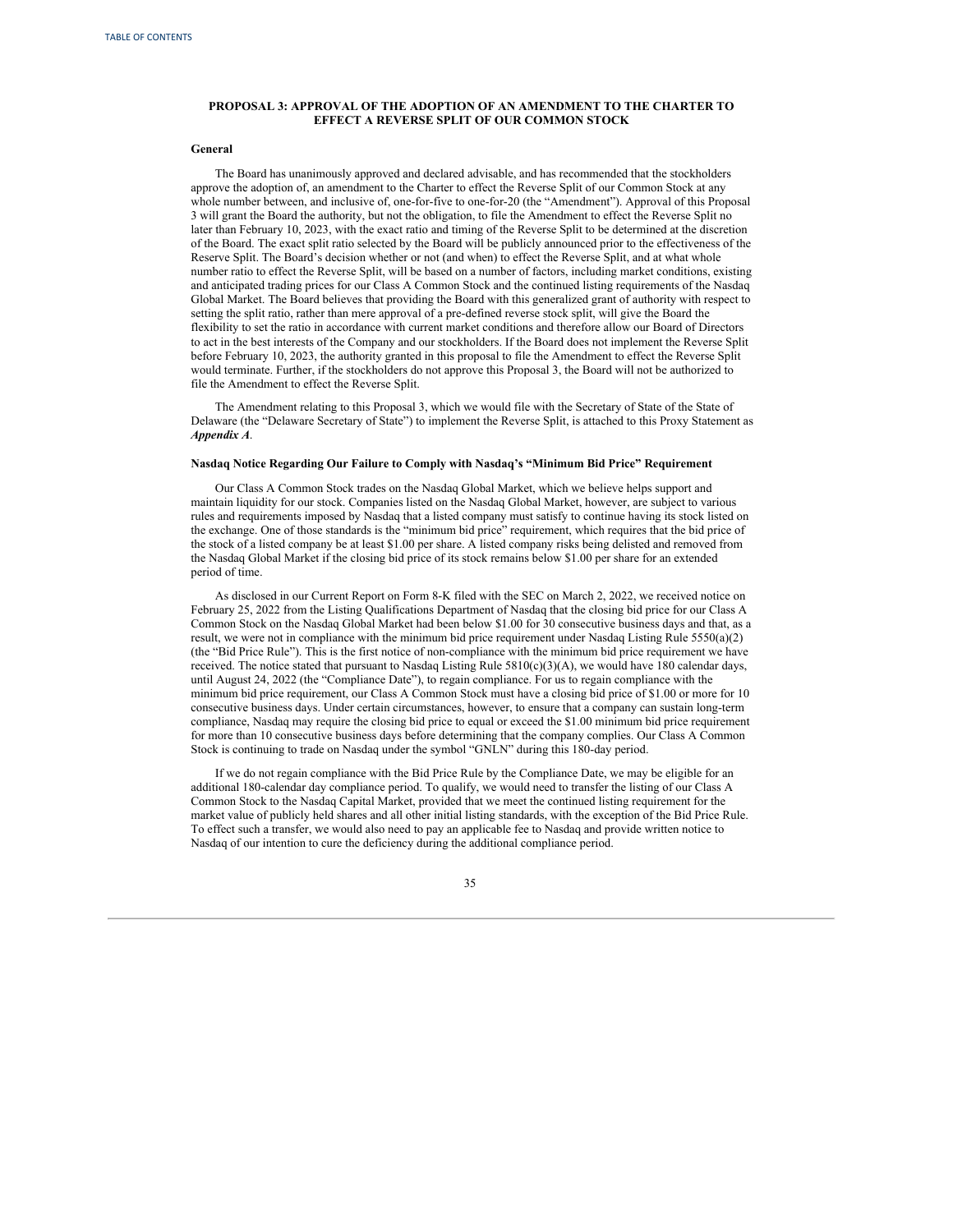If we do not regain compliance with the Bid Price Rule by the Compliance Date and we are not eligible for an additional compliance period at that time, Nasdaq will provide written notification to us that our Class A Common Stock may be delisted. At that time, we may appeal that delisting determination to a Nasdaq Listing Qualifications Panel (the "Panel"). We expect that our Class A Common Stock would remain listed pending the Panel's decision. There can be no assurance that, if we do appeal the delisting determination to the Panel, that appeal would be successful.

If our Class A Common Stock is delisted from Nasdaq, the only established trading market for our Class A Common Stock would be eliminated and we would be forced to list our shares on the OTC Markets or another quotation medium, depending on our ability to meet the specific listing requirements of those quotation systems. As a result, an investor would likely find it more difficult to trade, or to obtain accurate price quotations for our Class A Common Stock. Delisting would also likely reduce the visibility, liquidity and value of our Class A Common Stock, including as a result of reduced institutional investor interest in our Company, and may increase the volatility of our Class A Common Stock. Delisting could also cause of loss of confidence of potential industry partners, lenders and employees, which could further harm our business and our future prospects. We believe that effecting the Reverse Split may help us avoid delisting from Nasdaq and any resulting consequences.

## **Rationale for a Reverse Split**

The primary purpose for effecting the Reverse Split is to increase the per-share trading price of our Class A Common Stock so we can:

- regain compliance with the Bid Price Rule, maintain the listing of our Class A Common Stock on the Nasdaq and avoid a delisting of our Class A Common Stock from Nasdaq in the future for failing to comply with the Bid Price Rule;
- broaden the pool of investors that may be interested in investing in our Company by attracting new investors who would prefer not to invest, or cannot invest, in shares that trade at lower share prices; and
- make our Class A Common Stock a more attractive investment to institutional investors.

In evaluating the Reverse Split, the Board has considered and will continue to consider negative factors associated with reverse stock splits. These factors include the negative perception of reverse stock splits held by many investors, analysts and other stock market participants, including their awareness that the trading prices of the common stock of some companies that have effected reverse stock splits have subsequently declined to pre-reverse stock split levels. In recommending the Reverse Split, the Board determined that it believes the potential benefits of the Reverse Split significantly outweigh these potential negative factors.

#### **Potential Advantages of a Reverse Split**

The Board is seeking authority to effect the Reverse Split with the primary intent of increasing the price of our Class A Common Stock to comply with Nasdaq's Bid Price Rule. The Board believes that, in addition to increasing the price of our Class A Common Stock to meet the price criteria for continued listing on Nasdaq, the Reverse Split would also make our Class A Common Stock more attractive to a broader range of institutional and other investors. Accordingly, for these and other reasons discussed below, we believe that effecting the Reverse Split is in our and our stockholders' best interests.

The Reverse Split could effectively increase the per-share trading price of our Class A Common Stock to regain compliance with the Bid Price Rule, maintain the listing of our Class A Common Stock on Nasdaq and avoid a delisting of our Class A Common Stock from Nasdaq in the future. By preserving our Nasdaq Global Market listing, we will have greater flexibility to consider and possibly pursue a wide range of future financing options. We believe being listed on a national securities exchange like the Nasdaq Global Market is valued highly by many investors, particularly institutional investors. A listing on a national securities exchange also has the potential to create better liquidity and reduce volatility for buying and selling shares of our stock, which benefits our current and future stockholders.

In addition, the Board believes that an increased stock price could encourage investor interest and improve the marketability of our Class A Common Stock to a broader range of investors, and thus enhance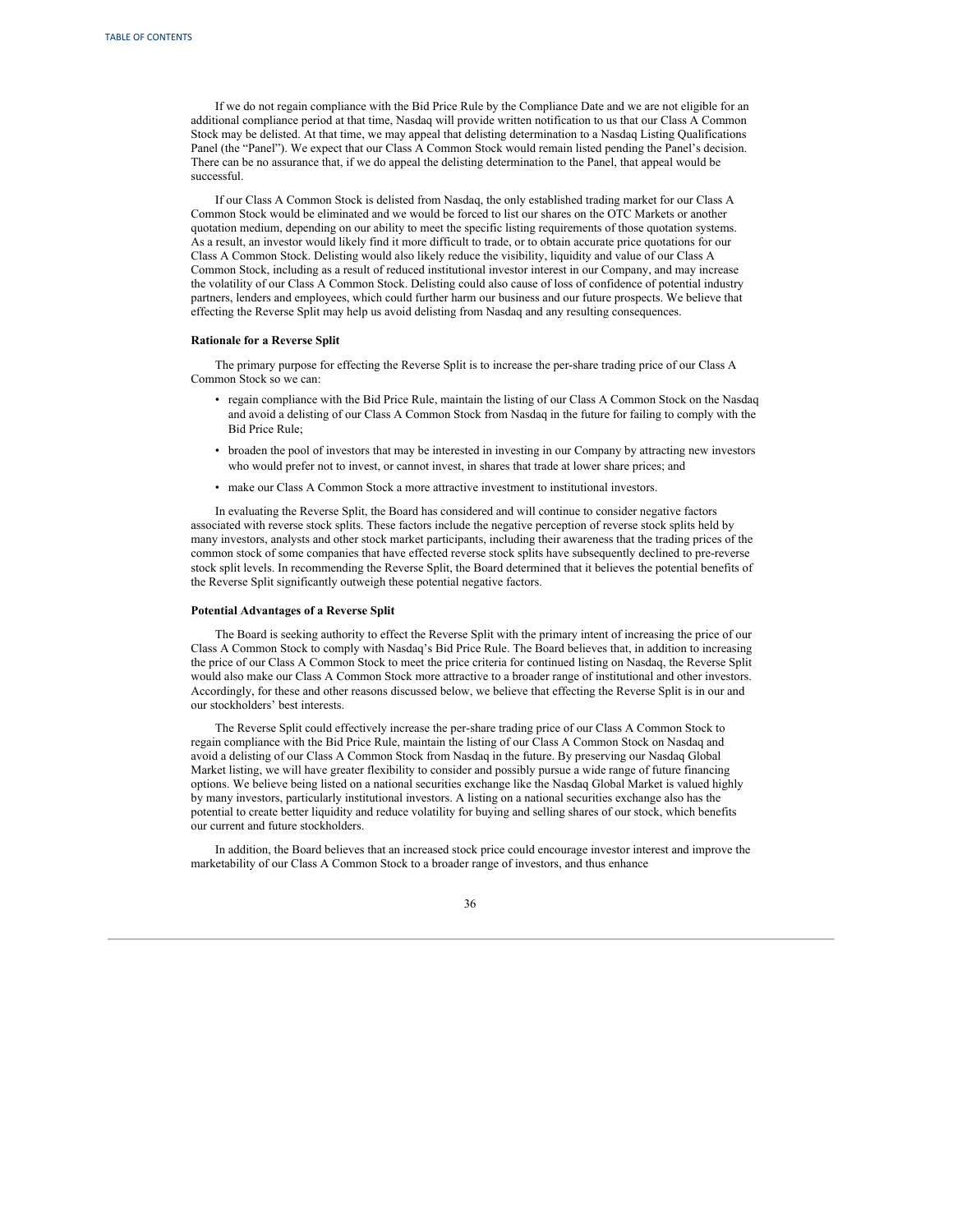our liquidity. Because of the trading volatility often associated with low-priced stocks, many brokerage firms and institutional investors have internal policies and practices that either prohibit them from investing in low-priced stocks or tend to discourage individual brokers from recommending low-priced stocks to their customers. Additionally, because brokers' commissions on low-priced stocks generally represent a higher percentage of the stock price than commissions on higher-priced stocks, the current share price of our Class A Common Stock may result in an investor paying transaction costs that represent a higher percentage of total share value than would be the case if our share price were higher. The Board believes that the higher share price that may result from the Reverse Split could enable institutional investors and brokerage firms with such policies and practices to invest in our Class A Common Stock.

#### **Potential Risks from a Reverse Split**

We cannot assure you that the total market capitalization of our Class A Common Stock after the implementation of the Reverse Split will be equal to or greater than the total market capitalization before the Reverse Split or that the per-share market price of our Class A Common Stock following the Reverse Split will increase in proportion to the reduction in the number of shares of our Class A Common Stock outstanding in connection with the Reverse Split. Also, we cannot assure you that the Reverse Split will lead to a sustained increase in the trading price of our Class A Common Stock. The trading price of our Class A Common Stock may change due to a variety of other factors, including our ability to successfully accomplish our business goals, market conditions and the market perception of our business. You should also keep in mind that the implementation of the Reverse Split does not affect the actual or intrinsic value of our business or a stockholder's proportional ownership in our Company (subject to the treatment of fractional shares). If the overall value of our Class A Common Stock declines after the proposed Reverse Split, however, then the actual or intrinsic value of the shares of our Class A Common Stock will also proportionally decrease as a result of the overall decline in value.

Further, the Reverse Split may reduce the liquidity of our Class A Common Stock, given the reduced number of shares that would be outstanding after the Reverse Split, particularly if the expected increase in stock price as a result of the Reverse Split is not sustained. For instance, the proposed Reverse Split may increase the number of stockholders who own odd lots (fewer than 100 shares) of our Class A Common Stock, creating the potential for those stockholders to experience an increase in the cost of selling their shares and greater difficulty in selling those shares. If we effect the Reverse Split, the resulting per-share stock price may nevertheless fail to attract institutional investors and may not satisfy the investing guidelines of such investor and, consequently, the trading liquidity of our Class A Common Stock may not improve.

Although we expect the Reverse Split to result in an increase in the market price of our Class A Common Stock, the Reverse Split may not result in a permanent increase in the market price of our Class A Common Stock, which would depend on many factors, including general economic, market and industry conditions and other factors described from time to time in the reports we file with the SEC.

#### **Effect of the Reverse Split**

If our stockholders approve the Reverse Split and the Board elects to effect the Reverse Split, the number of outstanding shares of Class A Common Stock will be reduced in proportion to the ratio of the split chosen by the Board (subject to the treatment of fractional shares), while the number of authorized shares of Class A Common Stock will remain at 600,000,000 and the number of authorized shares of Class B Common Stock will remain at 30,000,000. As of the effective time of the Reverse Split, we would also adjust and proportionally decrease the number of shares of our Common Stock reserved for issuance upon exercise of, and adjust and proportionally increase the exercise price of, all options and warrants and other rights to acquire our Common Stock. We would also proportionally reduce the number of shares that are issuable on vesting of outstanding restricted stock awards. In addition, as of the effective time of the Reverse Split, we would adjust and proportionally decrease the total number of shares of our Class A Common Stock that may be the subject of future grants under the 2019 Equity Incentive Plan.

The Reverse Split would be effected simultaneously for all outstanding shares of our Common Stock. The Reverse Split would affect all of our stockholders uniformly and would not change any stockholder's percentage ownership interest in our Company (other than as a result of the payment of cash in lieu of fractional shares). We would not issue fractional shares in connection with the Reverse Split.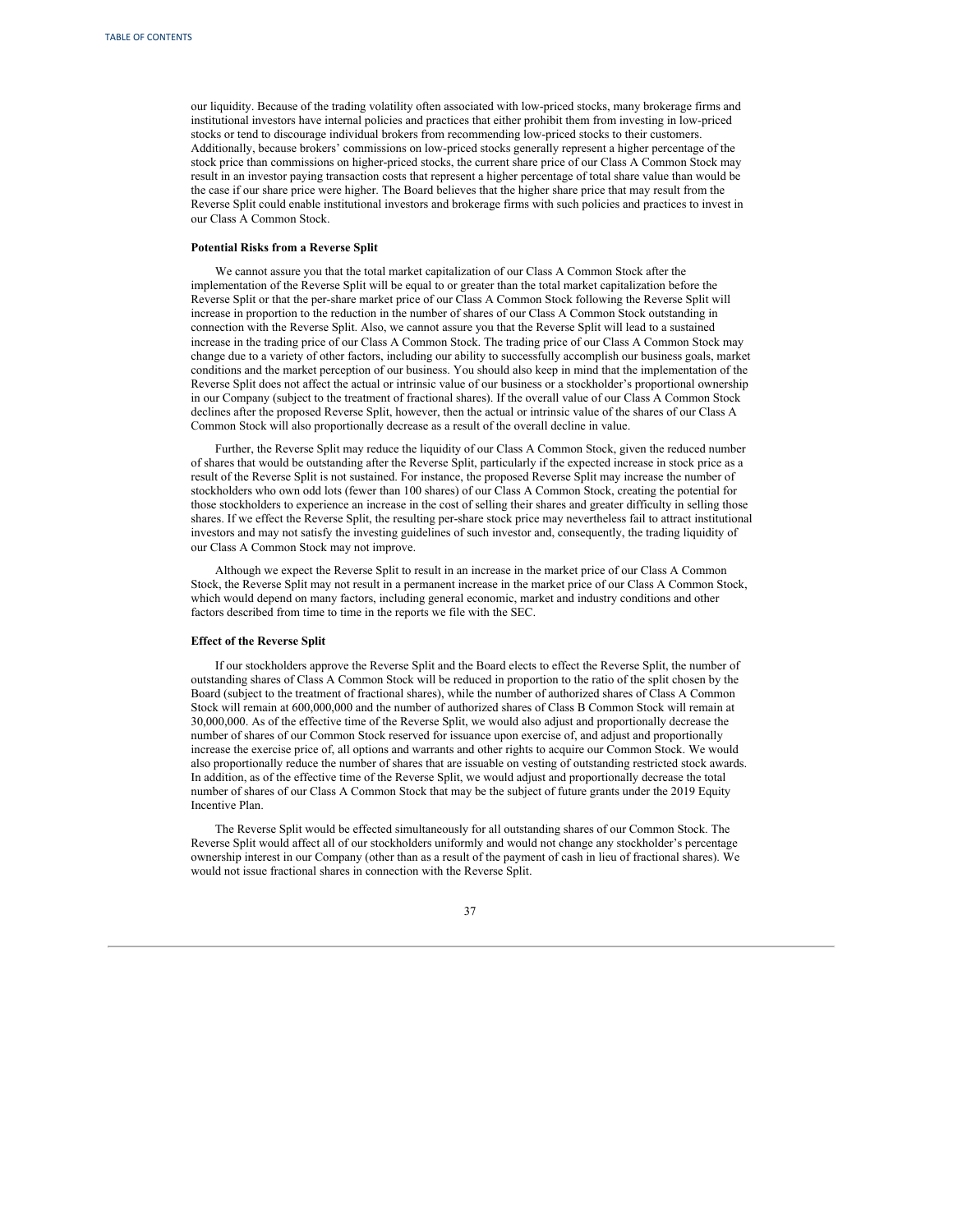Instead, a stockholder who owns a number of shares not evenly divisible by the Reverse Split ratio would receive cash in lieu of any fractional share resulting from the Reverse Split upon surrender to the transfer agent of any certificates and a properly completed and executed transmittal letter. The Reverse Split would not change the terms of our Common Stock. The Reverse Split is not intended as, and would not have the effect of, a "going private transaction" covered by Rule 13e-3 under the Exchange Act.

After the effective time of the Reverse Split, our Class A Common Stock and Class B Common Stock will have new CUSIP numbers, which is a number used to identify our equity securities, and investors holding stock certificates with the older CUSIP numbers will need to exchange them for stock certificates with the new CUSIP numbers by following the procedures described below.

Our Class A Common Stock is currently registered under Section 12(b) of the Exchange Act, and we are subject to the periodic reporting and other requirements of the Exchange Act. The implementation of the Reverse Split will not affect the registration of our Class A Common Stock under the Exchange Act, and following the Reverse Split, we could continue to be subject to the periodic reporting requirements of the Exchange Act. Our Class A Common Stock would continue to be listed on the Nasdaq Global Market under the symbol "GNLN" immediately following the Reverse Split, although it is likely that Nasdaq would add the letter "D" to the end of the trading symbol for a period of 20 trading days after the effective date of the Reverse Split to indicate that the Reverse Split had occurred.

Assuming Reverse Split ratios of 1-for-five, 1-for-10, 1-for-15 and 1-for-20, the following table sets forth (a) the number of shares of our Common Stock that would be issued and outstanding, (b) the number of shares of our Common Stock that would be reserved for issuance pursuant to outstanding options, warrants and restricted stock awards, and (c) the weighted-average exercise price of outstanding options and warrants, each giving effect to the Reverse Split and based on securities outstanding as of May 12, 2022 (without giving effect to the treatment of fractional shares).

|                                                                                     | <b>Before</b><br>Reverse | <b>Split</b> |     | <b>Before</b><br><b>Reverse Split</b><br>$Ratio -$<br>1-for-five |   | <b>Before</b><br><b>Reverse Split</b><br>$Ratio -$<br>$1$ -for- $10$ |     | <b>Before</b><br><b>Reverse Split</b><br>$Ratio -$<br>$1$ -for- $15$ |   | <b>Before</b><br><b>Reverse Split</b><br>$Ratio -$<br>$1$ -for-20 |
|-------------------------------------------------------------------------------------|--------------------------|--------------|-----|------------------------------------------------------------------|---|----------------------------------------------------------------------|-----|----------------------------------------------------------------------|---|-------------------------------------------------------------------|
| <b>Number of Shares of Class A</b><br><b>Common Stock Issued and</b><br>Outstanding |                          | 106,882,892  |     | 21,376,578                                                       |   | 10,688,289                                                           |     | 7,125,526                                                            |   | 5,244,144                                                         |
| <b>Number of Shares of Class B</b><br><b>Common Stock Issued and</b><br>Outstanding |                          | 21,184,919   |     | 4,236,983                                                        |   | 2,118,491                                                            |     | 1,412,327                                                            |   | 1,059,245                                                         |
| <b>Number of Shares of Common</b><br><b>Stock Issued and Outstanding</b>            |                          | 128,067,811  |     | 25,613,562                                                       |   | 12,806,781                                                           |     | 8,537,854                                                            |   | 6,403,390                                                         |
| <b>Exercise Price of Outstanding</b><br><b>Options</b>                              | S                        | 2.48         | S   | 12.40                                                            | S | 24.80                                                                | S   | 37.20                                                                | S | 49.60                                                             |
| <b>Exercise Price of Outstanding</b><br>Warrants                                    | \$                       | 7.31         | \$. | 36.55                                                            | S | 73.10                                                                | \$. | 109.65                                                               | S | 146.20                                                            |

If the Board does not implement the Reverse Split before February 10, 2023, the authority granted in this proposal to file the Amendment to effect the Reverse Split would terminate.

Our directors and executive officers have no substantial interests, directly or indirectly, in the Reverse Split, except to the extent of their ownership in shares of our Common Stock and securities convertible or exercisable for our Common Stock, which shares and securities would be subject to the same proportionate adjustment in accordance with the terms of the Reverse Split as all other outstanding shares of our Common Stock and securities convertible into or exercisable for our Common Stock.

## **Authorized Shares of Common Stock**

We are currently authorized under our Charter to issue up to a total of 640,000,000 shares of capital stock, comprised of 600,000,000 shares of Class A Common Stock, 30,000,000 shares of Class B Common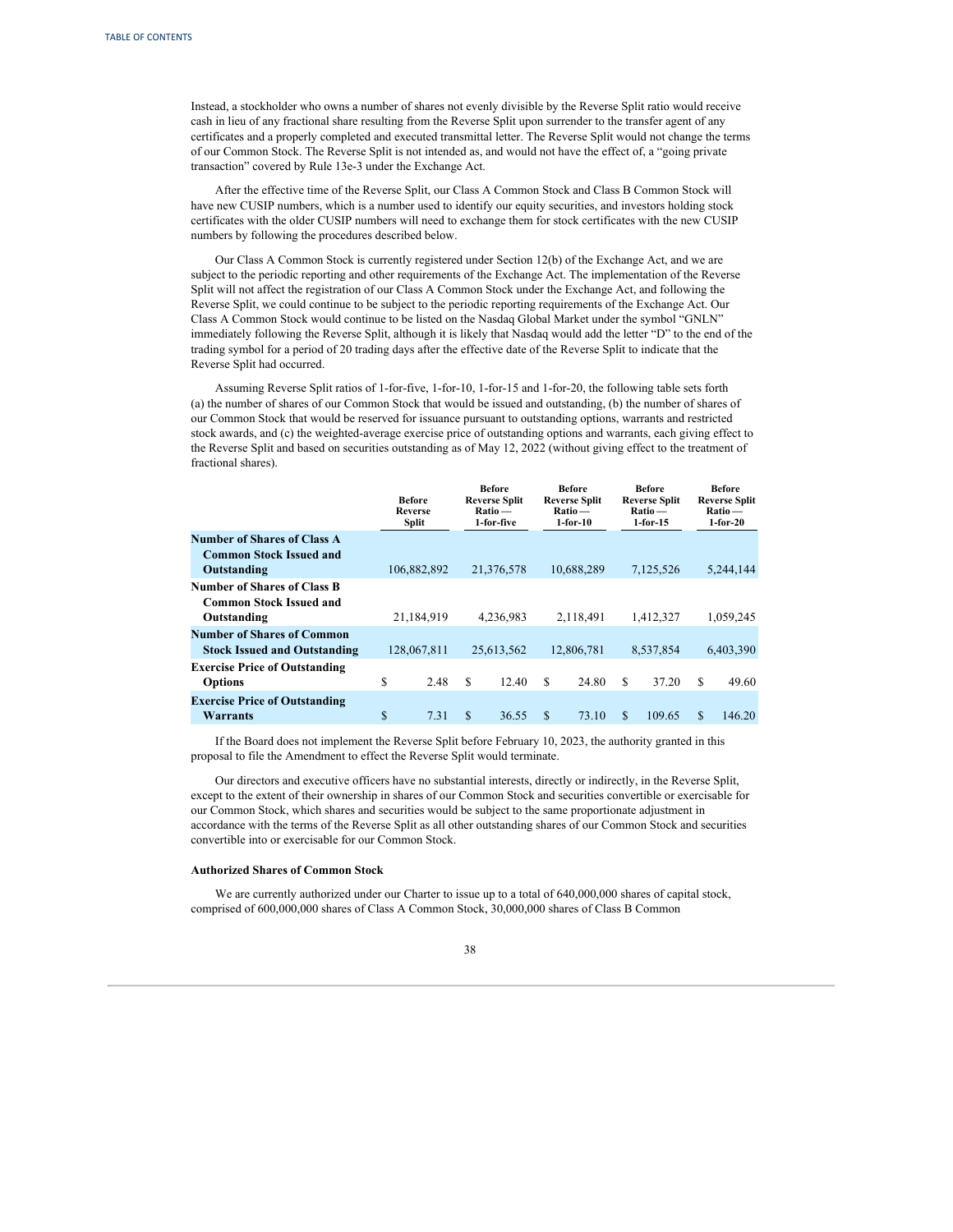Stock and 10,000,000 shares of preferred stock, par value \$0.0001 per share. As of May 12, 2022, a total of 128,067,811 shares of Common Stock are outstanding. While the Reverse Split would decrease the number of outstanding shares of our Common Stock, it would not change the number of authorized shares under our Charter. Consequently, the practical effect of the Reverse Split would be to substantially increase the number of shares of Common Stock available for issuance under our Charter. The Board believes that such an increase is in our and our stockholders' best interests because it would give us greater flexibility to issue shares of Common Stock in connection with possible future financings, joint ventures and acquisitions, as well as under the 2019 Equity Incentive Plan and for other general corporate purposes. Although we do not currently have any plans, undertakings, arrangements, commitments or agreements, written or oral, for the issuance of the additional shares of Common Stock that would become available for issuance if the Reverse Split is effected, we believe it would be advantageous to have the shares available for the purposes described above in the future.

By increasing the number of authorized but unissued shares of Common Stock, the Reverse Split could, under certain circumstances, have an anti-takeover effect, although this is not the intent of the Board. For example, the Board might be able to delay or impede a takeover or transfer of control of our Company by causing such additional authorized but unissued shares to be issued to holders who might side with the Board in opposing a takeover bid that the Board determines, in the exercise of its fiduciary duties, is not in the best interests of our Company or our stockholders. The Reverse Split could therefore have the effect of discouraging unsolicited takeover attempts. By potentially discouraging initiation of any such unsolicited takeover attempts, the Reverse Split could limit the opportunity for our stockholders to dispose of their shares at the higher price generally available in takeover attempts or that may be available under a merger proposal. The Reverse Split could have the effect of providing the Board with additional means to resist changes that stockholders may wish to make if they are dissatisfied with the conduct of our business, including making it more difficult for stockholders to remove directors. The Board is not aware of any attempt to take control of our Company and did not authorize the Reverse Split with the intention of using it as a type of anti-takeover device.

#### **Procedure for Effecting the Reverse Split**

If our stockholders approve the adoption of the Amendment to effect the Reverse Split and if the Board continues to believe that the Reverse Split is in the best interests of the Company and our stockholders, on a date no later than February 10, 2023, the Board would cause the Amendment to be filed with the Delaware Secretary of State to effect the Reverse Split at a whole number ratio between one-for-five and one-for-20, as selected by the Board in its sole discretion and publicly disclosed prior to the effectiveness of the Reverse Split. We would file the Amendment with the Delaware Secretary of State so that it becomes effective at the time the Board determines to be appropriate. The Board may delay effecting the Amendment without resoliciting stockholder approval to any time before February 10, 2023. The Amendment would become effective at the time that it is filed with the Delaware Secretary of State or at such later effective date and time as specified in the Amendment.

### **Record and Beneficial Stockholders**

If the Reverse Split is implemented, all of our registered holders of Common Stock who hold their shares electronically in book-entry form with our transfer agent, EQ Shareowner Services ("EQ"), will receive a statement from EQ reflecting the number of shares of our Common Stock registered in their accounts, along with payment in lieu of any fractional shares. No action needs to be taken to receive post-Reverse Split shares and payment in lieu of fractional shares (if any) because the exchange will be automatic. Stockholders holding certificated shares (i.e., shares represented by one or more physical stock certificates) will be requested to exchange their old stock certificate or certificates ("Old Certificates") for shares held in book-entry form through the Depositary Trust Company's Direct Registration System representing the appropriate number of whole shares of our Common Stock resulting from the Reverse Split. EQ will furnish to stockholders of record upon the effective time of the Reverse Split the necessary materials and instructions for the surrender and exchange of their Old Certificates at the appropriate time. Stockholders will not have to pay any transfer fee or other fee in connection with such exchange. As soon as practicable after the effective time of the Reverse Split, EQ will send a transmittal letter to each stockholder advising such holder of the procedure for surrendering Old Certificates in exchange for new shares held in

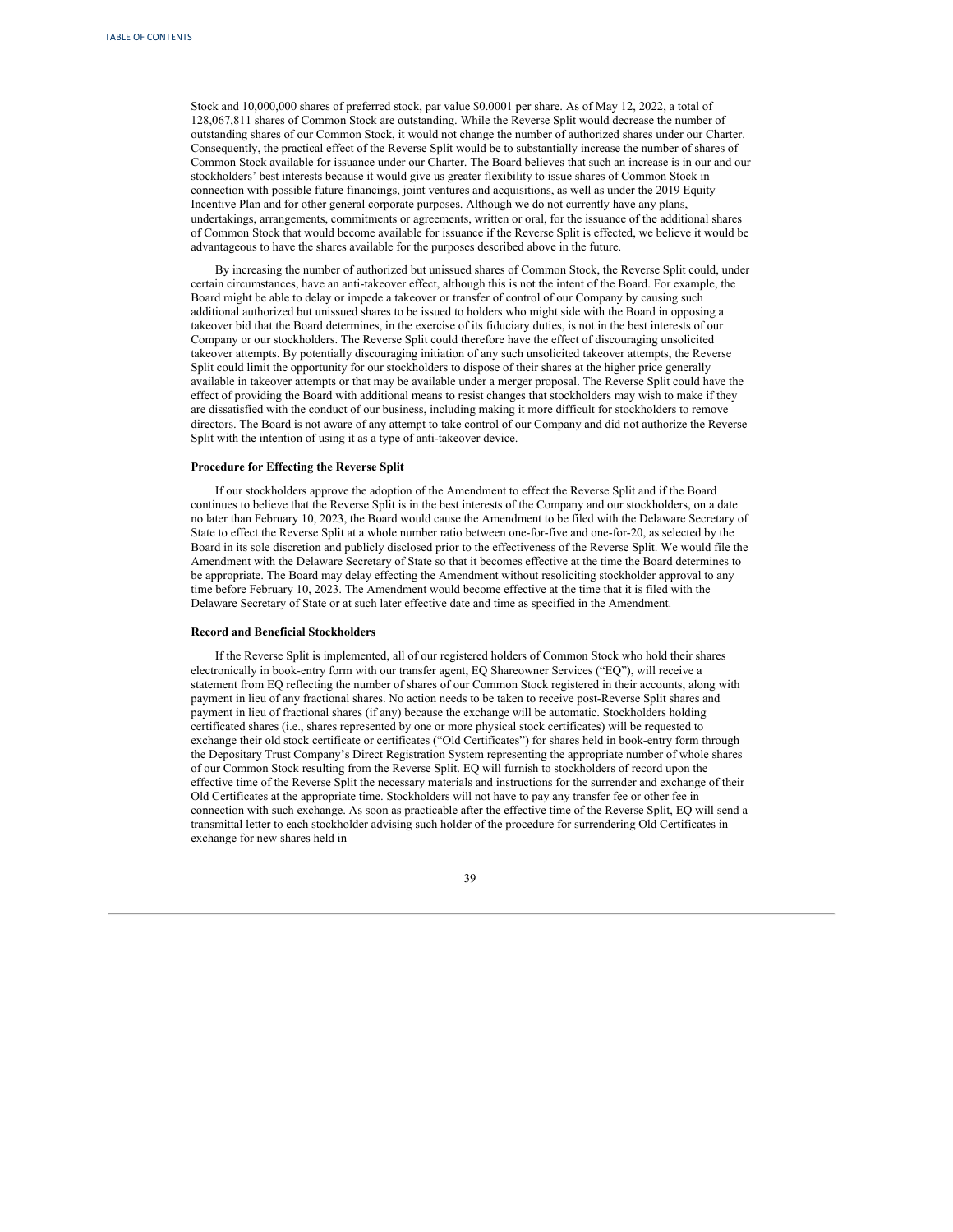book-entry form and payment in lieu of fractional shares (if any). You would not be able to use your Old Certificates representing pre-split shares for either transfers or deliveries. Accordingly, you must exchange your Old Certificates to effect transfers or deliveries of your shares.

Non-registered stockholders holding Common Stock through a bank, broker or other nominee should note that such banks, brokers or other nominees may have different procedures for processing the Reverse Split and making payment for fractional shares than those that we would put in place for registered stockholders. If you hold your shares with such a bank, broker or other nominee and if you have questions in this regard, you are encouraged to contact your nominee.

## **Fractional Shares**

No fractional shares of Common Stock will be issued as a result of the Reverse Split. Instead, in lieu of any fractional shares to which a stockholder of record would otherwise be entitled as a result of the Reverse Split, we will pay cash (without interest) equal to such fraction multiplied by the average of the closing sales prices of the Class A Common Stock on the Nasdaq Global Market during regular trading hours for the five consecutive trading days immediately preceding the effective date of the Reverse Split (with such average closing sales prices being adjusted to give effect to the Reverse Split). After the Reverse Split, a stockholder otherwise entitled to a fractional interest will not have any voting, dividend or other rights with respect to such fractional interest except to receive payment as described above.

We do not anticipate the aggregate cash amount we pay for fractional interests to be material to us.

## **Effect on Options, Warrants, Preferred Stock and Other Securities**

All outstanding options, warrants, preferred stock and other securities entitling their holders to purchase shares of our Common Stock would be adjusted as result of the Reverse Split, as required by the terms of each security. In particular, the conversion ratio for each security would be reduced proportionately, and the exercise price, if applicable, would be increased proportionately, in accordance with the terms of each security and based on the exchange ratio implemented in the Reverse Split. We would also proportionately reduce the number of shares that are issuable on vesting of outstanding restricted stock awards. In addition, we would also proportionately reduce the number of outstanding Common Units of Greenlane Holdings, LLC in accordance with Article IV, Section D of the Charter.

### **Accounting Matters**

The Reverse Split would not affect the par value of our Common Stock per share, which would continue to be \$0.01 par value per share, while the number of outstanding shares of Common Stock would decrease in accordance with the Reverse Split ratio (without taking into account the payment of cash in lieu of fractional shares). As a result, as of the effective time of the Reverse Split, the stated capital attributable to Common Stock on our balance sheet would decrease and the additional paid-in capital account on our balance sheet would increase by an offsetting amount. Following the Reverse Split, the reported per share net income or loss would be higher because there would be fewer shares of Common Stock outstanding, and we would adjust historical per share amounts in our future financial statements.

#### **Discretionary Authority of the Board to Abandon the Reverse Split**

The Board reserves the right to abandon the Reverse Split without further action by our stockholders at any time before the effectiveness of the Amendment with the Delaware Secretary of State, even if our stockholders have approved the Amendment to effect the Reverse Split at the Annual Meeting. By voting in favor of this proposal, you are expressly also authorizing the Board to determine not to proceed with, and abandon, the Reverse Split, if the Board should so decide.

## **No Appraisal or Dissenters' Rights**

Neither Delaware law, the Charter, nor our Bylaws provide for appraisal or other similar rights for dissenting stockholders in connection with this proposal. Accordingly, our stockholders will have no right to dissent and obtain payment for their shares, and we will not independently provide stockholders with any such right.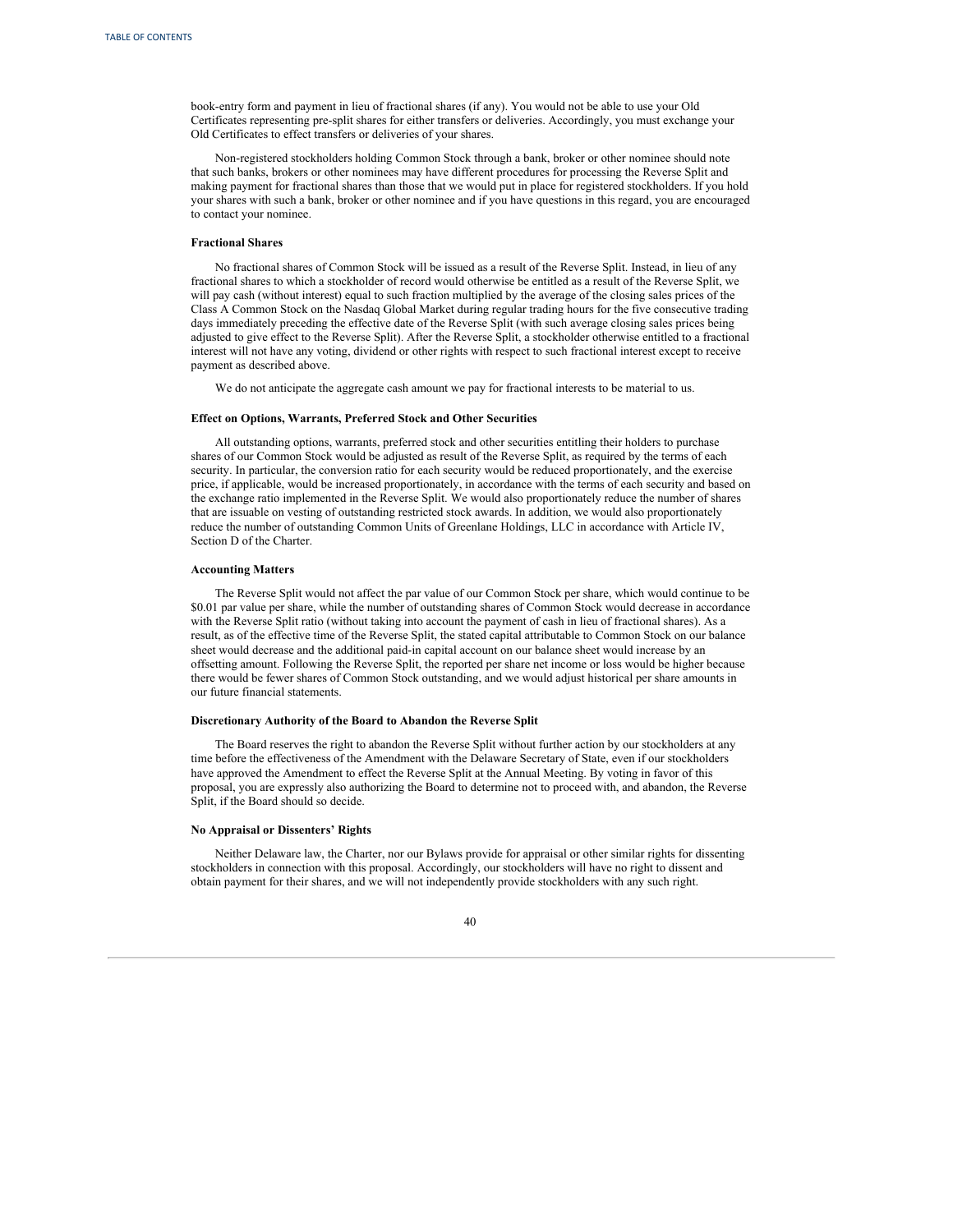### **Material U.S. Federal Income Tax Consequences of the Reverse Split**

The following discussion is a summary of the material U.S. federal income tax consequences of the Reverse Split to U.S. Holders (as defined below). This discussion is based on the Internal Revenue Code of 1986, as amended (the "Code"), U.S. Treasury Regulations promulgated under the Code, judicial decisions and published rulings and administrative pronouncements of the U.S. Internal Revenue Service (the "IRS"), in each case in effect as of the date of this Proxy Statement. These authorities may change or be subject to differing interpretations. Any such change or differing interpretation may be applied retroactively in a manner that could adversely affect a U.S. Holder. We have not sought and will not seek any rulings from the IRS regarding the matters discussed below. There can be no assurance that the IRS or a court will not take a contrary position to that discussed below regarding the tax consequences of the proposed Reverse Split.

For purposes of this discussion, a "U.S. Holder" is a beneficial owner of our Common Stock who or that, for U.S. federal income tax purposes, is or is treated as:

- an individual who is a citizen or resident of the United States;
- a corporation (or any other entity or arrangement treated as a corporation for U.S. federal income tax purposes) created or organized under the laws of the United States, any state thereof, or the District of Columbia;
- an estate, the income of which is subject to U.S. federal income tax regardless of its source; or
- a trust if (1) its administration is subject to the primary supervision of a court within the United States and all of its substantial decisions are subject to the control of one or more "United States persons" (within the meaning of Section 7701(a)(30) of the Code), or (2) it has a valid election in effect under applicable U.S. Treasury regulations to be treated as a United States person.

This discussion is limited to U.S. Holders who hold our Common Stock as a "capital asset" within the meaning of Section 1221 of the Code (generally, property held for investment). This discussion does not address all U.S. federal income tax consequences relevant to the particular circumstances of a U.S. Holder, including the effect of the Medicare contribution tax on net investment income. In addition, it does not address consequences relevant to U.S. Holders that are subject to special rules, including, without limitation:

- Financial institutions;
- Insurance companies;
- Real estate investment trusts;
- Regulated investment companies;
- Grantor trusts;
- Tax-exempt organizations;
- Dealers or traders in securities or currencies;
- U.S. expatriates and former citizens or long-term residents of the United States;
- S corporations, partnerships or other entities or arrangements treated as partnerships or other flow-through entities for U.S. federal income tax purposes (and investors therein);
- U.S. Holders having a functional currency other than the U.S. dollar;
- persons who hold or received our Common Stock pursuant to the exercise of any employee share option or otherwise as compensation;
- tax-qualified retirement plans;
- U.S. Holders who hold our Common Stock as part of a position in a straddle or as part of a hedging, conversion or integrated transaction for federal U.S. federal income tax purposes; and
- U.S. Holders who actually or constructively own 10% or more of our voting stock.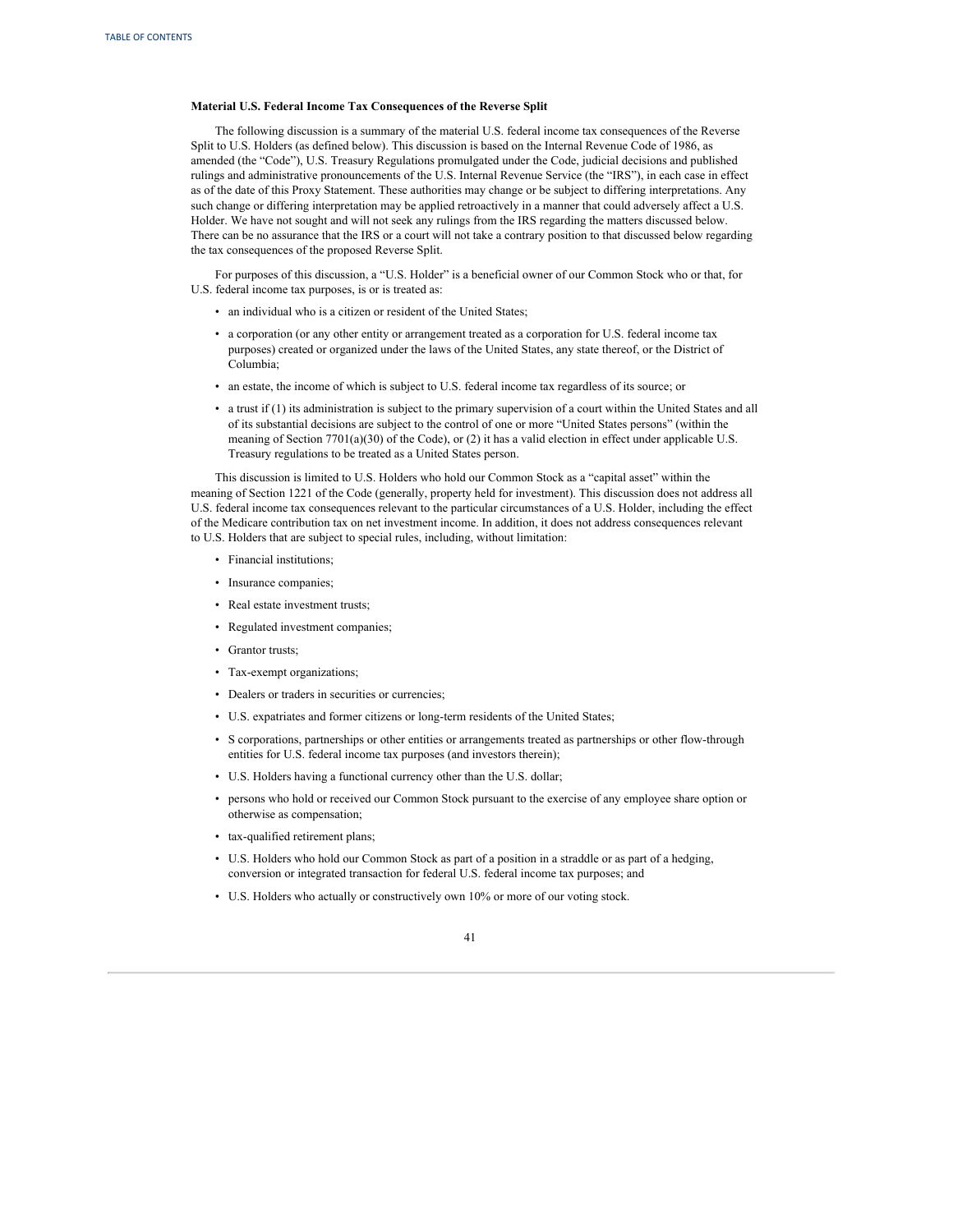If a partnership (or other entity treated as a partnership for U.S. federal income tax purposes) is the beneficial owner of our Common Stock, the U.S. federal income tax treatment of a partner in the partnership will generally depend on the status of the partner and the activities of the partnership. Accordingly, partnerships (and other entities treated as partnerships for U.S. federal income tax purposes) holding our Common Stock and the partners in such entities should consult their tax advisors regarding the U.S. federal income tax consequences of the Reverse Split to them.

In addition, the following discussion does not address the U.S. federal estate and gift tax, alternative minimum tax, or state, local and non-U.S. tax law consequences of the Reverse Split. Furthermore, the following discussion does not address any tax consequences of transactions effectuated before, after or at the same time as the Reverse Split, whether or not they are in connection with the Reverse Split.

This discussion is for general information only and is not intended to be, and should not be construed as, tax or investment advice, and the tax consequences of the Reverse Split may not be the same for all stockholders. Holders of our Common Stock are urged to consult their respective tax advisors regarding the U.S. federal, state, local and non-U.S. income and other tax consequences of the Reverse Split to them in light of *their particular circumstances.*

### *Tax Consequences of the Reverse Split to U.S. Holders*

The Reverse Split is intended to qualify as a "recapitalization" within the meaning of Section  $368(a)(1)(E)$  of the Code for U.S. federal income tax purposes. Assuming the Reverse Split so qualifies, a U.S. Holder generally will not recognize gain or loss upon the Reverse Split for U.S. federal income tax purposes, except with respect to cash received in lieu of a fractional share of our Common Stock, as discussed below. A U.S. Holder's aggregate adjusted tax basis in the shares of our Common Stock received pursuant to the Reverse Split will be equal to the aggregate adjusted tax basis of the shares of our Common Stock exchanged therefor (reduced by the amount of such basis that is allocated to any fractional share of our Common Stock). The U.S. Holder's holding period in the shares of our Common Stock received pursuant to the Reverse Split will include the holding period in the shares of our Common Stock exchanged therefor. U.S. Treasury Regulations provide detailed rules for allocating the tax basis and holding period of shares of Common Stock surrendered in a recapitalization to shares received in the recapitalization. U.S. Holders who acquired our Common Stock on different dates and at different prices should consult their tax advisors regarding the appropriate allocation of their tax basis and holding period of such shares.

A U.S. Holder that receives cash in lieu of a fractional share of our Common Stock in the Reverse Split will recognize capital gain or loss in an amount equal to the difference, if any, between the amount of cash received and the portion of such U.S. Holder's aggregate adjusted tax basis in the shares of our Common Stock surrendered that is allocated to such fractional share. Such capital gain or loss will be short term if the pre-Reverse Split shares were held for one year or less at the effective time of the Reverse Split and long term if held for more than one year. The deductibility of capital losses is subject to limitation.

U.S. Holders may be subject to information reporting and backup withholding on cash paid in lieu of a fractional share in connection with the proposed Reverse Split. A U.S. Holder will be subject to backup withholding (currently at a rate of 24%) if such U.S. Holder is not otherwise exempt and such U.S. Holder does not provide its taxpayer identification number in the manner required or otherwise fails to comply with applicable backup withholding tax rules. Backup withholding is not an additional tax. Any amounts withheld under the backup withholding rules may be refunded or allowed as a credit against a U.S. Holder's U.S. federal income tax liability, if any, provided the required information is timely furnished to the IRS. U.S. Holders should consult their tax advisors regarding their qualification for an exemption from backup withholding and the procedures for obtaining such an exemption.

This discussion is for general information only and is not tax advice. It does not discuss all aspects of **U.S. federal taxation that may be relevant to a particular stockholder in light of such stockholder's circumstances and income tax situation. Accordingly, stockholders should consult their tax advisors with** respect to the application of the U.S. federal income tax laws to their particular situations as well as any tax consequences of the reverse stock split arising under the U.S. federal estate or gift tax laws or under the **laws of any state, local or non-U.S. taxing jurisdiction or under any applicable income tax treaty.**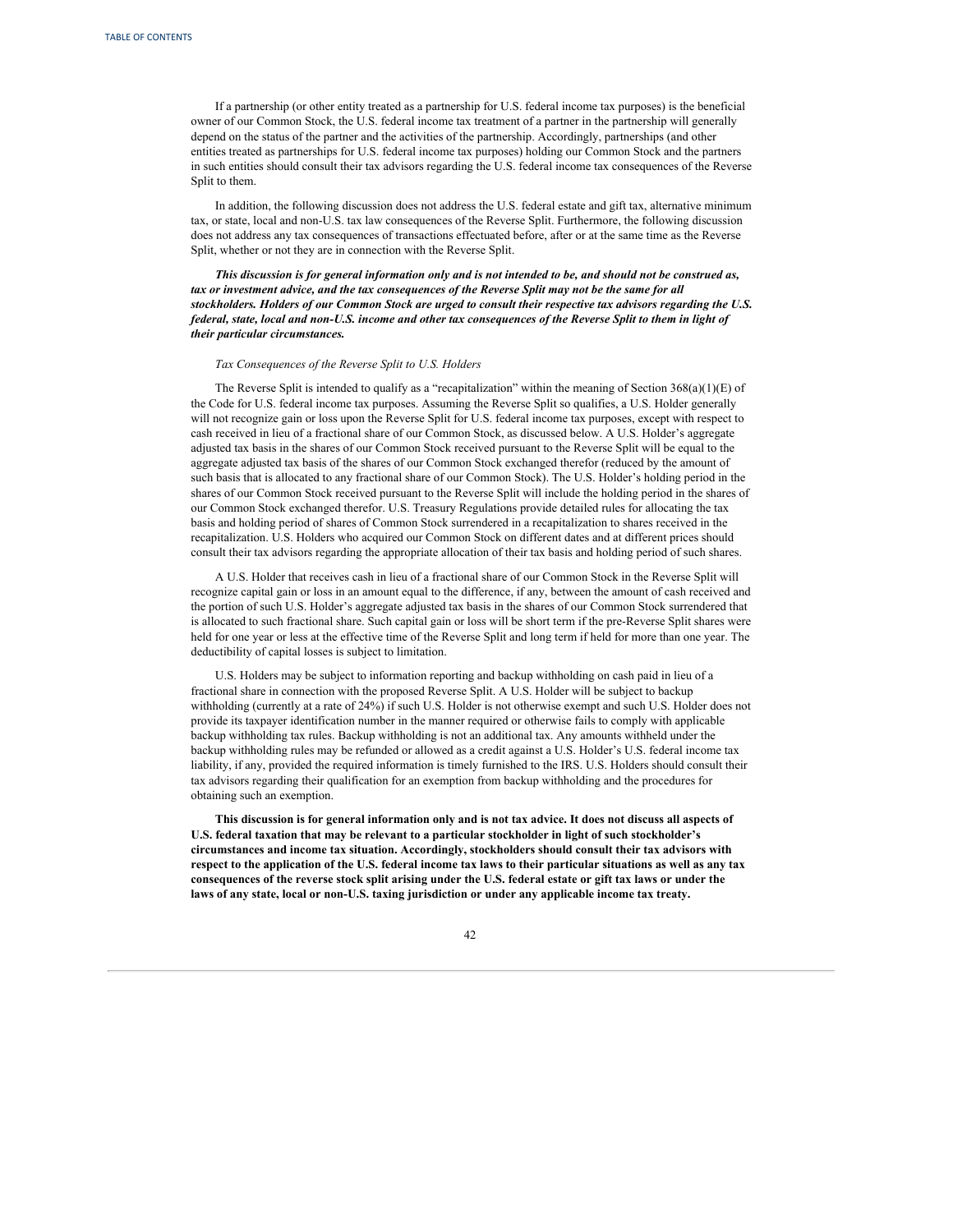## *Vote Required and Recommendation*

The affirmative vote of the holders of a majority of the outstanding shares of Common Stock entitled to vote on this proposal is necessary for the approval of the adoption of the Amendment to effect the Reverse Split. For purposes of the vote on this proposal, abstentions and broker non-votes will have the same effect as a vote "AGAINST" this proposal.

# **THE BOARD RECOMMENDS A VOTE "FOR" THE REVERSE SPLIT PROPOSAL.**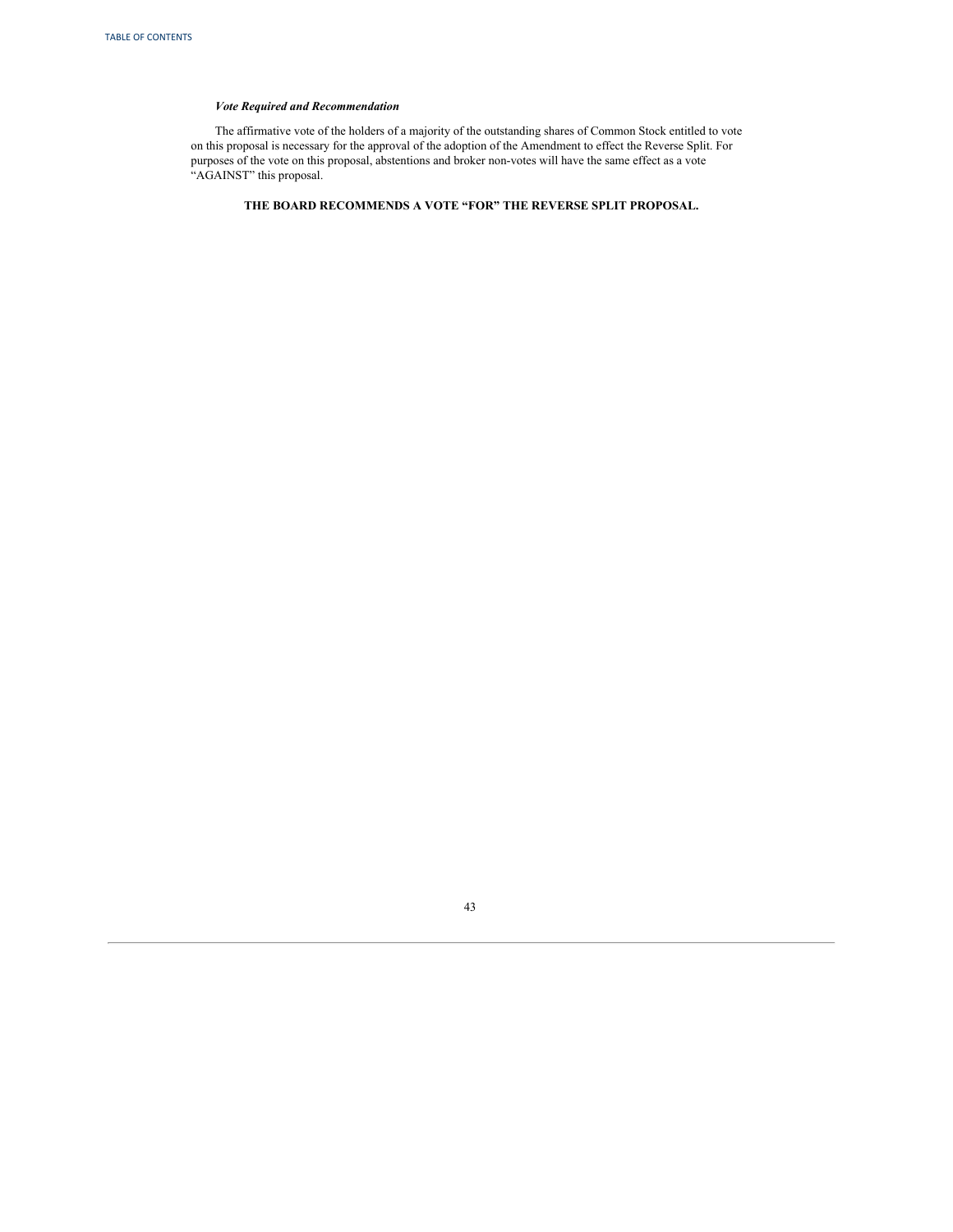## **PROPOSAL 4: APPROVAL OF SECOND AMENDMENT AND RESTATEMENT OF THE GREENLANE HOLDINGS, INC. 2019 EQUITY INCENTIVE PLAN**

At the Annual Meeting, stockholders will be asked to approve a second amendment and restatement (the "Second Amendment and Restatement") of the 2019 Equity Incentive Plan, which was adopted, subject to stockholder approval, by the Board on [•], 2022. The only substantive changes implemented by the Second Amendment and Restatement are as follows:

- **Increase in Aggregate Share Limit**. The Second Amendment and Restatement authorizes a [•] share increase in the number of shares our Class A Common Stock available for future award grants under the 2019 Equity Incentive Plan to an aggregate of [•] shares, as of [•], 2022. The [•] share increase represents approximately  $[\cdot]$ % of the combined total of the outstanding shares of our Class A Common Stock as of  $[\cdot]$ , 2022.
- **Extension of Term**. The Second Amendment and Restatement extends the term of the 2019 Equity Incentive Plan from March 30, 2031 to [•], 2032.

If stockholders approve this proposal, the Second Amendment and Restatement of the 2019 Equity Incentive Plan will become effective immediately. If the Second Amendment and Restatement is not approved by our stockholders, the 2019 Equity Incentive Plan will remain in place and the Second Amendment and Restatement will not become effective.

#### *Background of the Second Amendment and Restatement*

The 2019 Equity Incentive Plan was initially adopted by the Board and approved by our stockholders on April 17, 2019 (the "Original Equity Incentive Plan"). The Board approved the amendment and restatement of the Original Equity Incentive Plan on March 30, 2021 subject to the approval of stockholders (the "First Amendment and Restatement"). The First Amendment and Restatement was approved by stockholders on August 26, 2021 in connection with the approval of the merger with KushCo and increased the number of shares available for issuance under the 2019 Equity Incentive Plan by 2,860,367 to an aggregate total of 6,300,000 shares of Class A Common Stock.

Due to the low per-share price of our Class A Common Stock during the past year, we have issued awards of Class A Common Stock under the 2019 Equity Incentive Plan at a rate in excess of what was anticipated when the Board requested shareholders approve an increase in the aggregate number of shares available for issuance under the 2019 Equity Incentive Plan last year. In order to continue to recruit and retain the quality directors, officers, employees and service providers needed to move the Company's business forward, the Board approved the additional share authority requested under the Second Amendment and Restatement and recommends that shareholders vote in favor of this proposal.

During the period commencing upon the completion of our initial public offering on April 17, 2019 through [•], 2022, an aggregate of [•] shares of Class A Common Stock were granted and remain outstanding under the 2019 Equity Incentive Plan, after giving effect to forfeitures of shares to the Company. Accordingly, as of the date of this Proxy Statement, only [•] shares of Class A Common Stock are available for future issuance under the 2019 Equity Incentive Plan.

## *Discussion of the Increase in Aggregate Share Limit*

The Board approved the additional share authority requested under the Second Amendment and Restatement based on its belief that the number of shares currently available under the 2019 Equity Incentive Plan does not give the Company sufficient authority and flexibility to adequately provide for future incentives. The Board believes that the ability to grant equity awards is a necessary and powerful recruiting and retention tool for the Company to obtain the quality directors, officers, employees and service providers it needs to move its business forward.

The Compensation Committee (which administers the 2019 Equity Incentive Plan) recognizes its responsibility to strike a balance between stockholder concerns regarding the potential dilutive effect of equity awards and the ability to attract, retain and reward directors, officers and employees whose contributions are critical to the long-term success of the Company. While share usage may vary based on a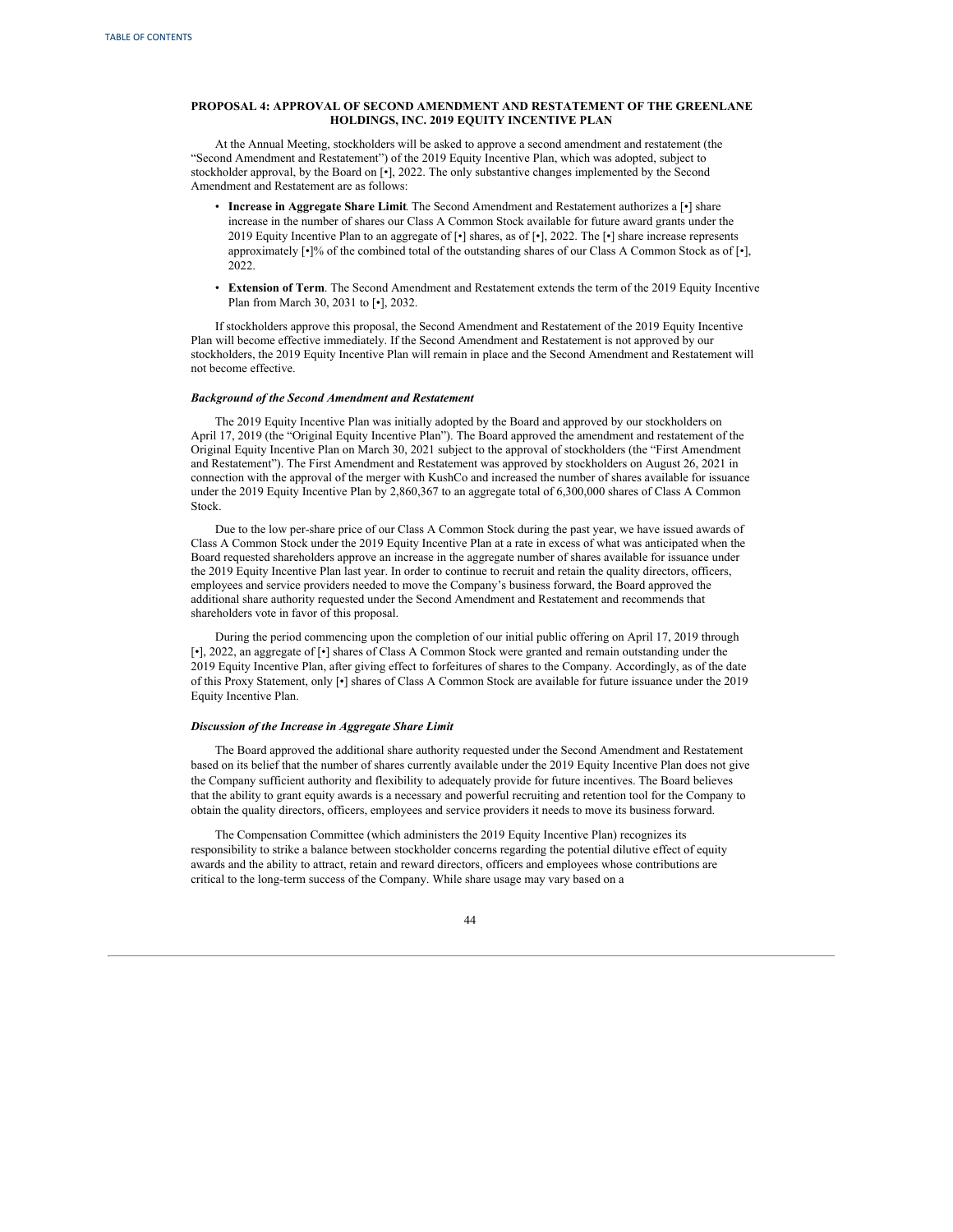variety of factors, the Compensation Committee anticipates that the additional shares requested will fund the equity compensation program through the end of the fiscal year ending December 31, 20[•]. The closing price of our Class A Common Stock on [•], 2022, was \$[•] per share.

The Compensation Committee believes that stockholder approval of the increase in the shares authorized under the 2019 Equity Incentive Plan is necessary for the Company to offer a competitive equity incentive program. The 2019 Equity Incentive Plan is the Company's only active equity incentive plan and the current number of shares remaining available for grant is insufficient to provide any meaningful recruitment or retention benefit to prospective or current directors, officers and employees. If stockholders do not approve the proposed increase in shares authorized under the 2019 Equity Incentive Plan, the Company likely will be precluded from successfully attracting and retaining the best possible talent.

## *Summary of Material Terms of the 2019 Equity Incentive Plan and Changes Made by the Second Amendment and Restatement*

The complete text of the Second Amendment and Restatement is set forth as*Appendix B* hereto. The following is a summary of the material terms of the Second Amendment and Restatement and is qualified in its entirety by reference to *Appendix B*. A marked copy of the Second Amendment and Restatement that shows the changes to the 2019 Equity Incentive Plan, as amended by the First Amendment and Restatement, is set forth as *Appendix C* hereto. For ease of reference, the marked copy of the Second Amendment and Restatement shows the deleted text in strikethrough format and added text underlined.

*Eligibility and Administration.* The Company's executive officers, employees, consultants and directors, and employees, consultants and directors of its subsidiaries are eligible to receive awards under the 2019 Equity Incentive Plan. The 2019 Equity Incentive Plan is administered by the Board. The Board may delegate its duties and responsibilities to committees of the Board and/or officers (referred to collectively as the "Plan Administrator" below), subject to certain limitations that may be imposed under Section 162(m) of the Code, Section 16 of the Exchange Act, and/or stock exchange rules, as applicable. The Board has currently delegated administration of the 2019 Equity Incentive Plan to the Compensation Committee. The Plan Administrator has the authority to make all determinations and interpretations under, prescribe all forms for use with, and adopt rules for the administration of, the 2019 Equity Incentive Plan, subject to its express terms and conditions. The Plan Administrator sets the terms and conditions of all awards under the 2019 Equity Incentive Plan, including any vesting and vesting acceleration conditions. As of May 23, 2022, there were approximately 258 employees, 17 consultants and six non-employee directors of the Company and its subsidiaries who were eligible to receive grants under the 2019 Equity Incentive Plan.

*Limitation on Awards and Shares Available.* An aggregate of [•] shares of Class A Common Stock will be available for issuance under awards granted pursuant to the Second Amendment and Restatement, which shares may be authorized but unissued shares, shares purchased in the open market or treasury shares. If an award under the 2019 Equity Incentive Plan is forfeited, expires or is settled for cash, any shares subject to such award may, to the extent of such forfeiture, expiration or cash settlement, be used again for new grants under the 2019 Equity Incentive Plan. In addition, shares tendered or withheld to satisfy grant or exercise price or tax withholding obligations associated with an award also may be used again for new grants under the 2019 Equity Incentive Plan. Notwithstanding anything to the contrary contained in the 2019 Equity Incentive Plan, no more than 5,000,000 shares of Class A Common Stock may be issued pursuant to the exercise of incentive stock options ("ISOs"), and no shares of Class A Common Stock may again be optioned, granted or awarded if it would cause an ISO not to qualify as an ISO.

Awards granted under the 2019 Equity Incentive Plan upon the assumption of, or in substitution for, awards authorized or outstanding under a qualifying equity plan maintained by an entity with which we enter into a merger or similar corporate transaction will not reduce the shares available for grant under the 2019 Equity Incentive Plan.

*Awards.* The 2019 Equity Incentive Plan provides for the grant of stock options, including ISOs, and nonqualified stock options ("NSO"), restricted stock, dividend equivalents, stock payments, restricted stock units, or RSUs, performance shares, other incentive awards, stock appreciation rights, or SARs, and cash awards. No determination has been made as to the types or amounts of awards that will be granted to specific individuals pursuant to the 2019 Equity Incentive Plan. Certain awards under the 2019 Equity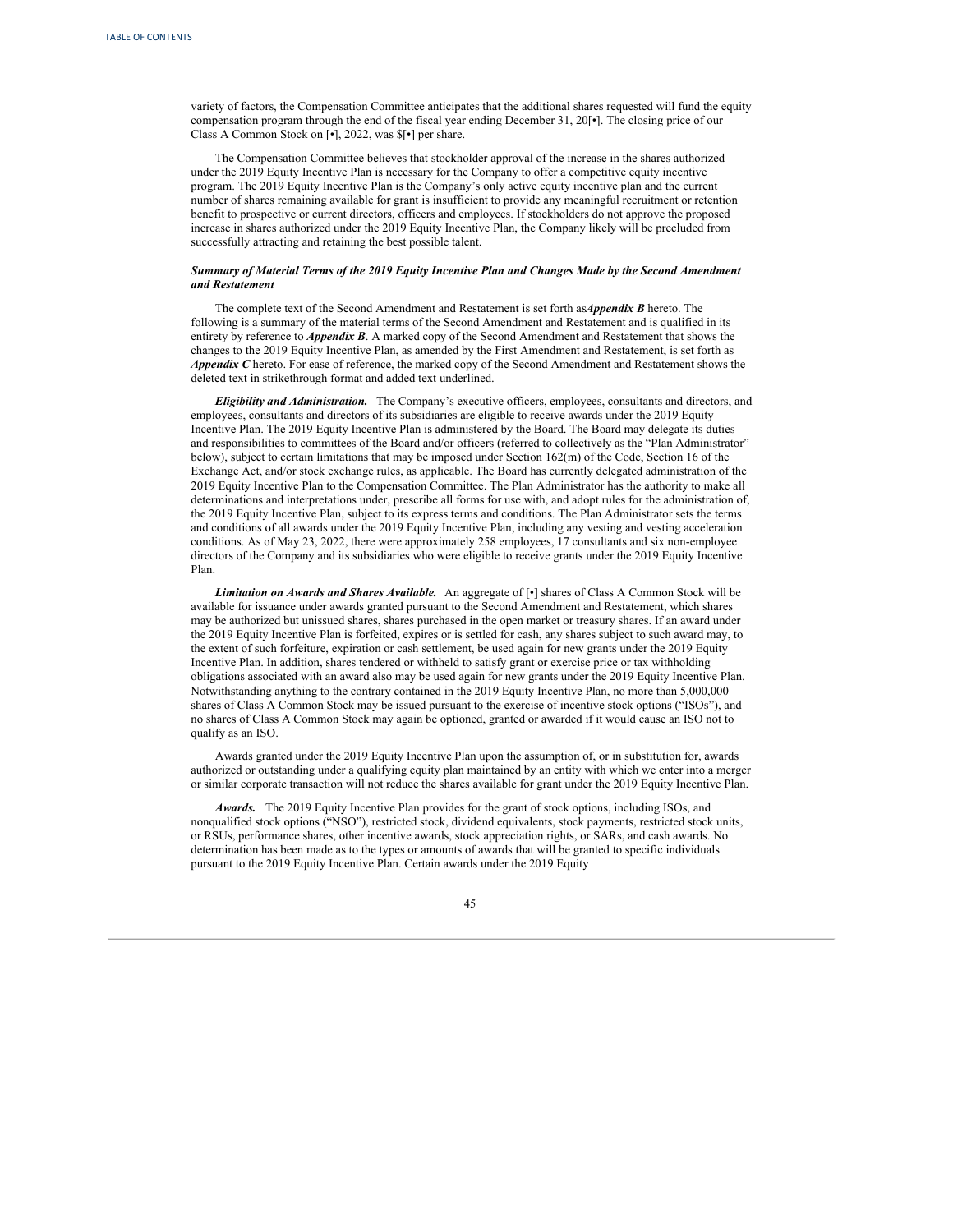Incentive Plan may constitute or provide for a deferral of compensation, subject to Section 409A of the Code, which may impose additional requirements on the terms and conditions of such awards. All awards under the 2019 Equity Incentive Plan are set forth in award agreements, which detail all terms and conditions of the awards, including any applicable vesting and payment terms and post-termination exercise limitations. Awards other than cash awards generally are settled in shares of Class A Common Stock, but the Plan Administrator may provide for cash settlement of any award. A brief description of each award type follows.

- *Stock Options.* Stock options provide for the purchase of shares of Class A Common Stock ("Options") in the future at an exercise price set on the grant date. ISOs, by contrast to NSOs, may provide tax deferral beyond exercise and favorable capital gains tax treatment to their holders if certain holding periods and other requirements of the Code are satisfied. The exercise price of an Option may not be less than 100% of the fair market value of the underlying share on the date of grant (or 110% in the case of ISOs granted to certain significant stockholders), except with respect to certain substitute options granted in connection with a corporate transaction. The term of an Option may not be longer than ten years (or five years in the case of ISOs granted to certain significant stockholders). Vesting conditions determined by the Plan Administrator may apply to Options and may include continued service, performance and/or other conditions.
- *SARs.* SARs entitle their holder, upon exercise, to receive from us an amount equal to the appreciation of the shares subject to the award between the grant date and the exercise date. The exercise price of a SAR may not be less than 100% of the fair market value of the underlying share on the date of grant (except with respect to certain substitute SARs granted in connection with a corporate transaction) and the term of a SAR may not be longer than ten years. Vesting conditions determined by the Plan Administrator may apply to SARs and may include continued service, performance and/or other conditions.
- *Restricted Stock and RSUs.* Restricted stock is an award of nontransferable shares of Class A Common Stock that remain forfeitable unless and until specified conditions are met, and which may be subject to a purchase price. RSUs are contractual promises to deliver cash or shares of Class A Common Stock in the future, which may also remain forfeitable unless and until specified conditions are met, and may be accompanied by the right to receive the equivalent value of dividends paid on shares of Class A Common Stock prior to the delivery of the underlying shares (if any). Delivery of the shares underlying RSUs may be deferred under the terms of the award or at the election of the participant, if the Plan Administrator permits such a deferral. Vesting conditions determined by the Plan Administrator may apply to Restricted Stock and RSUs and may include continued service, performance and/or other conditions.
- *Other Stock or Cash-Based Awards.* Other stock or cash-based awards of cash, fully vested shares of Class A Common Stock and other awards valued wholly or partially by referring to, or otherwise based on, shares of Class A Common Stock. Other stock or cash based-awards may be granted to participants and also may be available as a payment form in the settlement of other awards, as standalone payments and as payment in lieu of base salary, bonus, fees or other cash compensation otherwise payable to any individual who is eligible to receive awards.

*Performance Awards.* Performance awards include any of the foregoing awards that are granted subject to vesting and/or payment based on the attainment of specified performance goals or other criteria the Plan Administrator may determine, which may or may not be objectively determinable. Performance goals may be expressed in terms of overall Company performance of an Affiliate, division, operating or business unit, or an individual and may be based upon one or more performance criteria (and adjustments) for one or more periods of time, which may be of varying and overlapping durations, as the Plan Administrator may select.

*Certain Transactions.* The Plan Administrator has broad discretion to take action under the 2019 Equity Incentive Plan, as well as to make adjustments to the terms and conditions of existing and future awards, to prevent the dilution or enlargement of intended benefits and facilitate necessary or desirable changes in the event of certain transactions and events affecting our Class A Common Stock, such as stock dividends, stock splits, mergers, acquisitions, consolidations and other corporate transactions. In addition,

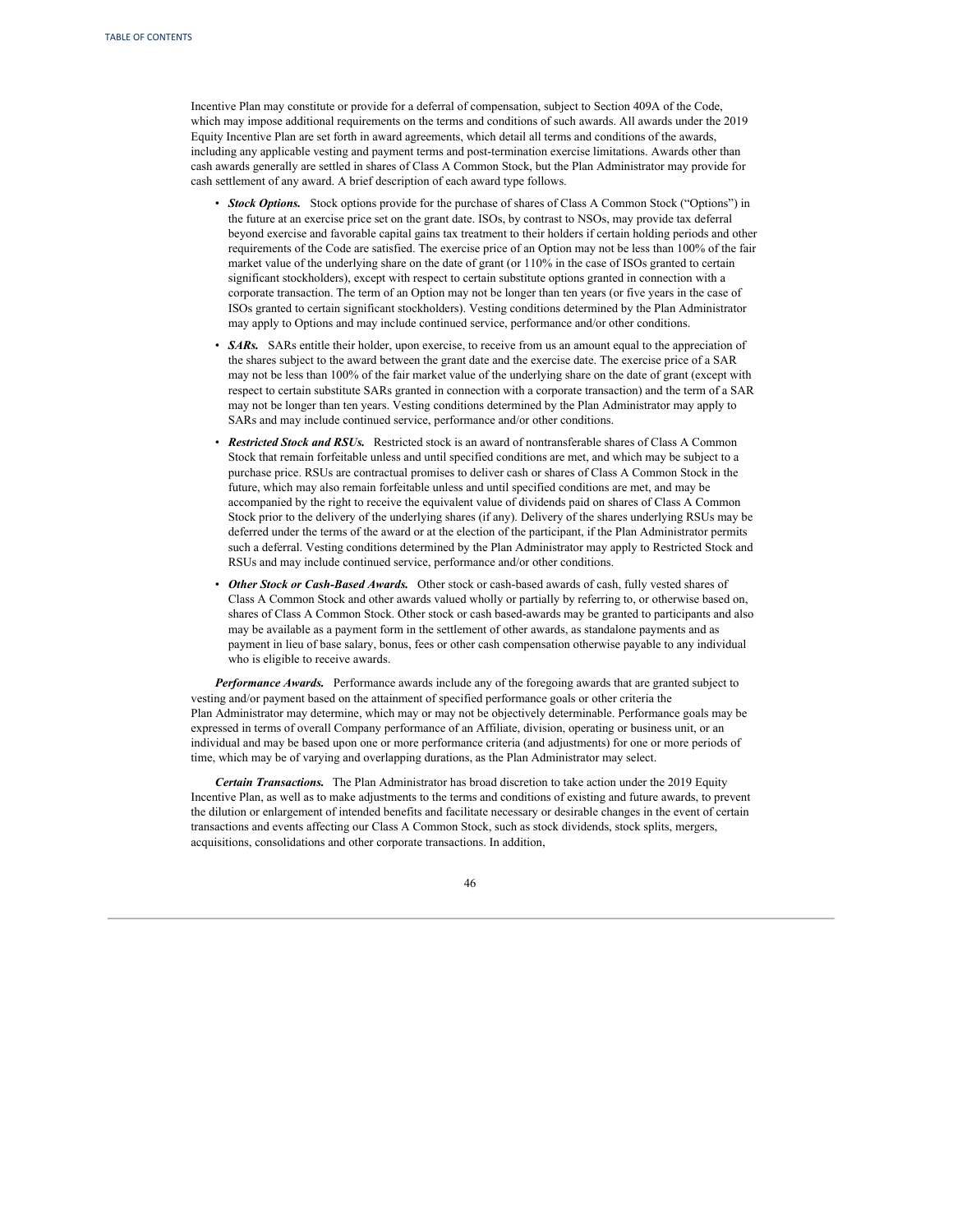in the event of certain non-reciprocal transactions with our stockholders known as "equity restructurings," the Plan Administrator will make equitable adjustments to the 2019 Equity Incentive Plan and outstanding awards.

Upon or in anticipation of a change in control of the Company (as defined in the 2019 Equity Incentive Plan and summarized below), the Plan Administrator is authorized to take such actions as it deems appropriate, including, but not limited to, any of the following actions: (1) cancelling the awards in exchange for either an amount of cash or other property; (2) vesting of the awards, and to the extent applicable, making them exercisable; (3) providing that the awards will be assumed by the successor or survivor corporation or the Company or subsidiary, or substituting the awards for awards of the successor or survivor corporation, the Company, or subsidiary thereof (with appropriate adjustments as to the number and kind of shares and applicable exercise or purchase price); (4) adjusting the number and type of shares subject to the awards, and/or the terms and conditions of such awards; (5) replacing the awards; and/or (6) terminating and cancelling the awards or otherwise providing that the awards cannot become vested or be exercised following the change in control. Individual award agreements may provide for additional accelerated vesting and payment provisions.

Under the 2019 Equity Incentive Plan, "change in control" generally includes (1) acquisition of beneficial ownership of 50% or more of the combined voting power of the Company's securities; (2) replacement of a majority of the members of the Board, during a two year period, by individuals who are not approved by stockholders or the incumbent members of the Board; (3) certain mergers or consolidations of the Company with another corporation and a sale or other disposition of all or substantially all of the Company's assets; or (4) a liquidation or dissolution of the Company.

*Foreign Participants, Claw-Back Provisions, Transferability, Repricing and Participant Payments.* The Plan Administrator may modify award terms, establish subplans and/or adjust other terms and conditions of awards, subject to the share limits described above, in order to facilitate grants of awards subject to the laws and/or stock exchange rules of countries outside of the United States. All awards will be subject to the provisions of any claw-back policy implemented by the Company to the extent set forth in such claw-back policy and/or in the applicable award agreement. Subject to applicable limitations of the Code, the Plan Administrator may increase or reduce the applicable price per share of an award, or cancel and replace an award with another award without stockholder approval. With limited exceptions for estate planning, domestic relations orders, certain beneficiary designations and the laws of descent and distribution, awards under the 2019 Equity Incentive Plan are generally non-transferable prior to vesting, and are exercisable only by the participant. With regard to tax withholding, exercise price and purchase price obligations arising in connection with awards under the 2019 Equity Incentive Plan, the Plan Administrator may, in its discretion, accept cash or check, shares of Class A Common Stock that meet specified conditions, a "market sell order" or such other consideration as it deems suitable.

*Plan Amendment and Termination.* The Plan Administrator may amend or terminate the 2019 Equity Incentive Plan at any time; however, except in connection with certain changes in our capital structure or as provided for in the 2019 Equity Incentive Plan, stockholder approval is required including for the Second Amendment and Restatement because it increases the number of shares available under the 2019 Equity Incentive Plan. No award may be granted pursuant to the 2019 Equity Incentive Plan after May 10, 2032.

#### **Federal Income Tax Consequences**

The following is a brief description of the principal federal income tax consequences relating to options awarded under the Amended Plan. This summary is based on our understanding of present federal income tax law and regulations. The summary does not purport to be complete or applicable to every specific situation.

#### *Consequences to the Optionholder*

*Grant*. There are no federal income tax consequences to the optionholder solely by reason of the grant of ISOs or NSOs under the 2019 Equity Incentive Plan.

*Exercise*. The exercise of an ISO is not a taxable event for regular federal income tax purposes if certain requirements are satisfied, including the requirement that the optionholder generally must exercise

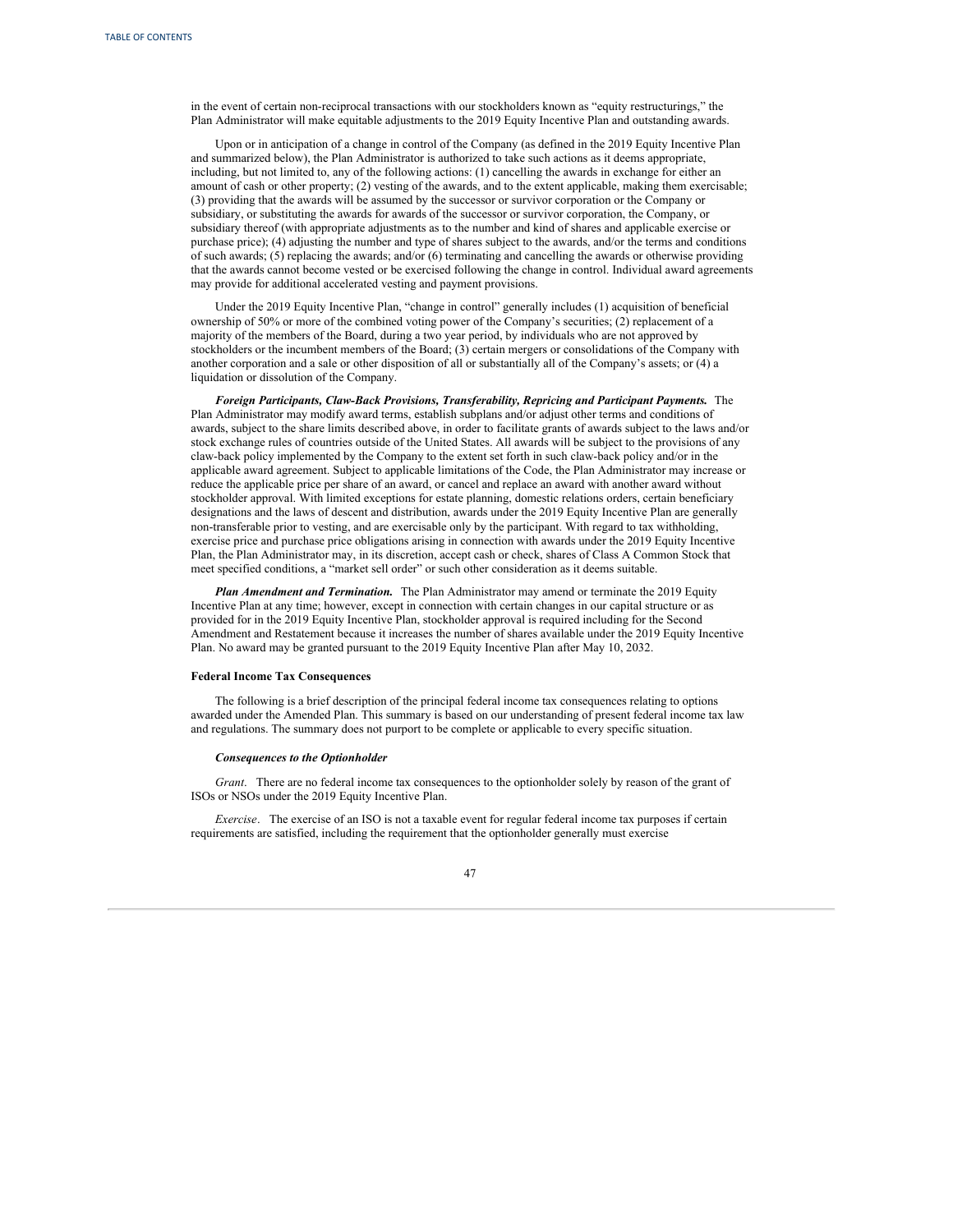the ISO no later than three months following the termination of the optionholder's employment with the Company. However, such exercise may give rise to alternative minimum tax liability (see "Alternative Minimum Tax" below).

Upon the exercise of an NSO, the optionholder will generally recognize ordinary income in an amount equal to the excess of the fair market value of the shares of common stock at the time of exercise over the amount paid therefor by the optionholder as the exercise price. The ordinary income, if any, recognized in connection with the exercise by an optionholder of an NSO will be subject to both wage and employment tax withholding if the optionholder is an employee.

The optionholder's tax basis in the shares acquired pursuant to the exercise of an option will be the amount paid upon exercise plus, in the case of an NSO, the amount of ordinary income, if any, recognized by the optionholder upon exercise thereof.

*Qualifying Disposition*. If an optionholder disposes of shares of common stock acquired upon exercise of an ISO in a taxable transaction, and such disposition occurs more than two years from the date on which the option was granted and more than one year after the date on which the shares were transferred to the optionholder pursuant to the exercise of the ISO, the optionholder will recognize long-term capital gain or loss equal to the difference between the amount realized upon such disposition and the optionholder's adjusted basis in such shares (generally the option exercise price).

*Disqualifying Disposition*. If the optionholder disposes of shares of common stock acquired upon the exercise of an ISO (other than in certain tax free transactions) within two years from the date on which the ISO was granted or within one year after the transfer of shares to the optionholder pursuant to the exercise of the ISO, at the time of disposition the optionholder will generally recognize ordinary income equal to the lesser of (i) the excess of each such share's fair market value on the date of exercise over the exercise price paid by the optionholder or (ii) the optionholder's actual gain (i.e., the excess, if any, of the amount realized on the disposition over the exercise price paid by the optionholder). If the total amount realized in a taxable disposition (including return of capital and capital gain) exceeds the fair market value on the date of exercise of the shares of common stock purchased by the optionholder under the option, the optionholder will recognize a capital gain in the amount of such excess. If the optionholder incurs a loss on the disposition (i.e., if the total amount realized is less than the exercise price paid by the optionholder), the loss will be a capital loss.

*Other Disposition*. If an optionholder disposes of shares of common stock acquired upon exercise of an NSO in a taxable transaction, the optionholder will recognize capital gain or loss in an amount equal to the difference between the optionholder's basis (as discussed above) in the shares sold and the total amount realized upon disposition. Any such capital gain or loss (and any capital gain or loss recognized on a disqualifying disposition of shares of common stock acquired upon exercise of ISOs as discussed above) will be short-term or long-term depending on whether the shares of common stock were held for more than one year from the date such shares were transferred to the optionholder.

*Alternative Minimum Tax*. Alternative minimum tax, or AMT, is payable if and to the extent the amount thereof exceeds the amount of the taxpayer's regular tax liability, and any AMT paid generally may be credited against future regular tax liability (but not future AMT liability). AMT applies to alternative minimum taxable income.

For AMT purposes, the spread upon exercise of an ISO (but not an NSO) will be included in alternative minimum taxable income, and the taxpayer will receive a tax basis equal to the fair market value of the shares of common stock at such time for subsequent AMT purposes. However, if the optionholder disposes of the ISO shares in the year of exercise, the AMT income cannot exceed the gain recognized for regular tax purposes, provided that the disposition meets certain third-party requirements for limiting the gain on a disqualifying disposition. If there is a disqualifying disposition in a year other than the year of exercise, the income on the disqualifying disposition is not considered alternative minimum taxable income.

#### *Consequences to the Company*

There are no federal income tax consequences to the Company by reason of the grant of ISOs or NSOs or the exercise of an ISO (other than disqualifying dispositions).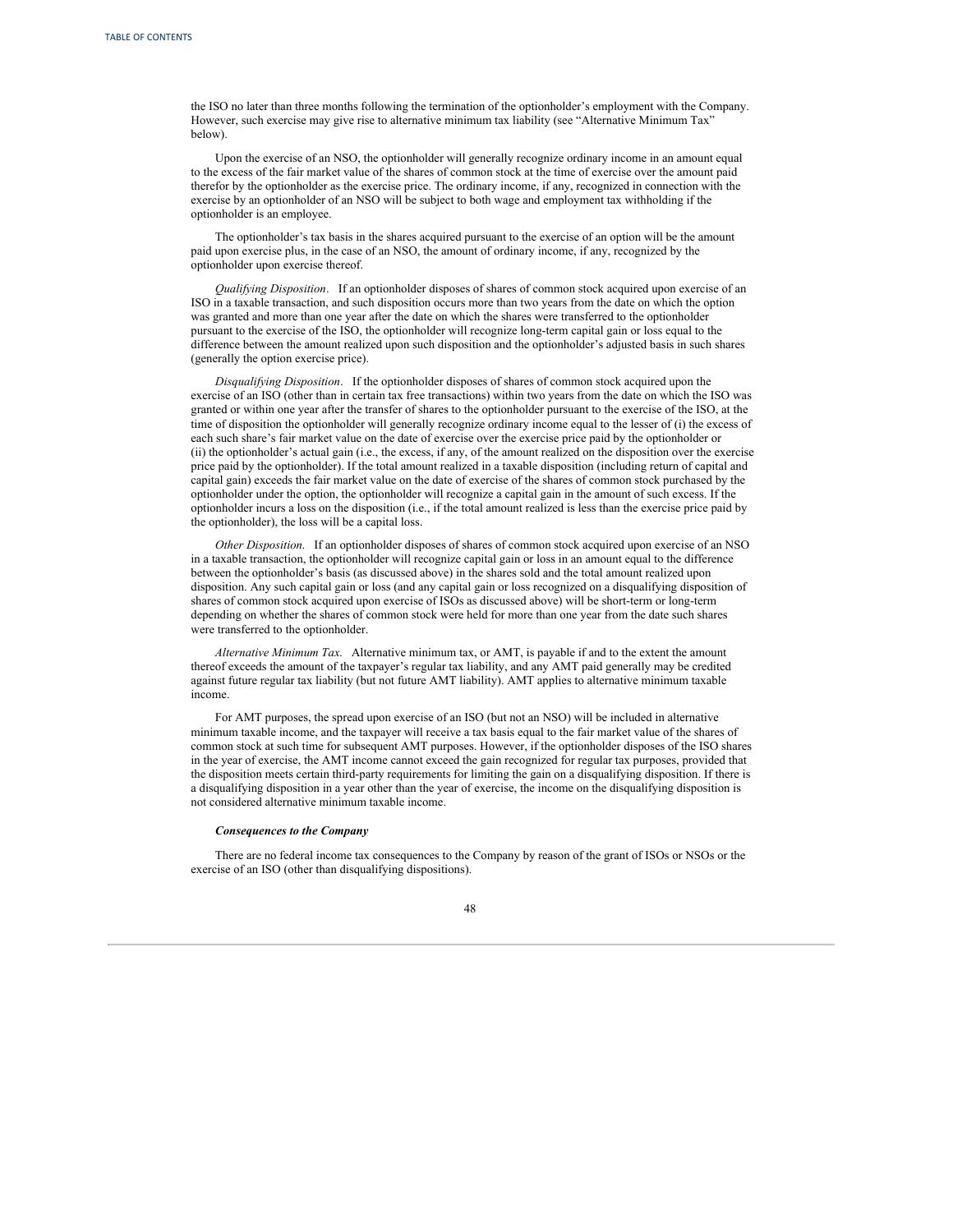At the time the optionholder recognizes ordinary income from the exercise of an NSO, we will be entitled to a federal income tax deduction in the amount of the ordinary income so recognized (as described above), provided that we satisfy our tax reporting obligations. To the extent the optionholder recognizes ordinary income by reason of a disqualifying disposition of the stock acquired upon exercise of an ISO, we will be entitled to a corresponding deduction in the year in which the disposition occurs.

We will be required to report to the Internal Revenue Service any ordinary income recognized by any optionholder by reason of the exercise of an NSO or upon a disqualifying disposition of an ISO. We will be required to withhold income and employment taxes (and pay the employer's share of employment taxes) with respect to ordinary income recognized by employee optionholders upon the exercise of an NSO, but not upon a disqualifying disposition of an ISO.

The foregoing discussion is not a complete description of the federal income tax aspects of awards granted under the Amended Plan. In addition, administrative and judicial interpretations of the application of the federal income tax laws are subject to change. Furthermore, the foregoing discussion does not address state or local tax consequences.

## *Vote Required and Recommendation*

The affirmative vote of the holders of a majority of all the votes cast at the Annual Meeting with respect to the matter is necessary for the approval of the Second Amendment and Restatement. For purposes of the vote on this proposal, abstentions will not be counted as votes cast and will have no effect on the result of the vote.

## **THE BOARD RECOMMENDS A VOTE "FOR" THE SECOND AMENDMENT AND RESTATEMENT OF THE GREENLANE HOLDINGS, INC. 2019 EQUITY INCENTIVE PLAN.**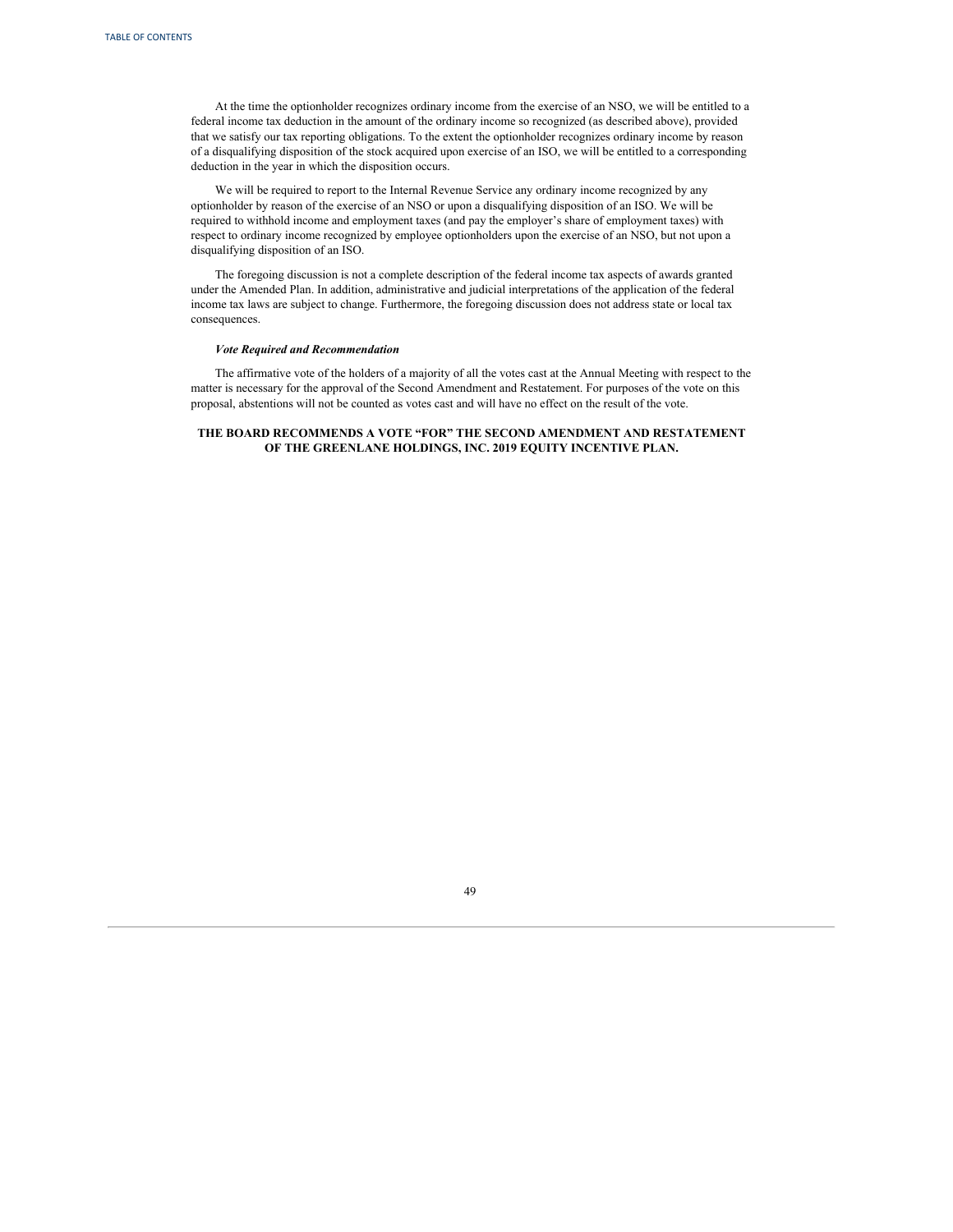### **OTHER MATTERS**

## **Delinquent Section 16(a) Reports**

Section 16(a) of the Exchange Act requires that our executive officers and directors, and persons who own more than 10% of a registered class of our equity securities, file reports of ownership and changes in ownership on Forms 3, 4 and 5 with the SEC. Executive officers, directors and greater than 10% stockholders are required by the SEC to furnish us with copies of all Forms 3, 4 and 5 that they file.

Based on our review of the copies of such forms, and/or on written representations from the reporting persons that they were not required to file a Form 5 for the fiscal year, we believe that these filing requirements were satisfied by the reporting persons during the fiscal year ended December 31, 2021, except for two Form 4s which reported a total of three transactions. Richard Taney was inadvertently late in filing a Form 4, reporting two transactions, related to an award of restricted shares of Class A Common Stock and options to purchase shares of Class A Common Stock on March 17, 2021. William Mote was inadvertently late in filing a Form 4, reporting one transaction, related to an award of options to purchase shares of Class A Common Stock on August 19, 2020.

#### **Other Matters to Come Before the 2022 Annual Meeting**

No other matters are to be presented for action at the Annual Meeting other than as set forth in this Proxy Statement. If other matters properly come before the meeting, however, the persons named in the accompanying proxy card will vote all proxies solicited by this Proxy Statement as recommended by the Board, or, if no such recommendation is given, in their own discretion.

#### **Stockholder Proposals and Nominations for the 2023 Annual Meeting**

Any stockholder proposal pursuant to Rule 14a-8 of the rules promulgated under the Exchange Act, to be considered for inclusion in our proxy materials for the 2023 Annual Meeting must be in writing and received at our principal executive offices no later than [•], 2022, except as may otherwise be provided in Rule 14a-8.

In addition, any stockholder who wishes to propose a nominee to the Board or propose any other business to be considered by the stockholders (other than a stockholder proposal included in our proxy materials pursuant to Rule 14a-8 of the rules promulgated under the Exchange Act) must comply with the advance notice provisions and other requirements of Section 1.10 of our Bylaws, which are on file with the SEC and may be obtained from our General Counsel upon request. These notice provisions require that nominations of persons for election to the Board of Directors and the proposal of business to be considered by the stockholders for the 2023 Annual Meeting must be received no earlier than [•], 2022 and no later than [•], 2022. Any stockholder proposal received after [•], 2022 will be considered untimely.

#### **Proxy Access Procedures for the 2023 Annual Meeting**

In order to be eligible to require that the Company include an eligible shareholder nominee in the proxy materials for the 2023 annual meeting of shareholders pursuant to Section 1.11 of our Bylaws, an eligible stockholder must provide to the Company, in proper form and within the times specified, (i) a written notice expressly electing to have such shareholder nominee included in the Company's proxy materials pursuant to Section 1.11 (a "Notice of Proxy Access Nomination") and (ii) any updates or supplements to such Notice of Proxy Access Nomination. To be timely, the Notice of Proxy Access Nomination must be so delivered or mailed to and received at the principal executive offices of the corporation not less than one hundred twenty (120) days ([•], 2022) nor more than one hundred fifty (150) days ( $\overline{[•]}$ , 2022) prior to the one-year anniversary of the date on which the Company first mailed its proxy materials for the 2021 Annual Meeting. Such notice should be sent to our General Counsel's attention at our executive offices. Please refer to the full text of our advance notice bylaw provisions for additional information and requirements. Our Bylaws are on file with the SEC and may be obtained from our General Counsel upon request.

## **Householding of Proxy Materials**

The SEC has adopted rules that permit companies and intermediaries (such as banks and brokers) to satisfy the delivery requirements for notices of annual meetings, proxy statements and annual reports with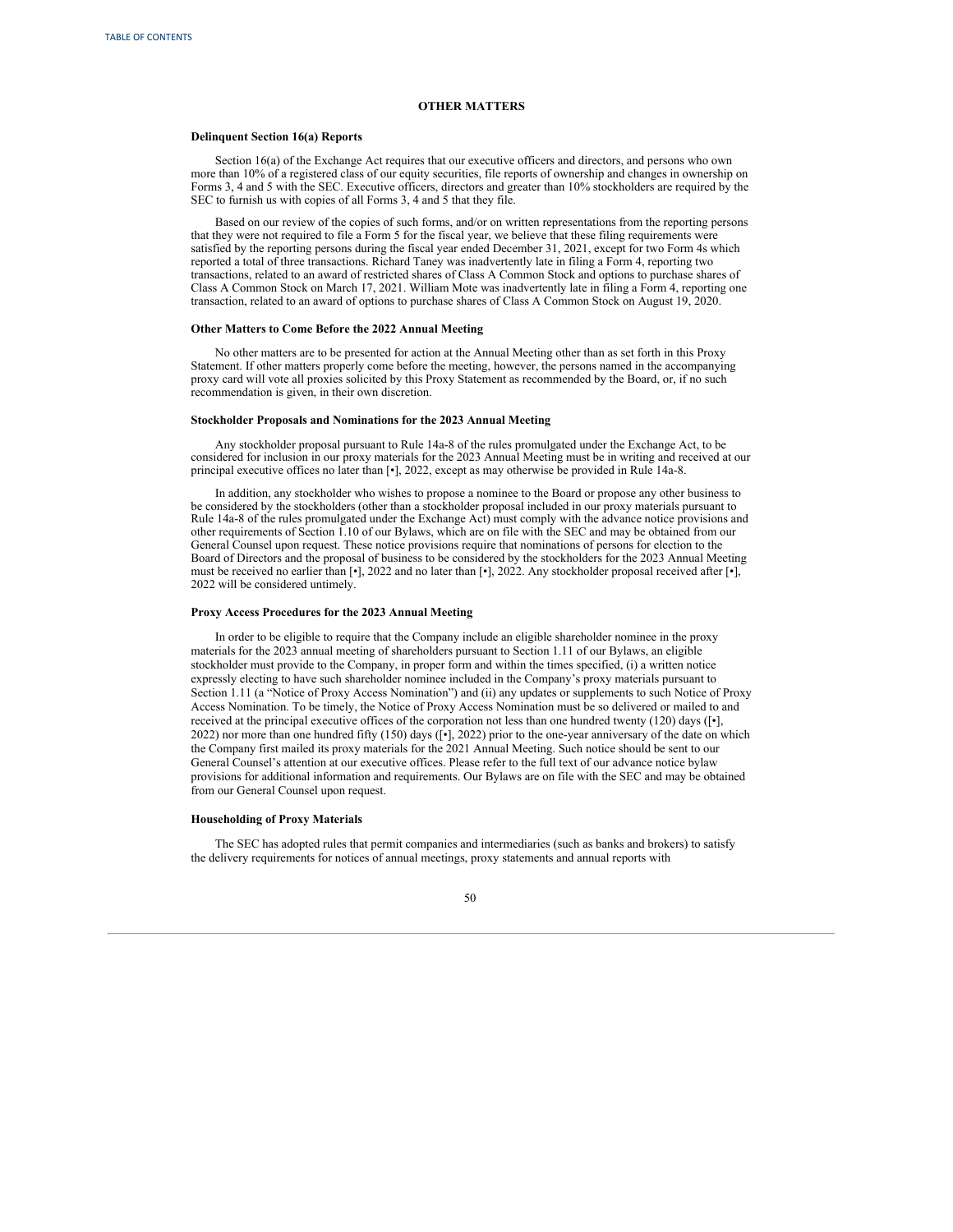respect to two or more stockholders sharing the same address by delivering a single proxy statement addressed to those stockholders. This process, which is commonly referred to as "householding," potentially means extra convenience for stockholders and cost savings for companies. This year, a single notice of the annual meeting of stockholders, or copy of the proxy statement and annual report, will be delivered to multiple stockholders sharing an address unless contrary instructions have been received from the affected stockholders. Once you have received notice from your bank or broker that it will be householding communications to your address, householding will continue until you are notified otherwise or until you revoke your consent. If, at any time, you no longer wish to participate in householding and would prefer to receive a separate proxy statement and annual report, please notify your bank or broker, and direct your written request to Greenlane Holdings, Inc. 1095 Broken Sound Parkway, Suite 300, Boca Raton, Florida 33487, Attention: General Counsel, or contact us by telephone at (877) 292- 7660. Stockholders who currently receive multiple copies of the proxy statement at their address and would like to request householding of their communications should contact their bank or broker.

\* \* \* \*

By Order of the Board of Directors,

[•] General Counsel

Boca Raton, Florida [•], 2022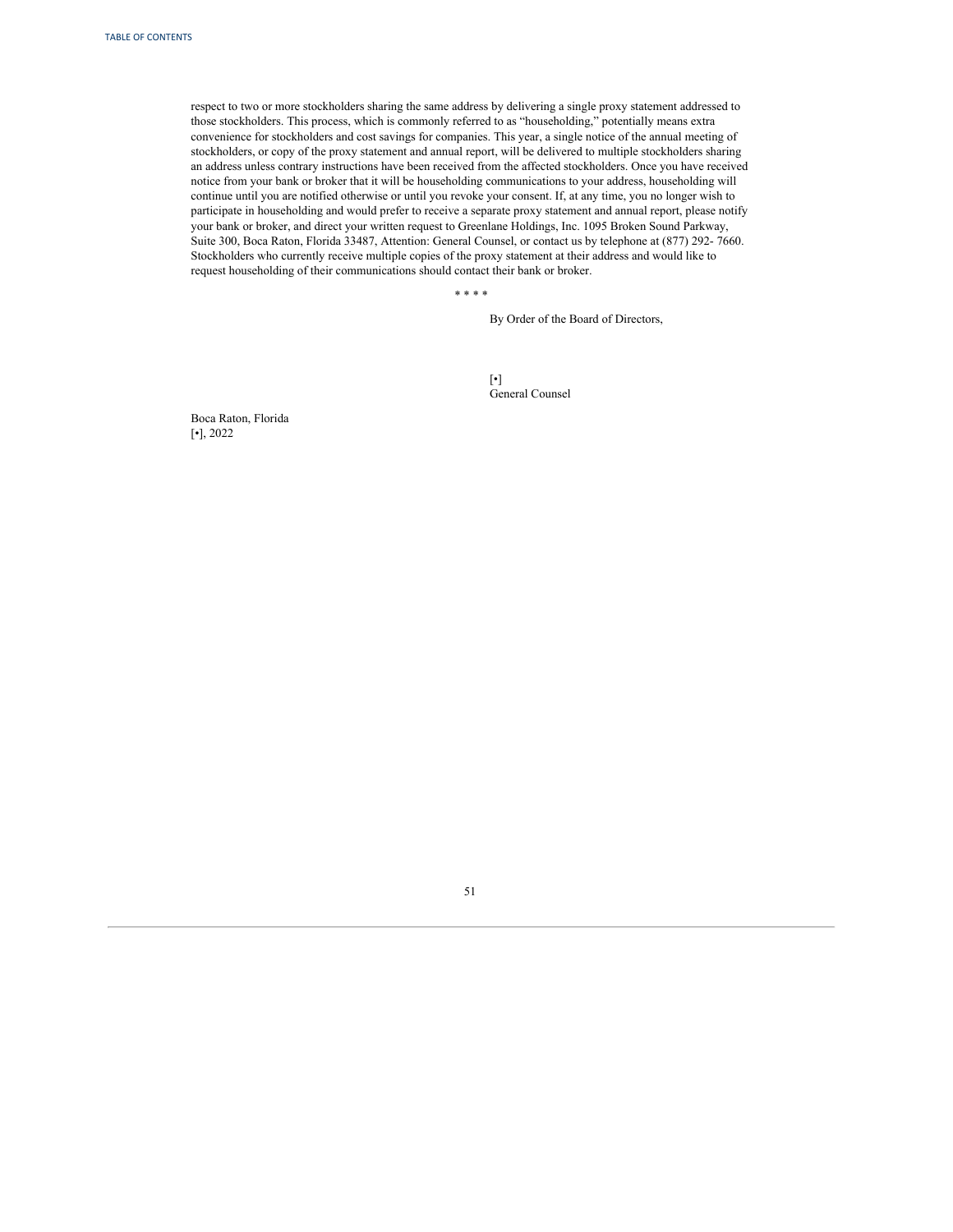## **CERTIFICATE OF AMENDMENT TO THE AMENDED AND RESTATED CERTIFICATE OF INCORPORATION OF GREENLANE HOLDINGS, INC.**

Greenlane Holdings, Inc. (the "*Corporation*"), a corporation organized and existing under the General Corporation Law of the State of Delaware (the "*General Corporation Law*"), DOES HEREBY CERTIFY:

First: The name of the corporation is Greenlane Holdings, Inc.

Second: The date on which the Certificate of Incorporation of the Corporation was originally filed with the Secretary of State of the State of Delaware is May 2, 2018, under the name of Greenlane Holdings, Inc.

Third: That Article IV of the Amended and Restated Certificate of the Corporation (the "*Certificate of Incorporation*"), is hereby amended by deleting Subsection A in its entirety and inserting the following in lieu thereof:

The total number of shares of all classes of stock that the Corporation is authorized to issue is six hundred forty million (640,000,000), consisting of (i) six hundred million (600,000,000) shares of Class A common stock, with a par value of \$0.01 per share (the "*Class A Common Stock*"); and (ii) thirty million (30,000,000) shares of Class B common stock, with a par value of \$0.0001 per share (the "*Class B Common Stock*", and together with the Class A Common Stock, the "*Common Stock*"); and (iii) ten million (10,000,000) shares of preferred stock, with a par value of \$0.0001 per share (the "*Preferred Stock*"). Upon this Certificate of Amendment to the Amended and Restated Certificate of Incorporation of the Corporation (this "*Certificate of Amendment*") becoming effective pursuant to the DGCL (the *'Effective Time*"), (i) the shares of Class A Common Stock issued and outstanding or held in treasury immediately prior to the Effective Time (the "*Existing Class A Common Stock*") shall be reclassified and combined into a different number of shares of Class A Common Stock (the "*New Class A Common Stock*") such that each five (5) to twenty (20) shares of Existing Class A Common Stock shall, at the Effective Time, be automatically reclassified and combined into one share of New Class A Common Stock and (ii) the shares of Class B Common Stock issued and outstanding or held in treasury immediately prior to the Effective Time (the "*Existing Class B Common Stock*," and together with the Existing Class A Common Stock, the "*Existing Common Stock*") shall be reclassified and combined into a different number of shares of Class B Common Stock (the "*New Class B Common Stock*," and together with the New Class A Common Stock, the "*New Common Stock*") such that each five (5) to twenty (20) shares of Existing Class B Common Stock shall, at the Effective Time, be automatically reclassified and combined into one share of New Class B Common Stock, in each case, with the exact ratios within the foregoing ranges to be determined by the Board of Directors and publicly announced by the Corporation prior to the Effective Time (such reclassification and combination of shares, the "*Reverse Split*"); provided that the ratios determined by the Board of Directors shall be identical for both the Class A Common Stock and the Class B Common Stock. The par value of the Common Stock following the Reverse Split shall remain at \$0.01 per share for the Class A Common Stock and \$0.0001 per share for the Class B Common Stock. No fractional shares of Common Stock shall be issued as a result of the Reverse Split and, in lieu thereof, upon receipt after the Effective Time by the exchange agent selected by the Corporation of a properly completed and duly executed transmittal letter and, where shares are held in certificated form, the surrender of the stock certificate(s) formerly representing shares of Existing Common Stock, any stockholder who would otherwise be entitled to a fractional share of New Common Stock as a result of the Reverse Split, following the Effective Time (after taking into account all fractional shares of New Common Stock otherwise issuable to such stockholder), shall be entitled to receive a cash payment (without interest) equal to the fractional share of New Common Stock to which such stockholder would otherwise be entitled multiplied by the average of the closing sales price of a share of the Class A Common Stock (as adjusted to give effect to the Reverse Split) on The Nasdaq Global Market during regular trading hours for the five (5) consecutive trading days immediately preceding the Effective Time. Each stock certificate that, immediately prior to the Effective Time, represented shares of Existing Common Stock shall, from and after the Effective Time, automatically and without any action on the part of the Corporation or the respective holders thereof, represent that number of whole shares of New Common Stock into which the shares of Existing

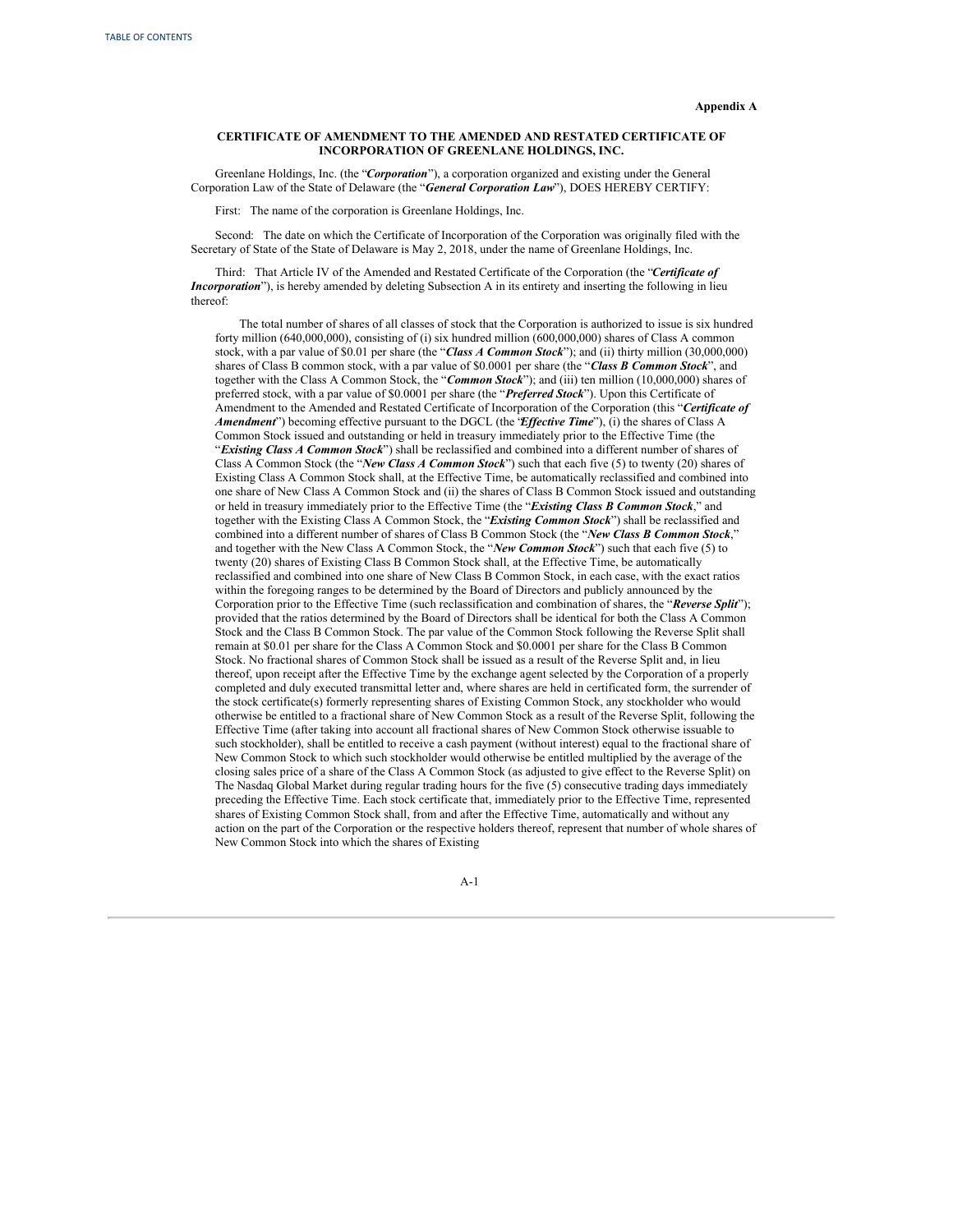Common Stock represented by such certificate shall have been combined (as well as the right to receive cash in lieu of any fractional shares of New Common Stock as set forth above). Each holder of record of a certificate that represented shares of Existing Common Stock shall be entitled to receive, upon surrender of such certificate, a new certificate representing the number of whole shares of New Common Stock into which the shares of Existing Common Stock represented by such certificate shall have been combined pursuant to the Reverse Split, as well as any cash in lieu of fractional shares of New Common Stock to which such holder may be entitled as set forth above, provided that the Corporation may request such stockholder to exchange such stockholder's certificate or certificates that represented shares Existing Common Stock for shares held in bookentry form through the Depository Trust Company's Direct Registration System representing the appropriate number of whole shares of New Common Stock into which the shares of Existing Common Stock represented by such certificate or certificates shall have been combined. The Reverse Split shall be effected on a record holder-record holder basis, such that any fractional shares of New Common Stock resulting from the Reverse Split and held by a single record holder shall be aggregated.

Fourth: The foregoing amendment was duly adopted in accordance with the provisions of Section 242 of the General Corporation Law of the State of Delaware.

Fifth: That this Certificate of Amendment to the Restated Certificate of Incorporation shall be effective as of [•] [a.m.]/[p.m.] New York City time on the [•] day of [•], 20[•].

\* \* \*

## A-2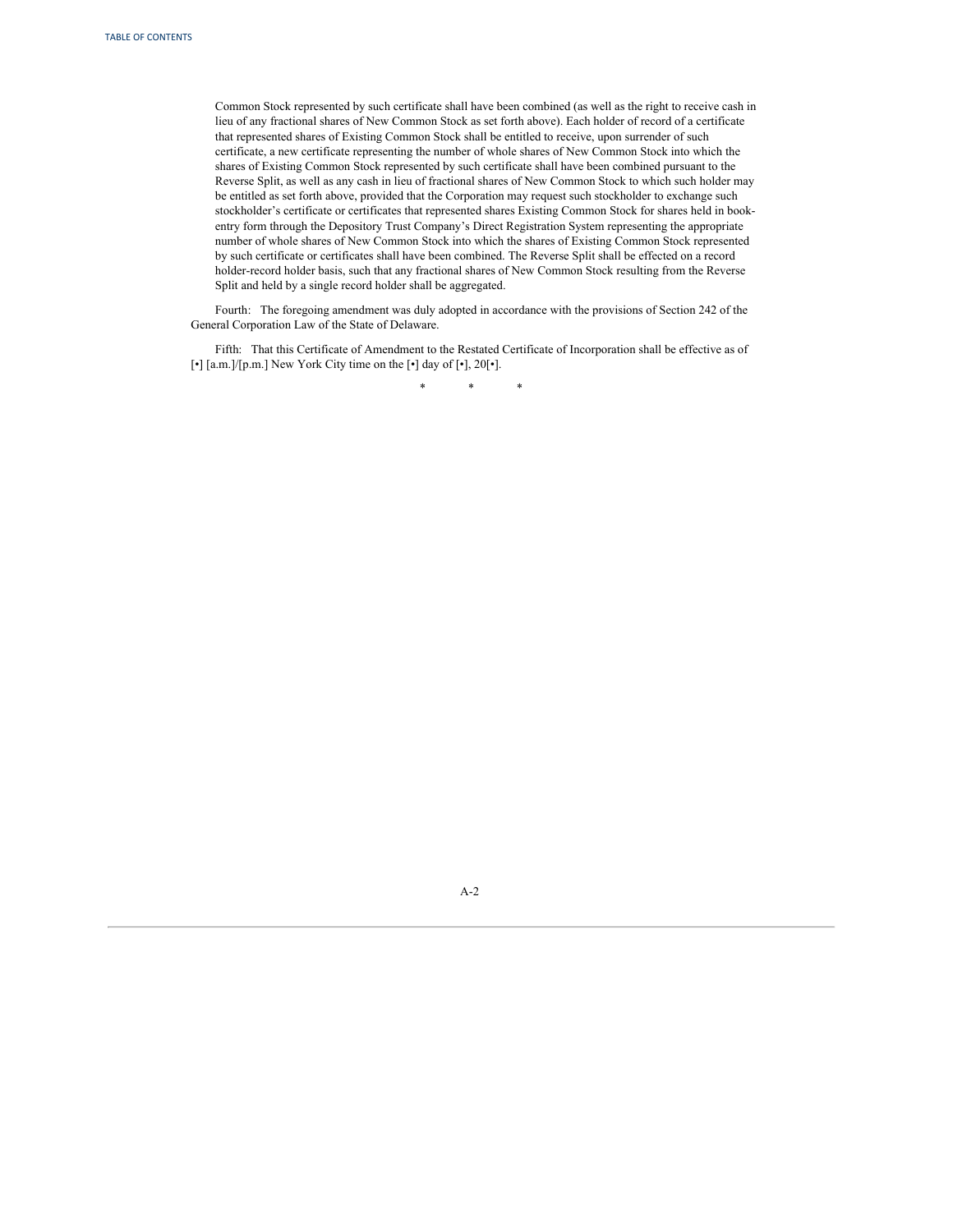IN WITNESS WHEREOF, this Corporation has caused this Certificate of Amendment to Amended and Restated Certificate of Incorporation to be signed by its Chief Executive Officer this day of 20 .

## **GREENLANE HOLDINGS, INC.**

By: Name: Nicholas Kovacevich Title: Chief Executive Officer

A-3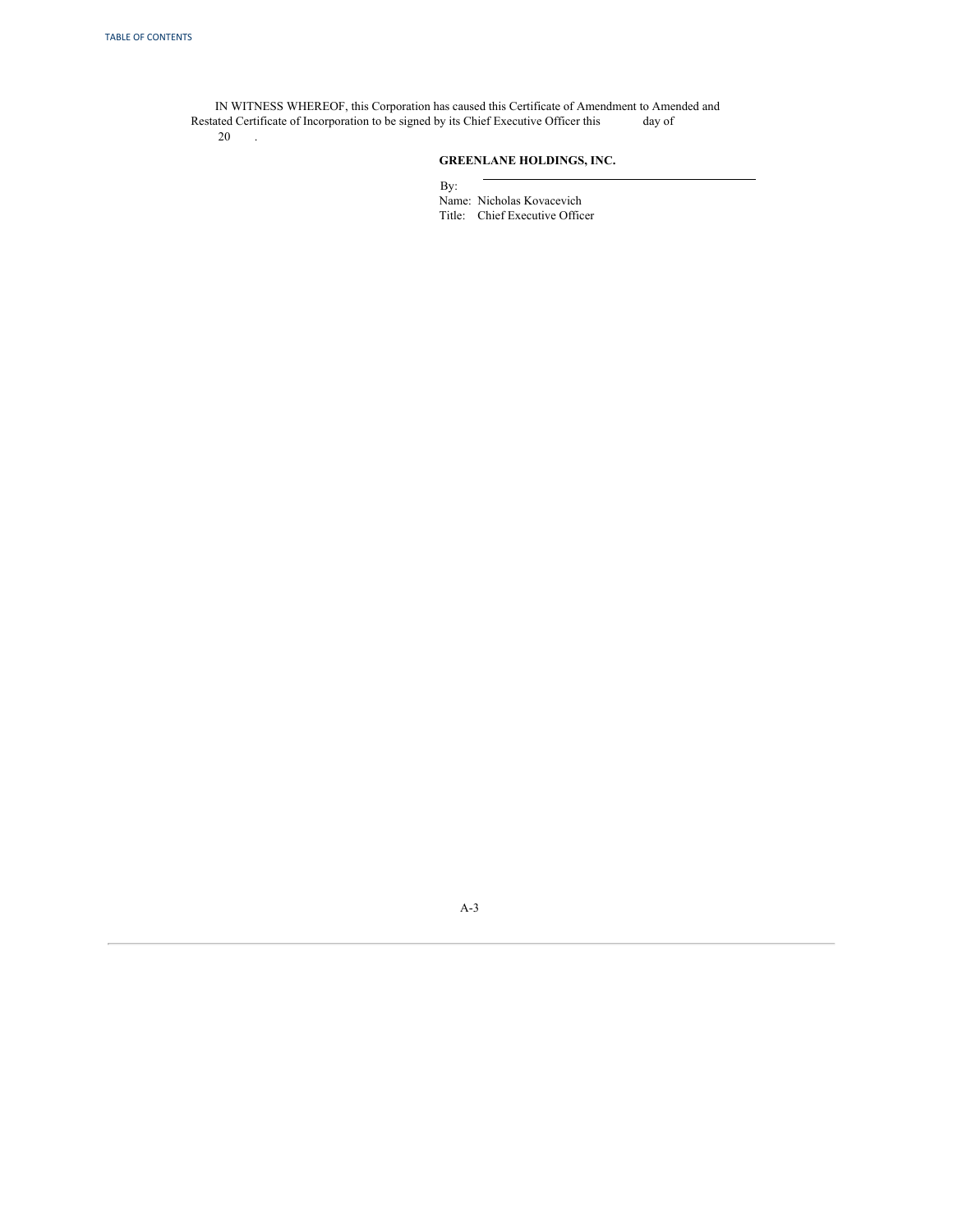### **Appendix B**

## **SECOND AMENDED AND RESTATED GREENLANE HOLDINGS, INC. 2019 EQUITY INCENTIVE PLAN**

## **GREENLANE HOLDINGS, INC.** *2019 EQUITY INCENTIVE PLAN, AS AMENDED AND RESTATED [***•***]*

## 1. *Purpose*.

The Plan's purpose is to enhance the Company's ability to attract, retain and motivate persons who make (or are expected to make) important contributions to the Company by providing these individuals with equity ownership opportunities. Capitalized terms used in the Plan are defined in Section 11.

#### 2. *Eligibility.*

Service Providers are eligible to be granted Awards under the Plan, subject to the limitations described herein.

## 3. *Administration and Delegation*.

(a) *Administration.* The Plan is administered by the Administrator. The Administrator has authority to determine which Service Providers receive Awards, grant Awards and set Award terms and conditions, subject to the conditions and limitations in the Plan. The Administrator also has the authority to take all actions and make all determinations under the Plan, to interpret the Plan and Award Agreements and to adopt, amend and repeal Plan administrative rules, guidelines and practices as it deems advisable. The Administrator may correct defects and ambiguities, supply omissions and reconcile inconsistencies in the Plan or any Award or Award Agreement as it deems necessary or appropriate to administer the Plan and any Awards. The Administrator's determinations under the Plan are in its sole discretion and will be final and binding on all persons having or claiming any interest in the Plan or any Award. The Administrator's determinations under the Plan need not be uniform and may be made selectively among Participants, whether or not such Participants are similarly situated.

(b) *Appointment of Committees; Delegation of Powers.* To the extent Applicable Laws permit, the Board may delegate any or all of its powers under the Plan to one or more Committees. The Board may also delegate to an executive officer of the Company the authority to grant Awards to Service Providers that are not subject to Section 16 of the Exchange Act. The Board may rescind any such delegation at any time or re-vest in itself any previously delegated authority at any time.

## 4. *Stock Available for Awards*.

(a) *Number of Shares.* Subject to adjustment under Section 8 and the terms of this Section 4, Awards may be made under the Plan covering up to the Overall Share Limit. Shares issued under the Plan may consist of authorized but unissued Shares, Shares purchased on the open market or treasury Shares.

(b) *Share Recycling*. If all or any part of an Award expires, lapses or is terminated, exchanged for cash, surrendered, repurchased, canceled without having been fully exercised or forfeited, in any case, in a manner that results in the Company acquiring Shares covered by the Award for less than Fair Market Value or not issuing any Shares covered by the Award, the unused Shares covered by the Award will, as applicable, become or again be available for Award grants under the Plan. In addition, Shares tendered by the Participant or withheld by the Company in payment of the exercise price of an Option or to satisfy any tax withholding obligation with respect to an Award will, as applicable, become or again be available for Award grants under the Plan.

(c) *Incentive Stock Option Limitations*. Notwithstanding anything to the contrary herein, no more than 5,000,000 Shares may be issued pursuant to the exercise of Incentive Stock Options, and no Shares may again be optioned, granted or awarded if it would cause an Incentive Stock Option not to qualify as an Incentive Stock Option.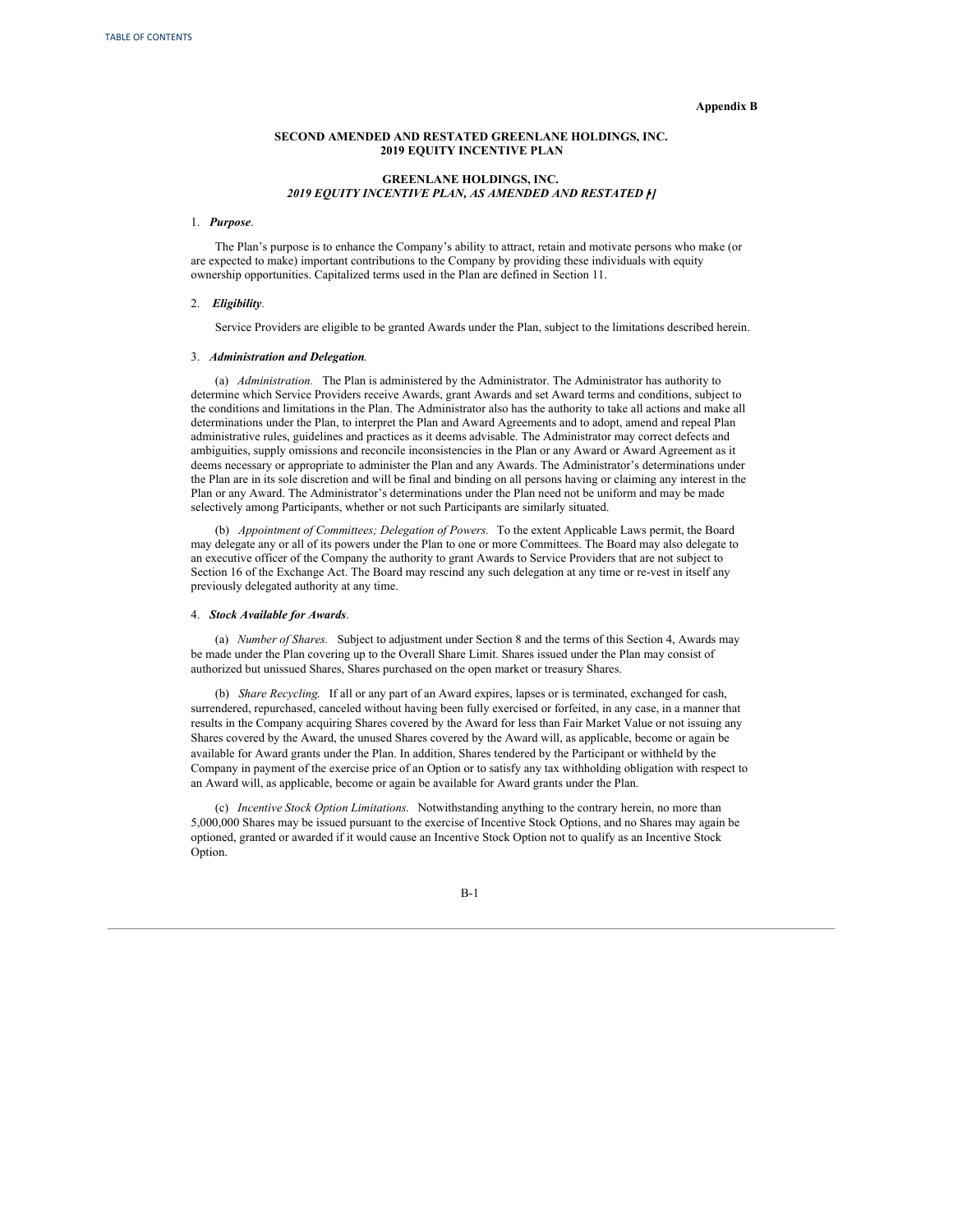(d) *Substitute Awards*. In connection with an entity's merger or consolidation with the Company or the Company's acquisition of an entity's property or stock, the Administrator may grant Awards in substitution for any options or other stock or stock-based awards granted before such merger or consolidation by such entity or its affiliate. Substitute Awards may be granted on such terms as the Administrator deems appropriate, notwithstanding limitations on Awards in the Plan. Substitute Awards will not count against the Overall Share Limit, except that Shares acquired by exercise of substitute Incentive Stock Options will count against the maximum number of Shares that may be issued pursuant to the exercise of Incentive Stock Options under the Plan.

#### 5. *Stock Options and Stock Appreciation Rights*.

(a) *General.* The Administrator may grant Options or Stock Appreciation Rights to Service Providers subject to the limitations in the Plan, including Section 5(f) with respect to Incentive Stock Options. The Administrator will determine the number of Shares covered by each Option and Stock Appreciation Right, the exercise price of each Option and Stock Appreciation Right and the conditions and limitations applicable to the exercise of each Option and Stock Appreciation Right. A Stock Appreciation Right shall entitle the Participant (or other person entitled to exercise the Stock Appreciation Right pursuant to the Plan) to exercise all or a specified portion of the Stock Appreciation Right (to the extent then exercisable pursuant to its terms) and to receive from the Company an amount determined by multiplying the difference obtained by subtracting the exercise price per share of the Stock Appreciation Right from the Fair Market Value on the date of exercise of the Stock Appreciation Right by the number of Shares with respect to which the Stock Appreciation Right shall have been exercised, subject to any limitations of the Plan or as the Administrator may impose.

(b) *Exercise Price.* The Administrator will establish each Option's and Stock Appreciation Right's exercise price and specify the exercise price in the Award Agreement. The exercise price will not be less than 100% of the Fair Market Value on the grant date of the Option or Stock Appreciation Right.

(c) *Duration of Options.* Each Option or Stock Appreciation Right will be exercisable at such times and as specified in the Award Agreement, provided that the term of an Option or Stock Appreciation Right will not exceed ten years.

(d) *Exercise; Notification of Disposition.* Options and Stock Appreciation Rights may be exercised by delivering to the Company a written notice of exercise, in a form the Administrator approves (which may be electronic), signed by the person authorized to exercise the Option or Stock Appreciation Right, together with, as applicable, payment in full (i) as specified in Section 5(e) for the number of Shares for which the Award is exercised and (ii) as specified in Section 9(e) for any applicable withholding taxes. Unless the Administrator otherwise determines, an Option or Stock Appreciation Right may not be exercised for a fraction of a Share.

(e) *Payment Upon Exercise.* The exercise price of an Option must be paid in cash or by check payable to the order of the Company or, subject to Section 10(h), any Company insider trading policy (including blackout periods) and Applicable Laws, by:

(i) if there is a public market for Shares at the time of exercise, unless the Administrator otherwise determines, (A) delivery (including telephonically to the extent permitted by the Company) of an irrevocable and unconditional undertaking by a broker acceptable to the Company to deliver promptly to the Company sufficient funds to pay the exercise price, or (B) the Participant's delivery to the Company of a copy of irrevocable and unconditional instructions to a broker acceptable to the Company to deliver promptly to the Company cash or a check sufficient to pay the exercise price;

(ii) delivery (either by actual delivery or attestation) of Shares owned by the Participant valued at their Fair Market Value, provided (A) such payment method is then permitted under Applicable Laws, (B) such Shares, if acquired directly from the Company, were owned by the Participant for a minimum time period that the Company may establish and (C) such Shares are not subject to repurchase, forfeiture, unfulfilled vesting or other similar requirements; or

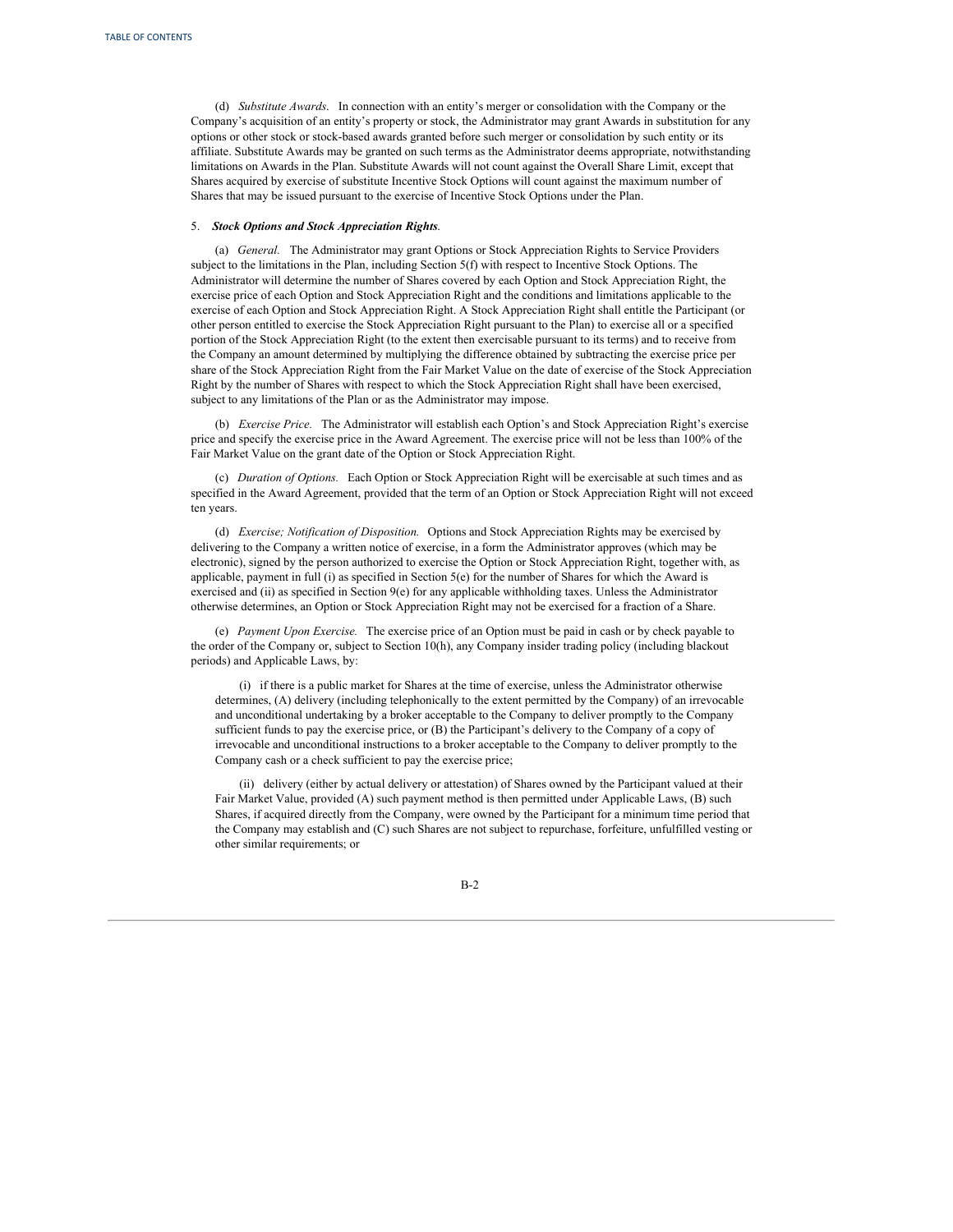(iii) any other mechanism that the Administrator, in its sole discretion, determines to be appropriate for a Participant, which the Administrator can determine on a case by case basis and any such determination with respect to one Participant shall not bind the Administrator with respect to any other Participant.

(f) *Additional Terms of Incentive Stock Options.* The Administrator may grant Options intended to qualify as Incentive Stock Options only to employees of the Company, any of its present or future "parent corporations" or "subsidiary corporations" as defined in Sections 424(e) or (f) of the Code, respectively, and any other entities the employees of which are eligible to receive Incentive Stock Options under the Code. No person qualifying as a Greater Than 10% Stockholder may be granted an Incentive Stock Option, unless such Incentive Stock Option conforms to Section 422 of the Code. If an Incentive Stock Option is granted to a Greater Than 10% Stockholder, the exercise price will not be less than 110% of the Fair Market Value on the Option's grant date, and the term of the Option will not exceed five years. The Administrator may modify an Incentive Stock Option with the holder's consent to disqualify such Option as an Incentive Stock Option. All Options intended to qualify as Incentive Stock Options will be subject to and construed consistently with Section 422 of the Code. By accepting an Incentive Stock Option, the Participant agrees to give prompt notice to the Company of dispositions or other transfers (other than in connection with a Change in Control) of Shares acquired from the Option made within (i) two years from the grant date of the Option or (ii) one year after the transfer of such Shares to the Participant, specifying the date of the disposition or other transfer and the amount the Participant realized, in cash, other property, assumption of indebtedness or other consideration, in such disposition or other transfer. Neither the Company nor the Administrator will be liable to a Participant, or any other party, (i) if an Option (or any part thereof) intended to qualify as an Incentive Stock Option fails to qualify as an Incentive Stock Option or (ii) for the Administrator's actions or omissions that cause an Option not to qualify as an Incentive Stock Option, including the conversion of an Incentive Stock Option to a Non-Qualified Stock Option or the grant of an Option intended as an Incentive Stock Option that fails to qualify as an Incentive Stock Option. Any Option that is intended to qualify as an Incentive Stock Option, but fails to qualify for any reason, including the portion of any Option becoming exercisable with respect to Shares having a fair market value exceeding the \$100,000 limitation under Treasury Regulation Section 1.422-4, will be a Non-Qualified Stock Option.

#### 6. *Restricted Stock; Restricted Stock Units.*

(a) *General*. The Administrator may grant Restricted Stock, or the right to purchase Restricted Stock, to any Service Provider, subject to the Company's right to repurchase all or part of such shares at their issue price or other stated or formula price from the Participant (or to require forfeiture of such shares if issued at no cost) if conditions the Administrator specifies in the Award Agreement are not satisfied before the end of the applicable restriction period or periods that the Administrator establishes for such Award. In addition, the Administrator may grant to Service Providers Restricted Stock Units, which may be subject to vesting and forfeiture conditions during applicable restriction period or periods, as set forth in an Award Agreement. The Administrator will determine and set forth in the Award Agreement the terms and conditions for each Restricted Stock and Restricted Stock Unit Award, subject to the conditions and limitations contained in the Plan.

## (b) *Restricted Stock*.

(i) *Dividends*. Participants holding shares of Restricted Stock will be entitled to all ordinary cash dividends paid with respect to such shares, unless the Administrator provides otherwise in the Award Agreement. In addition, unless the Administrator provides otherwise, if any dividends or distributions are paid in Shares, or consist of a dividend or distribution to holders of Common Stock of property other than an ordinary cash dividend, the Shares or other property will be subject to the same restrictions on transferability and forfeitability as the shares of Restricted Stock with respect to which they were paid. All such dividend payments will be made no later than March 15 of the calendar year following the calendar year in which the right to the dividend payment becomes nonforfeitable.

(ii) *Stock Certificates*. The Company may require that the Participant deposit in escrow with the Company (or its designee) any stock certificates issued in respect of shares of Restricted Stock, together with a stock power endorsed in blank.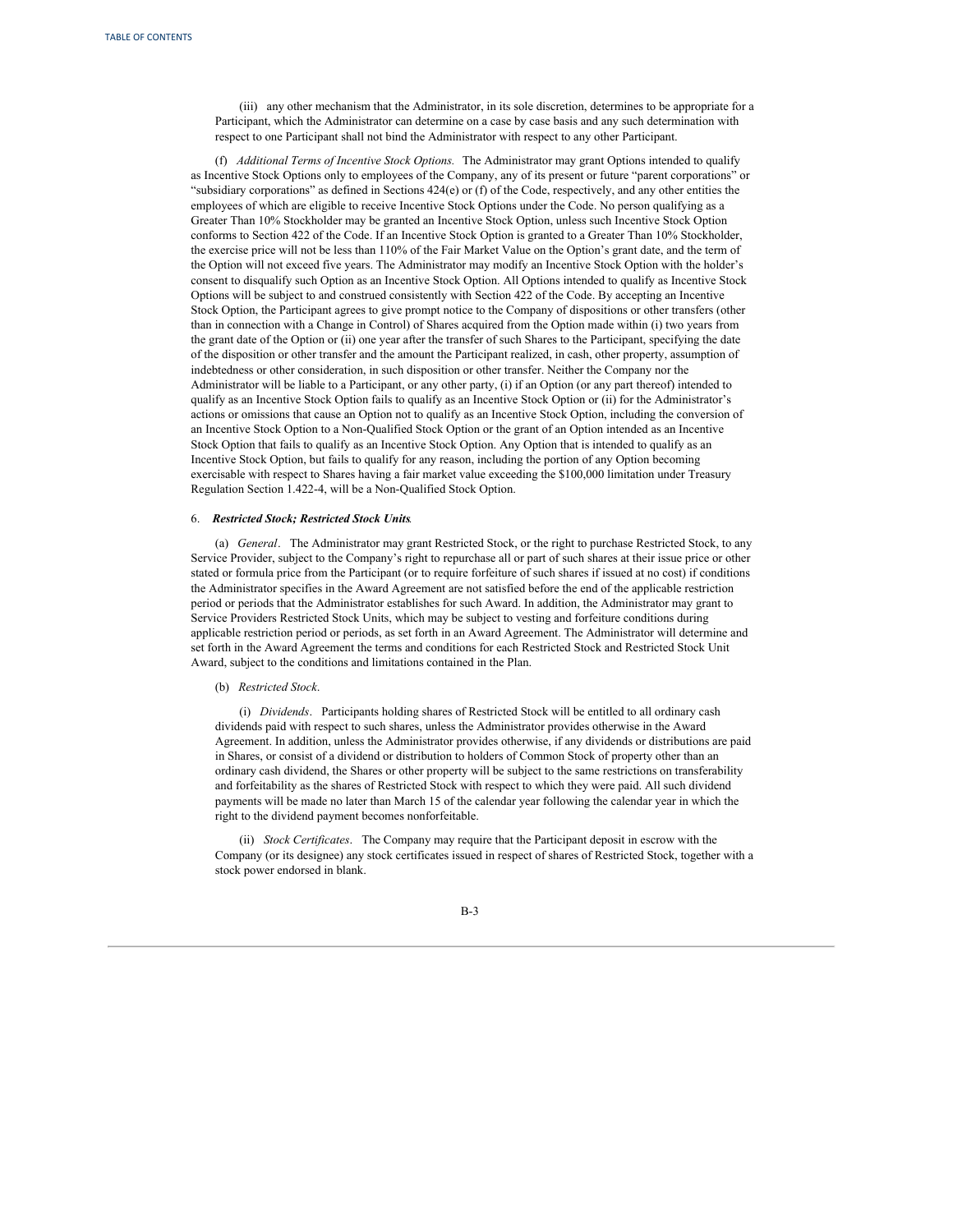### (c) *Restricted Stock Units*.

(i) *Settlement*. When a Restricted Stock Unit vests, the Participant will be entitled to receive from the Company one Share, an amount of cash or other property equal to the Fair Market Value of one Share on the settlement date or a combination of both, as the Administrator determines and as provided in the Award Agreement. The Administrator may provide that settlement of Restricted Stock Units will occur upon or as soon as reasonably practicable after the Restricted Stock Units vest or will instead be deferred, on a mandatory basis or at the Participant's election, in a manner intended to comply with Section 409A.

(ii) *Stockholder Rights*. A Participant will have no rights of a stockholder with respect to Shares subject to any Restricted Stock Unit unless and until the Shares are delivered in settlement of the Restricted Stock Unit.

### 7. *Other Stock or Cash Based Awards; Dividend Equivalents.*

(a) *Other Stock or Cash Based Awards*. Other Stock or Cash Based Awards may be granted to Participants, including Awards entitling Participants to receive Shares to be delivered in the future and including annual or other period or long-term cash bonus awards (whether based on specified Performance Criteria or otherwise), in each case subject to the conditions and limitations in the Plan. Such Other Stock or Cash Based Awards will also be available as a payment form in the settlement of other Awards, as standalone payments and as payment in lieu of compensation to which a Participant is otherwise entitled. Other Stock or Cash Based Awards may be paid in Shares, cash or other property, as the Administrator determines. Subject to the provisions of the Plan, the Administrator will determine the terms and conditions of each Other Stock or Cash Based Award, including any purchase price, performance goal (which may be based on the Performance Criteria), transfer restrictions, and vesting conditions, which will be set forth in the applicable Award Agreement.

(b) *Dividend Equivalents*. If the Administrator provides, a grant of Restricted Stock Units or an Other Stock Award may provide a Participant with the right to receive Dividend Equivalents, and no Dividend Equivalents shall be payable with respect to Options or Stock Appreciation Rights. Dividend Equivalents may be paid currently or credited to an account for the Participant, settled in cash or Shares and subject to the same restrictions on transferability and forfeitability as the Award with respect to which the Dividend Equivalents are paid and subject to other terms and conditions as set forth in the Award Agreement. All such Dividend Equivalent payments will be made no later than March 15 of the calendar year following the calendar year in which the right to the Dividend Equivalent payment becomes nonforfeitable, unless determined otherwise by the Administrator.

#### 8. *Adjustments for Changes in Common Stock and Certain Other Events.*

(a) In connection with any Equity Restructuring, notwithstanding anything to the contrary in this Section 8, the Administrator will equitably adjust each outstanding Award as it deems appropriate to effect the Equity Restructuring, which may include adjusting the number and type of securities subject to each outstanding Award and/or the Award's exercise price or grant price (if applicable), granting new Awards to Participants, and making a cash payment to Participants. The adjustments provided under this Section 8(a) will be nondiscretionary and final and binding on the affected Participant and the Company; provided that the Administrator will determine whether an adjustment is equitable.

(b) In the event that the Administrator determines that any dividend or other distribution (whether in the form of cash, Shares, other securities, or other property), reorganization, merger, consolidation, combination, repurchase, recapitalization, liquidation, dissolution, or sale, transfer, exchange or other disposition of all or substantially all of the assets of the Company, or sale or exchange of Common Stock or other securities of the Company, issuance of warrants or other rights to purchase Common Stock or other securities of the Company, or other similar corporate transaction or event, as determined by the Administrator, affects the Common Stock such that an adjustment is determined by the Administrator to be appropriate in order to prevent dilution or enlargement of the benefits or potential benefits intended by the Company to be made available under the Plan or with respect to any Award, then the Administrator may, in such manner as it may deem equitable, adjust any or all of: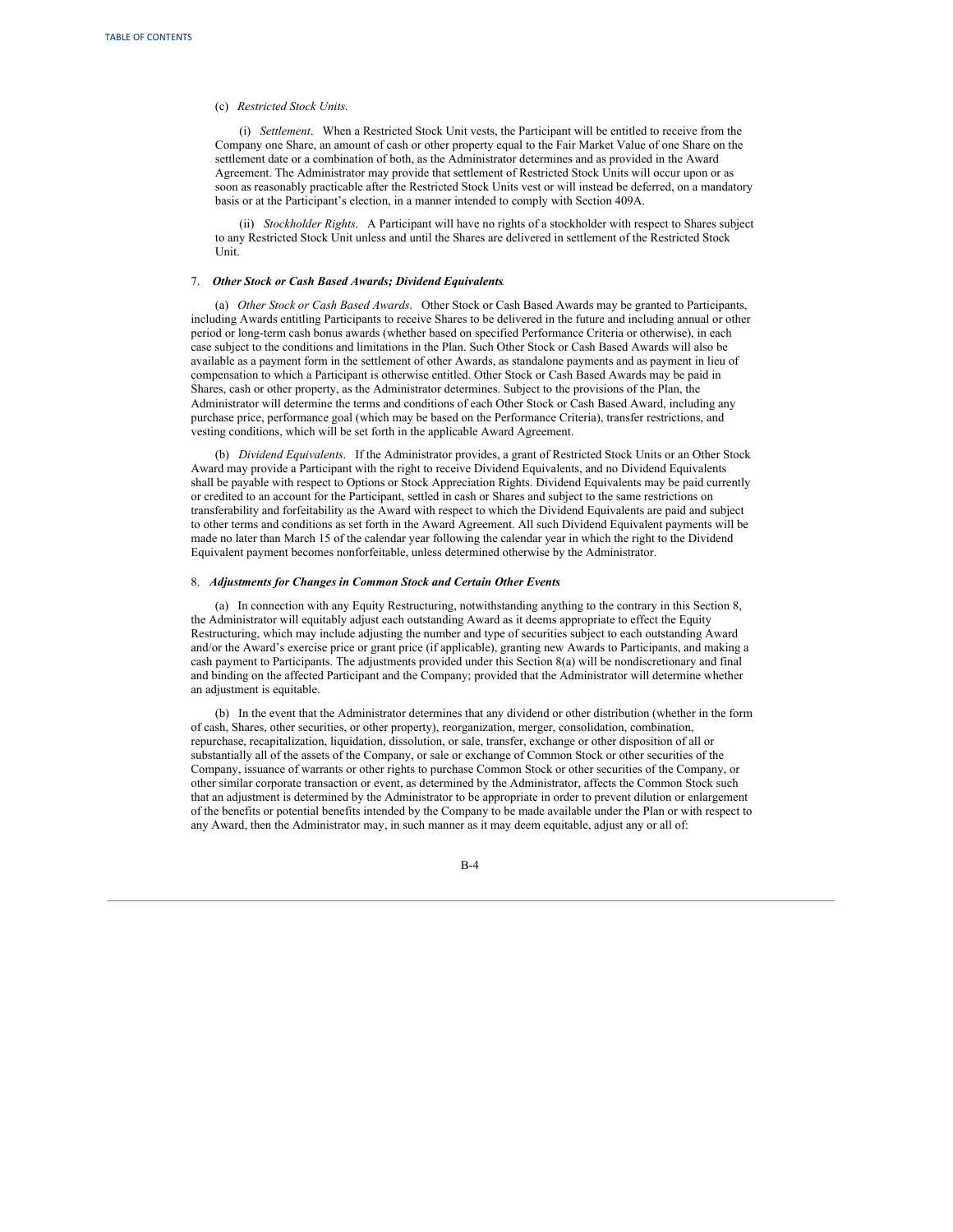(i) the number and kind of Shares (or other securities or property) with respect to which Awards may be granted or awarded (including, but not limited to, adjustments of the limitations in Section 4 hereof on the maximum number and kind of shares which may be issued and specifically including for the avoidance of doubt adjustments to the Incentive Stock Option limitation set forth in Section 4(c));

(ii) the number and kind of Shares (or other securities or property) subject to outstanding Awards;

(iii) the grant or exercise price with respect to any Award; and

(iv) the terms and conditions of any Awards (including, without limitation, any applicable financial or other performance "targets" specified in an Award Agreement).

(c) In the event of any transaction or event described in Section 8(b) hereof (including without limitation any Change in Control) or any unusual or nonrecurring transaction or event affecting the Company or the financial statements of the Company, or any change in any Applicable Laws or accounting principles, the Administrator, on such terms and conditions as it deems appropriate, either by the terms of the Award or by action taken prior to the occurrence of such transaction or event, is hereby authorized to take such actions as it deems appropriate, including, but not limited to, any one or more of the following actions:

(i) To provide for the cancellation of any such Award in exchange for either an amount of cash or other property with a value equal to the amount that could have been obtained upon the exercise or settlement of the vested portion of such Award or realization of the Participant's rights under the vested portion of such Award, as applicable; provided that, if the amount that could have been obtained upon the exercise or settlement of the vested portion of such Award or realization of the Participant's rights, in any case, is equal to or less than zero, then the vested portion of such Award may be terminated without payment;

(ii) To provide that such Award shall vest and, to the extent applicable, be exercisable as to all shares covered thereby, notwithstanding anything to the contrary in the Plan or the provisions of such Award;

(iii) To provide that such Award be assumed by the successor or survivor corporation, or a parent or subsidiary thereof, or shall be substituted for by awards covering the stock of the successor or survivor corporation, or a parent or subsidiary thereof, with appropriate adjustments as to the number and kind of shares and applicable exercise or purchase price, in all cases, as determined by the Administrator;

(iv) To make adjustments in the number and type of Shares (or other securities or property) subject to outstanding Awards, and/or in the terms and conditions of (including the grant or exercise price), and the criteria included in, outstanding Awards;

(v) To replace such Award with other rights or property selected by the Administrator; and/or

(vi) To provide that the Award will terminate and cannot vest, be exercised or become payable after the applicable event.

(d) In the event of any pending stock dividend, stock split, combination or exchange of shares, merger, consolidation or other distribution (other than normal cash dividends) of Company assets to stockholders, or any other extraordinary transaction or change affecting the Shares or the share price of Common Stock, including any Equity Restructuring or any securities offering or other similar transaction, for administrative convenience, the Administrator may refuse to permit the exercise of any Award for up to 60 days before or after such transaction.

(e) Except as expressly provided in the Plan or the Administrator's action under the Plan, no Participant will have any rights due to any subdivision or consolidation of Shares of any class, dividend payment, increase or decrease in the number of Shares of any class or dissolution, liquidation, merger, or consolidation of the Company or other corporation. Except as expressly provided with respect to an Equity Restructuring under Section 8(a) above or the Administrator's action under the Plan, no issuance by the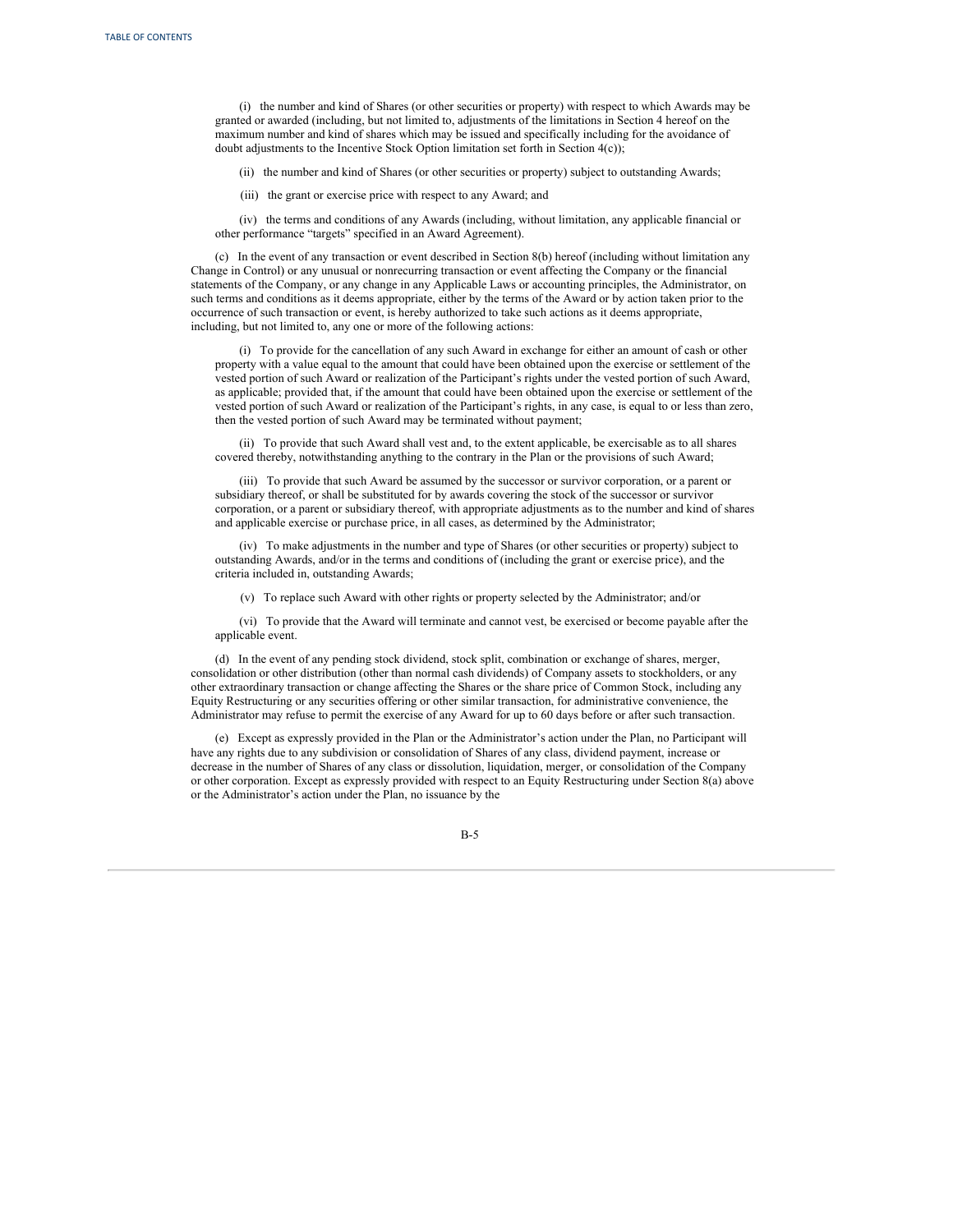Company of shares of any class, or securities convertible into shares of any class, will affect, and no adjustment will be made regarding, the number of Shares subject to an Award or the Award's grant or exercise price. The existence of the Plan, any Award Agreements and the Awards granted hereunder will not affect or restrict in any way the Company's right or power to make or authorize (i) any adjustment, recapitalization, reorganization or other change in the Company's capital structure or its business, (ii) any merger, consolidation dissolution or liquidation of the Company or sale of Company assets or (iii) any sale or issuance of securities, including securities with rights superior to those of the Shares or securities convertible into or exchangeable for Shares. The Administrator may treat Participants and Awards (or portions thereof) differently under this Section 8.

(f) No action shall be taken under this Section 8 which shall cause an Award to fail to comply with Section 409A of the Code or the Treasury Regulations thereunder, to the extent applicable to such Award.

#### 9. *General Provisions Applicable to Awards.*

(a) *Transferability.* Except as the Administrator may determine or provide in an Award Agreement or otherwise, in accordance with Applicable Laws (and subject to the applicable requirements for Shares underlying Awards to be registered on Form S-8 under the Securities Act), Awards may not be sold, assigned, transferred, pledged or otherwise encumbered, either voluntarily or by operation of law, except by will or the laws of descent and distribution, or, subject to the Administrator's consent, pursuant to a DRO, and, during the life of the Participant, will be exercisable only by the Participant. Any permitted transfer of an Award hereunder shall be without consideration, except as required by Applicable Law. References to a Participant, to the extent relevant in the context, will include references to a Participant's authorized transferee that the Administrator specifically approves under Applicable Laws.

(b) *Documentation.* Each Award will be evidenced in an Award Agreement, as the Administrator determines. Each Award may contain terms and conditions in addition to those set forth in the Plan.

(c) *Discretion.* Except as the Plan otherwise provides, each Award may be made alone or in addition or in relation to any other Award. The terms of each Award to a Participant need not be identical, and the Administrator need not treat Participants or Awards (or portions thereof) uniformly.

(d) *Termination of Status.* The Administrator will determine how the disability, death, retirement, authorized leave of absence or any other change or purported change in a Participant's Service Provider status affects an Award and the extent to which, and the period during which, the Participant, the Participant's legal representative, conservator, guardian or Designated Beneficiary may exercise rights under the Award, if applicable.

(e) *Withholding.* Each Participant must pay the Company, or make provision satisfactory to the Administrator for payment of, any taxes required by law to be withheld in connection with such Participant's Awards by the date of the event creating the tax liability. In satisfaction of the foregoing requirement or in satisfaction of any additional tax withholding, the Company may satisfy, or may allow a Participant to satisfy, such obligations by any payment means described in Section 5(e) hereof, including, without limitation, by withholding, or allowing such Participant to elect to have the Company or an affiliate withhold, Shares otherwise issuable under an Award (or allow the surrender of Shares). The number of Shares which may be so withheld or surrendered shall be limited to the number of Shares which have a fair market value on the date of withholding or repurchase no greater than the aggregate amount of such liabilities based on the maximum individual statutory withholding rates in the applicable jurisdiction, in accordance with Company policies and at the discretion of the Administrator. The Administrator shall determine the fair market value of the Shares, consistent with applicable provisions of the Code, for tax withholding obligations due in connection with a broker-assisted cashless Option or Stock Appreciation Right exercise involving the sale of Shares to pay the Option or Stock Appreciation Right exercise price or any tax withholding obligation.

(f) *Amendment of Award.* The Administrator may amend, modify or terminate any outstanding Award, including by substituting another Award of the same or a different type, changing the exercise or settlement date, and converting an Incentive Stock Option to a Non-Qualified Stock Option. The Participant's consent to such action will be required unless (i) the Administrator determines that the action, taking into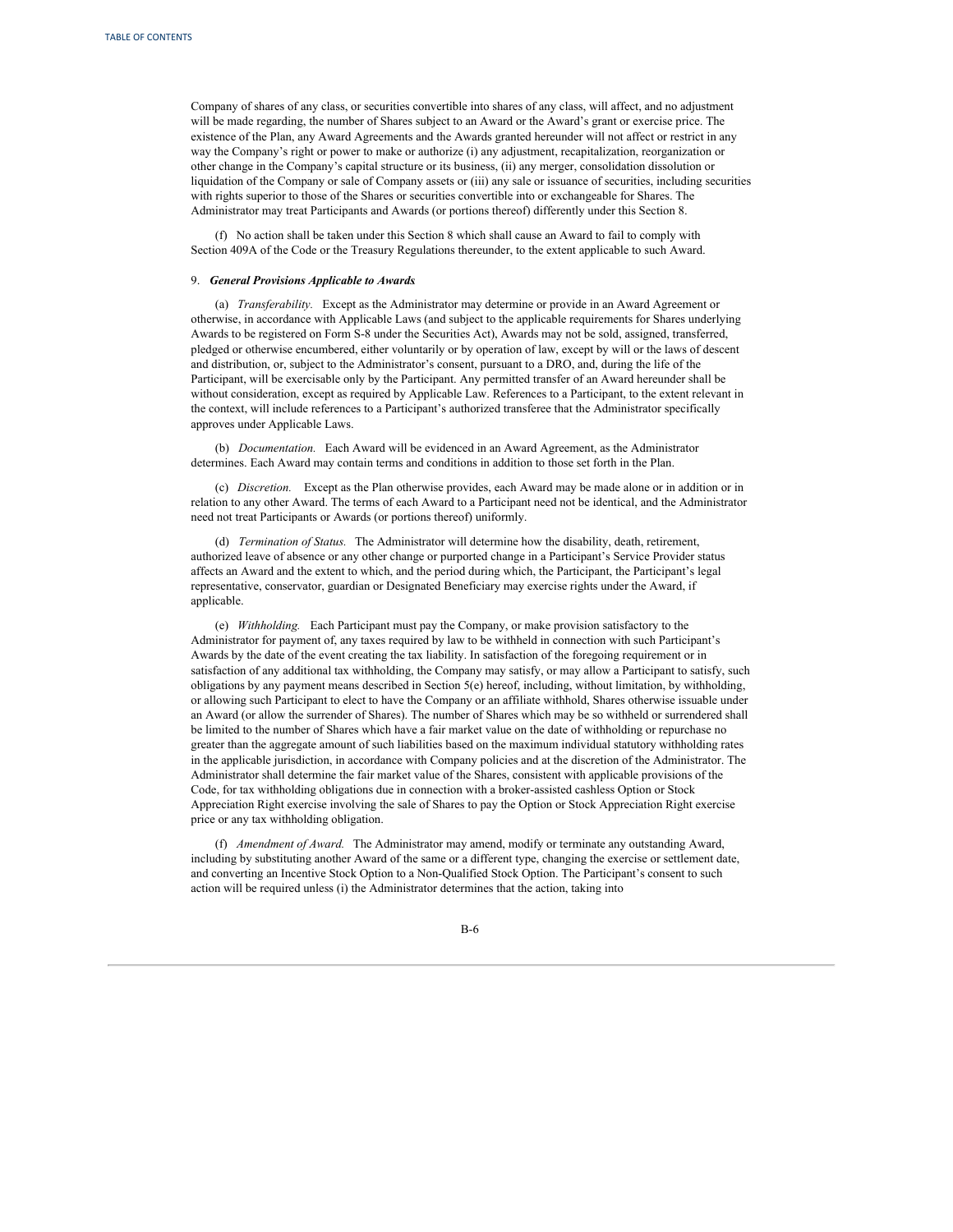account any related action, would not materially and adversely affect the Participant, or (ii) the change is permitted under Section 8 or pursuant to 10(f).

(g) *Conditions on Delivery of Stock.* The Company will not be obligated to deliver any Shares under the Plan or remove restrictions from Shares previously delivered under the Plan until (i) all Award conditions have been met or removed to the Company's satisfaction, (ii) as determined by the Company, all other legal matters regarding the issuance and delivery of such Shares have been satisfied, including any applicable securities laws and stock exchange or stock market rules and regulations, and (iii) the Participant has executed and delivered to the Company such representations or agreements as the Administrator deems necessary or appropriate to satisfy any Applicable Laws. The Company's inability to obtain authority from any regulatory body having jurisdiction, which the Administrator determines is necessary to the lawful issuance and sale of any securities, will relieve the Company of any liability for failing to issue or sell such Shares as to which such requisite authority has not been obtained.

(h) *Acceleration.* The Administrator may at any time provide that any Award will become immediately vested and fully or partially exercisable, free of some or all restrictions or conditions, or otherwise fully or partially realizable.

(i) *Repricing*. Subject to Section 8, the Administrator shall have the authority, without the approval of the stockholders of the Company, to (i) authorize the amendment of any outstanding Option or Stock Appreciation Right to reduce its price per share, or (ii) cancel any Option or Stock Appreciation Right in exchange for cash or another Award when the Option or Stock Appreciation Right price per share exceeds the Fair Market Value of the underlying Shares. In addition, subject to Section 8, the Administrator shall have the authority, without the approval of the stockholders of the Company, to amend any outstanding Award to increase the price per share or to cancel and replace an Award with the grant of an Award having a price per share that is greater than or equal to the price per share of the original Award.

(j) *Cash Settlement*. Without limiting the generality of any other provision of the Plan, the Administrator may provide, in an Award Agreement or subsequent to the grant of an Award, in its discretion, that any Award may be settled in cash, Shares or a combination thereof.

#### 10. *Miscellaneous.*

(a) *No Right to Employment or Other Status.* No person will have any claim or right to be granted an Award, and the grant of an Award will not be construed as giving a Participant the right to continued employment or any other relationship with the Company. The Company expressly reserves the right at any time to dismiss or otherwise terminate its relationship with a Participant free from any liability or claim under the Plan or any Award, except as expressly provided in an Award Agreement.

(b) *No Rights as Stockholder; Certificates.* Subject to the Award Agreement, no Participant or Designated Beneficiary will have any rights as a stockholder with respect to any Shares to be distributed under an Award until becoming the record holder of such Shares. Notwithstanding any other provision of the Plan, unless the Administrator otherwise determines or Applicable Laws require, the Company will not be required to deliver to any Participant certificates evidencing Shares issued in connection with any Award and instead such Shares may be recorded in the books of the Company (or, as applicable, its transfer agent or stock plan administrator). The Company may place legends on stock certificates issued under the Plan that the Administrator deems necessary or appropriate to comply with Applicable Laws.

(c) *Ef ective Date and Term of Plan.* The Plan will become effective on the date it is adopted by the Board. No Awards may be granted under the Plan after ten years from the earlier of (i) the date the Board adopted the Plan or (ii) the date the Company's stockholders approved the Plan, but Awards previously granted may extend beyond that date in accordance with the Plan. If the Plan is not approved by the Company's stockholders in accordance with Section 422 of the Code, the Plan and any Awards granted under the Plan shall be null and void and of no force and effect.

(d) *Amendment of Plan.* The Administrator may amend, suspend or terminate the Plan at any time; provided that no amendment, other than an increase to the Overall Share Limit may materially and adversely affect any Award outstanding at the time of such amendment without the affected Participant's consent. Awards outstanding at the time of any Plan suspension or termination will continue to be governed by the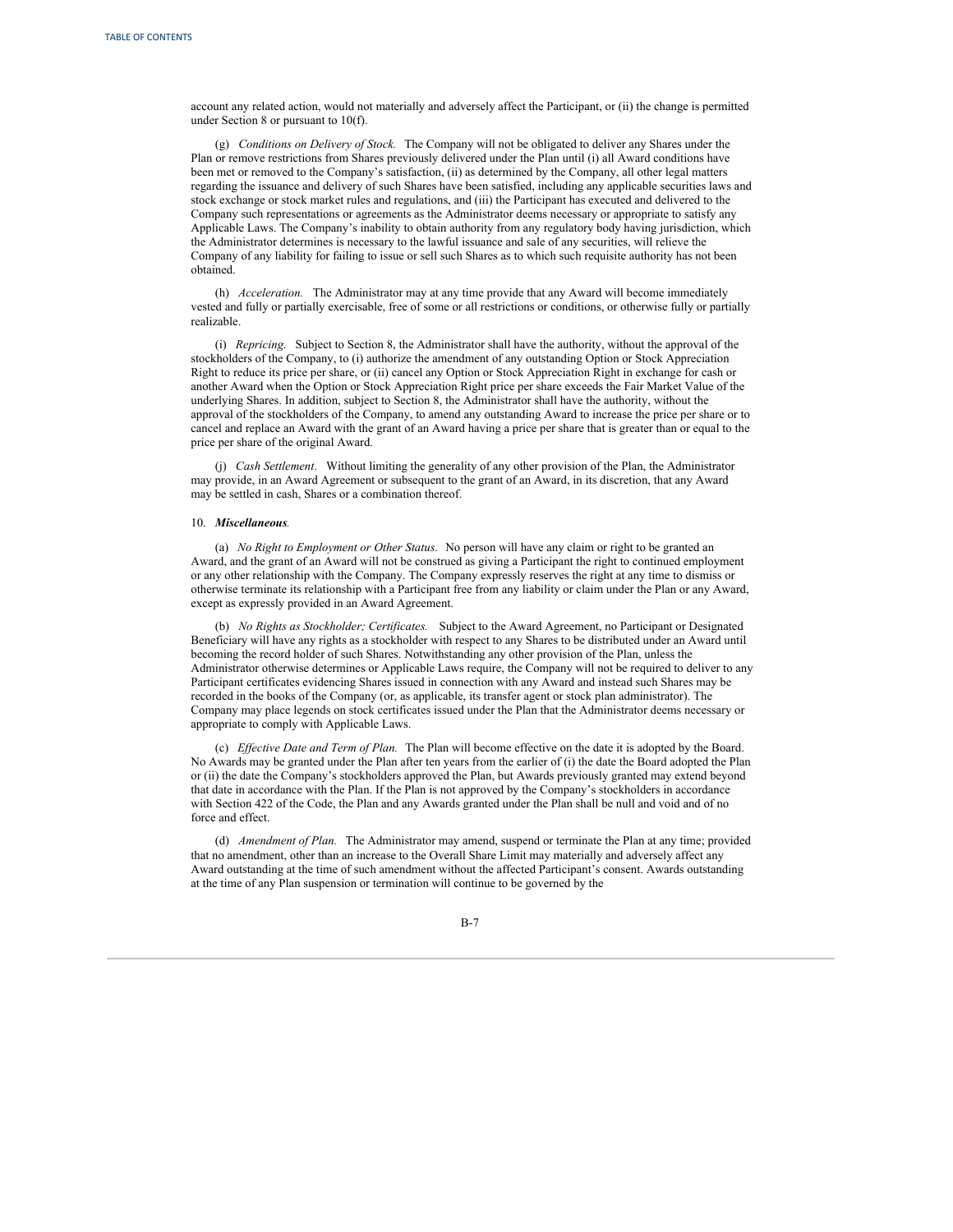Plan and the Award Agreement, as in effect before such suspension or termination. The Board will obtain stockholder approval of any Plan amendment to the extent necessary to comply with Applicable Laws.

(e) *Provisions for Foreign Participants*. The Administrator may modify Awards granted to Participants who are foreign nationals or employed outside the United States or establish subplans or procedures under the Plan to address differences in laws, rules, regulations or customs of such foreign jurisdictions with respect to tax, securities, currency, employee benefit or other matters.

## (f) *Section 409A*.

(i) *General*. The Company intends that all Awards be structured to comply with, or be exempt from, Section 409A, such that no adverse tax consequences, interest, or penalties under Section 409A apply. Notwithstanding anything in the Plan or any Award Agreement to the contrary, the Administrator may, without a Participant's consent, amend this Plan or Awards, adopt policies and procedures, or take any other actions (including amendments, policies, procedures and retroactive actions) as are necessary or appropriate to preserve the intended tax treatment of Awards, including any such actions intended to (A) exempt this Plan or any Award from Section 409A, or (B) comply with Section 409A, including regulations, guidance, compliance programs and other interpretative authority that may be issued after an Award's grant date. The Company makes no representations or warranties as to an Award's tax treatment under Section 409A or otherwise. The Company will have no obligation under this Section 10(f) or otherwise to avoid the taxes, penalties or interest under Section 409A with respect to any Award and will have no liability to any Participant or any other person if any Award, compensation or other benefits under the Plan are determined to constitute noncompliant, "nonqualified deferred compensation" subject to taxes, penalties or interest under Section 409A.

(ii) *Separation from Service*. If an Award constitutes "nonqualified deferred compensation" under Section 409A, any payment or settlement of such Award upon a termination of a Participant's Service Provider relationship will, to the extent necessary to avoid taxes under Section 409A, be made only upon the Participant's "separation from service" (within the meaning of Section 409A), whether such "separation from service" occurs upon or after the termination of the Participant's Service Provider relationship. For purposes of this Plan or any Award Agreement relating to any such payments or benefits, references to a "termination," "termination of employment" or like terms means a "separation from service."

(iii) *Payments to Specified Employees*. Notwithstanding any contrary provision in the Plan or any Award Agreement, any payment(s) of "nonqualified deferred compensation" required to be made under an Award to a "specified employee" (as defined under Section 409A and as the Administrator determines) due to his or her "separation from service" will, to the extent necessary to avoid taxes under Section 409A(a)(2)(B)(i) of the Code, be delayed for the six-month period immediately following such "separation from service" (or, if earlier, until the specified employee's death) and will instead be paid (as set forth in the Award Agreement) on the day immediately following such six-month period or as soon as administratively practicable thereafter (without interest). Any payments of "nonqualified deferred compensation" under such Award payable more than six months following the Participant's "separation from service" will be paid at the time or times the payments are otherwise scheduled to be made.

(iv) *Separate Payments*. Each payment made under this Plan shall be designated as a "separate payment" within the meaning of Section 409A.

(g) *Limitations on Liability*. Notwithstanding any other provisions of the Plan, no individual acting as a director, officer, other employee or agent of the Company will be liable to any Participant, former Participant, spouse, beneficiary, or any other person for any claim, loss, liability, or expense incurred in connection with the Plan or any Award, and such individual will not be personally liable with respect to the Plan because of any contract or other instrument executed in his or her capacity as an Administrator, director, officer, other employee or agent of the Company. The Company will indemnify and hold harmless each director, officer, other employee and agent of the Company that has been or will be granted or delegated any duty or power relating to the Plan's administration or interpretation, against any cost or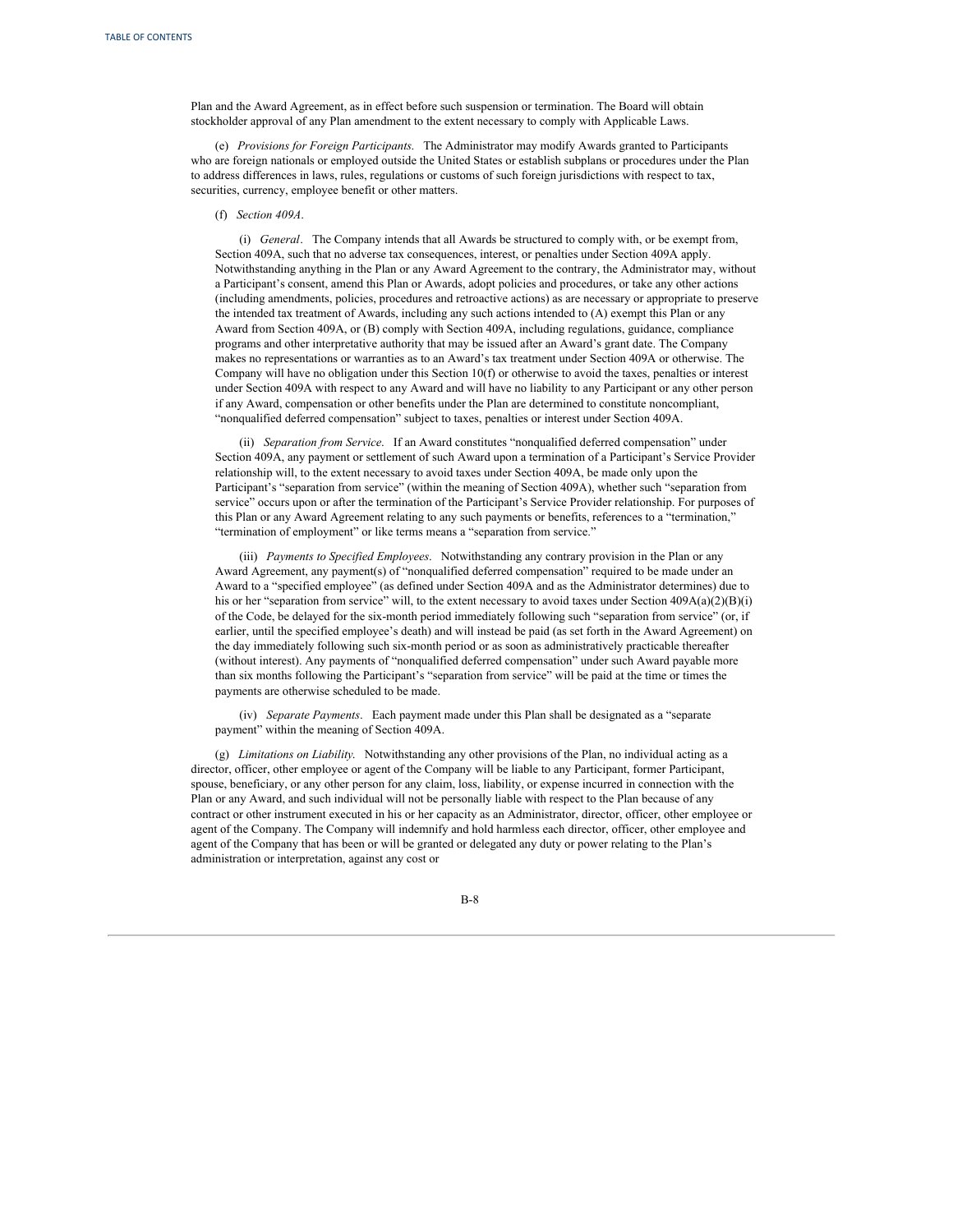expense (including attorneys' fees) or liability (including any sum paid in settlement of a claim with the Administrator's approval) arising from any act or omission concerning this Plan unless arising from such person's own fraud or bad faith.

(h) *Lock-Up Period*. The Company may, at the request of any underwriter representative or otherwise, in connection with registering the offering of any Company securities under the Securities Act, prohibit Participants from, directly or indirectly, selling or otherwise transferring any Shares or other Company securities during a period of up to 180 days following the effective date of a Company registration statement filed under the Securities Act, or such longer period as determined by the underwriter.

(i) *Data Privacy*. As a condition for receiving any Award, each Participant explicitly and unambiguously consents to the collection, use and transfer, in electronic or other form, of personal data as described in this paragraph by and among the Company and its Affiliates exclusively for implementing, administering and managing the Participant's participation in the Plan. The Company and its Affiliates may hold certain personal information about a Participant, including the Participant's name, address and telephone number; birthdate; social security, insurance number or other identification number; salary; nationality; job title(s); any Shares held in the Company or its Affiliates; and Award details, to implement, manage and administer the Plan and Awards (the "*Data*"). The Company and its Affiliates may transfer the Data amongst themselves as necessary to implement, administer and manage a Participant's participation in the Plan, and the Company and its Affiliates may transfer the Data to third parties assisting the Company with Plan implementation, administration and management. These recipients may be located in the Participant's country, or elsewhere, and the Participant's country may have different data privacy laws and protections than the recipients' country. By accepting an Award, each Participant authorizes such recipients to receive, possess, use, retain and transfer the Data, in electronic or other form, to implement, administer and manage the Participant's participation in the Plan, including any required Data transfer to a broker or other third party with whom the Company or the Participant may elect to deposit any Shares. The Data related to a Participant will be held only as long as necessary to implement, administer, and manage the Participant's participation in the Plan. A Participant may, at any time, view the Data that the Company holds regarding such Participant, request additional information about the storage and processing of the Data regarding such Participant, recommend any necessary corrections to the Data regarding the Participant or refuse or withdraw the consents in this Section 10(i) in writing, without cost, by contacting the local human resources representative. The Company may cancel Participant's ability to participate in the Plan and, in the Administrator's discretion, the Participant may forfeit any outstanding Awards if the Participant refuses or withdraws the consents in this Section 10(i). For more information on the consequences of refusing or withdrawing consent, Participants may contact their local human resources representative.

(j) *Severability*. If any portion of the Plan or any action taken under it is held illegal or invalid for any reason, the illegality or invalidity will not affect the remaining parts of the Plan, and the Plan will be construed and enforced as if the illegal or invalid provisions had been excluded, and the illegal or invalid action will be null and void.

(k) *Governing Documents*. If any contradiction occurs between the Plan and any Award Agreement or other written agreement between a Participant and the Company (or any Affiliate) that the Administrator has approved, the Plan will govern, unless it is expressly specified in such Award Agreement or other written document that a specific provision of the Plan will not apply.

(l) *Governing Law*. The Plan and all Awards will be governed by and interpreted in accordance with the laws of the State of Delaware, disregarding any state's choice-of-law principles requiring the application of a jurisdiction's laws other than the State of Delaware.

(m) *Claw-back Provisions*. All Awards (including any proceeds, gains or other economic benefit the Participant actually or constructively receives upon receipt or exercise of any Award or the receipt or resale of any Shares underlying the Award) will be subject to any Company claw-back policy implemented to the comply with Applicable Laws, including any claw-back policy adopted to comply with the Dodd-Frank Wall Street Reform and Consumer Protection Act and any rules or regulations promulgated thereunder, as set forth in such claw-back policy or the Award Agreement.

(n) *Titles and Headings*. The titles and headings of the Sections in the Plan are for convenience of reference only and, if any conflict, the Plan's text, rather than such titles or headings, will control.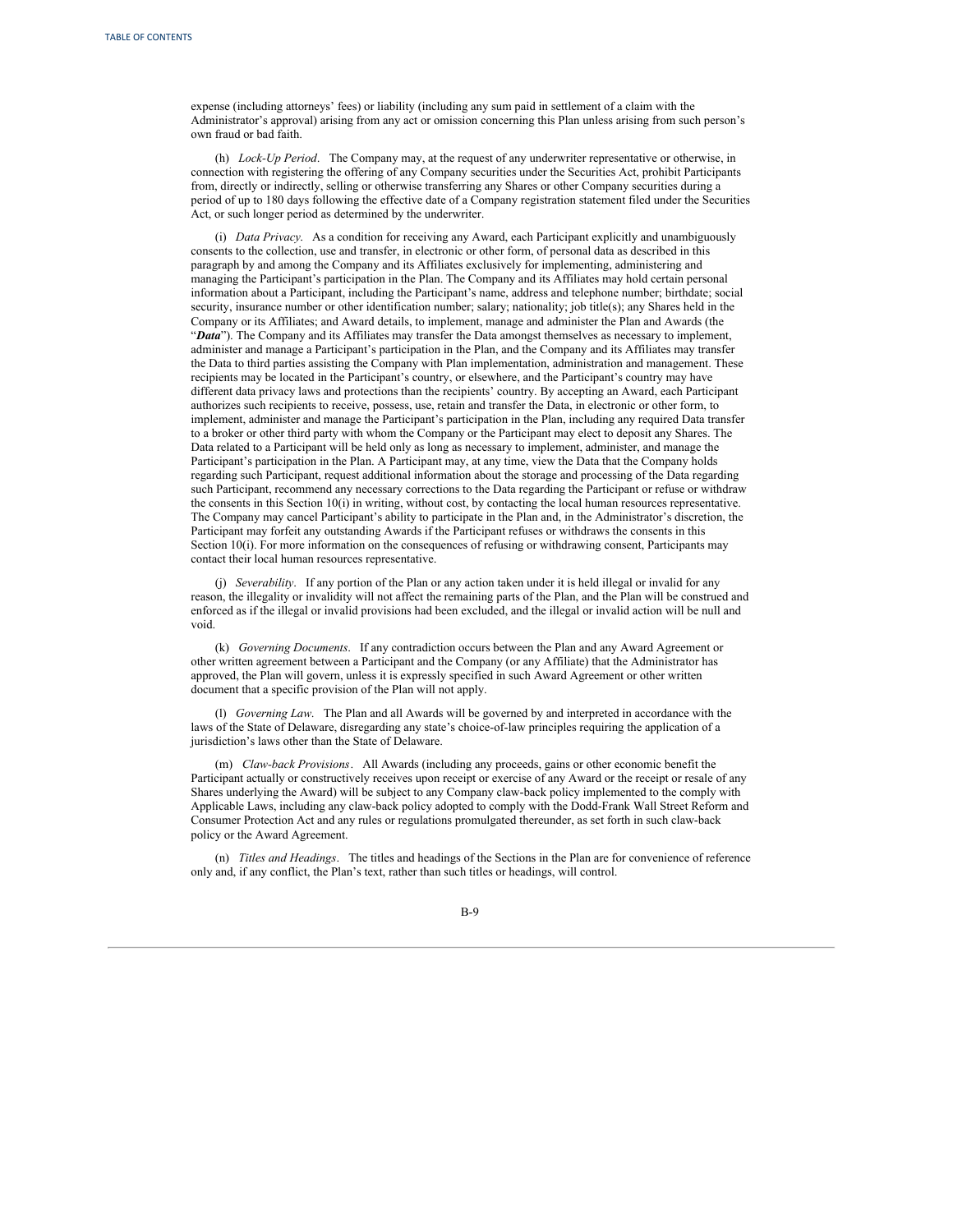(o) *Conformity to Securities Laws*. Participant acknowledges that the Plan is intended to conform to the extent necessary with Applicable Laws. Notwithstanding anything herein to the contrary, the Plan and all Awards will be administered only in conformance with Applicable Laws. To the extent Applicable Laws permit, the Plan and all Award Agreements will be deemed amended as necessary to conform to Applicable Laws.

(p) *Relationship to Other Benefits.* No payment under the Plan will be taken into account in determining any benefits under any pension, retirement, savings, profit sharing, group insurance, welfare or other benefit plan of the Company or any Affiliate except as expressly provided in writing in such other plan or an agreement thereunder.

(q) *Grant of Awards to Certain Eligible Service Providers*. The Company may provide through the establishment of a formal written policy (which shall be deemed a part of this Plan) or otherwise for the method by which Common Stock or other securities of the Company may be issued and by which such Common Stock or other securities and/or payment therefor may be exchanged or contributed, or may be returned upon any forfeiture of Common Stock or other securities by the eligible Service Provider.

(r) *Section 83(b) Election*. No Participant may make an election under Section 83(b) of the Code with respect to any Award under the Plan without the consent of the Administrator, which the Administrator may grant (prospectively or retroactively) or withhold in its sole discretion. If, with the consent of the Administrator, a Participant makes an election under Section 83(b) of the Code to be taxed with respect to the Restricted Stock as of the date of transfer of the Restricted Stock rather than as of the date or dates upon which the Participant would otherwise be taxable under Section 83(a) of the Code, the Participant shall be required to deliver a copy of such election to the Company promptly after filing such election with the Internal Revenue Service.

11. *Definitions.* As used in the Plan, the following words and phrases will have the following meanings:

(a) "*Administrator*" means the Board or a Committee to the extent that the Board's powers or authority under the Plan have been delegated to such Committee.

(b) "*Affiliate*" means (a) Greenlane Holdings, LLC, and (b) any Subsidiary.

(c) "*Applicable Accounting Standards*" means the U.S. Generally Accepted Accounting Principles, International Financial Reporting Standards or other accounting principles or standards applicable to the Company's financial statements under U.S. federal securities laws.

(d) "*Applicable Laws*" means the requirements relating to the administration of equity incentive plans under U.S. federal and state securities, tax and other applicable laws, rules and regulations, the applicable rules of any stock exchange or quotation system on which the Common Stock is listed or quoted and the applicable laws and rules of any foreign country or other jurisdiction where Awards are granted.

(e) "*Award*" means, individually or collectively, a grant under the Plan of Options, Stock Appreciation Rights, Restricted Stock, Restricted Stock Units or Other Stock or Cash Based Awards.

(f) "*Award Agreement*" means a written agreement evidencing an Award, which may be electronic, that contains such terms and conditions as the Administrator determines, consistent with and subject to the terms and conditions of the Plan.

(g) "*Board*" means the Board of Directors of the Company.

(h) "*Change in Control*" means and includes each of the following:

(i) A transaction or series of transactions (other than an offering of Common Stock to the general public through a registration statement filed with the Securities and Exchange Commission) whereby any "person" or related "group" of "persons" (as such terms are used in Sections 13(d) and 14(d)(2) of the Exchange Act) (other than the Company, any of its subsidiaries, any employee benefit plan maintained by the Company or any of its subsidiaries, any Significant Stockholder, or a "person" that, prior to such transaction, directly or indirectly controls, is controlled by, or is under common control with, the Company) directly or indirectly acquires beneficial ownership (within the meaning of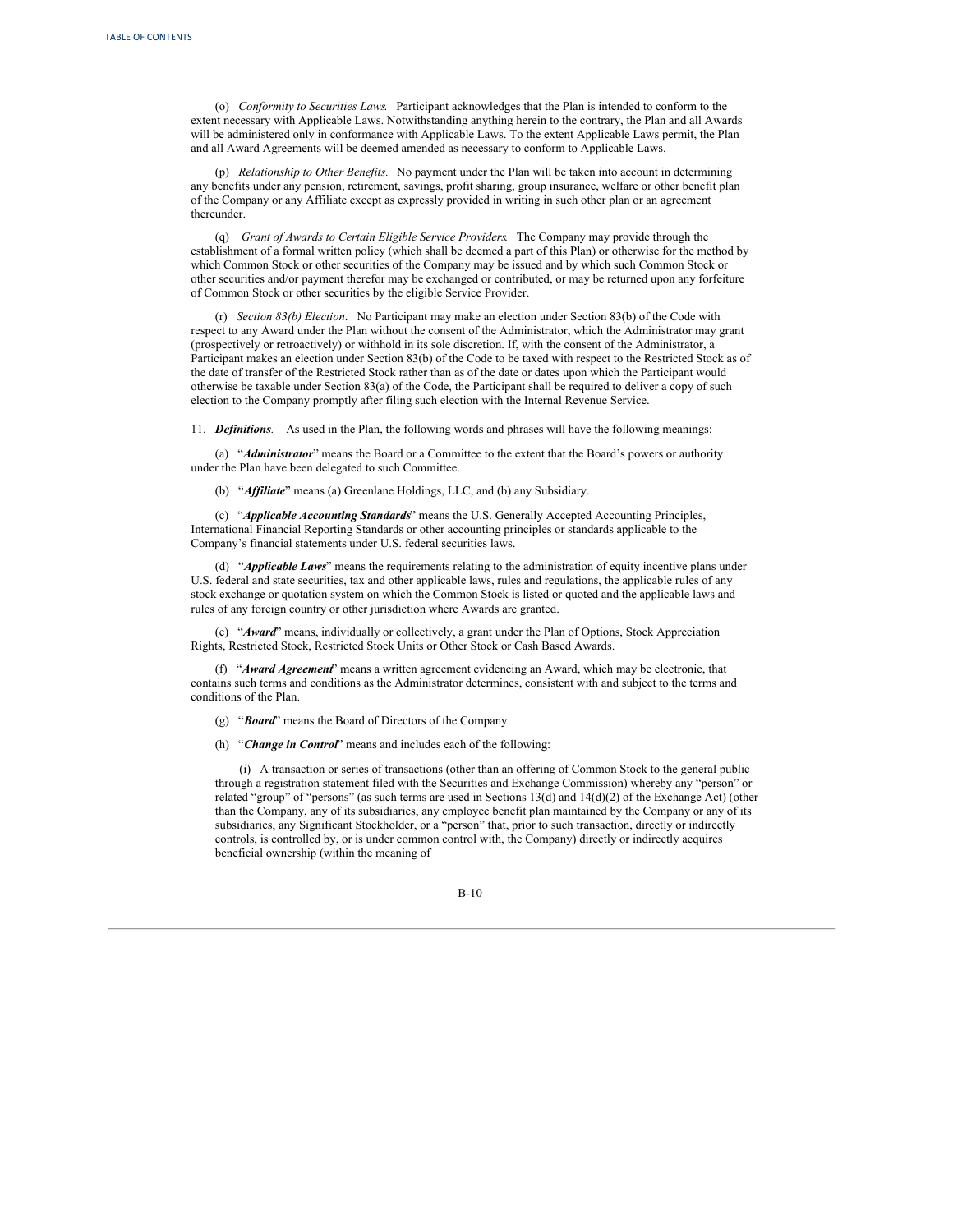Rule 13d-3 under the Exchange Act) of securities of the Company possessing more than 50% of the total combined voting power of the Company's securities outstanding immediately after such acquisition; or

(ii) During any period of two consecutive years, individuals who, at the beginning of such period, constitute the Board together with any new Director(s) (other than a Director designated by a person who shall have entered into an agreement with the Company to effect a transaction described in Section 11(h)(i) or 11(h) (iii)) whose election by the Board or nomination for election by the Company's stockholders was approved by a vote of at least two-thirds (2/3) of the Directors then still in office who either were Directors at the beginning of the two-year period or whose election or nomination for election was previously so approved, cease for any reason to constitute a majority thereof; or

(iii) The consummation by the Company (whether directly involving the Company or indirectly involving the Company through one or more intermediaries) of (x) a merger, consolidation, reorganization, or business combination or (y) a sale or other disposition of all or substantially all of the Company's assets in any single transaction or series of related transactions or (z) the acquisition of assets or stock of another entity, in each case other than a transaction: (A) which results in the Company's voting securities outstanding immediately before the transaction continuing to represent (either by remaining outstanding or by being converted into voting securities of the Company or the person that, as a result of the transaction, controls, directly or indirectly, the Company or owns, directly or indirectly, all or substantially all of the Company's assets or otherwise succeeds to the business of the Company (the Company or such person, the "*Successor Entity*")) directly or indirectly, at least a majority of the combined voting power of the Successor Entity's outstanding voting securities immediately after the transaction, and (B) after which no person or group beneficially owns voting securities representing 50% or more of the combined voting power of the Successor Entity; provided, however, that no person or group shall be treated for purposes of this Section 11(h)(iii)(B) as beneficially owning 50% or more of the combined voting power of the Successor Entity solely as a result of the voting power held in the Company prior to the consummation of the transaction; or

(iv) The consummation of a liquidation or dissolution of the Company.

Notwithstanding the foregoing, if a Change in Control constitutes a payment event with respect to any portion of an Award that provides for the deferral of compensation and is subject to Section 409A of the Code, the transaction or event described in subsection (i), (ii), (iii) or (iv) with respect to such Award (or portion thereof) must also constitute a "change in control event," as defined in Treasury Regulation Section 1.409A-3(i)(5) to the extent required by Section 409A.

The Administrator shall have full and final authority, which shall be exercised in its sole discretion, to determine conclusively whether a Change in Control has occurred pursuant to the above definition, and the date of the occurrence of such Change in Control and any incidental matters relating thereto; provided that any exercise of authority in conjunction with a determination of whether a Change in Control is a "change in control event" as defined in Treasury Regulation Section 1.409A-3(i)(5) shall be consistent with such regulation.

(i) "*Code*" means the Internal Revenue Code of 1986, as amended, and the regulations issued thereunder.

(j) "*Committee*" means one or more committees or subcommittees comprised of one or more Company directors or executive officers, to the extent Applicable Laws permit. To the extent required to comply with the provisions of Rule 16b-3, it is intended that each member of the Committee will be, at the time the Committee takes any action with respect to an Award that is subject to Rule 16b-3, a "non-employee director" within the meaning of Rule 16b-3; however, a Committee member's failure to qualify as a "non-employee director" within the meaning of Rule 16b-3 will not invalidate any Award granted by the Committee that is otherwise validly granted under the Plan.

(k) "*Common Stock*" means the Class A common stock of the Company.

(l) "*Company*" means Greenlane Holdings, Inc., a Delaware corporation, or any successor.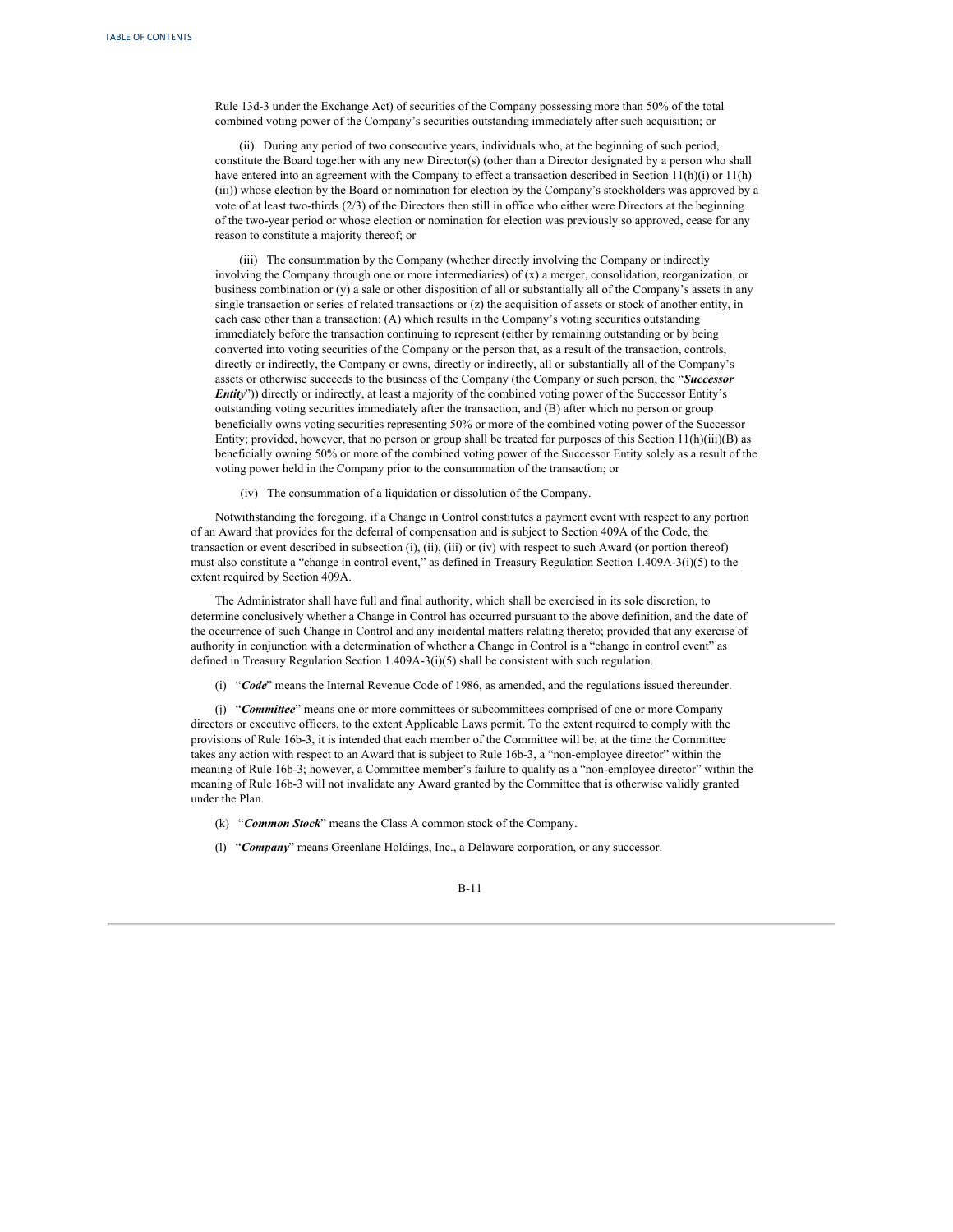(m) "*Consultant*" means any person, including any adviser, engaged by the Company or its parent or Affiliate to render services to such entity if the consultant or adviser: (i) renders *bona fide* services to the Company; (ii) renders services not in connection with the offer or sale of securities in a capital-raising transaction and does not directly or indirectly promote or maintain a market for the Company's securities; and (iii) is a natural person.

(n) "*Designated Beneficiary*" means the beneficiary or beneficiaries the Participant designates, in a manner the Administrator determines, to receive amounts due or exercise the Participant's rights if the Participant dies or becomes incapacitated. Without a Participant's effective designation, "Designated Beneficiary" will mean the Participant's estate.

(o) "*Director*" means a Board member.

(p) "*Dividend Equivalents*" means a right granted to a Participant under Section 7(b) to receive the equivalent value (in cash or Shares) of dividends paid on Shares.

(q) "*DRO*" means a domestic relations order as defined by the Code or Title I of the Employee Retirement Income Security Act of 1974, as amended, or the rules thereunder.

(r) "*Employee*" means any employee of the Company or its Affiliates.

(s) "*Equity Restructuring*" means, as the Administrator determines, a nonreciprocal transaction between the Company and its stockholders, such as a stock dividend, stock split, spin-off or recapitalization through a large, nonrecurring cash dividend, affecting the Shares (or other Company securities) or the share price of Common Stock (or other Company securities) and causing a change in the per share value of the Common Stock underlying outstanding Awards.

(t) "*Exchange Act*" means the Securities Exchange Act of 1934, as amended.

(u) "*Fair Market Value*" means, as of any date, the value of Common Stock determined as follows: (i) if the Common Stock is listed on any established stock exchange, the closing sales price for such Common Stock as quoted on such exchange for such date, or if no sale occurred on such date, the first market trading day immediately before such date during which a sale occurred, as reported in *The Wall Street Journal* or another source the Administrator deems reliable; (ii) if the Common Stock is not traded on a stock exchange but is quoted on a national market or other quotation system, the closing sales price on such date, or if no sales occurred on such date, then on the date immediately before such date on which sales prices are reported, as reported in *The Wall Street Journal* or another source the Administrator deems reliable; or (iii) without an established market for the Common Stock, the Administrator will determine the Fair Market Value in its discretion.

Notwithstanding the foregoing, with respect to any Award granted after the effectiveness of the Company's registration statement relating to its initial public offering and prior to the Public Trading Date, the Fair Market Value shall mean the initial public offering price of a Share as set forth in the Company's final prospectus relating to its initial public offering filed with the Securities and Exchange Commission.

(v) "*Greater Than 10% Stockholder*" means an individual then owning (within the meaning of Section 424(d) of the Code) more than 10% of the total combined voting power of all classes of stock of the Company or its subsidiary or parent corporation, as defined in Section 424(e) and (f) of the Code, respectively.

(w) "*Incentive Stock Option*" means an Option intended to qualify as an "incentive stock option" as defined in Section 422 of the Code.

(x) "*Non-Qualified Stock Option*" means an Option, or portion thereof, not intended or not qualifying as an Incentive Stock Option.

(y) "*Option*" means an option to purchase Shares.

(z) "*Other Stock or Cash Based Awards*" means cash awards, awards of Shares, and other awards valued wholly or partially by referring to, or are otherwise denominated in, based on or linked to, Shares or other property.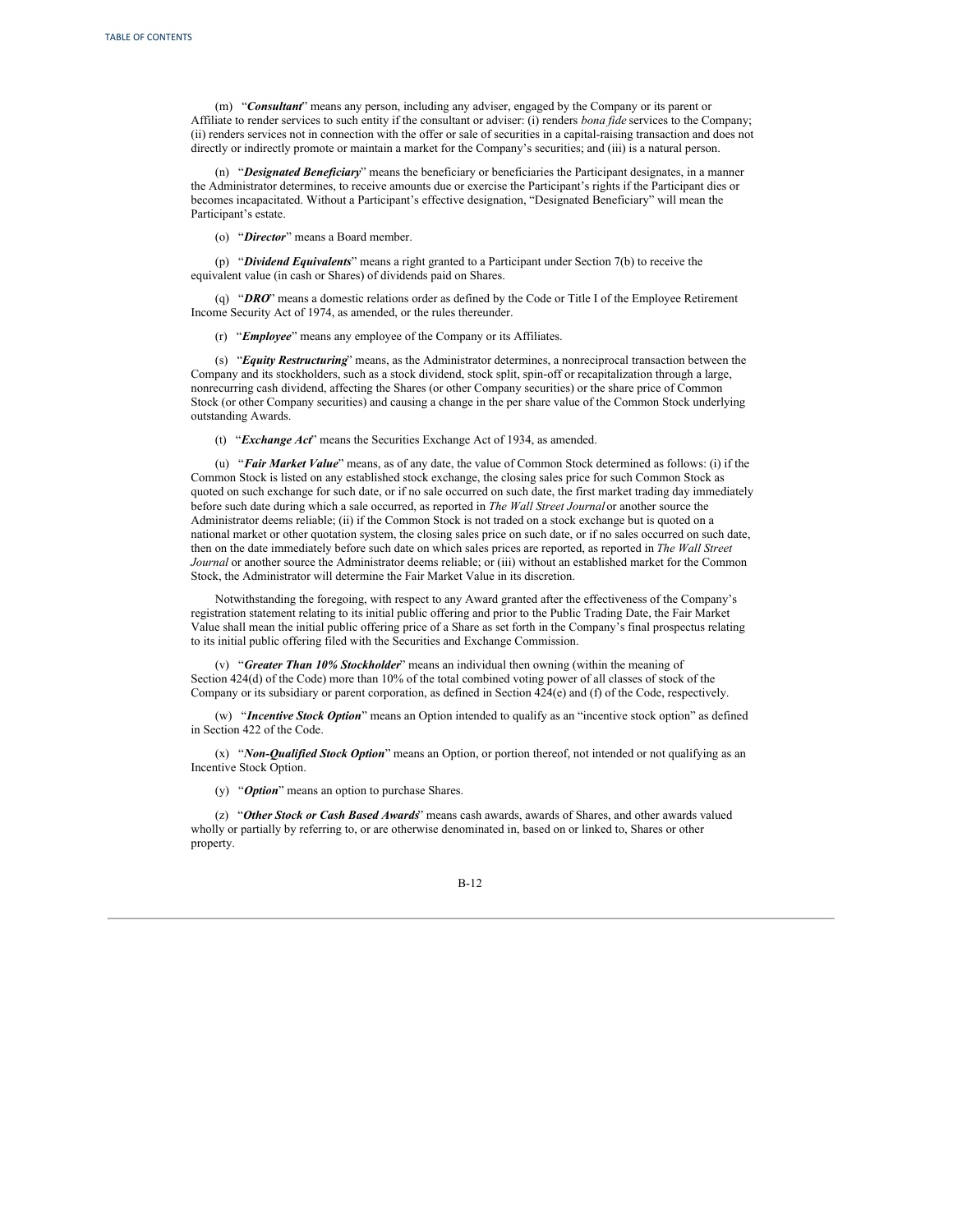(aa) **"***Overall Share Limit***"** means [•] Shares.

(bb) "*Participant*" means a Service Provider who has been granted an Award.

(cc) "*Performance Criteria*" means mean the criteria (and adjustments) that the Administrator may select for an Award to establish performance goals for a performance period.

(dd) "*Performance Goals*" shall mean, for a Performance Period, one or more goals established by the Administrator for the Performance Period based upon one or more Performance Criteria. Depending on the Performance Criteria used to establish such Performance Goals, Performance Goals may be expressed in terms of overall Company performance or the performance of an Affiliate, division, operating or business unit, or an individual.

(ee) "*Performance Period*" shall mean one or more periods of time, which may be of varying and overlapping durations, as the Administrator may select, over which the attainment of one or more Performance Goals will be measured for the purpose of determining a Holder's right to, and the payment of, an Award.

(ff) "*Plan*" means this 2019 Equity Incentive Plan, as amended and restated [•].

(gg) "*Public Trading Date*" shall mean the first date upon which Common Stock is listed upon notice of issuance on any securities exchange or designated upon notice of issuance as a national market security on an interdealer quotation system.

(hh) "*Restricted Stock*" means Shares awarded to a Participant under Section 6 subject to certain vesting conditions and other restrictions.

(ii) "*Restricted Stock Unit*" means an unfunded, unsecured right to receive, on the applicable settlement date, one Share or an amount in cash or other consideration determined by the Administrator to be of equal value as of such payment date, subject to certain vesting conditions and other restrictions.

(jj) "*Rule 16b-3*" means Rule 16b-3 promulgated under the Exchange Act.

(kk) "*Section 409A*" means Section 409A of the Code and all regulations, guidance, compliance programs and other interpretative authority thereunder.

(ll) "*Securities Act*" means the Securities Act of 1933, as amended.

(mm) "*Service Provider*" means an Employee, Consultant or Director of the Company or any subsidiary of the Company.

(nn) "*Shares*" means shares of Common Stock.

(oo) "*Significant Stockholder*" shall mean any "person" or related "group" of "persons" (as such terms are used in Sections 13(d) and 14(d)(2) of the Exchange Act) that, immediately following the issuance of Common Stock and Class B common stock to holders of equity interests in Greenlane Holdings, LLC in connection with the Company's initial public offering and prior to the Public Trading Date, holds 10% or more of the total combined voting power of all classes of common stock of the Company (ignoring for purposes of such calculation any Common Stock issued in connection with the Company's initial public offering to persons or entities other than the holders of equity interests in Greenlane Holdings, LLC).

(pp) "*Stock Appreciation Right*" means a stock appreciation right granted under Section 5.

(qq) "*Subsidiary*" means any entity (other than the Company or Greenlane Holdings, LLC), whether domestic or foreign, in an unbroken chain of entities beginning with the Company or Greenlane Holdings, LLC if each of the entities other than the last entity in the unbroken chain beneficially owns, at the time of the determination, securities or interests representing at least 50% of the total combined voting power of all classes of securities or interests in one of the other entities in such chain.

(rr) "*Termination of Service*" means the date the Participant ceases to be a Service Provider.

\* \* \*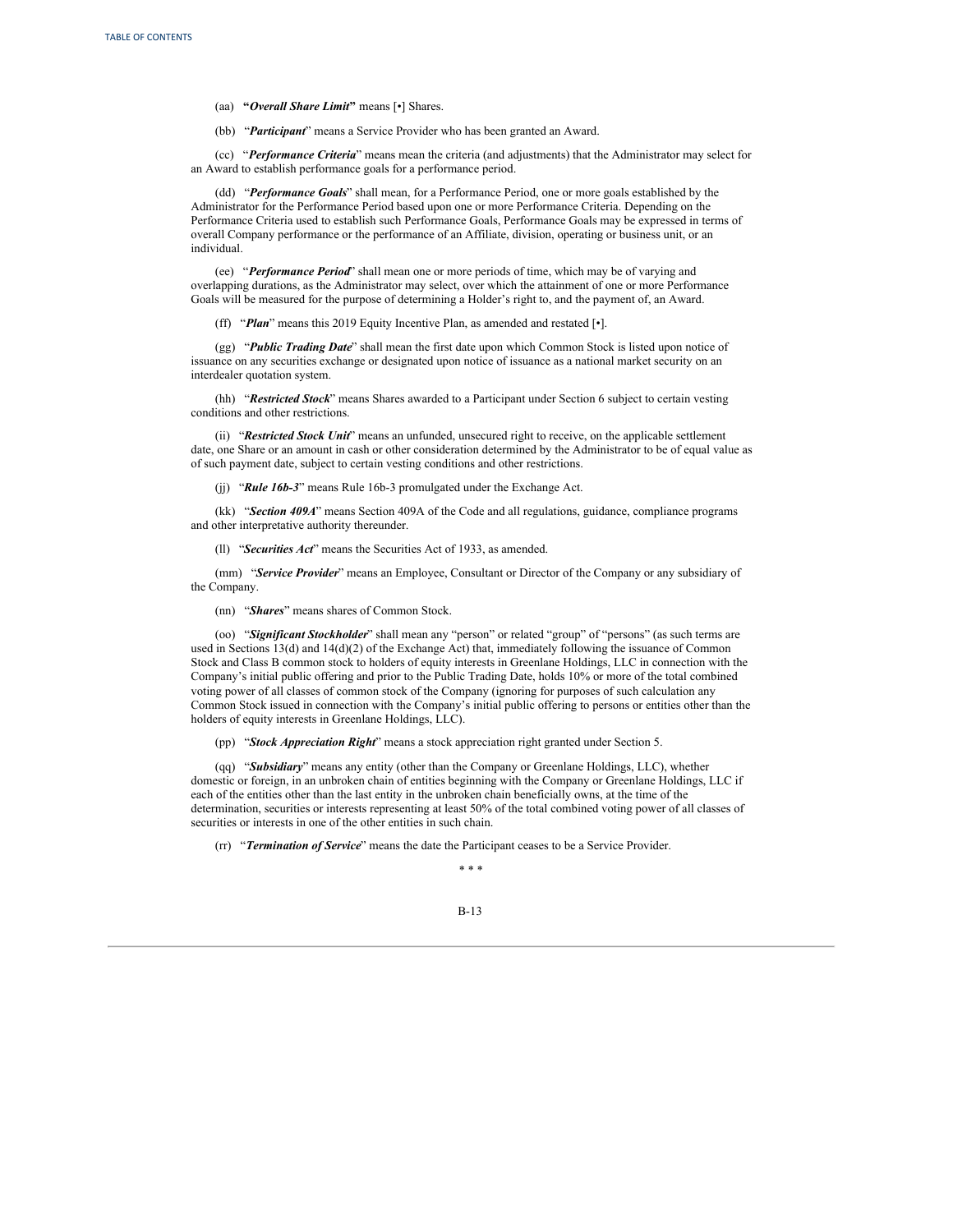#### **Appendix C**

# **MARKED COPY OF THE SECOND AMENDED AND RESTATED GREENLANE HOLDINGS, INC. 2019 EQUITY INCENTIVE PLAN**

# **GREENLANE HOLDINGS, INC.**

# *2019 EQUITY INCENTIVE PLAN,***as amended August 26, 2021AS AMENDED AND RESTATED [•]**

### 1. *Purpose*.

The Plan's purpose is to enhance the Company's ability to attract, retain and motivate persons who make (or are expected to make) important contributions to the Company by providing these individuals with equity ownership opportunities. Capitalized terms used in the Plan are defined in Section 11.

### 2. *Eligibility*.

Service Providers are eligible to be granted Awards under the Plan, subject to the limitations described herein.

# 3. *Administration and Delegation*.

(a) *Administration.* The Plan is administered by the Administrator. The Administrator has authority to determine which Service Providers receive Awards, grant Awards and set Award terms and conditions, subject to the conditions and limitations in the Plan. The Administrator also has the authority to take all actions and make all determinations under the Plan, to interpret the Plan and Award Agreements and to adopt, amend and repeal Plan administrative rules, guidelines and practices as it deems advisable. The Administrator may correct defects and ambiguities, supply omissions and reconcile inconsistencies in the Plan or any Award or Award Agreement as it deems necessary or appropriate to administer the Plan and any Awards. The Administrator's determinations under the Plan are in its sole discretion and will be final and binding on all persons having or claiming any interest in the Plan or any Award. The Administrator's determinations under the Plan need not be uniform and may be made selectively among Participants, whether or not such Participants are similarly situated.

(b) *Appointment of Committees; Delegation of Powers.* To the extent Applicable Laws permit, the Board may delegate any or all of its powers under the Plan to one or more Committees. The Board may also delegate to an executive officer of the Company the authority to grant Awards to Service Providers that are not subject to Section 16 of the Exchange Act. The Board may rescind any such delegation at any time or re-vest in itself any previously delegated authority at any time.

### 4. *Stock Available for Awards*.

(a) *Number of Shares.* Subject to adjustment under Section 8 and the terms of this Section 4, Awards may be made under the Plan covering up to the Overall Share Limit. Shares issued under the Plan may consist of authorized but unissued Shares, Shares purchased on the open market or treasury Shares.

(b) *Share Recycling*. If all or any part of an Award expires, lapses or is terminated, exchanged for cash, surrendered, repurchased, canceled without having been fully exercised or forfeited, in any case, in a manner that results in the Company acquiring Shares covered by the Award for less than Fair Market Value or not issuing any Shares covered by the Award, the unused Shares covered by the Award will, as applicable, become or again be available for Award grants under the Plan. In addition, Shares tendered by the Participant or withheld by the Company in payment of the exercise price of an Option or to satisfy any tax withholding obligation with respect to an Award will, as applicable, become or again be available for Award grants under the Plan.

(c) *Incentive Stock Option Limitations*. Notwithstanding anything to the contrary herein, no more than 5,000,000 Shares may be issued pursuant to the exercise of Incentive Stock Options, and no Shares may again be optioned, granted or awarded if it would cause an Incentive Stock Option not to qualify as an Incentive Stock Option.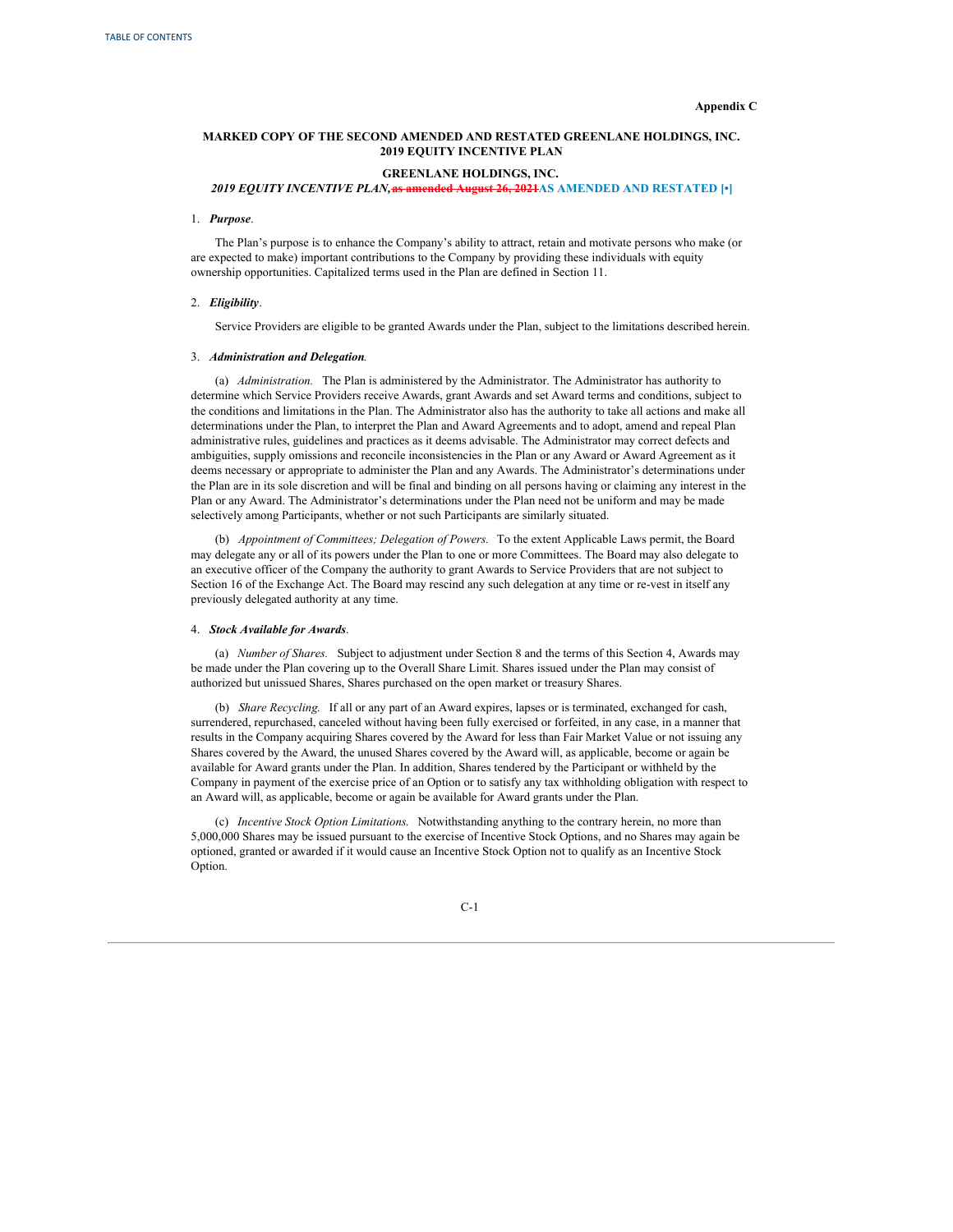(d) *Substitute Awards*. In connection with an entity's merger or consolidation with the Company or the Company's acquisition of an entity's property or stock, the Administrator may grant Awards in substitution for any options or other stock or stock-based awards granted before such merger or consolidation by such entity or its affiliate. Substitute Awards may be granted on such terms as the Administrator deems appropriate, notwithstanding limitations on Awards in the Plan. Substitute Awards will not count against the Overall Share Limit, except that Shares acquired by exercise of substitute Incentive Stock Options will count against the maximum number of Shares that may be issued pursuant to the exercise of Incentive Stock Options under the Plan.

### 5. *Stock Options and Stock Appreciation Rights*.

(a) *General.* The Administrator may grant Options or Stock Appreciation Rights to Service Providers subject to the limitations in the Plan, including Section 5(f) with respect to Incentive Stock Options. The Administrator will determine the number of Shares covered by each Option and Stock Appreciation Right, the exercise price of each Option and Stock Appreciation Right and the conditions and limitations applicable to the exercise of each Option and Stock Appreciation Right. A Stock Appreciation Right shall entitle the Participant (or other person entitled to exercise the Stock Appreciation Right pursuant to the Plan) to exercise all or a specified portion of the Stock Appreciation Right (to the extent then exercisable pursuant to its terms) and to receive from the Company an amount determined by multiplying the difference obtained by subtracting the exercise price per share of the Stock Appreciation Right from the Fair Market Value on the date of exercise of the Stock Appreciation Right by the number of Shares with respect to which the Stock Appreciation Right shall have been exercised, subject to any limitations of the Plan or as the Administrator may impose.

(b) *Exercise Price.* The Administrator will establish each Option's and Stock Appreciation Right's exercise price and specify the exercise price in the Award Agreement. The exercise price will not be less than 100% of the Fair Market Value on the grant date of the Option or Stock Appreciation Right.

(c) *Duration of Options.* Each Option or Stock Appreciation Right will be exercisable at such times and as specified in the Award Agreement, provided that the term of an Option or Stock Appreciation Right will not exceed ten years.

(d) *Exercise; Notification of Disposition.* Options and Stock Appreciation Rights may be exercised by delivering to the Company a written notice of exercise, in a form the Administrator approves (which may be electronic), signed by the person authorized to exercise the Option or Stock Appreciation Right, together with, as applicable, payment in full (i) as specified in Section 5(e) for the number of Shares for which the Award is exercised and (ii) as specified in Section 9(e) for any applicable withholding taxes. Unless the Administrator otherwise determines, an Option or Stock Appreciation Right may not be exercised for a fraction of a Share.

(e) *Payment Upon Exercise.* The exercise price of an Option must be paid in cash or by check payable to the order of the Company or, subject to Section 10(h), any Company insider trading policy (including blackout periods) and Applicable Laws, by:

(i) if there is a public market for Shares at the time of exercise, unless the Administrator otherwise determines, (A) delivery (including telephonically to the extent permitted by the Company) of an irrevocable and unconditional undertaking by a broker acceptable to the Company to deliver promptly to the Company sufficient funds to pay the exercise price, or (B) the Participant's delivery to the Company of a copy of irrevocable and unconditional instructions to a broker acceptable to the Company to deliver promptly to the Company cash or a check sufficient to pay the exercise price;

(ii) delivery (either by actual delivery or attestation) of Shares owned by the Participant valued at their Fair Market Value, provided (A) such payment method is then permitted under Applicable Laws, (B) such Shares, if acquired directly from the Company, were owned by the Participant for a minimum time period that the Company may establish and (C) such Shares are not subject to repurchase, forfeiture, unfulfilled vesting or other similar requirements; or

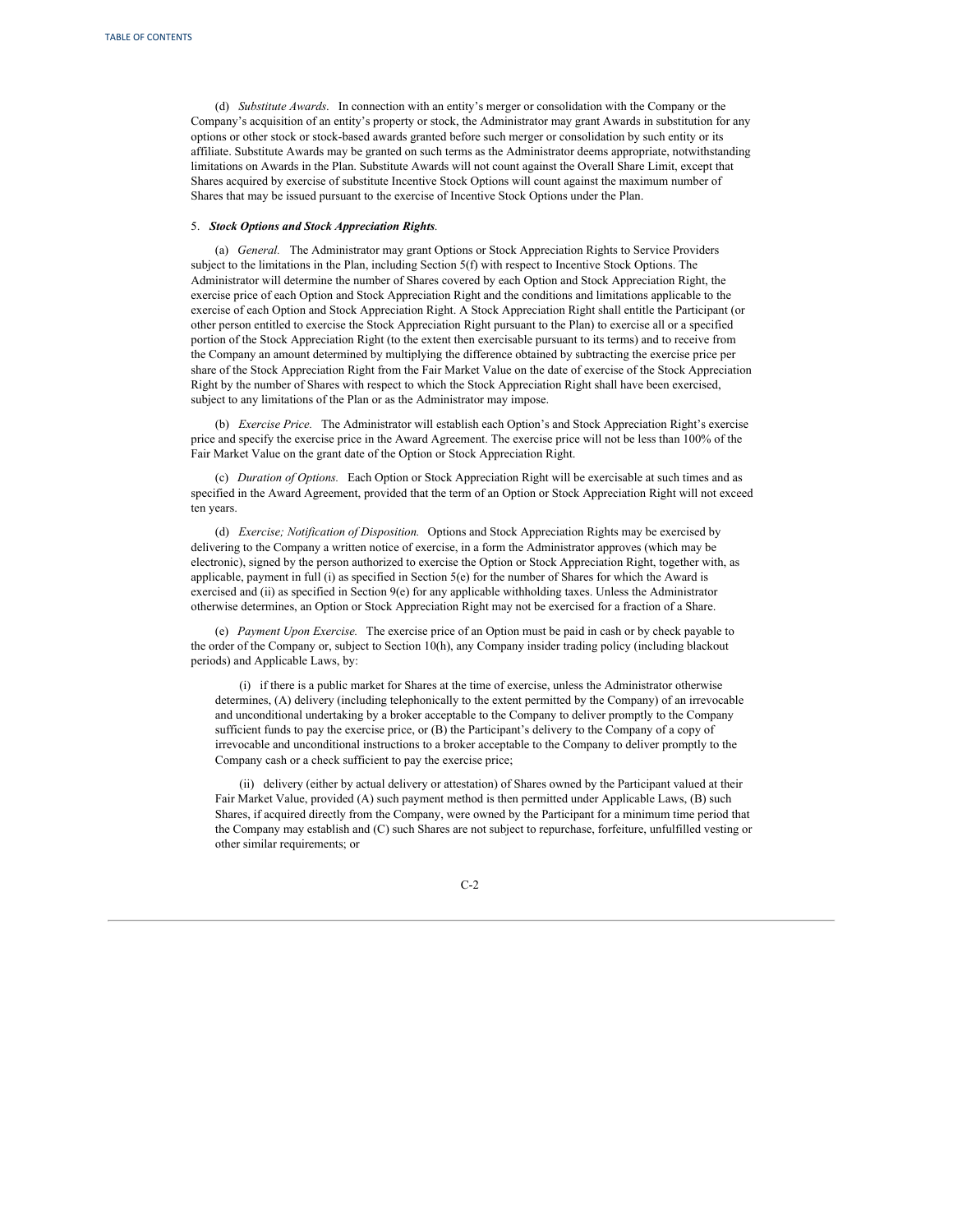(iii) any other mechanism that the Administrator, in its sole discretion, determines to be appropriate for a Participant, which the Administrator can determine on a case by case basis and any such determination with respect to one Participant shall not bind the Administrator with respect to any other Participant.

(f) *Additional Terms of Incentive Stock Options.* The Administrator may grant Options intended to qualify as Incentive Stock Options only to employees of the Company, any of its present or future "parent corporations" or "subsidiary corporations" as defined in Sections 424(e) or (f) of the Code, respectively, and any other entities the employees of which are eligible to receive Incentive Stock Options under the Code. No person qualifying as a Greater Than 10% Stockholder may be granted an Incentive Stock Option, unless such Incentive Stock Option conforms to Section 422 of the Code. If an Incentive Stock Option is granted to a Greater Than 10% Stockholder, the exercise price will not be less than 110% of the Fair Market Value on the Option's grant date, and the term of the Option will not exceed five years. The Administrator may modify an Incentive Stock Option with the holder's consent to disqualify such Option as an Incentive Stock Option. All Options intended to qualify as Incentive Stock Options will be subject to and construed consistently with Section 422 of the Code. By accepting an Incentive Stock Option, the Participant agrees to give prompt notice to the Company of dispositions or other transfers (other than in connection with a Change in Control) of Shares acquired from the Option made within (i) two years from the grant date of the Option or (ii) one year after the transfer of such Shares to the Participant, specifying the date of the disposition or other transfer and the amount the Participant realized, in cash, other property, assumption of indebtedness or other consideration, in such disposition or other transfer. Neither the Company nor the Administrator will be liable to a Participant, or any other party, (i) if an Option (or any part thereof) intended to qualify as an Incentive Stock Option fails to qualify as an Incentive Stock Option or (ii) for the Administrator's actions or omissions that cause an Option not to qualify as an Incentive Stock Option, including the conversion of an Incentive Stock Option to a Non-Qualified Stock Option or the grant of an Option intended as an Incentive Stock Option that fails to qualify as an Incentive Stock Option. Any Option that is intended to qualify as an Incentive Stock Option, but fails to qualify for any reason, including the portion of any Option becoming exercisable with respect to Shares having a fair market value exceeding the \$100,000 limitation under Treasury Regulation Section 1.422-4, will be a Non-Qualified Stock Option.

### 6. *Restricted Stock; Restricted Stock Units*.

(a) *General*. The Administrator may grant Restricted Stock, or the right to purchase Restricted Stock, to any Service Provider, subject to the Company's right to repurchase all or part of such shares at their issue price or other stated or formula price from the Participant (or to require forfeiture of such shares if issued at no cost) if conditions the Administrator specifies in the Award Agreement are not satisfied before the end of the applicable restriction period or periods that the Administrator establishes for such Award. In addition, the Administrator may grant to Service Providers Restricted Stock Units, which may be subject to vesting and forfeiture conditions during applicable restriction period or periods, as set forth in an Award Agreement. The Administrator will determine and set forth in the Award Agreement the terms and conditions for each Restricted Stock and Restricted Stock Unit Award, subject to the conditions and limitations contained in the Plan.

### (b) *Restricted Stock*.

(i) *Dividends*. Participants holding shares of Restricted Stock will be entitled to all ordinary cash dividends paid with respect to such shares, unless the Administrator provides otherwise in the Award Agreement. In addition, unless the Administrator provides otherwise, if any dividends or distributions are paid in Shares, or consist of a dividend or distribution to holders of Common Stock of property other than an ordinary cash dividend, the Shares or other property will be subject to the same restrictions on transferability and forfeitability as the shares of Restricted Stock with respect to which they were paid. All such dividend payments will be made no later than March 15 of the calendar year following the calendar year in which the right to the dividend payment becomes nonforfeitable.

(ii) *Stock Certificates*. The Company may require that the Participant deposit in escrow with the Company (or its designee) any stock certificates issued in respect of shares of Restricted Stock, together with a stock power endorsed in blank.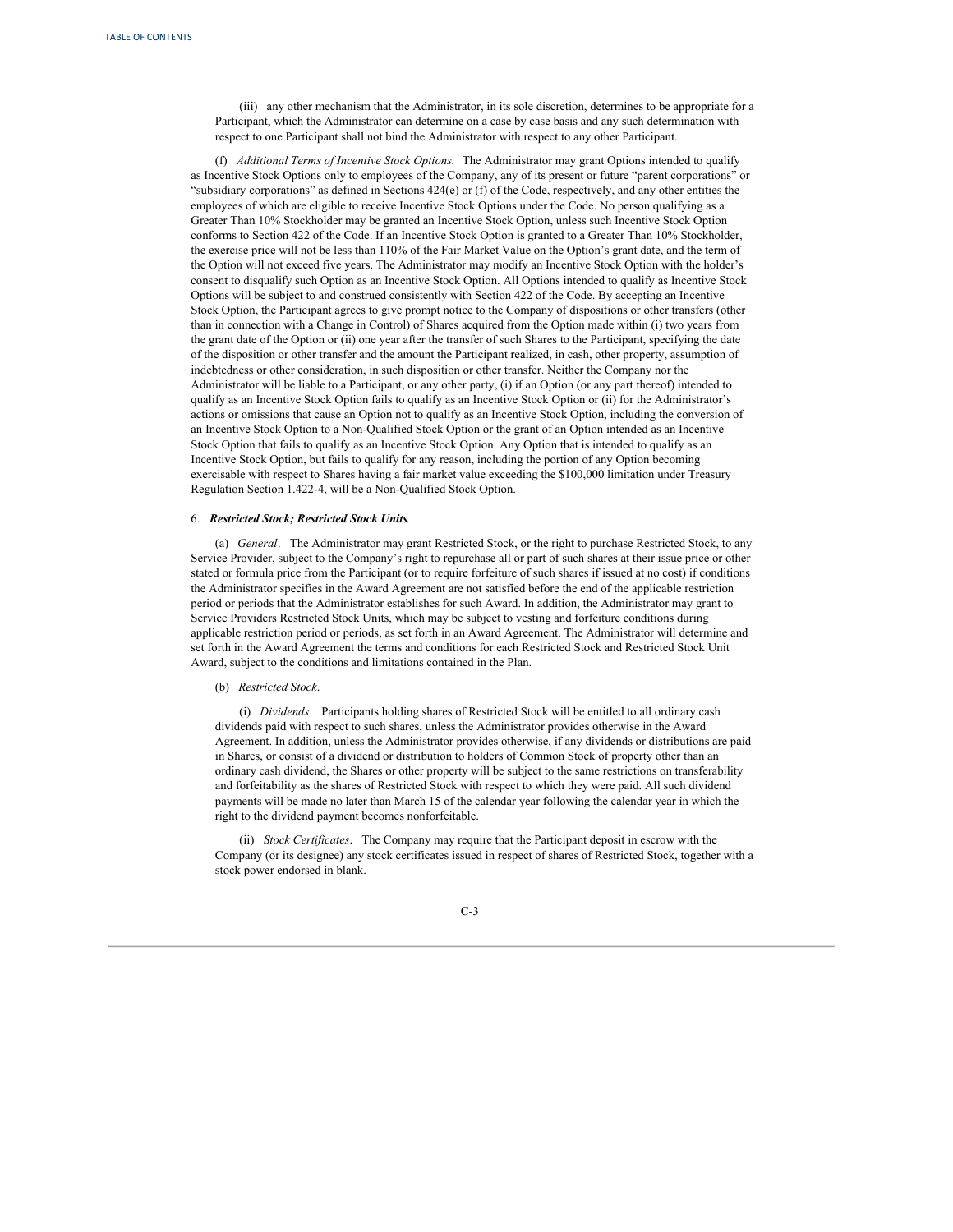### (c) *Restricted Stock Units*.

(i) *Settlement*. When a Restricted Stock Unit vests, the Participant will be entitled to receive from the Company one Share, an amount of cash or other property equal to the Fair Market Value of one Share on the settlement date or a combination of both, as the Administrator determines and as provided in the Award Agreement. The Administrator may provide that settlement of Restricted Stock Units will occur upon or as soon as reasonably practicable after the Restricted Stock Units vest or will instead be deferred, on a mandatory basis or at the Participant's election, in a manner intended to comply with Section 409A.

(ii) *Stockholder Rights*. A Participant will have no rights of a stockholder with respect to Shares subject to any Restricted Stock Unit unless and until the Shares are delivered in settlement of the Restricted Stock Unit.

### 7. *Other Stock or Cash Based Awards; Dividend Equivalents*.

(a) *Other Stock or Cash Based Awards*. Other Stock or Cash Based Awards may be granted to Participants, including Awards entitling Participants to receive Shares to be delivered in the future and including annual or other period or long-term cash bonus awards (whether based on specified Performance Criteria or otherwise), in each case subject to the conditions and limitations in the Plan. Such Other Stock or Cash Based Awards will also be available as a payment form in the settlement of other Awards, as standalone payments and as payment in lieu of compensation to which a Participant is otherwise entitled. Other Stock or Cash Based Awards may be paid in Shares, cash or other property, as the Administrator determines. Subject to the provisions of the Plan, the Administrator will determine the terms and conditions of each Other Stock or Cash Based Award, including any purchase price, performance goal (which may be based on the Performance Criteria), transfer restrictions, and vesting conditions, which will be set forth in the applicable Award Agreement.

(b) *Dividend Equivalents*. If the Administrator provides, a grant of Restricted Stock Units or an Other Stock Award may provide a Participant with the right to receive Dividend Equivalents, and no Dividend Equivalents shall be payable with respect to Options or Stock Appreciation Rights. Dividend Equivalents may be paid currently or credited to an account for the Participant, settled in cash or Shares and subject to the same restrictions on transferability and forfeitability as the Award with respect to which the Dividend Equivalents are paid and subject to other terms and conditions as set forth in the Award Agreement. All such Dividend Equivalent payments will be made no later than March 15 of the calendar year following the calendar year in which the right to the Dividend Equivalent payment becomes nonforfeitable, unless determined otherwise by the Administrator.

### 8. *Adjustments for Changes in Common Stock and Certain Other Events*.

(a) In connection with any Equity Restructuring, notwithstanding anything to the contrary in this Section 8, the Administrator will equitably adjust each outstanding Award as it deems appropriate to effect the Equity Restructuring, which may include adjusting the number and type of securities subject to each outstanding Award and/or the Award's exercise price or grant price (if applicable), granting new Awards to Participants, and making a cash payment to Participants. The adjustments provided under this Section 8(a) will be nondiscretionary and final and binding on the affected Participant and the Company; provided that the Administrator will determine whether an adjustment is equitable.

(b) In the event that the Administrator determines that any dividend or other distribution (whether in the form of cash, Shares, other securities, or other property), reorganization, merger, consolidation, combination, repurchase, recapitalization, liquidation, dissolution, or sale, transfer, exchange or other disposition of all or substantially all of the assets of the Company, or sale or exchange of Common Stock or other securities of the Company, issuance of warrants or other rights to purchase Common Stock or other securities of the Company, or other similar corporate transaction or event, as determined by the Administrator, affects the Common Stock such that an adjustment is determined by the Administrator to be appropriate in order to prevent dilution or enlargement of the benefits or potential benefits intended by the Company to be made available under the Plan or with respect to any Award, then the Administrator may, in such manner as it may deem equitable, adjust any or all of: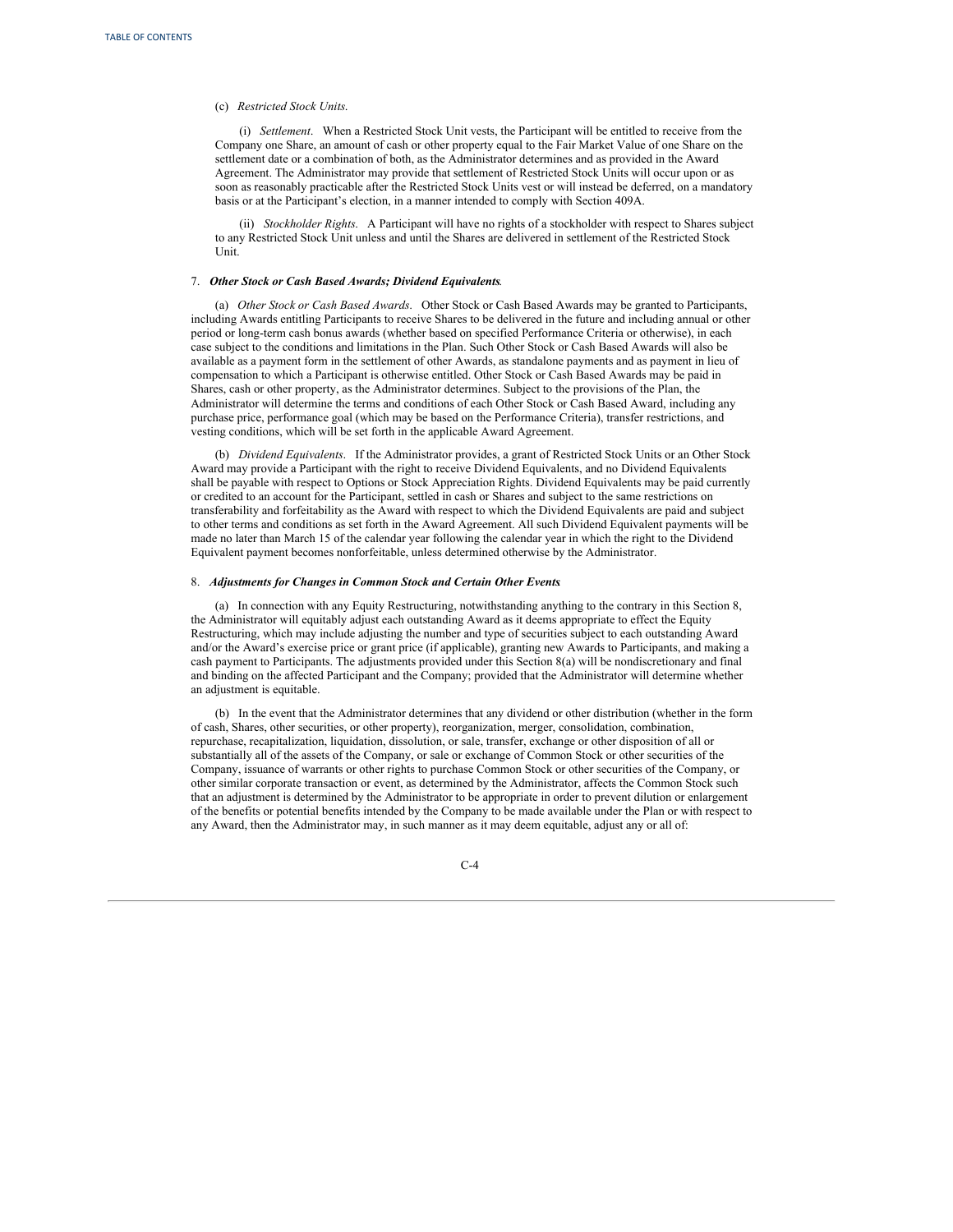(i) the number and kind of Shares (or other securities or property) with respect to which Awards may be granted or awarded (including, but not limited to, adjustments of the limitations in Section 4 hereof on the maximum number and kind of shares which may be issued and specifically including for the avoidance of doubt adjustments to the Incentive Stock Option limitation set forth in Section 4(c));

(ii) the number and kind of Shares (or other securities or property) subject to outstanding Awards;

(iii) the grant or exercise price with respect to any Award; and

(iv) the terms and conditions of any Awards (including, without limitation, any applicable financial or other performance "targets" specified in an Award Agreement).

(c) In the event of any transaction or event described in Section 8(b) hereof (including without limitation any Change in Control) or any unusual or nonrecurring transaction or event affecting the Company or the financial statements of the Company, or any change in any Applicable Laws or accounting principles, the Administrator, on such terms and conditions as it deems appropriate, either by the terms of the Award or by action taken prior to the occurrence of such transaction or event, is hereby authorized to take such actions as it deems appropriate, including, but not limited to, any one or more of the following actions:

(i) To provide for the cancellation of any such Award in exchange for either an amount of cash or other property with a value equal to the amount that could have been obtained upon the exercise or settlement of the vested portion of such Award or realization of the Participant's rights under the vested portion of such Award, as applicable; provided that, if the amount that could have been obtained upon the exercise or settlement of the vested portion of such Award or realization of the Participant's rights, in any case, is equal to or less than zero, then the vested portion of such Award may be terminated without payment;

(ii) To provide that such Award shall vest and, to the extent applicable, be exercisable as to all shares covered thereby, notwithstanding anything to the contrary in the Plan or the provisions of such Award;

(iii) To provide that such Award be assumed by the successor or survivor corporation, or a parent or subsidiary thereof, or shall be substituted for by awards covering the stock of the successor or survivor corporation, or a parent or subsidiary thereof, with appropriate adjustments as to the number and kind of shares and applicable exercise or purchase price, in all cases, as determined by the Administrator;

(iv) To make adjustments in the number and type of Shares (or other securities or property) subject to outstanding Awards, and/or in the terms and conditions of (including the grant or exercise price), and the criteria included in, outstanding Awards;

(v) To replace such Award with other rights or property selected by the Administrator; and/or

(vi) To provide that the Award will terminate and cannot vest, be exercised or become payable after the applicable event.

(d) In the event of any pending stock dividend, stock split, combination or exchange of shares, merger, consolidation or other distribution (other than normal cash dividends) of Company assets to stockholders, or any other extraordinary transaction or change affecting the Shares or the share price of Common Stock, including any Equity Restructuring or any securities offering or other similar transaction, for administrative convenience, the Administrator may refuse to permit the exercise of any Award for up to 60 days before or after such transaction.

(e) Except as expressly provided in the Plan or the Administrator's action under the Plan, no Participant will have any rights due to any subdivision or consolidation of Shares of any class, dividend payment, increase or decrease in the number of Shares of any class or dissolution, liquidation, merger, or consolidation of the Company or other corporation. Except as expressly provided with respect to an Equity Restructuring under Section 8(a) above or the Administrator's action under the Plan, no issuance by the Company of shares of any class, or securities convertible into shares of any class, will affect, and no adjustment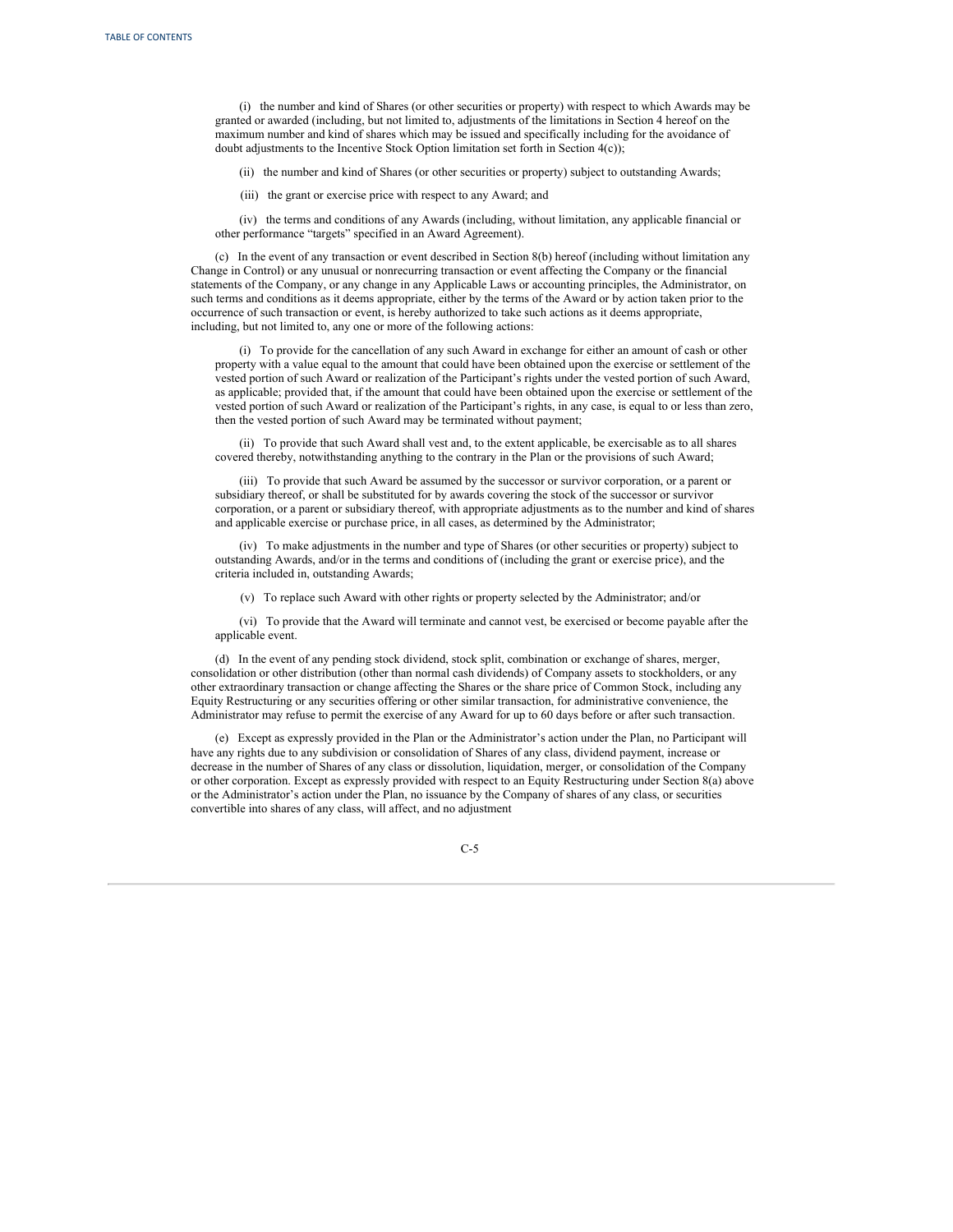will be made regarding, the number of Shares subject to an Award or the Award's grant or exercise price. The existence of the Plan, any Award Agreements and the Awards granted hereunder will not affect or restrict in any way the Company's right or power to make or authorize (i) any adjustment, recapitalization, reorganization or other change in the Company's capital structure or its business, (ii) any merger, consolidation dissolution or liquidation of the Company or sale of Company assets or (iii) any sale or issuance of securities, including securities with rights superior to those of the Shares or securities convertible into or exchangeable for Shares. The Administrator may treat Participants and Awards (or portions thereof) differently under this Section 8.

(f) No action shall be taken under this Section 8 which shall cause an Award to fail to comply with Section 409A of the Code or the Treasury Regulations thereunder, to the extent applicable to such Award.

### **9.** *General Provisions Applicable to Awards.*

(a) *Transferability.* Except as the Administrator may determine or provide in an Award Agreement or otherwise, in accordance with Applicable Laws (and subject to the applicable requirements for Shares underlying Awards to be registered on Form S-8 under the Securities Act), Awards may not be sold, assigned, transferred, pledged or otherwise encumbered, either voluntarily or by operation of law, except by will or the laws of descent and distribution, or, subject to the Administrator's consent, pursuant to a DRO, and, during the life of the Participant, will be exercisable only by the Participant. Any permitted transfer of an Award hereunder shall be without consideration, except as required by Applicable Law. References to a Participant, to the extent relevant in the context, will include references to a Participant's authorized transferee that the Administrator specifically approves under Applicable Laws.

(b) *Documentation.* Each Award will be evidenced in an Award Agreement, as the Administrator determines. Each Award may contain terms and conditions in addition to those set forth in the Plan.

(c) *Discretion.* Except as the Plan otherwise provides, each Award may be made alone or in addition or in relation to any other Award. The terms of each Award to a Participant need not be identical, and the Administrator need not treat Participants or Awards (or portions thereof) uniformly.

(d) *Termination of Status.* The Administrator will determine how the disability, death, retirement, authorized leave of absence or any other change or purported change in a Participant's Service Provider status affects an Award and the extent to which, and the period during which, the Participant, the Participant's legal representative, conservator, guardian or Designated Beneficiary may exercise rights under the Award, if applicable.

(e) *Withholding.* Each Participant must pay the Company, or make provision satisfactory to the Administrator for payment of, any taxes required by law to be withheld in connection with such Participant's Awards by the date of the event creating the tax liability. In satisfaction of the foregoing requirement or in satisfaction of any additional tax withholding, the Company may satisfy, or may allow a Participant to satisfy, such obligations by any payment means described in Section 5(e) hereof, including, without limitation, by withholding, or allowing such Participant to elect to have the Company or an affiliate withhold, Shares otherwise issuable under an Award (or allow the surrender of Shares). The number of Shares which may be so withheld or surrendered shall be limited to the number of Shares which have a fair market value on the date of withholding or repurchase no greater than the aggregate amount of such liabilities based on the maximum individual statutory withholding rates in the applicable jurisdiction, in accordance with Company policies and at the discretion of the Administrator. The Administrator shall determine the fair market value of the Shares, consistent with applicable provisions of the Code, for tax withholding obligations due in connection with a broker-assisted cashless Option or Stock Appreciation Right exercise involving the sale of Shares to pay the Option or Stock Appreciation Right exercise price or any tax withholding obligation.

(f) *Amendment of Award.* The Administrator may amend, modify or terminate any outstanding Award, including by substituting another Award of the same or a different type, changing the exercise or settlement date, and converting an Incentive Stock Option to a Non-Qualified Stock Option. The Participant's consent to such action will be required unless (i) the Administrator determines that the action, taking into account any related action, would not materially and adversely affect the Participant, or (ii) the change is permitted under Section 8 or pursuant to 10(f).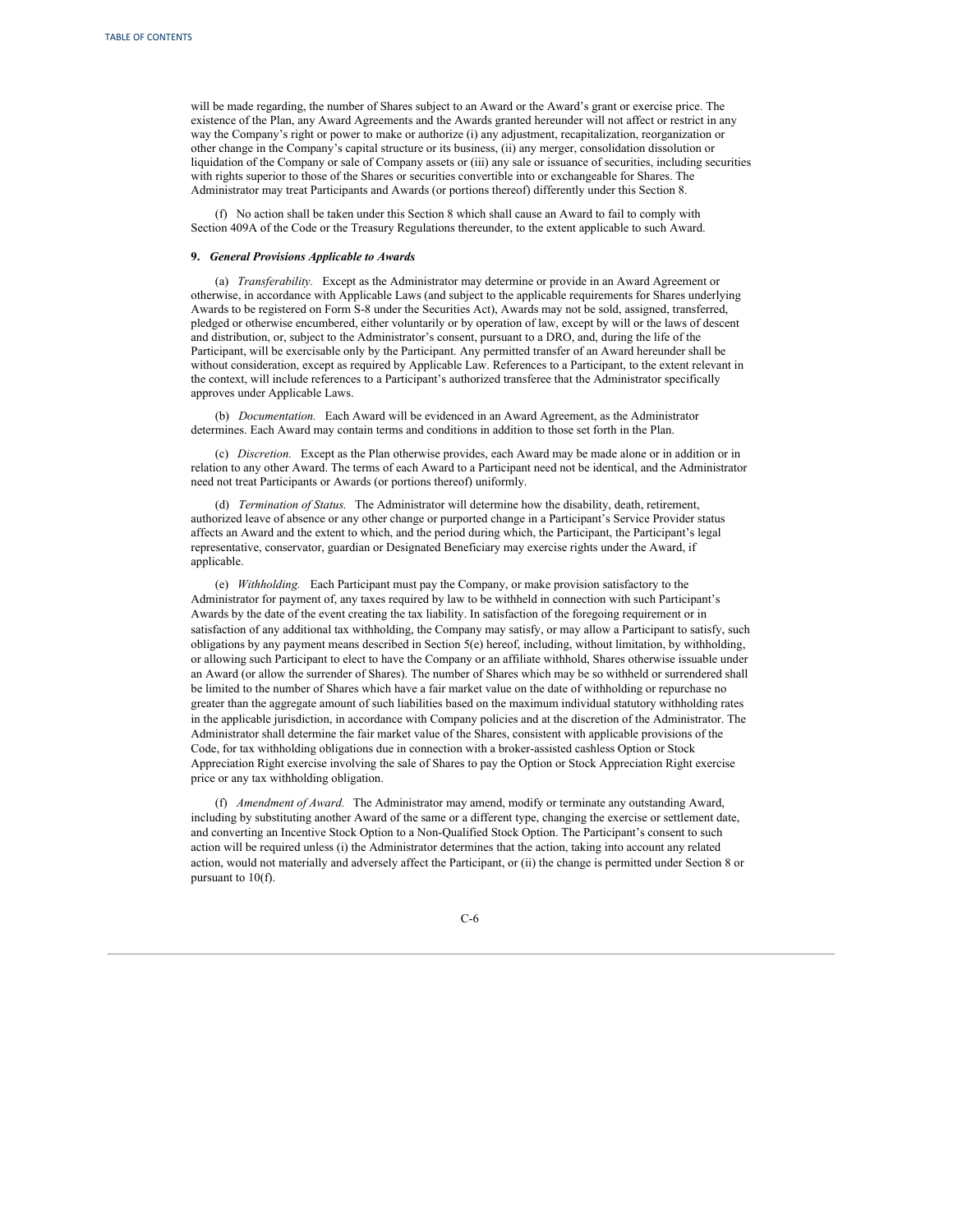(g) *Conditions on Delivery of Stock.* The Company will not be obligated to deliver any Shares under the Plan or remove restrictions from Shares previously delivered under the Plan until (i) all Award conditions have been met or removed to the Company's satisfaction, (ii) as determined by the Company, all other legal matters regarding the issuance and delivery of such Shares have been satisfied, including any applicable securities laws and stock exchange or stock market rules and regulations, and (iii) the Participant has executed and delivered to the Company such representations or agreements as the Administrator deems necessary or appropriate to satisfy any Applicable Laws. The Company's inability to obtain authority from any regulatory body having jurisdiction, which the Administrator determines is necessary to the lawful issuance and sale of any securities, will relieve the Company of any liability for failing to issue or sell such Shares as to which such requisite authority has not been obtained.

(h) *Acceleration.* The Administrator may at any time provide that any Award will become immediately vested and fully or partially exercisable, free of some or all restrictions or conditions, or otherwise fully or partially realizable.

(i) *Repricing*. Subject to Section 8, the Administrator shall have the authority, without the approval of the stockholders of the Company, to (i) authorize the amendment of any outstanding Option or Stock Appreciation Right to reduce its price per share, or (ii) cancel any Option or Stock Appreciation Right in exchange for cash or another Award when the Option or Stock Appreciation Right price per share exceeds the Fair Market Value of the underlying Shares. In addition, subject to Section 8, the Administrator shall have the authority, without the approval of the stockholders of the Company, to amend any outstanding Award to increase the price per share or to cancel and replace an Award with the grant of an Award having a price per share that is greater than or equal to the price per share of the original Award.

(j) *Cash Settlement*. Without limiting the generality of any other provision of the Plan, the Administrator may provide, in an Award Agreement or subsequent to the grant of an Award, in its discretion, that any Award may be settled in cash, Shares or a combination thereof.

# **10.** *Miscellaneous***.**

(a) *No Right to Employment or Other Status.* No person will have any claim or right to be granted an Award, and the grant of an Award will not be construed as giving a Participant the right to continued employment or any other relationship with the Company. The Company expressly reserves the right at any time to dismiss or otherwise terminate its relationship with a Participant free from any liability or claim under the Plan or any Award, except as expressly provided in an Award Agreement.

(b) *No Rights as Stockholder; Certificates.* Subject to the Award Agreement, no Participant or Designated Beneficiary will have any rights as a stockholder with respect to any Shares to be distributed under an Award until becoming the record holder of such Shares. Notwithstanding any other provision of the Plan, unless the Administrator otherwise determines or Applicable Laws require, the Company will not be required to deliver to any Participant certificates evidencing Shares issued in connection with any Award and instead such Shares may be recorded in the books of the Company (or, as applicable, its transfer agent or stock plan administrator). The Company may place legends on stock certificates issued under the Plan that the Administrator deems necessary or appropriate to comply with Applicable Laws.

(c) *Ef ective Date and Term of Plan.* The Plan will become effective on the date it is adopted by the Board. No Awards may be granted under the Plan after ten years from the earlier of (i) the date the Board adopted the Plan or (ii) the date the Company's stockholders approved the Plan, but Awards previously granted may extend beyond that date in accordance with the Plan. If the Plan is not approved by the Company's stockholders in accordance with Section 422 of the Code, the Plan and any Awards granted under the Plan shall be null and void and of no force and effect.

(d) *Amendment of Plan.* The Administrator may amend, suspend or terminate the Plan at any time; provided that no amendment, other than an increase to the Overall Share Limit may materially and adversely affect any Award outstanding at the time of such amendment without the affected Participant's consent. Awards outstanding at the time of any Plan suspension or termination will continue to be governed by the Plan and the Award Agreement, as in effect before such suspension or termination. The Board will obtain stockholder approval of any Plan amendment to the extent necessary to comply with Applicable Laws.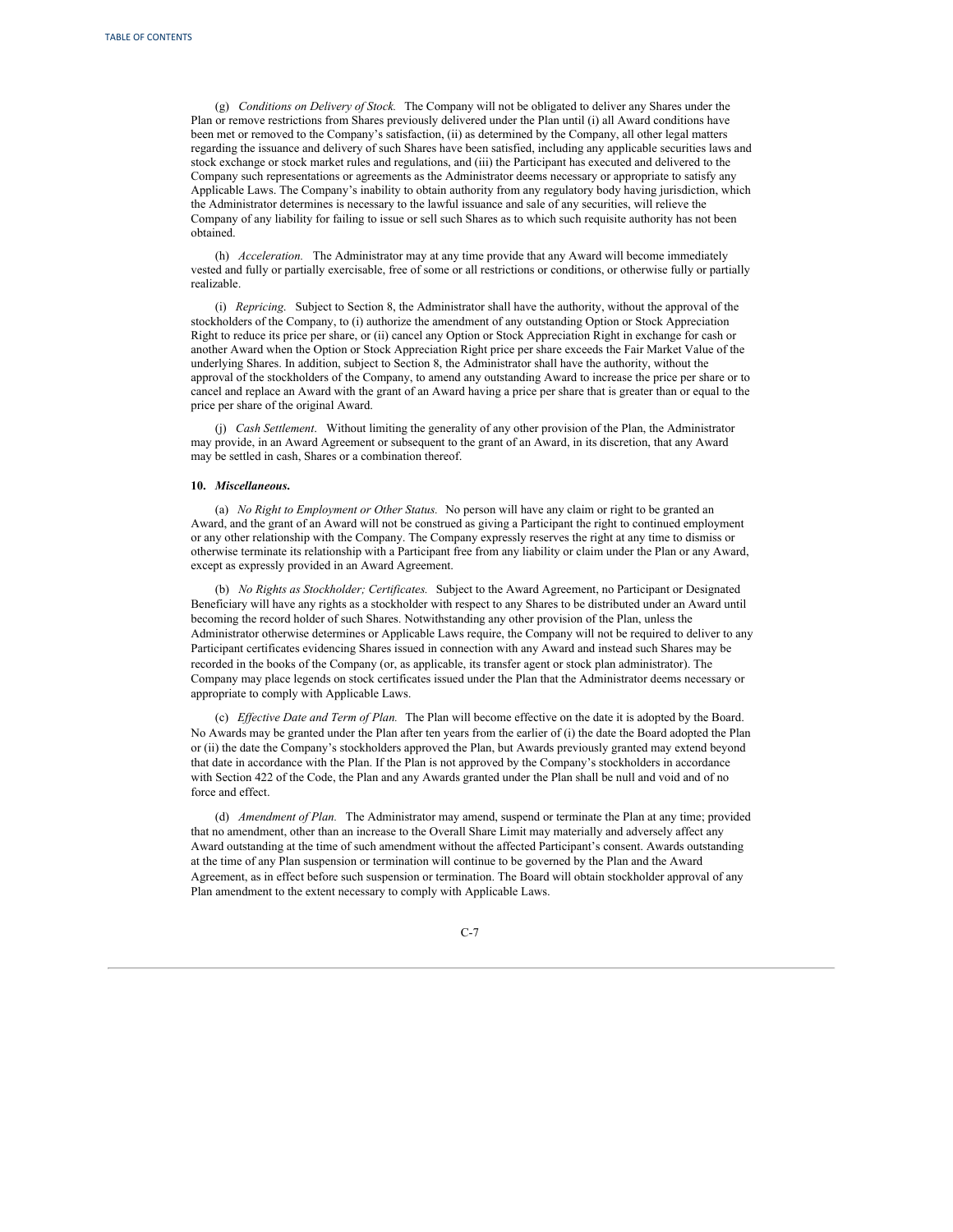(e) *Provisions for Foreign Participants*. The Administrator may modify Awards granted to Participants who are foreign nationals or employed outside the United States or establish subplans or procedures under the Plan to address differences in laws, rules, regulations or customs of such foreign jurisdictions with respect to tax, securities, currency, employee benefit or other matters.

### (f) *Section 409A*.

(i) *General*. The Company intends that all Awards be structured to comply with, or be exempt from, Section 409A, such that no adverse tax consequences, interest, or penalties under Section 409A apply. Notwithstanding anything in the Plan or any Award Agreement to the contrary, the Administrator may, without a Participant's consent, amend this Plan or Awards, adopt policies and procedures, or take any other actions (including amendments, policies, procedures and retroactive actions) as are necessary or appropriate to preserve the intended tax treatment of Awards, including any such actions intended to (A) exempt this Plan or any Award from Section 409A, or (B) comply with Section 409A, including regulations, guidance, compliance programs and other interpretative authority that may be issued after an Award's grant date. The Company makes no representations or warranties as to an Award's tax treatment under Section 409A or otherwise. The Company will have no obligation under this Section 10(f) or otherwise to avoid the taxes, penalties or interest under Section 409A with respect to any Award and will have no liability to any Participant or any other person if any Award, compensation or other benefits under the Plan are determined to constitute noncompliant, "nonqualified deferred compensation" subject to taxes, penalties or interest under Section 409A.

(ii) *Separation from Service*. If an Award constitutes "nonqualified deferred compensation" under Section 409A, any payment or settlement of such Award upon a termination of a Participant's Service Provider relationship will, to the extent necessary to avoid taxes under Section 409A, be made only upon the Participant's "separation from service" (within the meaning of Section 409A), whether such "separation from service" occurs upon or after the termination of the Participant's Service Provider relationship. For purposes of this Plan or any Award Agreement relating to any such payments or benefits, references to a "termination," "termination of employment" or like terms means a "separation from service."

(iii) *Payments to Specified Employees*. Notwithstanding any contrary provision in the Plan or any Award Agreement, any payment(s) of "nonqualified deferred compensation" required to be made under an Award to a "specified employee" (as defined under Section 409A and as the Administrator determines) due to his or her "separation from service" will, to the extent necessary to avoid taxes under Section 409A(a)(2)(B)(i) of the Code, be delayed for the six-month period immediately following such "separation from service" (or, if earlier, until the specified employee's death) and will instead be paid (as set forth in the Award Agreement) on the day immediately following such six-month period or as soon as administratively practicable thereafter (without interest). Any payments of "nonqualified deferred compensation" under such Award payable more than six months following the Participant's "separation from service" will be paid at the time or times the payments are otherwise scheduled to be made.

(iv) *Separate Payments*. Each payment made under this Plan shall be designated as a "separate payment" within the meaning of Section 409A.

(g) *Limitations on Liability*. Notwithstanding any other provisions of the Plan, no individual acting as a director, officer, other employee or agent of the Company will be liable to any Participant, former Participant, spouse, beneficiary, or any other person for any claim, loss, liability, or expense incurred in connection with the Plan or any Award, and such individual will not be personally liable with respect to the Plan because of any contract or other instrument executed in his or her capacity as an Administrator, director, officer, other employee or agent of the Company. The Company will indemnify and hold harmless each director, officer, other employee and agent of the Company that has been or will be granted or delegated any duty or power relating to the Plan's administration or interpretation, against any cost or expense (including attorneys' fees) or liability (including any sum paid in settlement of a claim with the Administrator's approval) arising from any act or omission concerning this Plan unless arising from such person's own fraud or bad faith.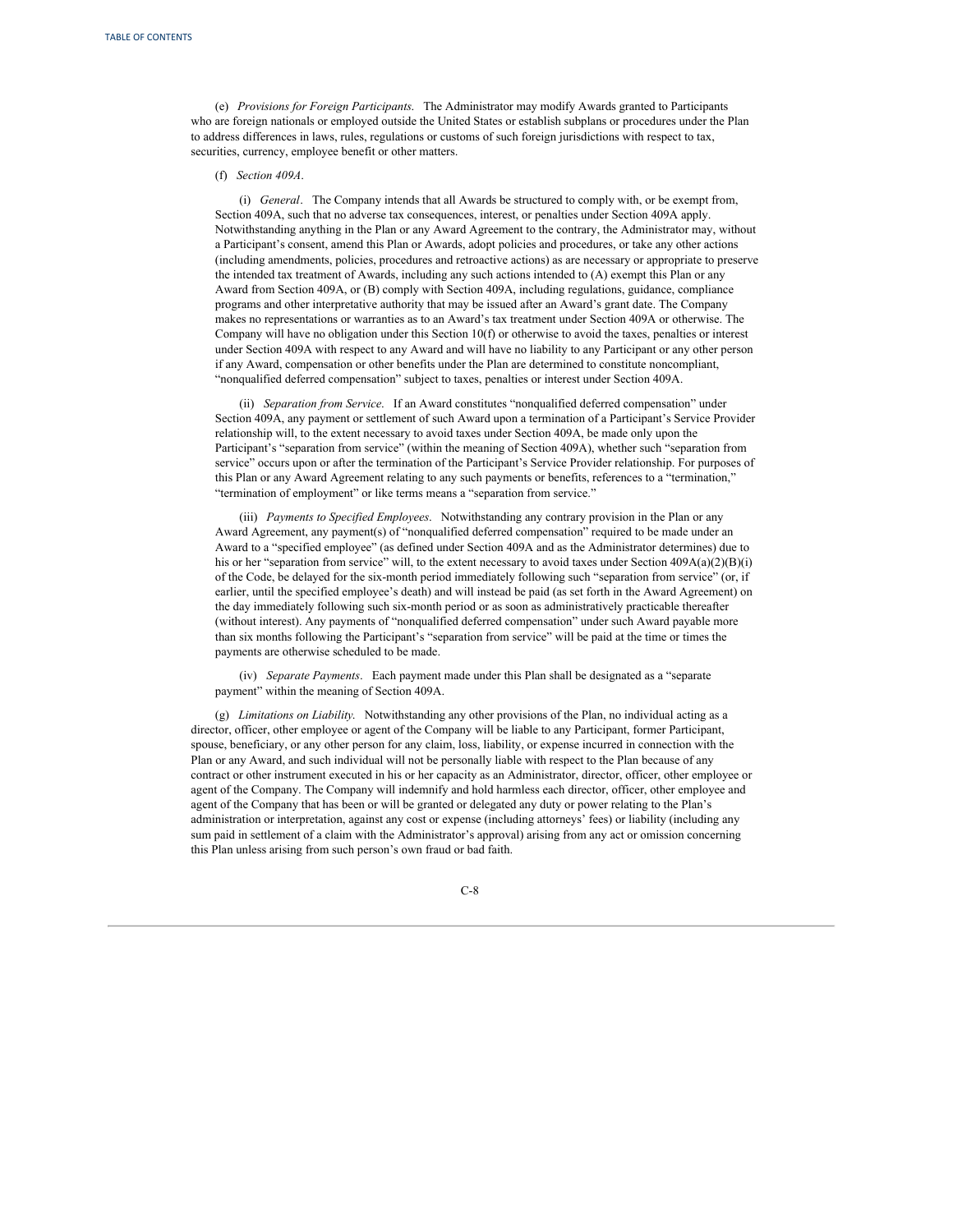(h) *Lock-Up Period*. The Company may, at the request of any underwriter representative or otherwise, in connection with registering the offering of any Company securities under the Securities Act, prohibit Participants from, directly or indirectly, selling or otherwise transferring any Shares or other Company securities during a period of up to 180 days following the effective date of a Company registration statement filed under the Securities Act, or such longer period as determined by the underwriter.

(i) *Data Privacy*. As a condition for receiving any Award, each Participant explicitly and unambiguously consents to the collection, use and transfer, in electronic or other form, of personal data as described in this paragraph by and among the Company and its Affiliates exclusively for implementing, administering and managing the Participant's participation in the Plan. The Company and its Affiliates may hold certain personal information about a Participant, including the Participant's name, address and telephone number; birthdate; social security, insurance number or other identification number; salary; nationality; job title(s); any Shares held in the Company or its Affiliates; and Award details, to implement, manage and administer the Plan and Awards (the "*Data*"). The Company and its Affiliates may transfer the Data amongst themselves as necessary to implement, administer and manage a Participant's participation in the Plan, and the Company and its Affiliates may transfer the Data to third parties assisting the Company with Plan implementation, administration and management. These recipients may be located in the Participant's country, or elsewhere, and the Participant's country may have different data privacy laws and protections than the recipients' country. By accepting an Award, each Participant authorizes such recipients to receive, possess, use, retain and transfer the Data, in electronic or other form, to implement, administer and manage the Participant's participation in the Plan, including any required Data transfer to a broker or other third party with whom the Company or the Participant may elect to deposit any Shares. The Data related to a Participant will be held only as long as necessary to implement, administer, and manage the Participant's participation in the Plan. A Participant may, at any time, view the Data that the Company holds regarding such Participant, request additional information about the storage and processing of the Data regarding such Participant, recommend any necessary corrections to the Data regarding the Participant or refuse or withdraw the consents in this Section 10(i) in writing, without cost, by contacting the local human resources representative. The Company may cancel Participant's ability to participate in the Plan and, in the Administrator's discretion, the Participant may forfeit any outstanding Awards if the Participant refuses or withdraws the consents in this Section 10(i). For more information on the consequences of refusing or withdrawing consent, Participants may contact their local human resources representative.

(j) *Severability*. If any portion of the Plan or any action taken under it is held illegal or invalid for any reason, the illegality or invalidity will not affect the remaining parts of the Plan, and the Plan will be construed and enforced as if the illegal or invalid provisions had been excluded, and the illegal or invalid action will be null and void.

(k) *Governing Documents*. If any contradiction occurs between the Plan and any Award Agreement or other written agreement between a Participant and the Company (or any Affiliate) that the Administrator has approved, the Plan will govern, unless it is expressly specified in such Award Agreement or other written document that a specific provision of the Plan will not apply.

(l) *Governing Law*. The Plan and all Awards will be governed by and interpreted in accordance with the laws of the State of Delaware, disregarding any state's choice-of-law principles requiring the application of a jurisdiction's laws other than the State of Delaware.

(m) *Claw-back Provisions*. All Awards (including any proceeds, gains or other economic benefit the Participant actually or constructively receives upon receipt or exercise of any Award or the receipt or resale of any Shares underlying the Award) will be subject to any Company claw-back policy implemented to the comply with Applicable Laws, including any claw-back policy adopted to comply with the Dodd-Frank Wall Street Reform and Consumer Protection Act and any rules or regulations promulgated thereunder, as set forth in such claw-back policy or the Award Agreement.

(n) *Titles and Headings*. The titles and headings of the Sections in the Plan are for convenience of reference only and, if any conflict, the Plan's text, rather than such titles or headings, will control.

(o) *Conformity to Securities Laws*. Participant acknowledges that the Plan is intended to conform to the extent necessary with Applicable Laws. Notwithstanding anything herein to the contrary, the Plan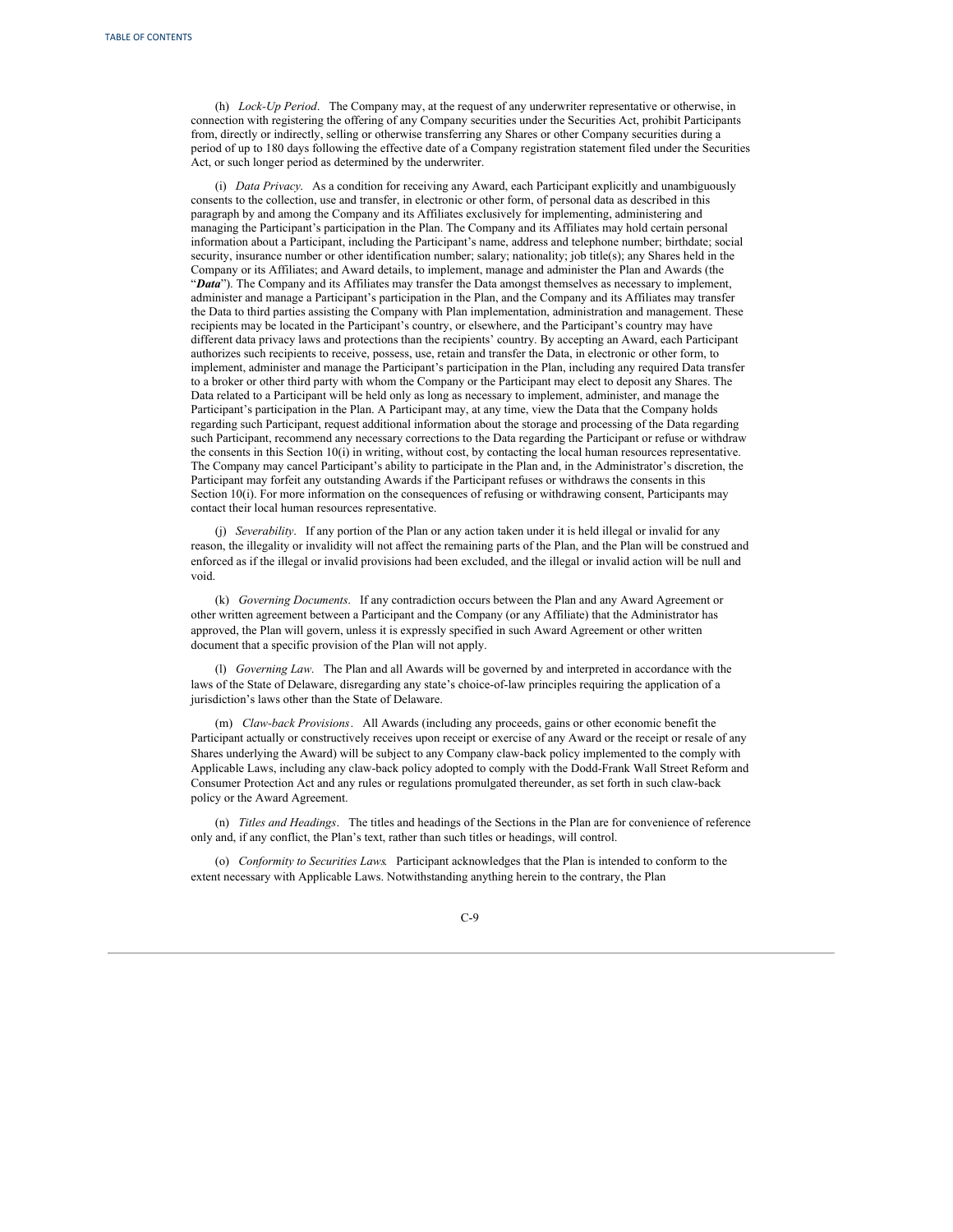and all Awards will be administered only in conformance with Applicable Laws. To the extent Applicable Laws permit, the Plan and all Award Agreements will be deemed amended as necessary to conform to Applicable Laws.

(p) *Relationship to Other Benefits.* No payment under the Plan will be taken into account in determining any benefits under any pension, retirement, savings, profit sharing, group insurance, welfare or other benefit plan of the Company or any Affiliate except as expressly provided in writing in such other plan or an agreement thereunder.

(q) *Grant of Awards to Certain Eligible Service Providers*. The Company may provide through the establishment of a formal written policy (which shall be deemed a part of this Plan) or otherwise for the method by which Common Stock or other securities of the Company may be issued and by which such Common Stock or other securities and/or payment therefor may be exchanged or contributed, or may be returned upon any forfeiture of Common Stock or other securities by the eligible Service Provider.

(r) *Section 83(b) Election*. No Participant may make an election under Section 83(b) of the Code with respect to any Award under the Plan without the consent of the Administrator, which the Administrator may grant (prospectively or retroactively) or withhold in its sole discretion. If, with the consent of the Administrator, a Participant makes an election under Section 83(b) of the Code to be taxed with respect to the Restricted Stock as of the date of transfer of the Restricted Stock rather than as of the date or dates upon which the Participant would otherwise be taxable under Section 83(a) of the Code, the Participant shall be required to deliver a copy of such election to the Company promptly after filing such election with the Internal Revenue Service.

11. *Definitions*. As used in the Plan, the following words and phrases will have the following meanings:

(a) "*Administrator*" means the Board or a Committee to the extent that the Board's powers or authority under the Plan have been delegated to such Committee.

(b) "*Affiliate*" means (a) Greenlane Holdings, LLC, and (b) any Subsidiary.

(c) "*Applicable Accounting Standards*" means the U.S. Generally Accepted Accounting Principles, International Financial Reporting Standards or other accounting principles or standards applicable to the Company's financial statements under U.S. federal securities laws.

(d) "*Applicable Laws*" means the requirements relating to the administration of equity incentive plans under U.S. federal and state securities, tax and other applicable laws, rules and regulations, the applicable rules of any stock exchange or quotation system on which the Common Stock is listed or quoted and the applicable laws and rules of any foreign country or other jurisdiction where Awards are granted.

(e) "*Award*" means, individually or collectively, a grant under the Plan of Options, Stock Appreciation Rights, Restricted Stock, Restricted Stock Units or Other Stock or Cash Based Awards.

(f) "*Award Agreement*" means a written agreement evidencing an Award, which may be electronic, that contains such terms and conditions as the Administrator determines, consistent with and subject to the terms and conditions of the Plan.

(g) "*Board*" means the Board of Directors of the Company.

(h) "*Change in Control*" means and includes each of the following:

(i) A transaction or series of transactions (other than an offering of Common Stock to the general public through a registration statement filed with the Securities and Exchange Commission) whereby any "person" or related "group" of "persons" (as such terms are used in Sections 13(d) and 14(d)(2) of the Exchange Act) (other than the Company, any of its subsidiaries, any employee benefit plan maintained by the Company or any of its subsidiaries, any Significant Stockholder, or a "person" that, prior to such transaction, directly or indirectly controls, is controlled by, or is under common control with, the Company) directly or indirectly acquires beneficial ownership (within the meaning of Rule 13d-3 under the Exchange Act) of securities of the Company possessing more than 50% of the total combined voting power of the Company's securities outstanding immediately after such acquisition; or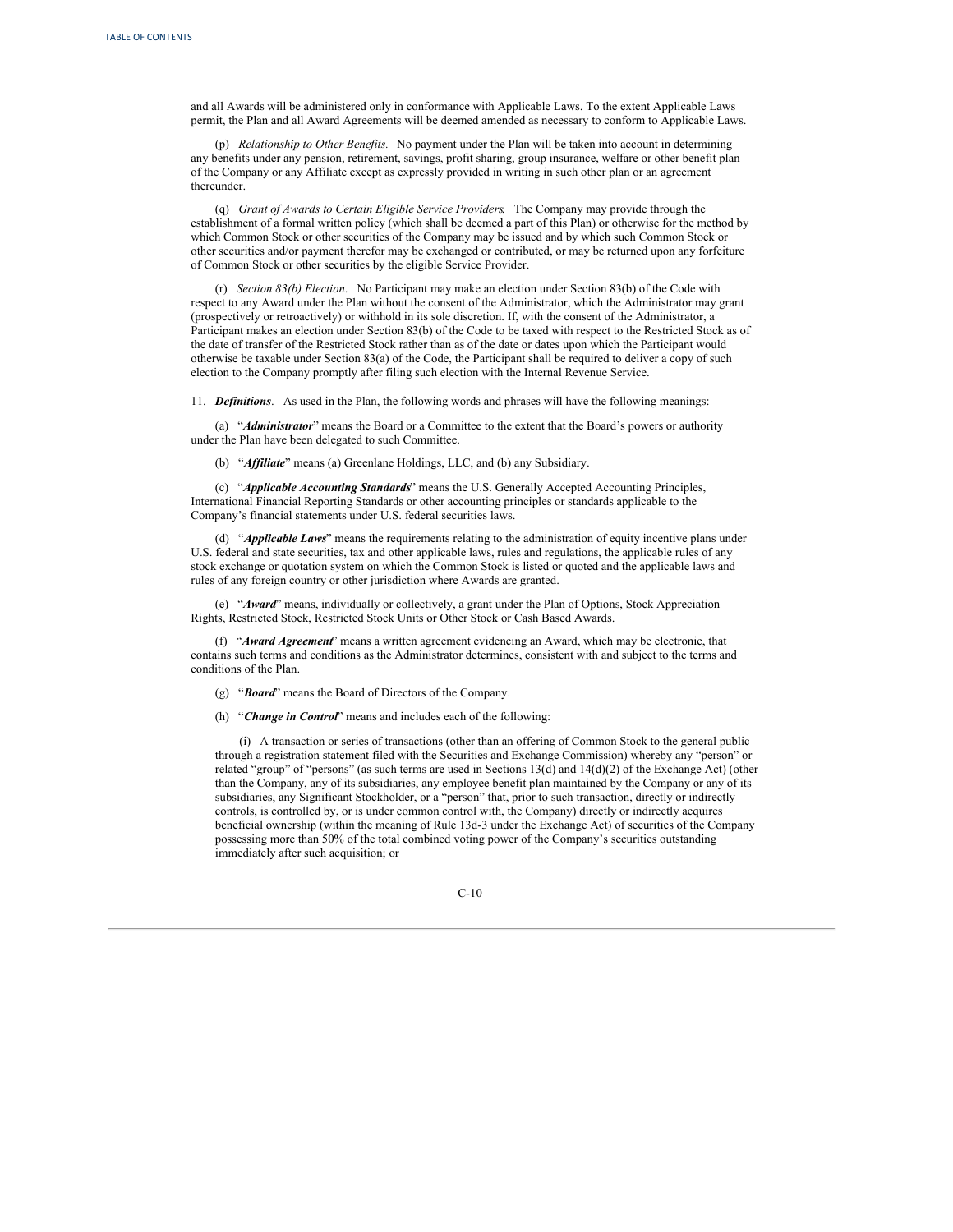(ii) During any period of two consecutive years, individuals who, at the beginning of such period, constitute the Board together with any new Director(s) (other than a Director designated by a person who shall have entered into an agreement with the Company to effect a transaction described in Section 11(h)(i) or 11(h) (iii)) whose election by the Board or nomination for election by the Company's stockholders was approved by a vote of at least two-thirds (2/3) of the Directors then still in office who either were Directors at the beginning of the two-year period or whose election or nomination for election was previously so approved, cease for any reason to constitute a majority thereof; or

(iii) The consummation by the Company (whether directly involving the Company or indirectly involving the Company through one or more intermediaries) of  $(x)$  a merger, consolidation, reorganization, or business combination or (y) a sale or other disposition of all or substantially all of the Company's assets in any single transaction or series of related transactions or (z) the acquisition of assets or stock of another entity, in each case other than a transaction: (A) which results in the Company's voting securities outstanding immediately before the transaction continuing to represent (either by remaining outstanding or by being converted into voting securities of the Company or the person that, as a result of the transaction, controls, directly or indirectly, the Company or owns, directly or indirectly, all or substantially all of the Company's assets or otherwise succeeds to the business of the Company (the Company or such person, the "*Successor Entity*")) directly or indirectly, at least a majority of the combined voting power of the Successor Entity's outstanding voting securities immediately after the transaction, and (B) after which no person or group beneficially owns voting securities representing 50% or more of the combined voting power of the Successor Entity; provided, however, that no person or group shall be treated for purposes of this Section 11(h)(iii)(B) as beneficially owning 50% or more of the combined voting power of the Successor Entity solely as a result of the voting power held in the Company prior to the consummation of the transaction; or

(iv) The consummation of a liquidation or dissolution of the Company.

Notwithstanding the foregoing, if a Change in Control constitutes a payment event with respect to any portion of an Award that provides for the deferral of compensation and is subject to Section 409A of the Code, the transaction or event described in subsection (i), (ii), (iii) or (iv) with respect to such Award (or portion thereof) must also constitute a "change in control event," as defined in Treasury Regulation Section 1.409A-3(i)(5) to the extent required by Section 409A.

The Administrator shall have full and final authority, which shall be exercised in its sole discretion, to determine conclusively whether a Change in Control has occurred pursuant to the above definition, and the date of the occurrence of such Change in Control and any incidental matters relating thereto; provided that any exercise of authority in conjunction with a determination of whether a Change in Control is a "change in control event" as defined in Treasury Regulation Section 1.409A-3(i)(5) shall be consistent with such regulation.

(i) "*Code*" means the Internal Revenue Code of 1986, as amended, and the regulations issued thereunder.

(j) "*Committee*" means one or more committees or subcommittees comprised of one or more Company directors or executive officers, to the extent Applicable Laws permit. To the extent required to comply with the provisions of Rule 16b-3, it is intended that each member of the Committee will be, at the time the Committee takes any action with respect to an Award that is subject to Rule 16b-3, a "non-employee director" within the meaning of Rule 16b-3; however, a Committee member's failure to qualify as a "non-employee director" within the meaning of Rule 16b-3 will not invalidate any Award granted by the Committee that is otherwise validly granted under the Plan.

- (k) "*Common Stock*" means the Class A common stock of the Company.
- (l) "*Company*" means Greenlane Holdings, Inc., a Delaware corporation, or any successor.

(m) "*Consultant*" means any person, including any adviser, engaged by the Company or its parent or Affiliate to render services to such entity if the consultant or adviser: (i) renders *bona fide* services to the Company; (ii) renders services not in connection with the offer or sale of securities in a capital-raising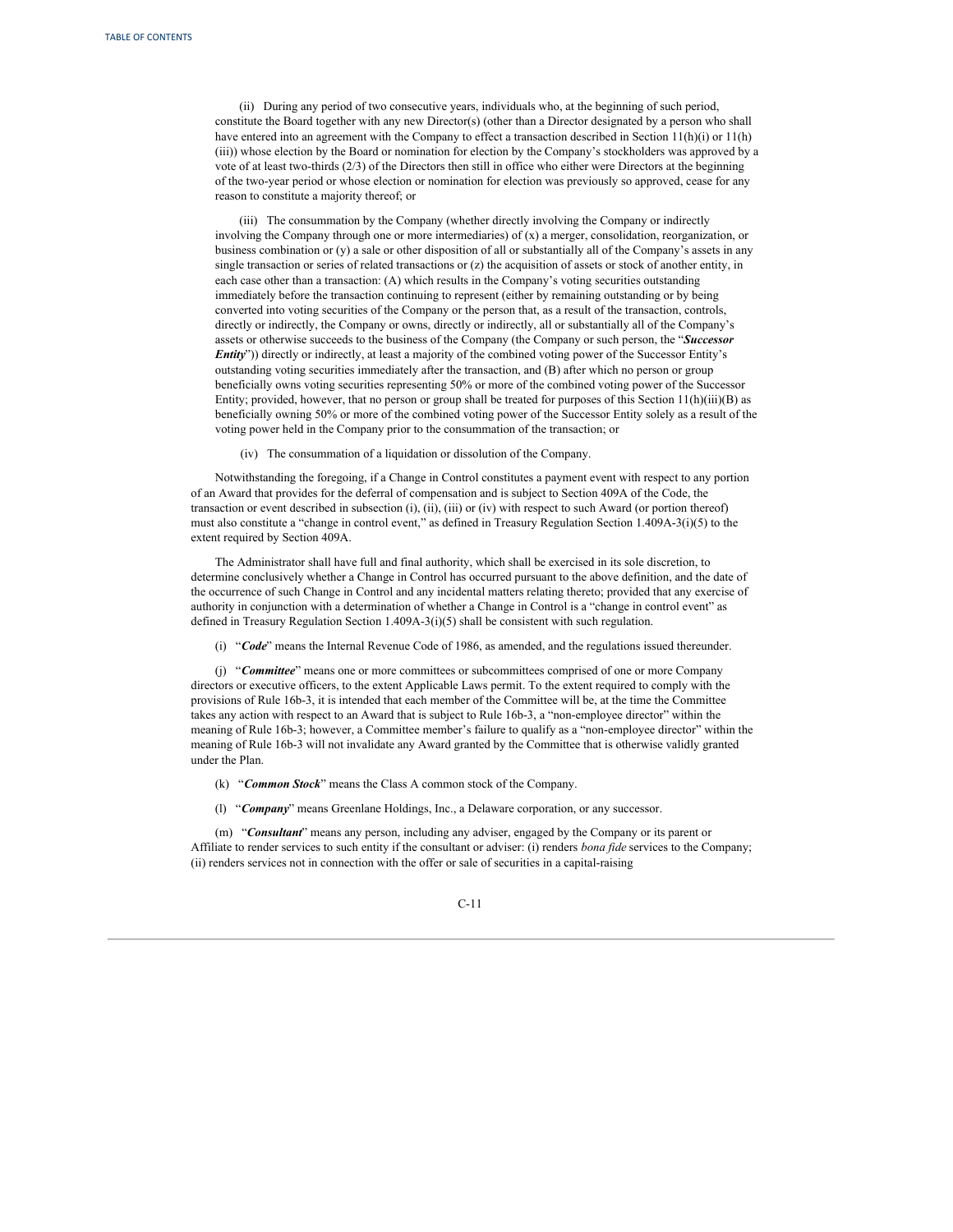transaction and does not directly or indirectly promote or maintain a market for the Company's securities; and (iii) is a natural person.

(n) "*Designated Beneficiary*" means the beneficiary or beneficiaries the Participant designates, in a manner the Administrator determines, to receive amounts due or exercise the Participant's rights if the Participant dies or becomes incapacitated. Without a Participant's effective designation, "Designated Beneficiary" will mean the Participant's estate.

(o) "*Director*" means a Board member.

(p) "*Dividend Equivalents*" means a right granted to a Participant under Section 7(b) to receive the equivalent value (in cash or Shares) of dividends paid on Shares.

(q) "*DRO*" means a domestic relations order as defined by the Code or Title I of the Employee Retirement Income Security Act of 1974, as amended, or the rules thereunder.

(r) "*Employee*" means any employee of the Company or its Affiliates.

(s) "*Equity Restructuring*" means, as the Administrator determines, a nonreciprocal transaction between the Company and its stockholders, such as a stock dividend, stock split, spin-off or recapitalization through a large, nonrecurring cash dividend, affecting the Shares (or other Company securities) or the share price of Common Stock (or other Company securities) and causing a change in the per share value of the Common Stock underlying outstanding Awards.

(t) "*Exchange Act*" means the Securities Exchange Act of 1934, as amended.

(u) "*Fair Market Value*" means, as of any date, the value of Common Stock determined as follows: (i) if the Common Stock is listed on any established stock exchange, the closing sales price for such Common Stock as quoted on such exchange for such date, or if no sale occurred on such date, the first market trading day immediately before such date during which a sale occurred, as reported in *The Wall Street Journal* or another source the Administrator deems reliable; (ii) if the Common Stock is not traded on a stock exchange but is quoted on a national market or other quotation system, the closing sales price on such date, or if no sales occurred on such date, then on the date immediately before such date on which sales prices are reported, as reported in *The Wall Street Journal* or another source the Administrator deems reliable; or (iii) without an established market for the Common Stock, the Administrator will determine the Fair Market Value in its discretion.

Notwithstanding the foregoing, with respect to any Award granted after the effectiveness of the Company's registration statement relating to its initial public offering and prior to the Public Trading Date, the Fair Market Value shall mean the initial public offering price of a Share as set forth in the Company's final prospectus relating to its initial public offering filed with the Securities and Exchange Commission.

(v) "*Greater Than 10% Stockholder*" means an individual then owning (within the meaning of Section 424(d) of the Code) more than 10% of the total combined voting power of all classes of stock of the Company or its subsidiary or parent corporation, as defined in Section 424(e) and (f) of the Code, respectively.

(w) "*Incentive Stock Option*" means an Option intended to qualify as an "incentive stock option" as defined in Section 422 of the Code.

(x) "*Non-Qualified Stock Option*" means an Option, or portion thereof, not intended or not qualifying as an Incentive Stock Option.

(y) "*Option*" means an option to purchase Shares.

(z) "*Other Stock or Cash Based Awards*" means cash awards, awards of Shares, and other awards valued wholly or partially by referring to, or are otherwise denominated in, based on or linked to, Shares or other property.

(aa) **"***Overall Share Limit***"** means **6,300,000[•]** Shares.